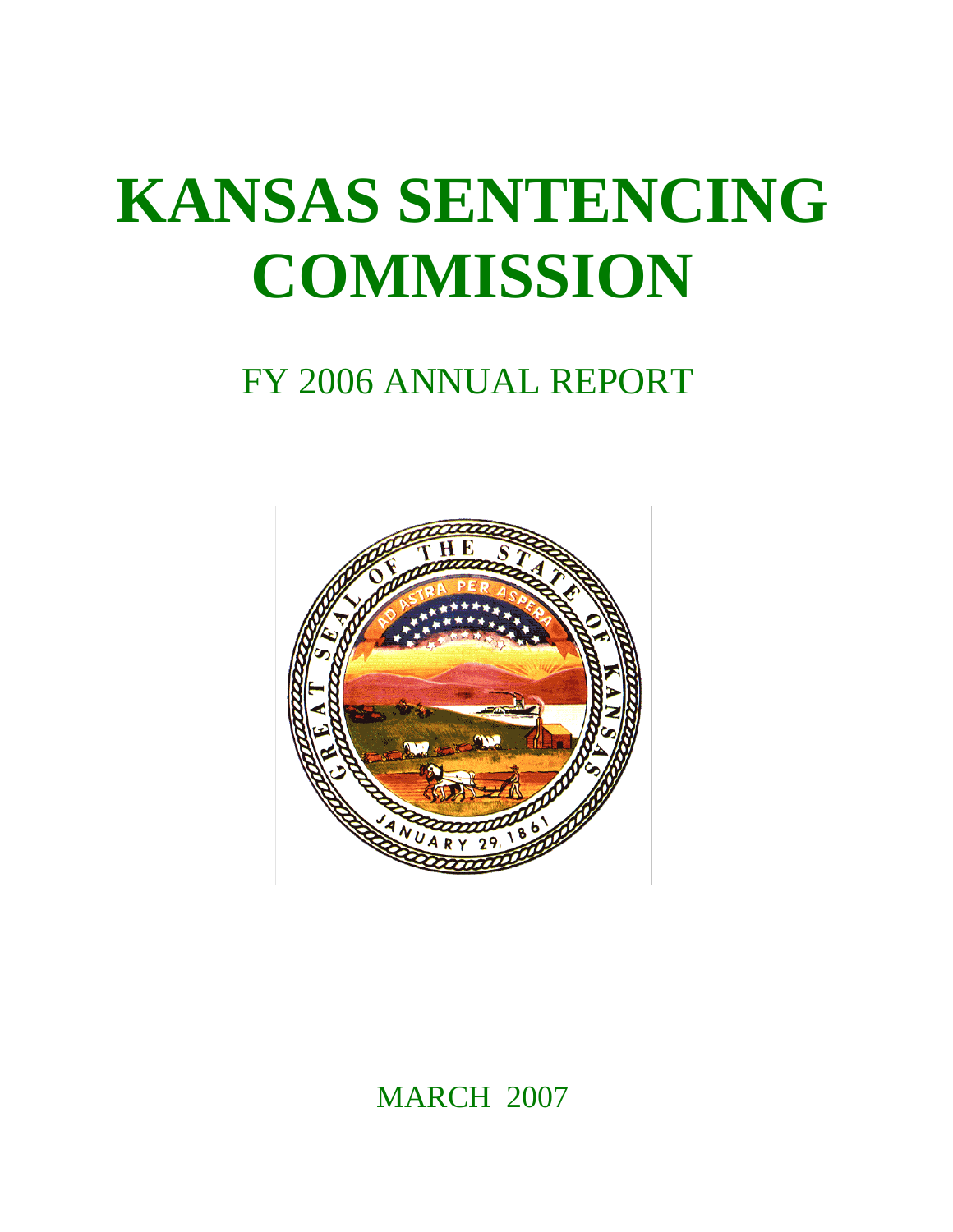**THE KANSAS SENTENCING COMMISSION Jayhawk Tower 700 S.W. Jackson, Suite 501 Topeka, KS 66603-3757<br>Phone: (785) 296-0923 Facsimile: Phone: (785) 296-0923 Facsimile: (785) 296-0927 Web Site: http:// www.kansas.gov/ksc/**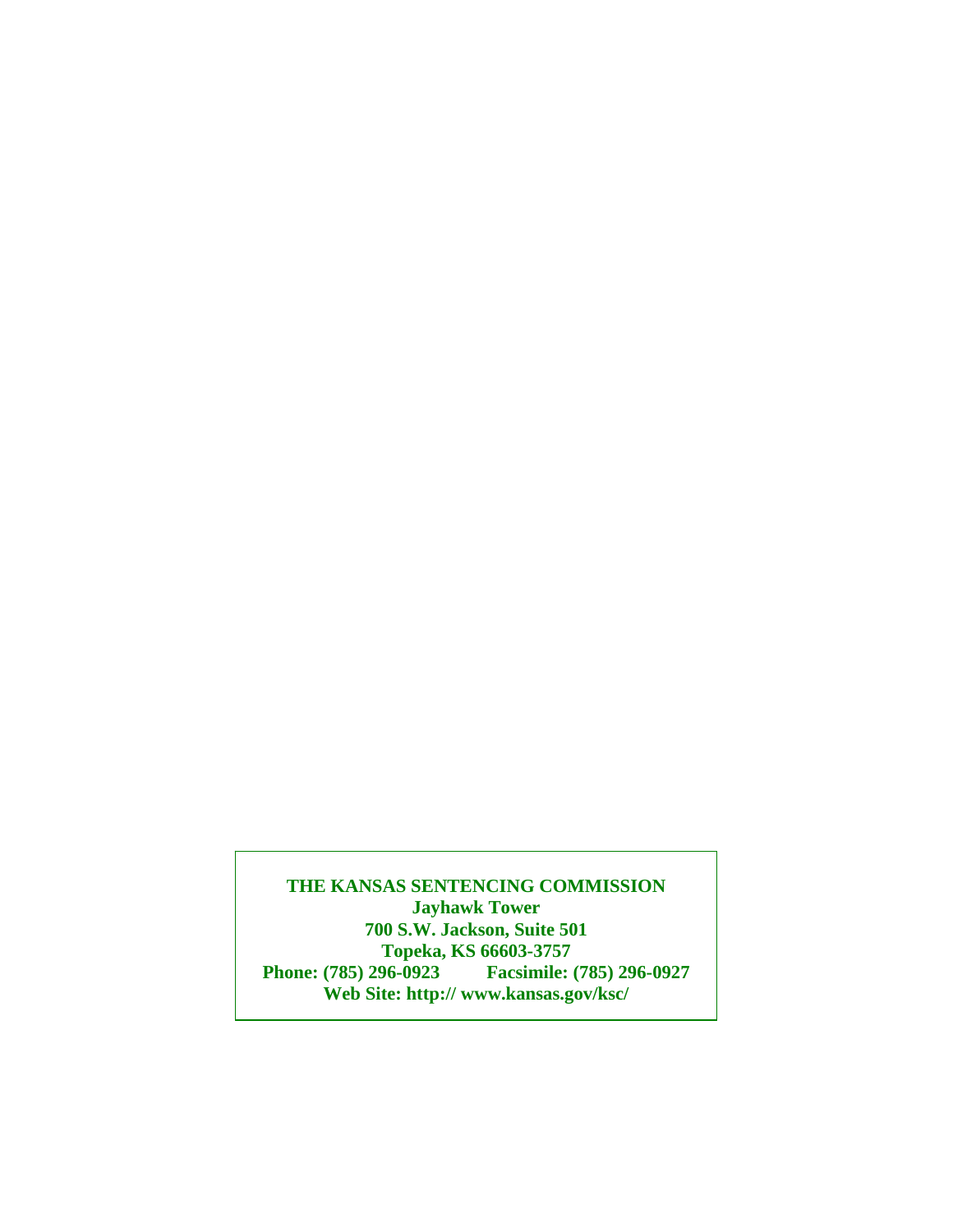# **KANSAS SENTENCING COMMISSION**

 **ANNUAL REPORT FY 2006**

# *Analysis Of Sentencing Guidelines In Kansas*

 **Honorable Ernest L. Johnson Chair** 

 **Attorney General Paul J. Morrison Vice Chair**

 **Helen J. Pedigo Executive Director**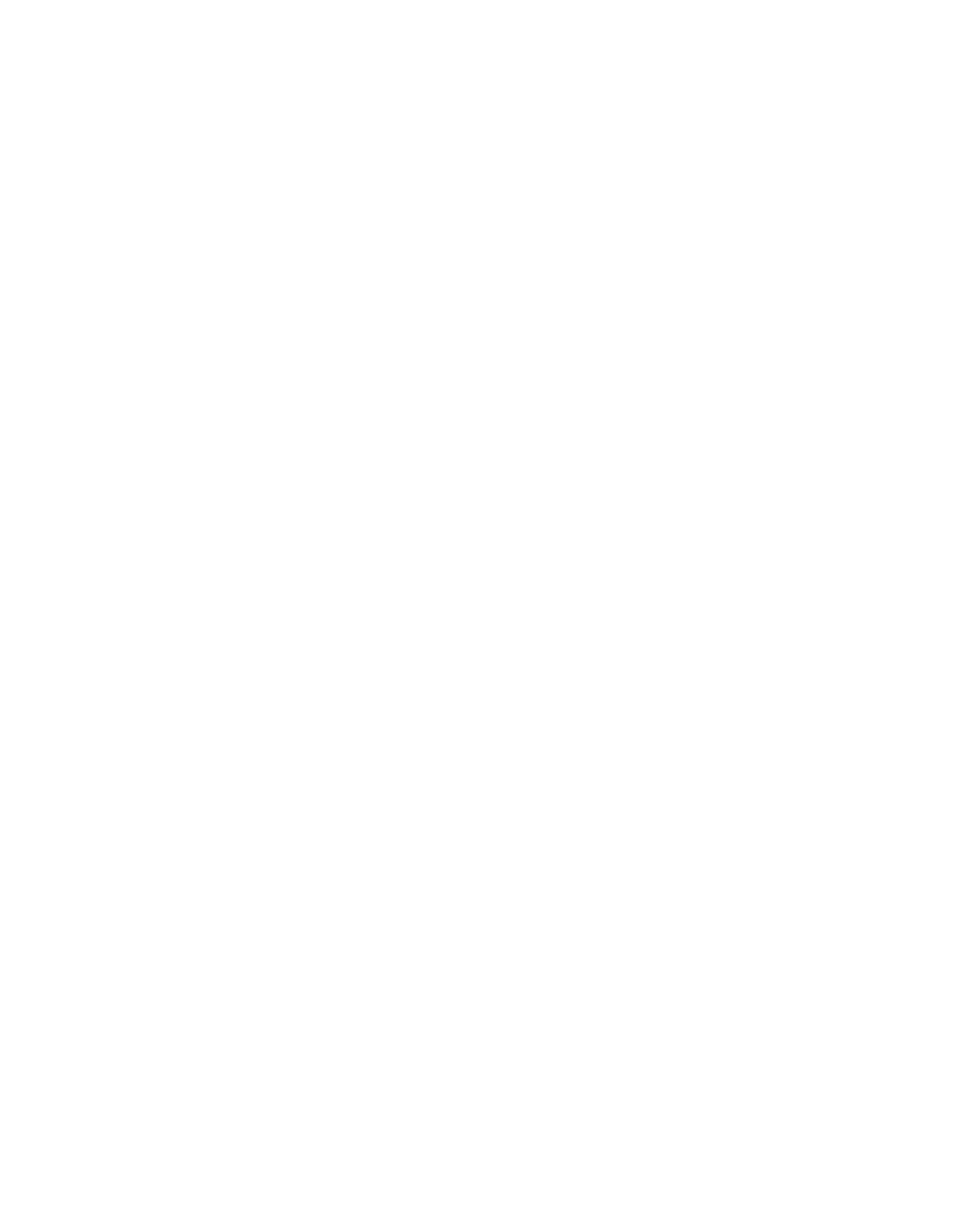#### **MEMBERSHIP OF THE KANSAS SENTENCING COMMISSION**

**Honorable Ernest L. Johnson, Chair**  District Judge, 29th Judicial District

**Paul J. Morrison, Vice Chair**  Attorney General

**Honorable Christel E. Marquardt John L. Vratil** Kansas Court of Appeals Kansas Senate

**Honorable Larry T. Solomon Greta H. Goodwin** District Judge, 30th Judicial District Kansas Senate

**Thomas J. Drees Janice L. Pauls** 

**Roger K. Werholtz Kevin W. Yoder** 

Patricia A. Biggs **Rick A. Kittel** Kansas Parole Board Public Defender

**Annie E. Grevas Daniel E. Monnat**

**Reverend Junius B. Dotson Captain Dale A. Finger**  Public MemberPublic Member

County Attorney Kansas House of Representatives

Secretary of Corrections Kansas House of Representatives

Community Corrections Private Defense Council

 **Chris A. Mechler**  Court Services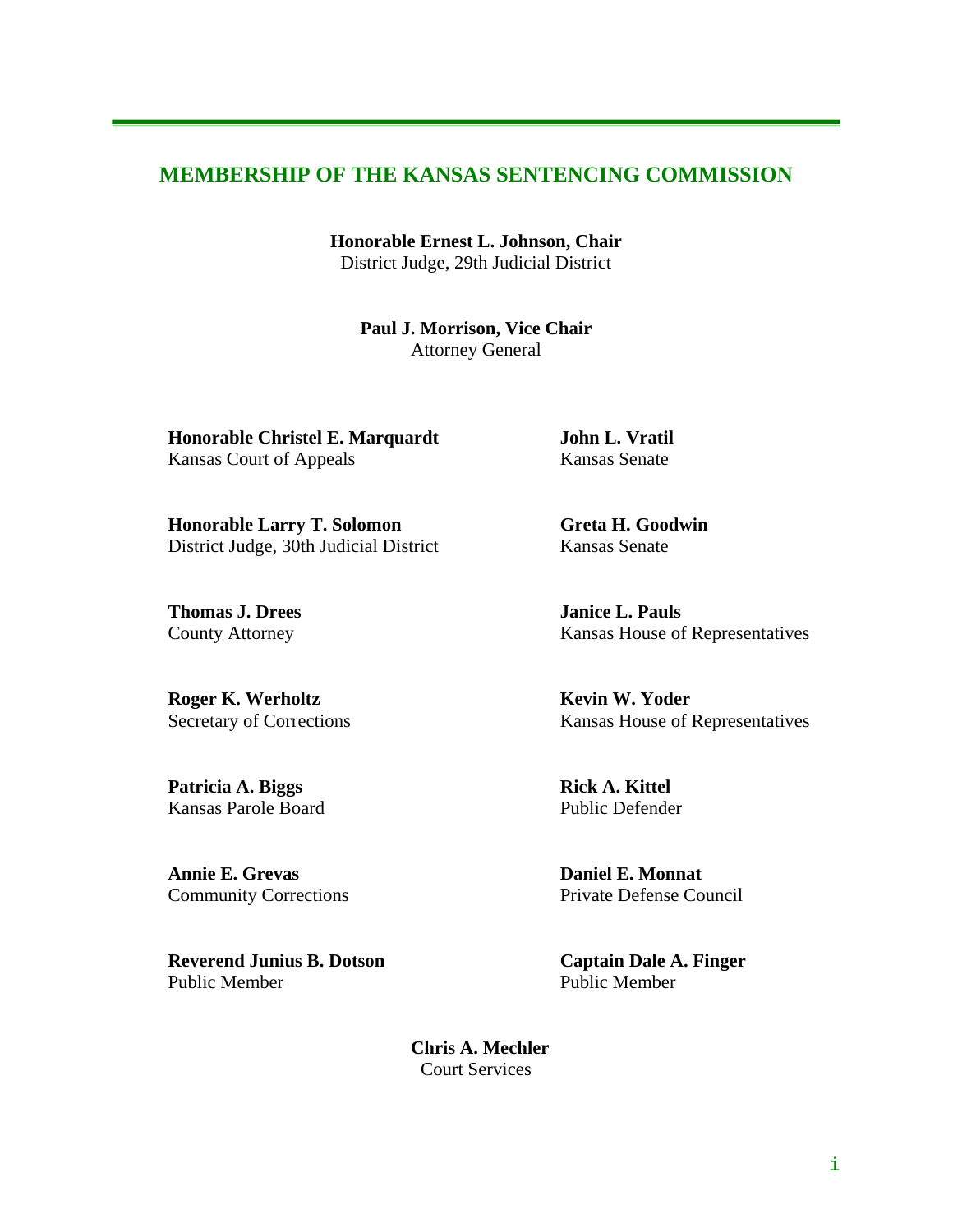#### **THE STAFF OF THE KANSAS SENTENCING COMMISSION**

**Helen Pedigo** *Executive Director*

**Kunlun Chang Natalie Gibson** *Director of Research* Staff Attorney

**Fengfang Lu Brenda Harmon** 

**Lora Moison Janice Brasher** *Research Analyst* Fiscal Director

*Research Analyst* Accountant

**Carolyn Krusor Jennifer Dalton** *Data Entry**Accountant* 

Amanda Nations **Audrey Clark Audrey Clark** *Program Consultant*  $\qquad \qquad$  *Office Assistant* 

*Senior Research Analyst Public Service Administrator* 

*Jessica Brunton Marty Schmiedeler* 

The Sentencing Commission would like to acknowledge the contributions to this report by the Kansas Department of Corrections through their cooperative data sharing efforts.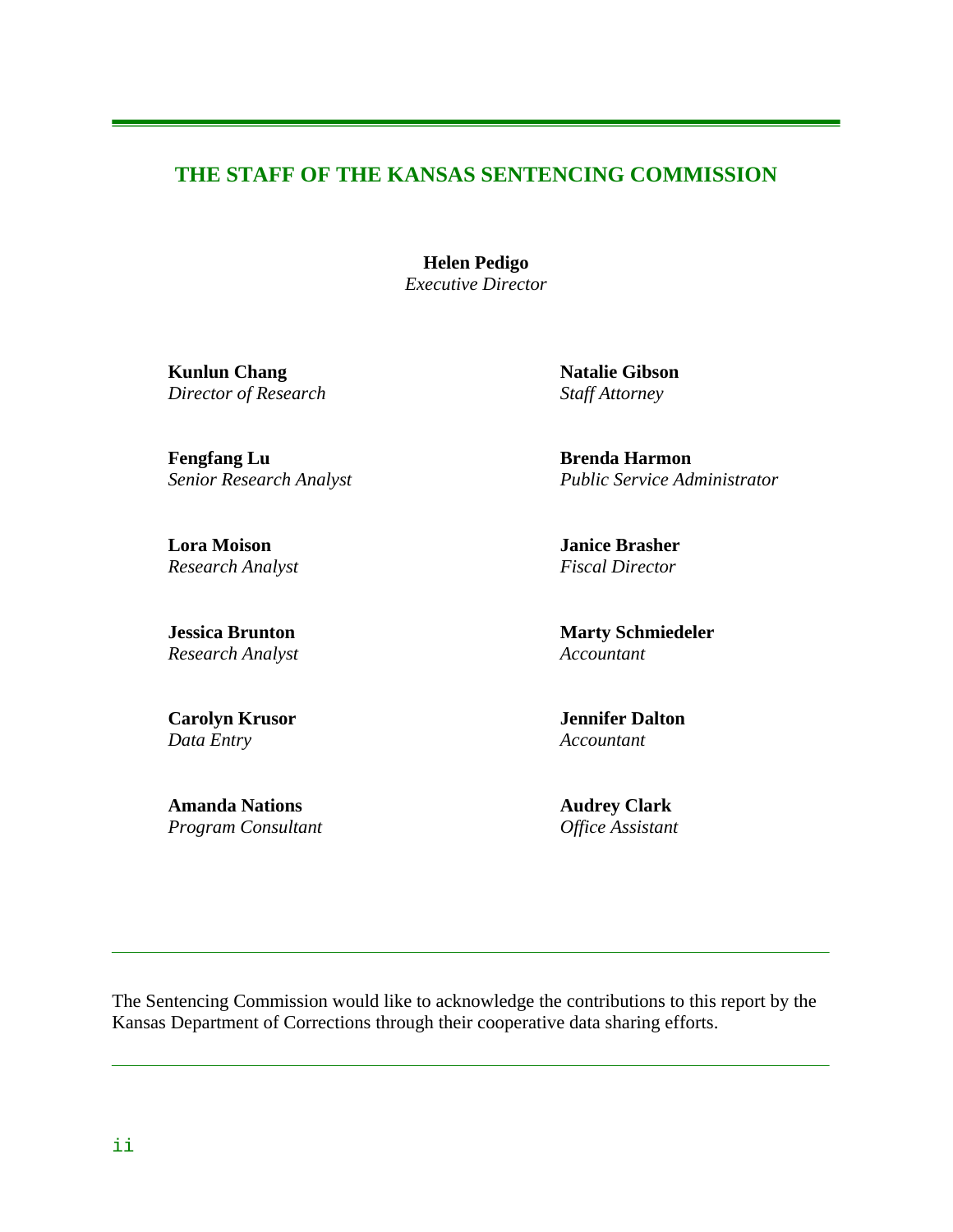# **TABLE OF CONTENTS**

| <b>CHAPTER THREE: CONFORMITY TO THE SENTENCING GUIDELINES  51</b> |  |
|-------------------------------------------------------------------|--|
|                                                                   |  |
|                                                                   |  |
|                                                                   |  |
|                                                                   |  |
|                                                                   |  |
|                                                                   |  |
|                                                                   |  |
|                                                                   |  |
|                                                                   |  |
|                                                                   |  |
|                                                                   |  |
|                                                                   |  |
|                                                                   |  |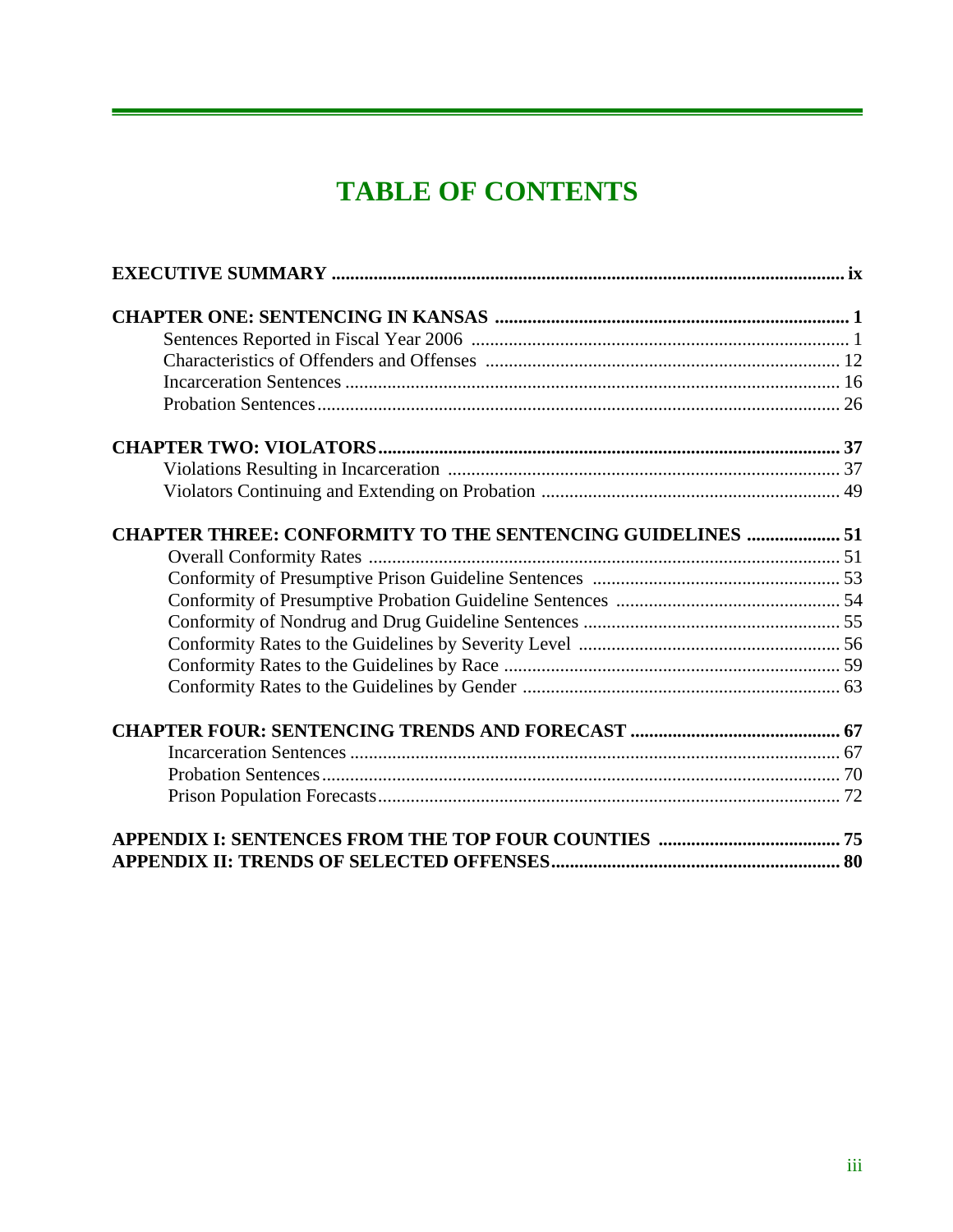### **LIST OF TABLES**

| Table 1  |                                                                               |  |
|----------|-------------------------------------------------------------------------------|--|
| Table 2  |                                                                               |  |
| Table 3  | FY 2006 Incarceration Nondrug Offender Characteristics by Type of Offense  19 |  |
| Table 4  | FY 2006 Incarceration Drug Offender Characteristics by Type of Offense  22    |  |
| Table 5  |                                                                               |  |
| Table 6  | Distribution of FY 2006 Incarceration Sentences by Severity                   |  |
|          |                                                                               |  |
| Table 7  | Characteristics of Probation Nondrug Offenders by Type of Offense  29         |  |
| Table 8  |                                                                               |  |
| Table 9  | Characteristics of Probation Nondrug Offenders by Severity Level  31          |  |
| Table 10 |                                                                               |  |
| Table 11 | Criminal History and Probation Length by Severity Level:                      |  |
|          |                                                                               |  |
| Table 12 | Criminal History and Probation Length by Severity Level:                      |  |
|          |                                                                               |  |
| Table 13 | Characteristics of Overall Violators by Severity Level, Race, and Gender  40  |  |
| Table 14 |                                                                               |  |
| Table 15 |                                                                               |  |
| Table 16 | Distribution of Probation Violators by Severity Level and Criminal History 42 |  |
| Table 17 | Top 10 Offenses Committed by Parole/Postrelease Supervision                   |  |
|          |                                                                               |  |
| Table 18 | Characteristics of Parole/Postrelease Drug Violators by Type of Offense  44   |  |
| Table 19 | Distribution of Parole/Postrelease Supervision Violators by Severity          |  |
|          |                                                                               |  |
| Table 20 | Offenses Committed by Conditional Release Violators:                          |  |
|          |                                                                               |  |
| Table 21 | Distribution of FY 2006 Violators with New Sentences by Severity Level  48    |  |
| Table 22 | Criminal History by Severity Levels of Condition Probation Violators          |  |
|          |                                                                               |  |
| Table 23 | Criminal History by Severity Levels of Probation Violators with New           |  |
|          |                                                                               |  |
| Table 24 |                                                                               |  |
| Table 25 |                                                                               |  |
| Table 26 | Conformity Rates by Race - Incarceration Sentences: Drug Offenders  59        |  |
| Table 27 | Conformity Rates by Race - Incarceration Sentences: Nondrug Offenders  60     |  |
| Table 28 |                                                                               |  |
| Table 29 | Conformity Rates by Race - Probation Sentences: Nondrug Offenders  62         |  |
| Table 30 | Conformity Rates by Gender - Incarceration Sentences: Drug Offenders  63      |  |
| Table 31 | Conformity Rates by Gender - Incarceration Sentences: Nondrug Offenders  64   |  |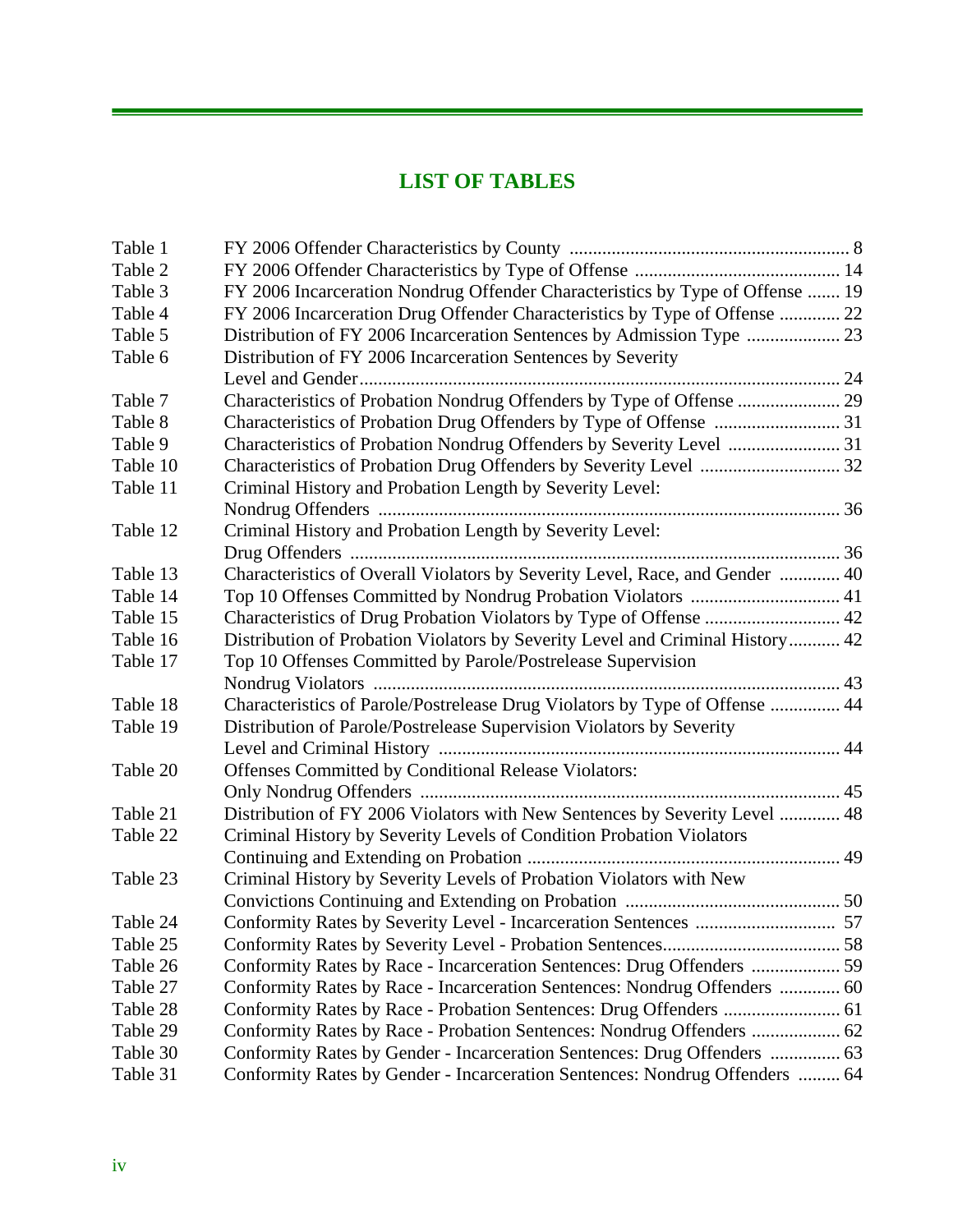# **LIST OF TABLES (CONTINUED)**

| Table 32 |                                                                         |  |
|----------|-------------------------------------------------------------------------|--|
| Table 33 | Conformity Rates by Gender - Probation Sentences: Nondrug Offenders  66 |  |
| Table 34 |                                                                         |  |
| Table 35 |                                                                         |  |
| Table 36 |                                                                         |  |
| Table 37 |                                                                         |  |
| Table 38 | Comparison of Probation Drug Sentences by Severity Level                |  |
|          |                                                                         |  |
| Table 39 | Comparison of Probation Nondrug Sentences by Severity Level             |  |
|          |                                                                         |  |
| Table 40 |                                                                         |  |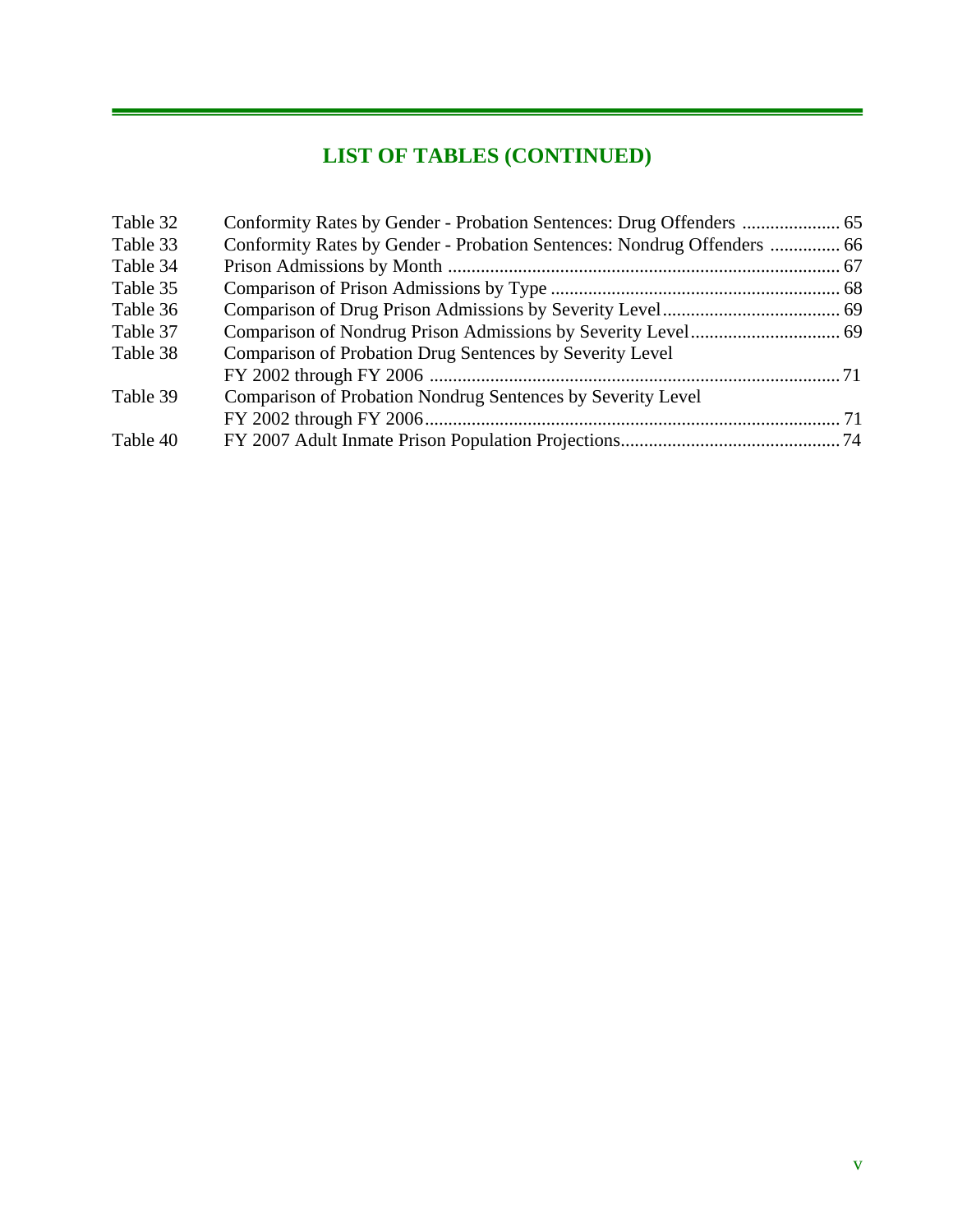### **LIST OF FIGURES**

| Figure 1  |                                                                           |  |
|-----------|---------------------------------------------------------------------------|--|
| Figure 2  |                                                                           |  |
| Figure 3  |                                                                           |  |
| Figure 4  |                                                                           |  |
| Figure 5  |                                                                           |  |
| Figure 6  |                                                                           |  |
| Figure 7  |                                                                           |  |
| Figure 8  |                                                                           |  |
| Figure 9  | Distribution of FY 2006 Sentences by Ethnicity of Offenders  13           |  |
| Figure 10 |                                                                           |  |
| Figure 11 |                                                                           |  |
| Figure 12 |                                                                           |  |
| Figure 13 | FY 2006 Incarceration Sentences by Ethnic Origin of Offenders  17         |  |
| Figure 14 | FY 2006 Incarceration Sentences by Age of Offenders at Admission  17      |  |
| Figure 15 | FY 2006 Incarceration Sentences by Education Level of Offenders  18       |  |
| Figure 16 |                                                                           |  |
| Figure 17 |                                                                           |  |
| Figure 18 | FY 2006 Incarceration Sentences: Nondrug Offenders by Severity Level 25   |  |
| Figure 19 | FY 2006 Incarceration Sentences: Drug Offenders by Severity Level  25     |  |
| Figure 20 |                                                                           |  |
| Figure 21 |                                                                           |  |
| Figure 22 |                                                                           |  |
| Figure 23 |                                                                           |  |
| Figure 24 |                                                                           |  |
| Figure 25 |                                                                           |  |
| Figure 26 | Distribution of FY 2006 Senate Bill 123 Drug Treatment Sentences 33       |  |
| Figure 27 | Distribution of Senate Bill 123 Drug Treatment Sentences                  |  |
|           |                                                                           |  |
| Figure 28 | Distribution of FY 2006 Probation Sentences by Criminal History35         |  |
| Figure 29 |                                                                           |  |
| Figure 30 |                                                                           |  |
| Figure 31 |                                                                           |  |
| Figure 32 | Distribution of FY 2006 Condition Violators by Severity Level:            |  |
|           |                                                                           |  |
| Figure 33 | Distribution of FY 2006 Condition Violators by Severity Level:            |  |
|           |                                                                           |  |
| Figure 34 | Distribution of Conditional Release Violators: FY 2002 through FY 2006 45 |  |
| Figure 35 | Distribution of FY 2006 Violators with New Sentences by Gender  46        |  |
| Figure 36 | Distribution of FY 2006 Violators with New Sentences by Race  47          |  |
| Figure 37 | Distribution of FY 2006 Violators with New Sentences by Age Group  47     |  |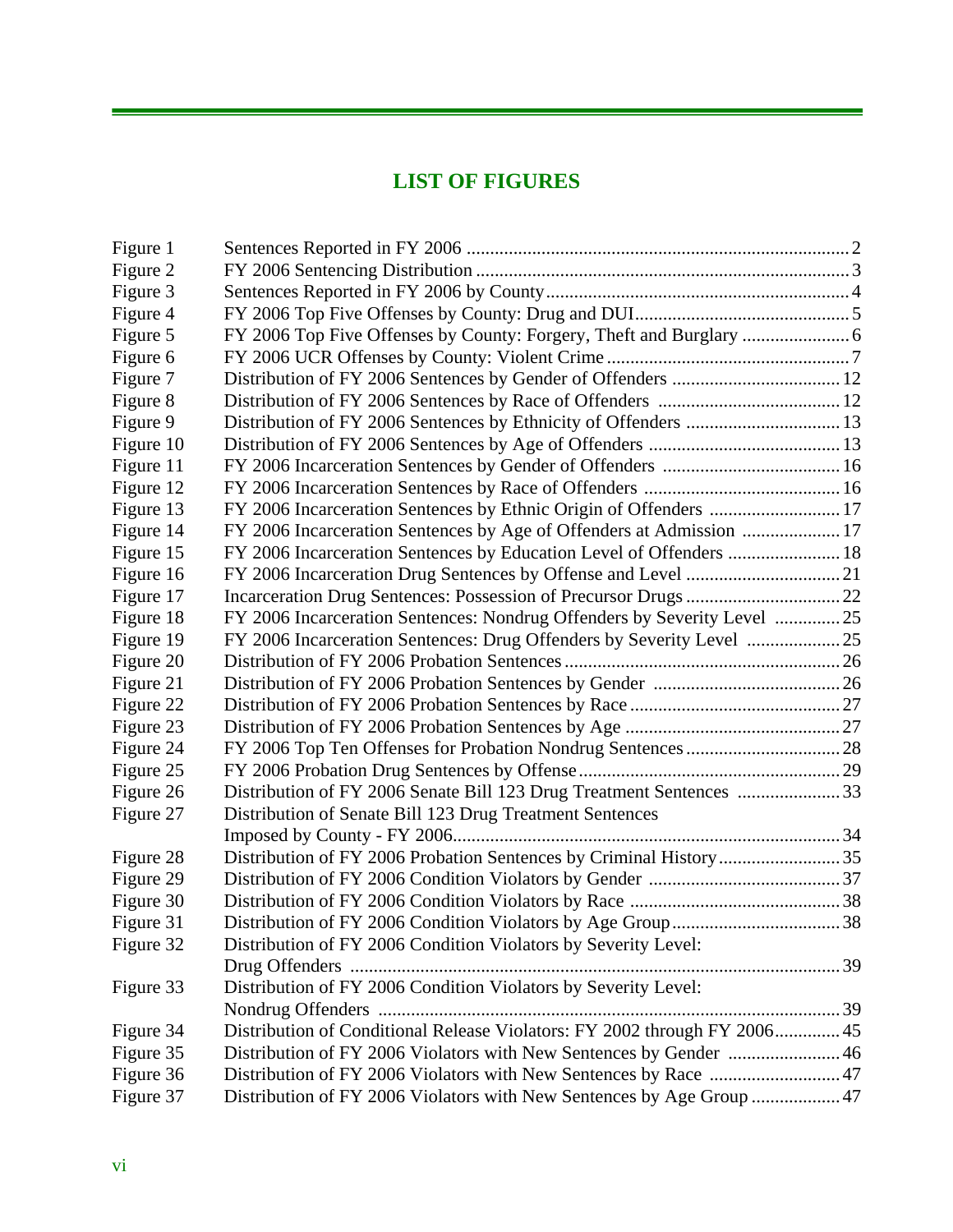# **LIST OF FIGURES (CONTINUED)**

| Figure 38 |                                                                            |  |
|-----------|----------------------------------------------------------------------------|--|
| Figure 39 | Distribution of FY 2006 Dispositional Departure and Border Box Sentences52 |  |
| Figure 40 |                                                                            |  |
| Figure 41 |                                                                            |  |
| Figure 42 |                                                                            |  |
| Figure 43 |                                                                            |  |
| Figure 44 | Comparison of Durational Departures between Nondrug and Drug               |  |
|           |                                                                            |  |
| Figure 45 |                                                                            |  |
| Figure 46 |                                                                            |  |
| Figure 47 |                                                                            |  |
| Figure 48 |                                                                            |  |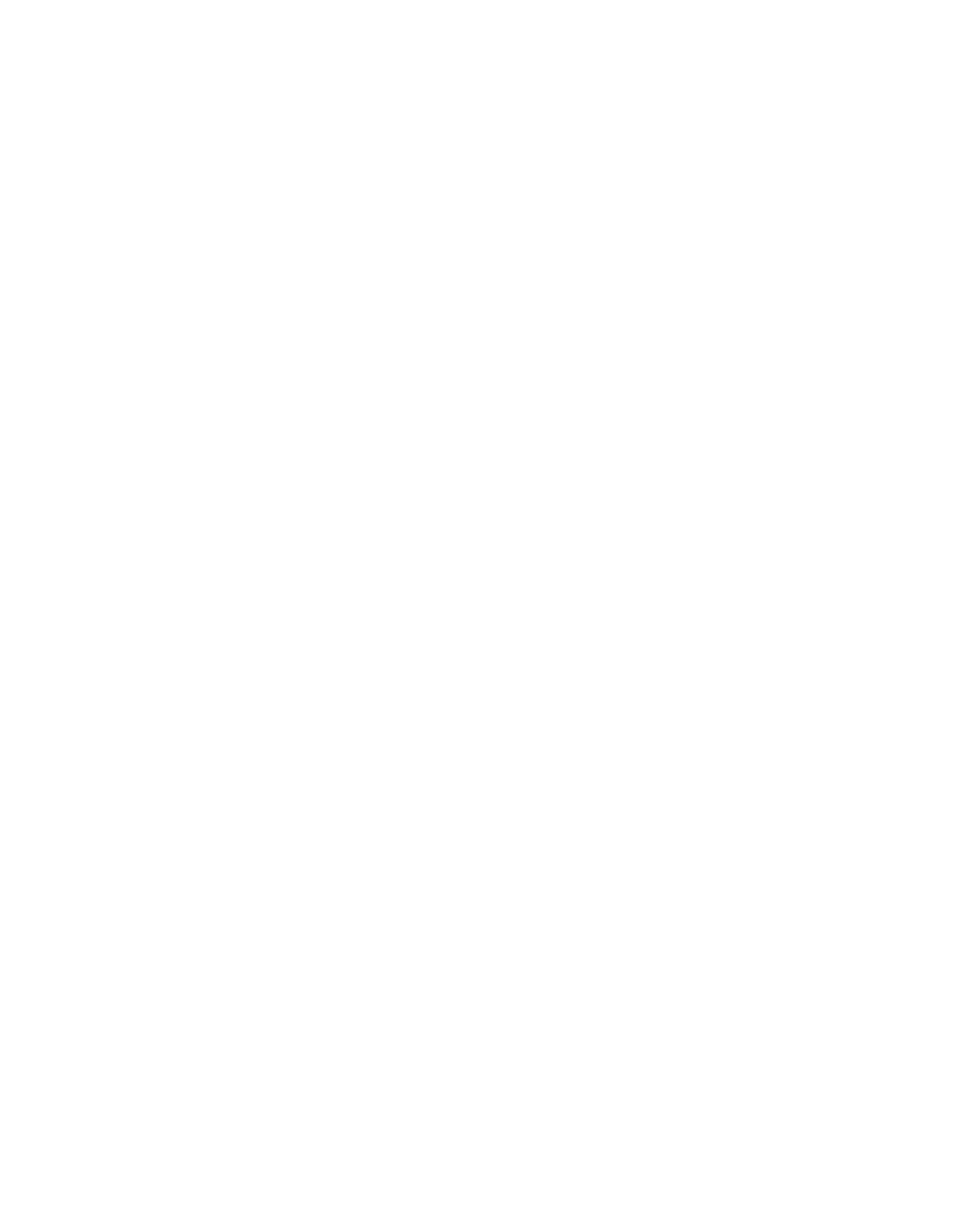### **EXECUTIVE SUMMARY**

During FY 2006, the Kansas Sentencing Commission continued its efforts in the areas of monitoring the implementation of sentencing guidelines, examining and conducting research on sentencing issues related to the sentencing guidelines. The activities the Commission focused on included: processing statewide felony sentencing journal entries including both prison and non-prison guideline sentences; evaluating the proportionality of sentences under Kansas Sentencing Guidelines; presenting recommendations to the state legislature relating to modification and improvement of current sentencing guidelines; providing the legislature and state agencies with prison bed-space impact assessments under any policy change related to sentencing guidelines; producing annual prison population projections for both Kansas Adult Correctional Facilities and Kansas Juvenile Correctional Facilities; monitoring the implementation of 2003 Senate Bill 123 drug treatment programs including the initial evaluation of the process and implementation of 2003 Senate Bill 123; conducting training sessions on sentencing guidelines and various sentencing issues; serving as an information resource to respond to national, state and county requests regarding sentencing data. The following summarizes the major sentencing issues presented in the annual report of FY 2006.

A total number of 13,456 felony sentences were reported to the Commission during FY 2006, indicating a decrease of 0.5% from that of FY 2005. Of the total number of

sentences, 5,609 were prison sentences and 7,847 were probation sentences. Nondrug sentences accounted for 66.6% (8,967 sentences) and drug sentences accounted for 33.4% (4,489 sentences).

#### **INCARCERATION SENTENCES**

Prison admissions to Kansas Department of Corrections (KDOC) reached 5,609 at the end of FY 2006. Male offenders represented 88% of the total admissions, which is very close to that of FY 2005. More than 85% of the violent and sex offenses were committed by male offenders, such as, rape, indecent liberties with a child, murder, burglary, robbery, battery, assault, criminal threat and possession of firearms. However, female offenders were incarcerated more frequently for the offenses of forgery, criminal use of financial card and identity theft (pages 19 & 20). Regarding drug crimes, male offenders were convicted of more than 85% of drug sales and unlawful manufacture of controlled substance but female offenders committed over 19% of offenses in drug possession and possession of precursor drugs (page 22).

The analyses on race and ethnic origin of offenders demonstrates that whites accounted for 66% of offenders sentenced to state prisons in FY 2006, indicating an increase by 1% over that of FY 2005 (65%). The offenders with non-Hispanic origin represented 91%, which remains constant compared with that of FY 2005. The highest incarceration rates for white offenders (over 70%) were found in the offense categories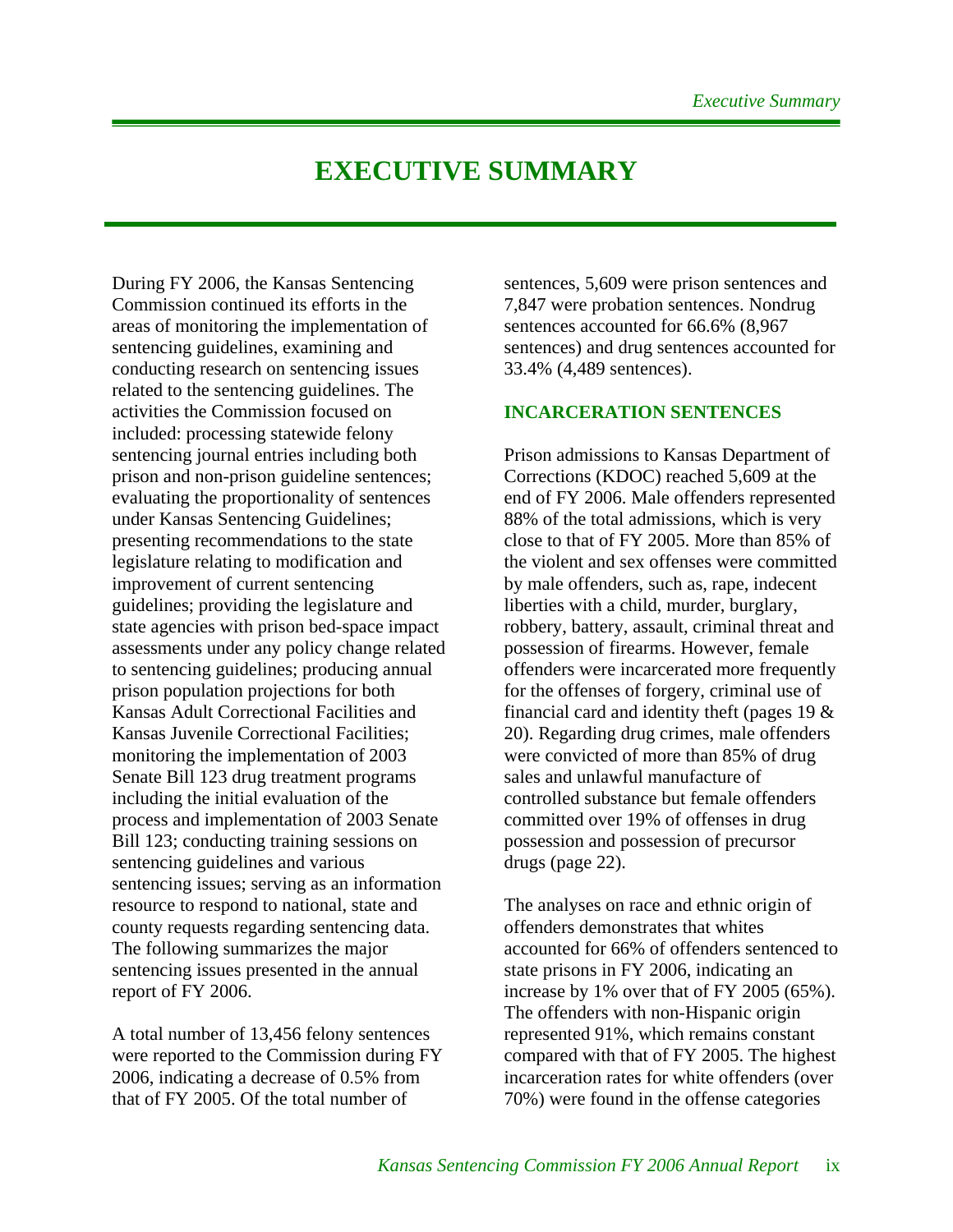of sex offenses, burglary, aggravated assault on LEO, involuntary manslaughter, DUI, nonsupport of a child or spouse and traffic in contraband. Nevertheless, black offenders were incarcerated more often (over 50%) for the crimes of aggravated robbery, robbery and kidnapping (pages 19 & 20).

The examination of the age of offenders reveals that the largest population of incarcerated offenders (28.3%) was found in the age group ranging from 31 to 40 years old at the time of admission to prison in FY 2006, which is consistent with those of previous years. As for the educational background of the offenders admitted in FY 2006, more than 49% of the offenders had attained either a high school diploma or GED equivalent.

In terms of admission types, new court commitments, probation condition violators and parole/post-release violators are the three largest groups representing 28.7%, 36.3% and 29.1% respectively of the total prison admissions in FY 2006. Most drug offenders incarcerated in FY 2006 fell at drug severity level 3 (29.7%) and drug severity level 4 (49.9%), while the largest numbers of nondrug offenders were identified at nondrug severity levels 7 and 9 with admissions of 792 and 804 respectively in FY 2006 (Pages 23 & 24).

#### **PROBATION SENTENCES**

In FY 2006, the Commission received a total number of 7,847 probation sentences. The analysis of the probation sentences discloses that DUI  $(15.4\%)$ , burglary  $(14.2\%)$ , theft (13.6%) and forgery (12.2%) were the top four offenses for nondrug probation offenders representing more than 55% of the total nondrug crimes (page 28), which indicates a decrease of 2% from that of FY

2005 (57%). The probation sentences for the crime of drug possession accounted for 72.6% of all drug probation sentences, an increase of 7.6% over that of FY 2006 (65%), (pages 29 & 31).

The analysis of the criminal history categories of the offenders on probation in FY 2006 demonstrates that offenders with criminal history category I accounted for 30% of offenders on the nondrug grid and 32% of offenders on the drug grid. Approximately 87% of nondrug offenders fell within the presumptive probation boxes (Table 11), while 66.7% of probation drug offenders were sentenced within the presumptive probation boxes (Table 12). Meanwhile, only 4% of probation nondrug sentences were found to be within the designated border boxes compared to 17.7% of probation drug sentences. This significant percentage difference indicates that drug offenders were more likely to receive probation than nondrug offenders when their offense types and criminal history categories fell within the border boxes. The data also implies that downward dispositional departures were another primary source of non-prison sentences found on the drug grid.

#### **DRUG SENTENCES**

The comparative analysis of drug sentences indicates that the number of drug incarceration sentences in FY 2006 (1,642) increased by 1.6% compared to that of FY 2005 (1,616) but decreased by 4.4% compared to that of FY 2002 (1,717). When individual drug severity levels were compared, all drug severity levels in FY 2006 demonstrated an increase over those of FY 2005 with the exception of drug severity level 3 with a decrease of 5.6%. However compared with FY 2002, each drug severity level demonstrated a decrease except for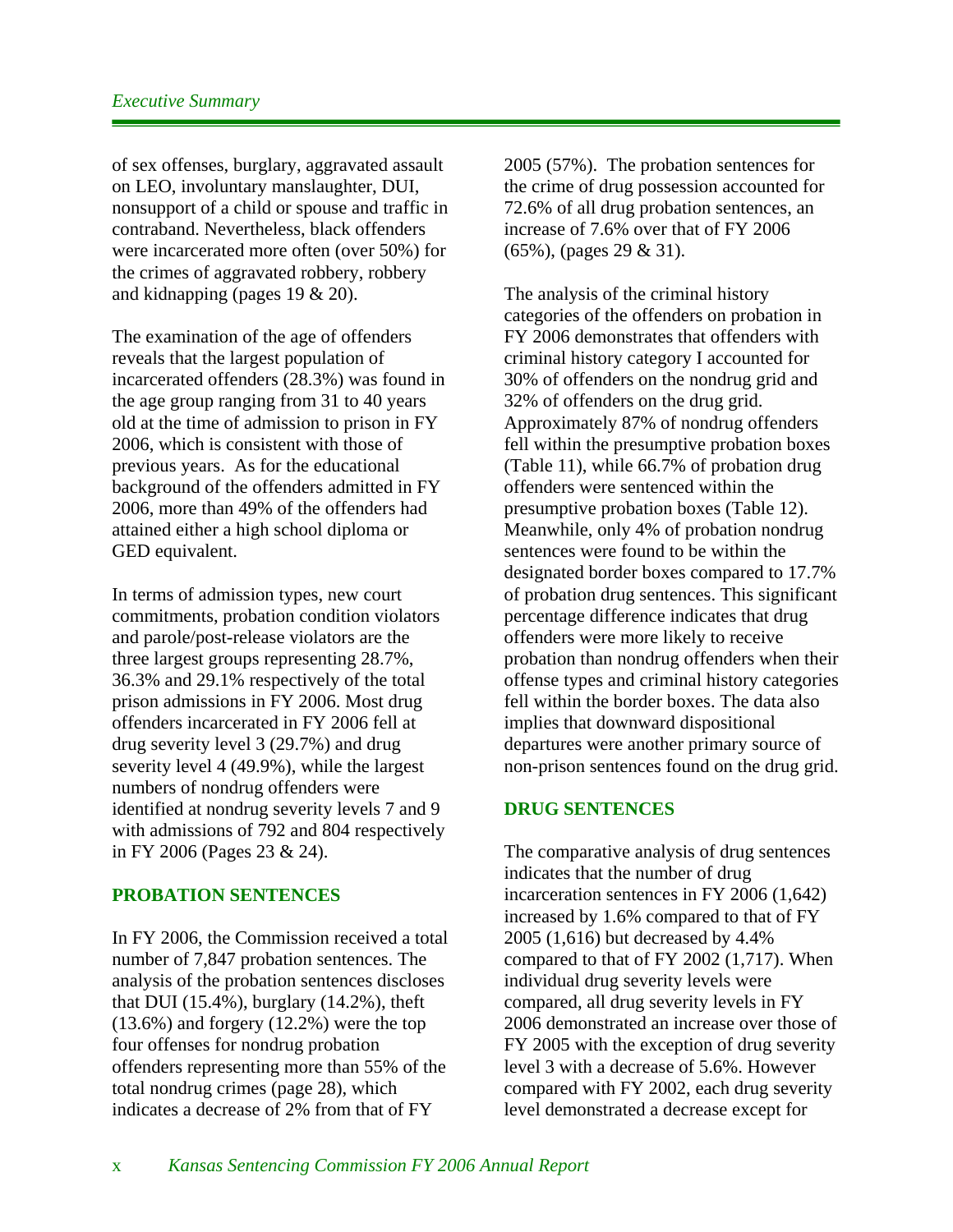drug severity level 4 with an increase of 21.3%. The most significant decrease was identified at drug severity level 2, a decrease of 26.9%, followed by drug severity level 3, a decrease of 22.5% (page 69).

When examining the offenses of the drug incarceration sentences, 51.3% of the incarceration drug sentences were convictions of drug possession increasing by 1.4% over that of FY 2005 (49.9%). Approximately 92% of the drug possession sentences fell at drug severity level 4 representing an increase of 0.7% over that (91.3%) of FY 2005 (page 21).

On the contrary, drug probation sentences exhibited a growing tendency in the past five years. The total number of drug probation sentences in FY 2006 increased by 2.5% compared with that of FY 2005 and significantly increased by 32.7% compared with that of FY 2002. The number of drug probation sentences at all levels increased except for drug level 2, which decreased by 59.1% compared with that of FY 2002 (page 71). Further analysis on the types of offense reveals that drug possession sentences represented 72.6% of probation drug sentences in FY 2006, an increase of 7.6% over that of FY 2005 (65%). More than 77% of the probation drug sentences fell at drug severity level 4, an increase of 5.8% over that (71.4%) of FY 2005 (pages 29 & 32). This distribution of drug possession offenses and severity levels of the offenders on probation is very consistent with that of FY 2005.

As for probation drug offenders under Senate Bill 123 (SB 123) drug treatment programs, the Commission received a total number of 1,359 sentences imposed to SB 123 drug treatment programs during FY 2006, representing nearly 48% of the total

drug probation sentences (2,847), an increase of 8% compared with that of FY 2005 (40%). Of these offenders, 83% were convicted of the crime of drug possession under K.S.A. 65-4160 and 16.7% were convicted of the crime of drug possession under K.S.A. 65-4162. The offenders at drug severity level 4 accounted for 99.7%. White male offenders were still the majority of the treatment sentences. The average age of the drug treatment offenders was 32 years old, which is the same with those of FY 2005 and FY 2004. Sedgwick County imposed the most SB 123 drug treatment sentences (185) followed by Johnson (139), Saline (112), Shawnee (86) and Wyandotte (85) counties (pages 33 and 34). In addition, 394 SB 123 drug treatment sentences were revoked during FY 2006. Of this number, 154 sentences were revoked to prison. The average period between original sentence and the first revocation hearing was 8.7 months and 4.5 months for the second revocation.

#### **VIOLATORS**

Totaling 3,679, condition violators admitted to prison during FY 2006 accounted for 65.6% of the total prison admission events of the fiscal year. Of this number, 2,038 were probation violators, 1,632 were parole/postrelease supervision violators, and 9 were conditional release violators. The total percentage of condition violators decreased by 2.7% compared with that (68.3%) of FY 2005 (page 37).

The analyses on the admission types of condition violators reveal that the decrease of condition violators primarily resulted from the decrease of parole/postrelease violators, who decreased by 22.6% compared with FY 2005. Conditional release violators, though small in number, decreased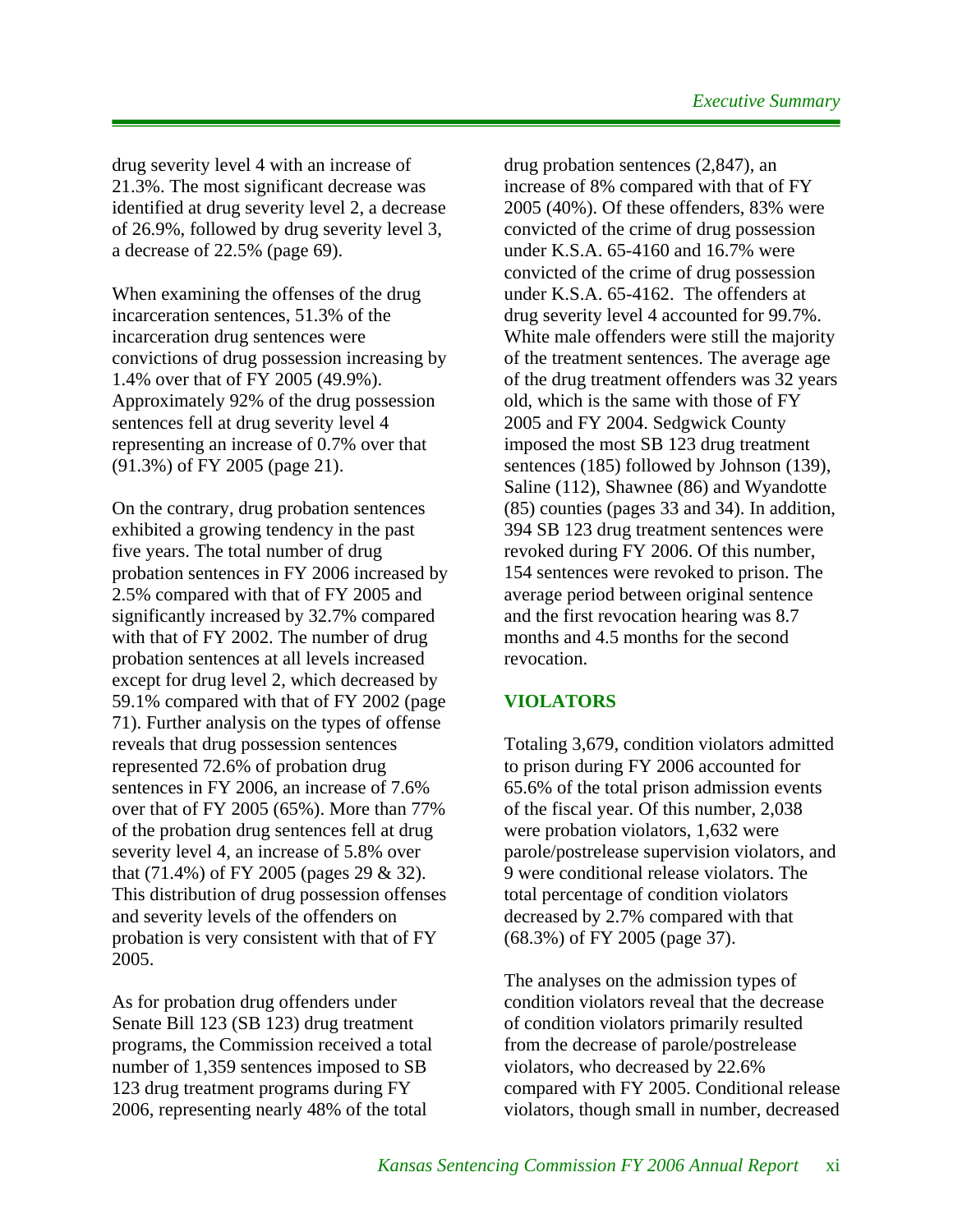by 69% compared with those of FY 2005. Senate Bill 323, which has modified the periods of postrelease supervision and was passed into law in May 2000, continues its impact on the admission rate of parole/postrelease condition violators returned to prison. However, the number of probation condition violators admitted to prison kept growing in FY 2006, which increased by 40.2% over that of FY 2002 and represented the highest in the past five years (page 68).

The analysis of offenders by gender demonstrates that male condition violators sentenced to prison represented the largest number of offenses at severity level 9 of the nondrug grid and severity level 4 of the drug grid. However, females were most often revoked and placed in prison for condition violations of offenses designated at severity level 8 of the nondrug grid and severity level 4 of the drug grid, which is consistent with the findings of female condition violators observed in FY 2005 (page 40).

In addition, 2,559 probation condition violators and 193 probation violators with new convictions were sentenced to either continued or extended probation for a violation during FY 2006. This represents 51.3% of the total number of 4,990 condition probation violators and 33.9% of the total number of 569 probation violators with new offenses (page 49). Compared with the data of FY 2005, probation condition violators sentenced to continued or extended probation for a violation increased by 2.2% while probation violators with new convictions who had their probation sentence either continued or extended increased by 25.3%.

#### **CONFORMITY TO SENTENCING GUIDELINES**

The comparison of the actual sentence imposed to the sentence identified under the Sentencing Guidelines Act provides a measure of whether the designated sentence is viewed as appropriate. Therefore, the conformity rate of sentences is an important monitor to evaluate the effectiveness of implementation of sentencing guidelines. Under sentencing guidelines, departures may be imposed to sentence an offender to a sentence length or type that differs from the sentence set forth under the guidelines. Thus departures, whether durational or dispositional, serve as a measure of conformity.

In this Annual Report, 7,384 pure guideline sentences of FY 2006 were analyzed to determine the conformity to the sentencing guidelines. Of this number, 1,448 were incarceration guideline sentences and 5,936 were probation sentences. More than 82.1% of the guideline sentences imposed fell within the designated guideline sentence range. Dispositional departures accounted for 11.7% of sentences and durational departures were found in 6.2% of sentences (page 52). The total conformity rates of FY 2006 remained very constant compared with those of FY 2005 and FY 2004.

When reviewing presumptive prison sentences within guidelines, the statistical data discloses that 41.1% of the sentences imposed fell within the standard range of the grid cell; 11.1% of all sentences were within the aggravated range; 22.3% were within the mitigated range; 25.5% were located within designated border boxes (page 53). This distribution of presumptive prison sentences does not fluctuate significantly compared with that of FY 2005.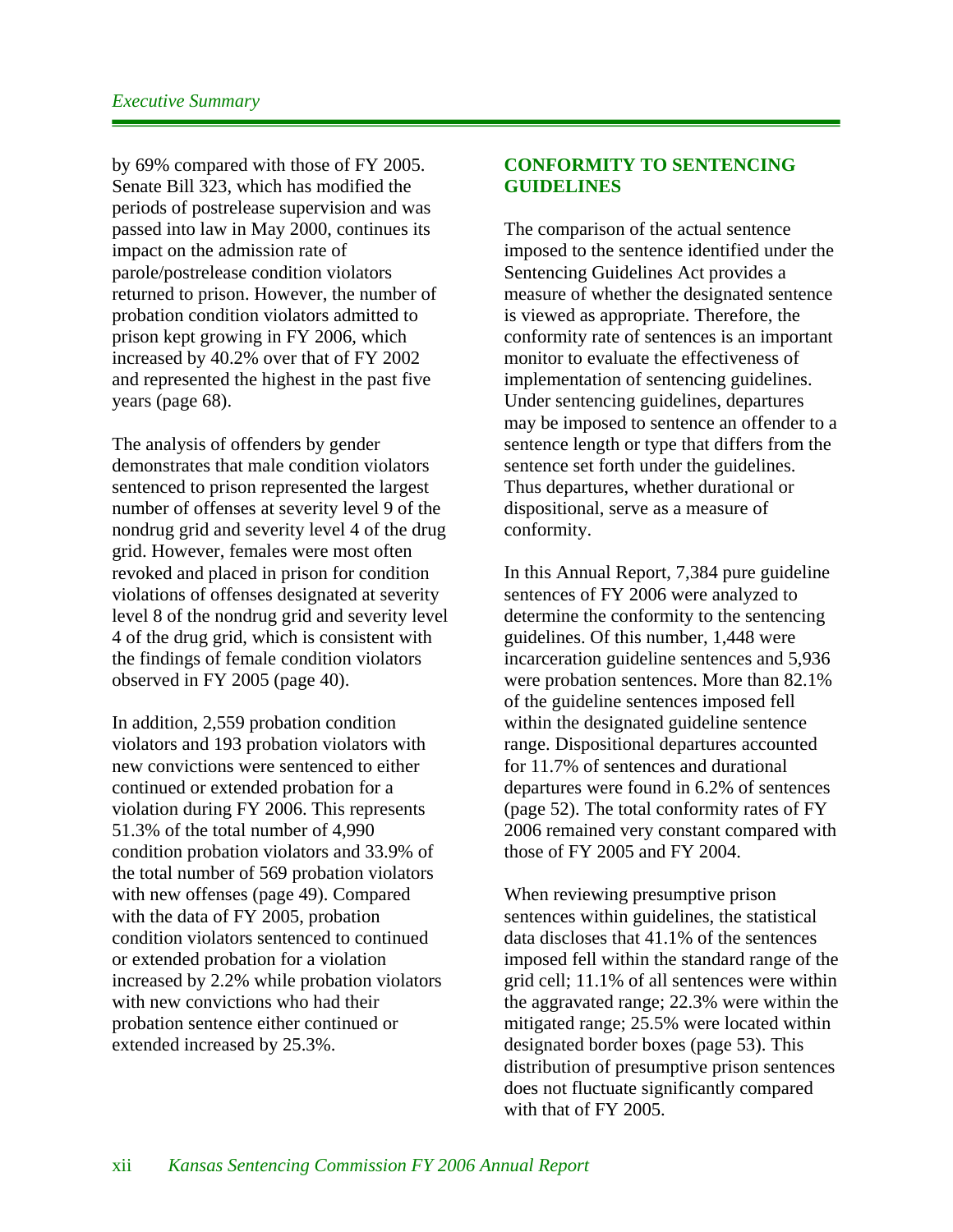The analysis of durational departures of the incarceration guideline sentences reveals that 70.3% of the durational departures were designated as downward durational departures, while 29.7% indicated upward durational departures (page 53). The percentage of downward durational departures increased by 2.5% compared with that of FY 2005.

The comparison of durational departures between drug and nondrug incarceration sentences indicates that 87.3% of drug durational departure sentences were downward compared to 60.8% for nondrug durational departure sentences (page 55). Downward durational departures were most frequently identified at severity levels 1 and 2 of the drug grid. Upward durational departures were found most frequently at severity levels 1, 2, 3 and 6 of the nondrug grid (page 57). This pattern of durational departures has remained fairly consistent over the past five years.

Dispositional departures are identified when the sentence imposed, prison or nonprison, is different from the sentence disposition designated under the sentencing guidelines. Upward dispositional departures are only applicable when prison sentences are imposed. When drug and nondrug sentences were compared, nondrug sentences indicated a 24% upward dispositional departure rate while drug sentences only represented a 6% upward dispositional departure rate (page 57).

In evaluating probation guideline sentences, the Commission noticed that, as expected, the majority (90%) of probation guideline sentences fell beneath the incarceration line, among which 87.7% fell within presumptive probation grids and 12.3% were within border boxes. Downward dispositional

departure was only identified in 10% of the probation guideline sentences imposed (page 54). The conformity rates of the total sentences remain constant compared with those of FY 2005.

Further analysis of downward dispositional departures of probation sentences discloses that drug sentences represented a higher percentage of downward dispositional departures than nondrug sentences (14.4% vs. 7%). More drug probation sentences resulted from border boxes than did nondrug probation sentences (20% vs. 4.7%), (page 58).

#### **PRISON POPULATION FORECAST**

One of the statutory tasks of the Kansas Sentencing Commission is to produce annual prison population projections for the state correctional facilities. Sentencing data from felony journal entries, prison admission files, inmate stock population files and release files are analyzed and programmed into a simulation projection model known as Prophet, which is used to forecast prison population over a ten-year projection period. The information of prison population projections is utilized by the Kansas Department of Corrections and various legislative committees in planning resource allocations, as well as policy development involving sentencing and other criminal justice related areas.

The prison population forecast projects that by the end of FY 2016, a total of 11,231 prison beds will be needed. This represents a total increase of 25.7% or 2,298 beds over the actual prison population as of June  $30<sup>th</sup>$ , 2006. Although the total number of admissions has dropped compared with those of the past five years, a combination of developing admission trends with the impact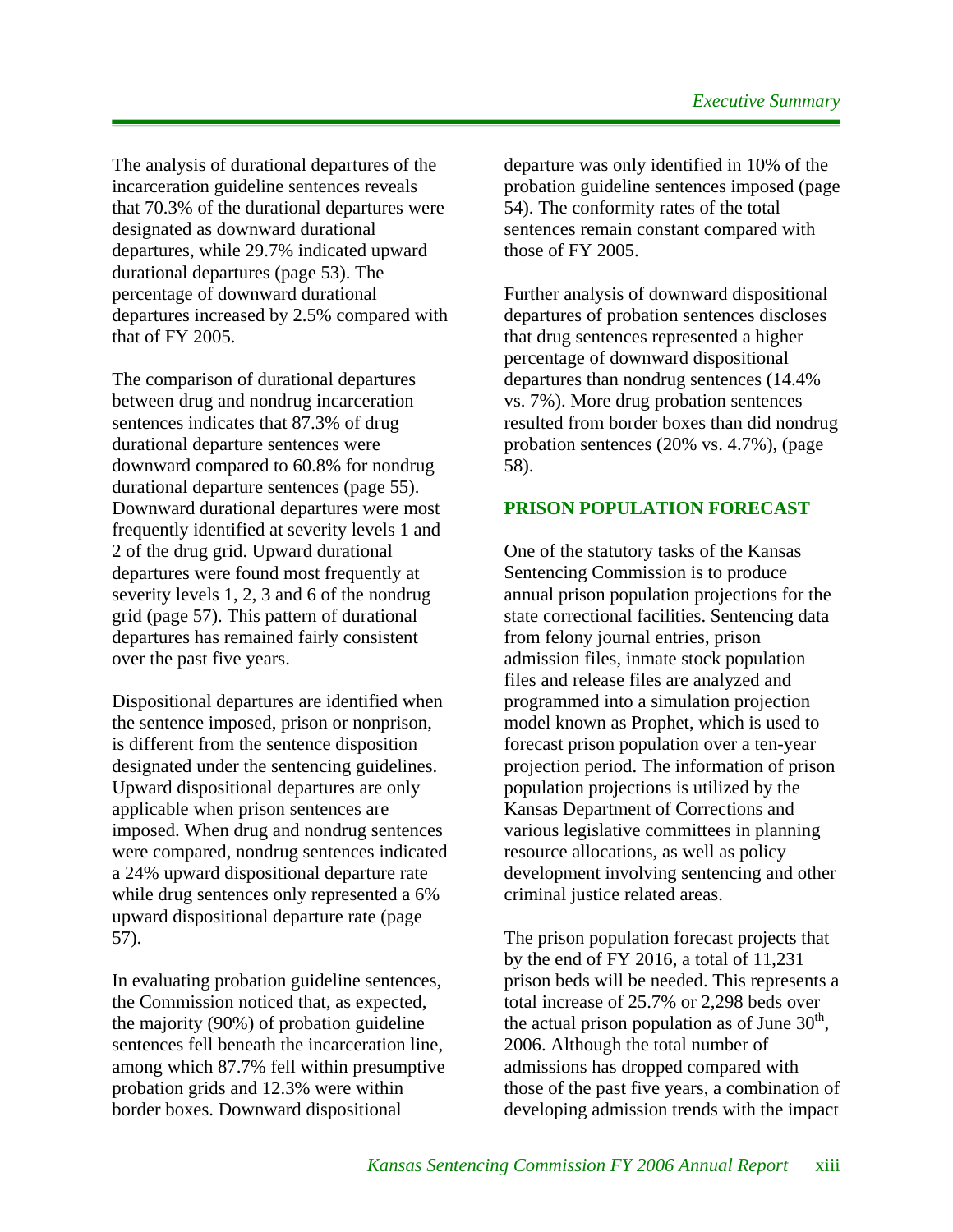of the pronounced stacking effect and new sentencing policies have been resulting in a continual growth in the state's prison population.

When looking into projected population at individual severity levels over the next ten years, the most significant increase in both number and percentage of incarcerated population is identified in the group of offgrid offenders, an increase of 1,629 offenders or 229.1%. This significant growth results from the implementation of Jessica's Law (House Bill 2567) passed in the 2006 Legislative Session. According to this law, aggravated habitual sex offenders shall be sentenced to life imprisonment without possibility of parole (K.S.A.2006 Supp.21-4642); child sex offenses, where the offender is 18 years of age or older and the victim is less than 14 years of age, shall be sentenced to mandatory minimum of Hard 25 years for the first offense, Hard 40 years for the second offense and life imprisonment without parole for the third offense (K.S.A.2006 Supp. 21-4643).

The second largest increase in number falls at nondrug severity level 1, an increase of 186 offenders over the ten-year forecast period. This is due to the "stacking effect" of long sentence length of most serious offenses. The numbers of offenders at nondrug severity level 9 and drug severity level 4 will increase by 151 offenders respectively in ten years, who are primarily condition probation violators.

The largest decrease is found in the group of condition parole/postrelease violators (a decrease of 105 offenders or 13.4%) over the ten-year forecast period, which mirrors the impact of Senate Bill 323, wherein conditional probation violators would not be placed on a period of postrelease supervision upon their release from prison.

The number of drug offenders demonstrates a declining trend at drug severity level 1 with a growing tendency at drug severity level 2 in the ten-year forecast period. These tendencies may result from Senate Bill 366 passed in the 2006 Legislative Session. This Bill has amended the severity level for a violation of possession of precursors under K.S.A. 65-7006(e) from a drug severity level 1 to a drug severity level 2 (pages 73 & 74).

#### **REPORT CONTENTS**

The FY 2006 Annual Report is presented in four chapters. A descriptive statistical summary of statewide guideline sentencing practices in FY 2006 is illustrated in Chapter One. Chapter Two describes the types and characteristics of violators incarcerated in correctional facilities. In Chapter Three, the pure prison and probation sentences imposed under the sentencing guidelines are examined to evaluate the conformity to the sentencing guidelines. Chapter Four contains analyses on sentencing trends and prison population projections.

Appendix I analyzes sentences of felony convictions from the top four contributing counties of the State of Kansas. Appendix II tracks the trends of the top five felonies, UCR offenses, offgrid and nongrid crimes in the past five years. Female offenders are analyzed in this section as well.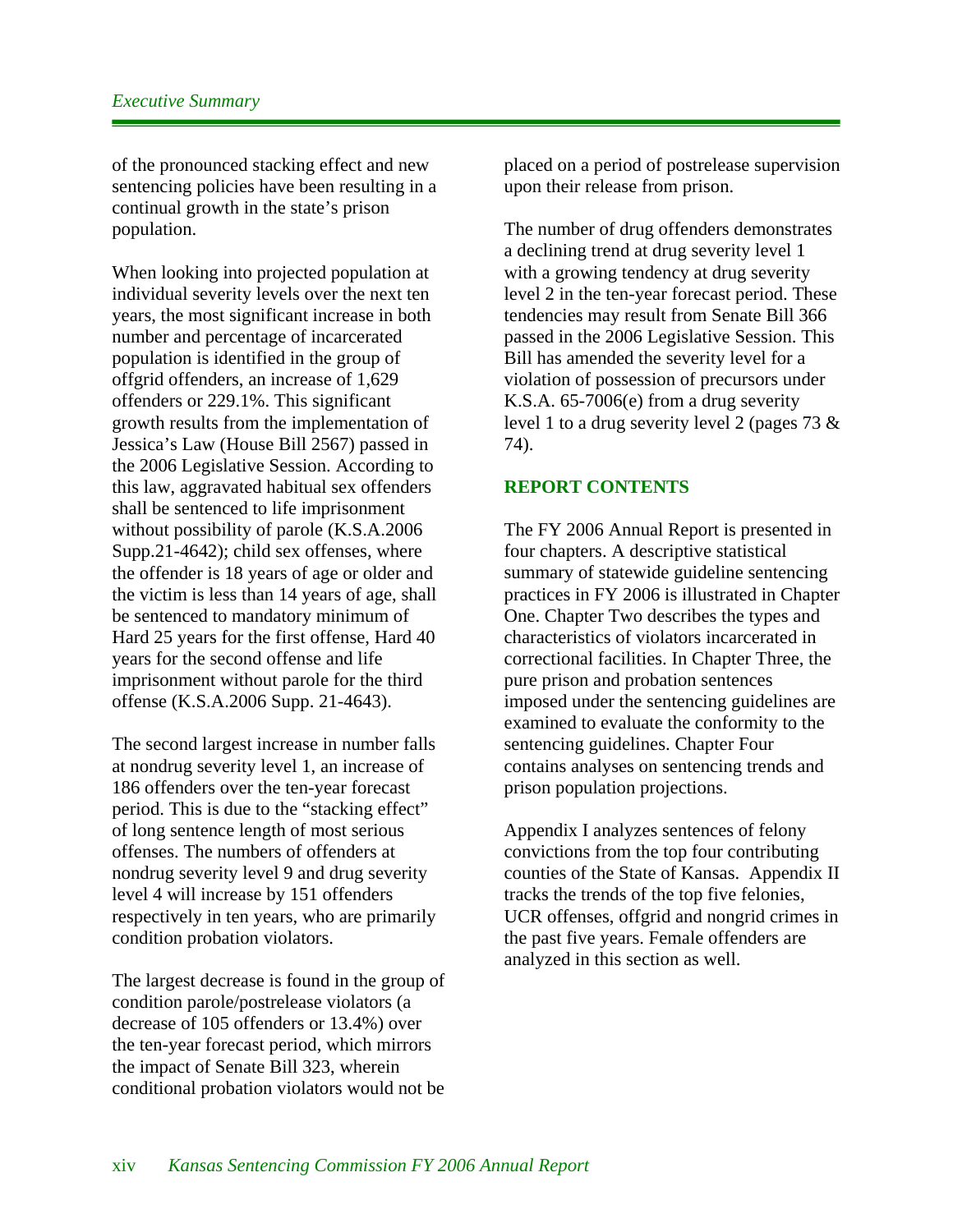# **CHAPTER ONE SENTENCING IN KANSAS**

#### **SENTENCES REPORTED IN FISCAL YEAR 2006**

In this report, sentences utilized for analyses on sentencing practice and sentencing tendency are based upon the most serious felony offense of a single sentencing event. The analyses of sentences include both prison and non-prison or probation sentences. Senate Bill 123 drug treatment sentences are comprised in the type of probation sentences.

In Fiscal Year (FY) 2006, a total number of 13,456 felony sentences were submitted to the Kansas Sentencing Commission, which decreased by 0.5% from that of FY 2005. Of that total number of sentences, 5,609 were prison sentences and 7,847 were probation sentences. This total included 8,967 nondrug sentences and 4,489 drug sentences. Non-person offenses accounted for 69.7% and person offenses accounted for 30.3% (Figure 1).

Figure 2 presents the overall sentencing distribution of FY 2006 by sentence type and offense type at each severity level. Approximately 50% (820 sentences) of the drug incarceration sentences were found at drug severity level 4. The largest numbers of nondrug incarceration offenders were identified at severity level 5 (551 sentences or 13.9%), severity level 7 (792 sentences or 20%) and severity level 9 (804 sentences or 20.3%). The examination of probation sentences in FY 2006 demonstrates that 2,196 probation sentences fell at drug severity level 4, representing more than 77%

of the total drug probation sentences. Of these 2,196 probation sentences, 1,359 (61.9%) were imposed to SB 123 drug treatment programs. The highest rate of nondrug probation offenders was at nondrug severity level 9 (30.7% or 1,534 sentences) followed by nondrug severity level 7 (19.9% or 997 sentences) and nondrug severity level 8 (17.6% or 879 sentences).

During FY 2006, 104 counties in the state reported sentences to the Commission. No sentences were reported from Sheridan County. Most of the counties reported 1 to 200 sentenced. Eight counties, Butler, Douglas, Finney, Ford, Geary, Harvey, Lyon and Montgomery counties, reported 201 to 400 sentences. Saline and Reno counties reported more than 400 sentences. Sedgwick, Johnson, Wyandotte and Shawnee counties remained the top four committing counties, accounting for almost 51% of all sentences during FY 2006, no percentage change compared with that of FY 2006 (Figure 3).

The top five offenses committed in FY 2006, including both prison and probation sentences, were crimes of drugs (33.4% or 4,489 sentences), burglary (10% or 1,336 sentences, including aggravated burglary), theft (8.1% or 1,090 sentences), DUI (6.7% or 904 sentences) and forgery (6.7% or 902 sentences). These top five offenses accounted for 64.8% of the total 13,456 sentences in FY 2006. The distribution of the top five offenses by county is illustrated in Figures 4 and 5. The analysis on the crime relations reveals that crimes of drugs and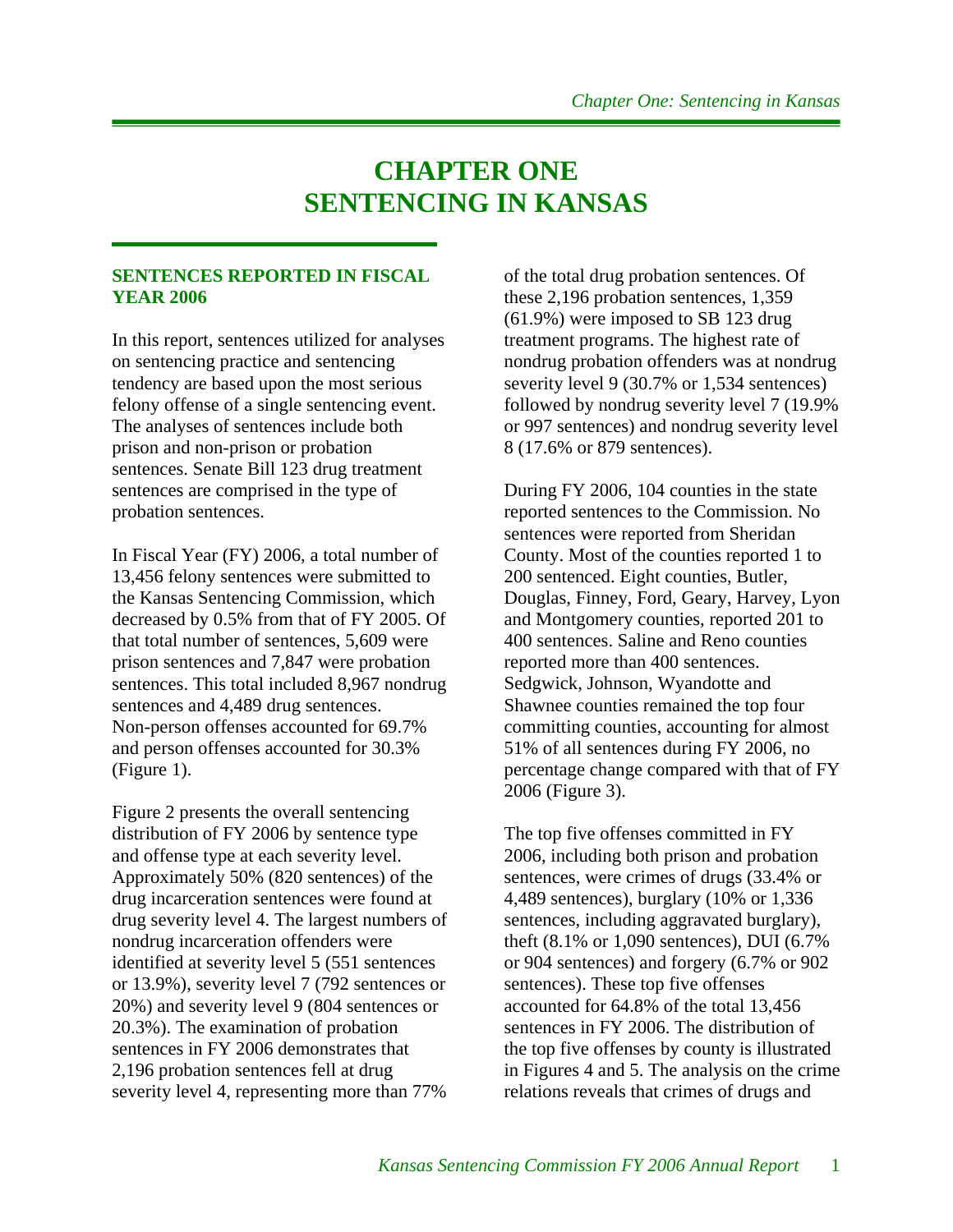DUI are closely related, while the occurrence of theft offense is closely related to the occurrence of burglary.

Violent crimes, according to the definition of the Uniform Crime Reporting (UCR) Handbook, refer to murder (including all types of murder and manslaughter), rape, robbery (including aggravated robbery) and aggravated assault (including aggravated assault on LEO). Figure 6 demonstrates the distribution of the violent crimes in FY 2006 by county. Most of the violent crimes were found to be committed in the top four counties. Sedgwick County reported the largest number of violent crimes (359 sentences) followed by Wyandotte County (217 sentences), Johnson County (118 sentences) and Shawnee County (92 sentences). The offenders' characteristics by individual counties are presented in Table 1.



# **Figure 1: Sentences Reported in FY 2006**

Based on 13,456 felony sentences reported in FY 2006 (July 1, 2005 through June 30, 2006)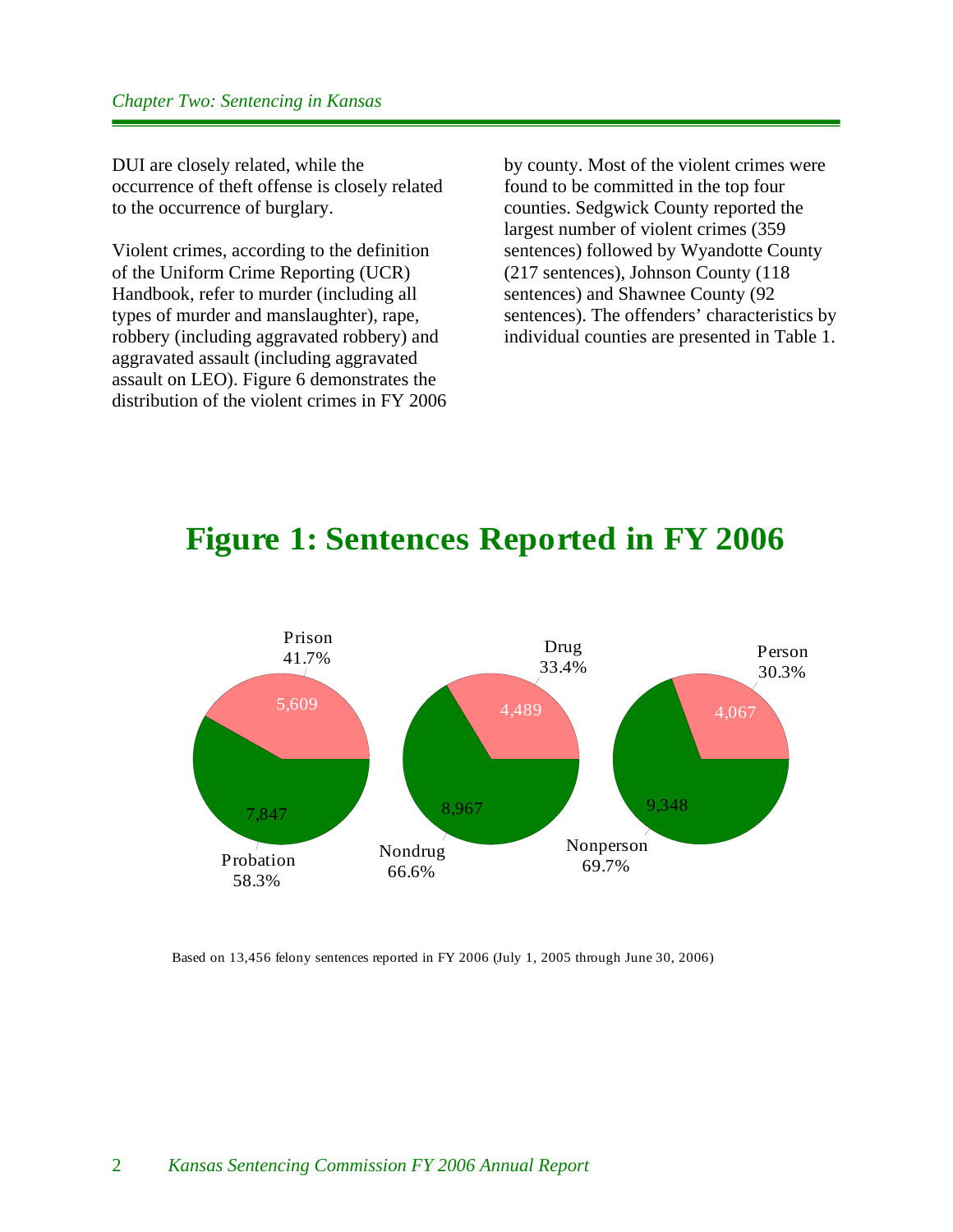# **Figure 2: FY 2006 Sentencing Distribution**

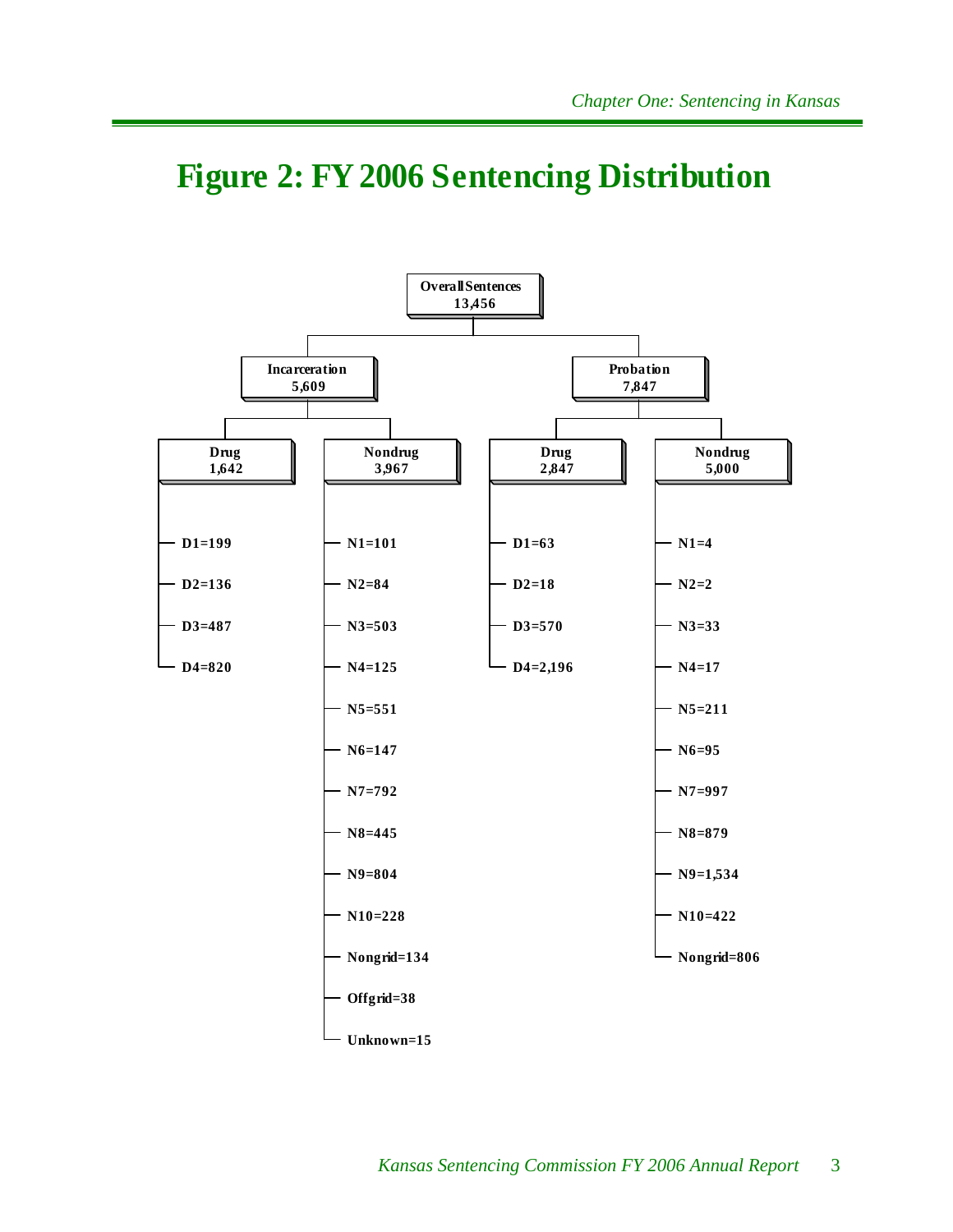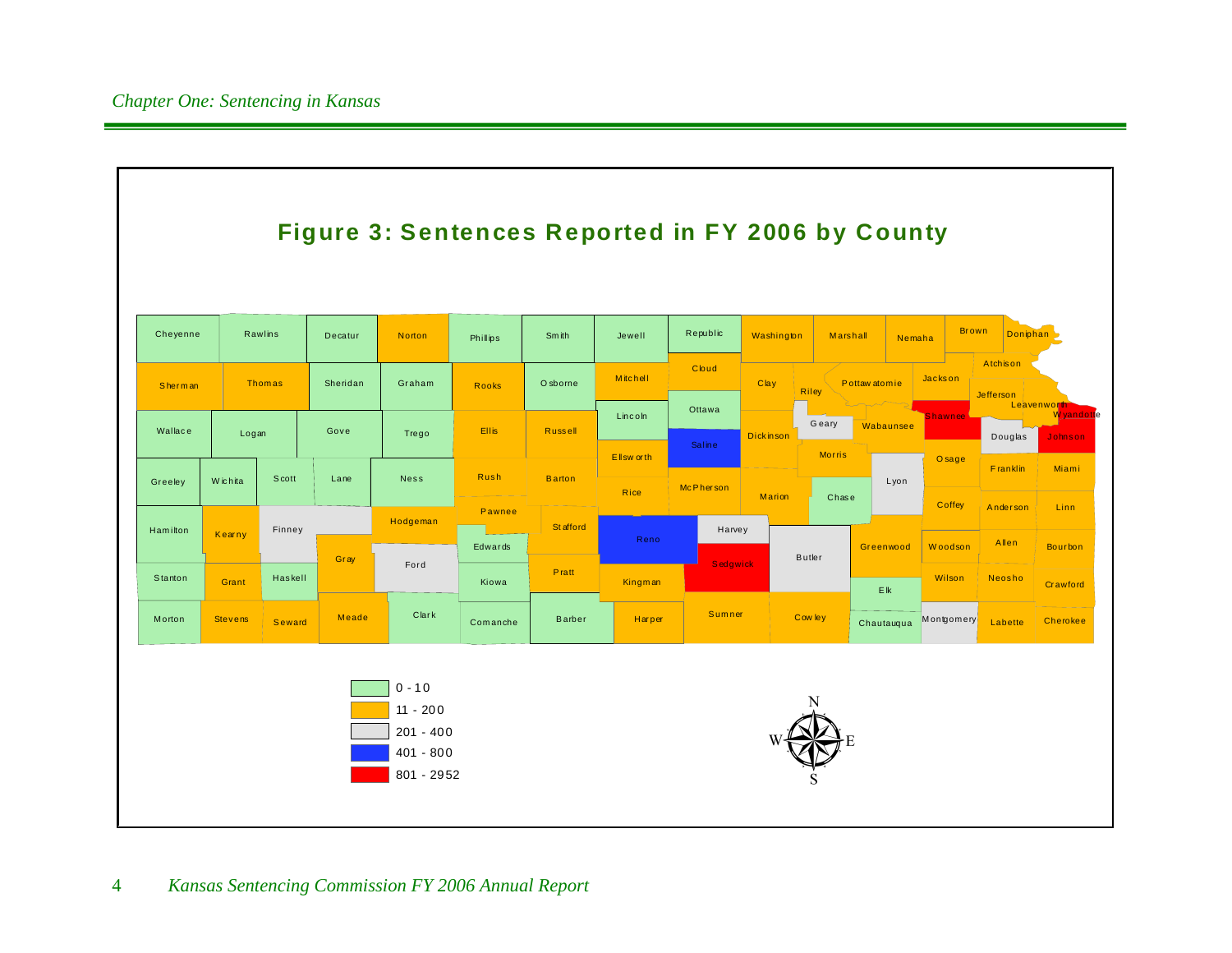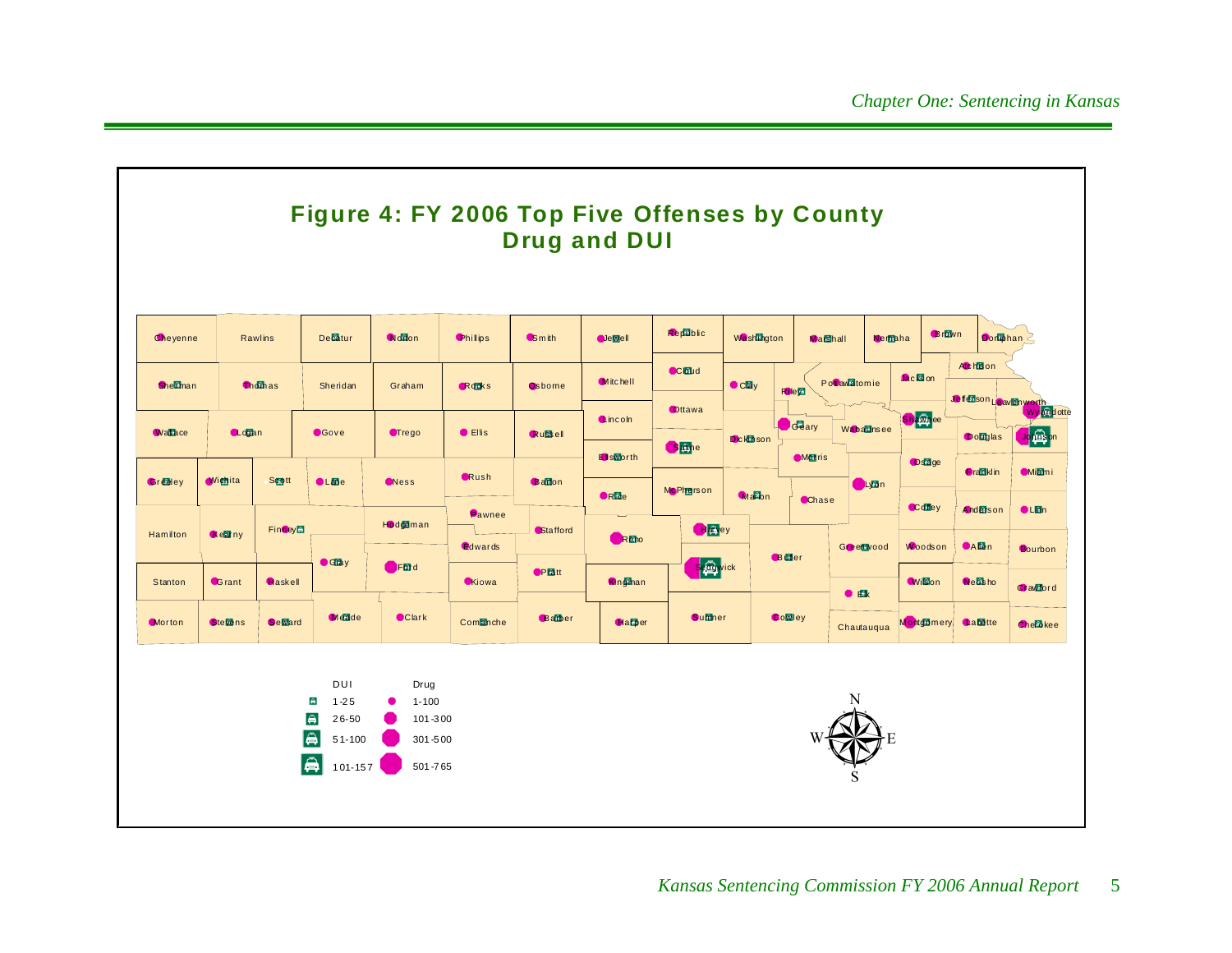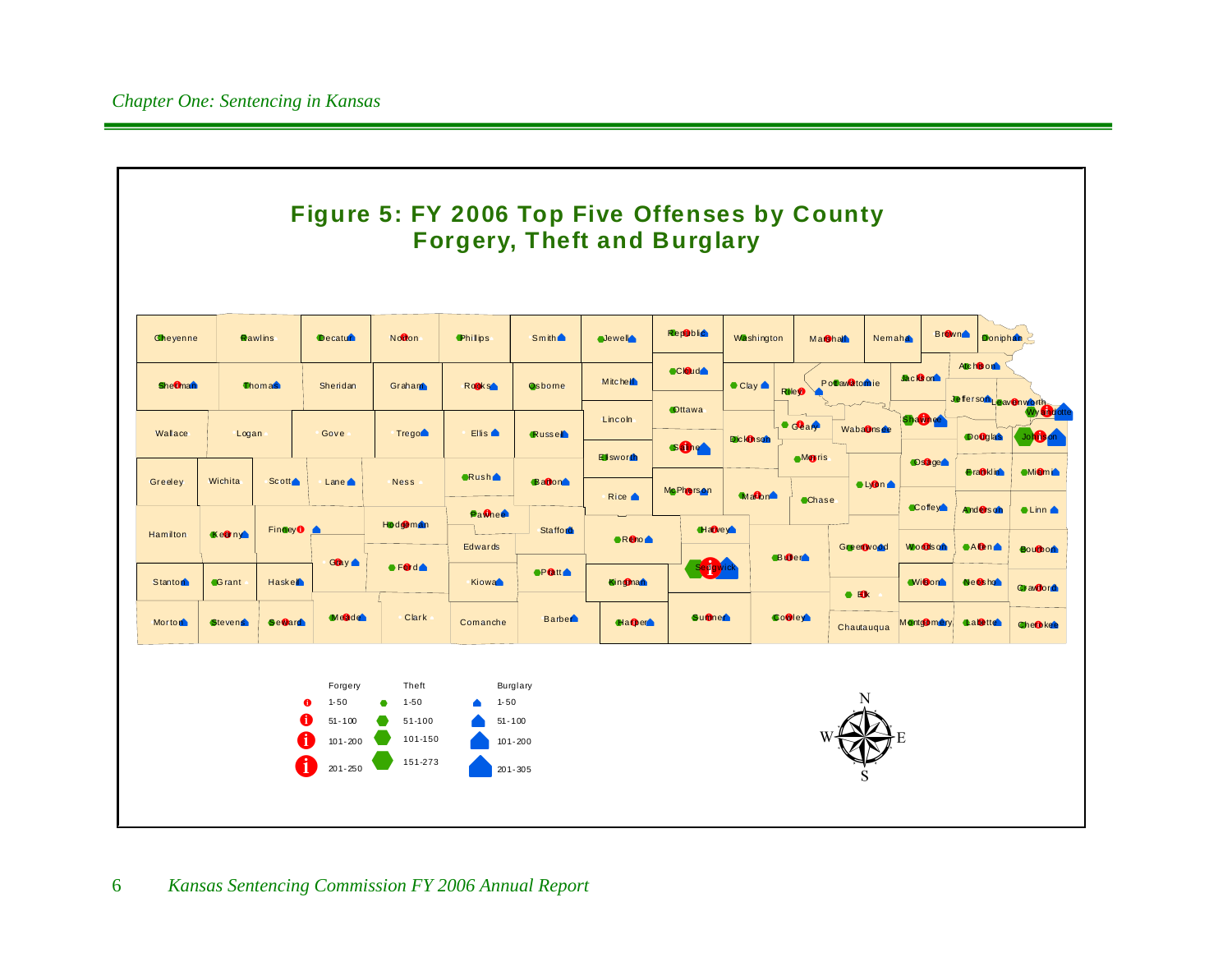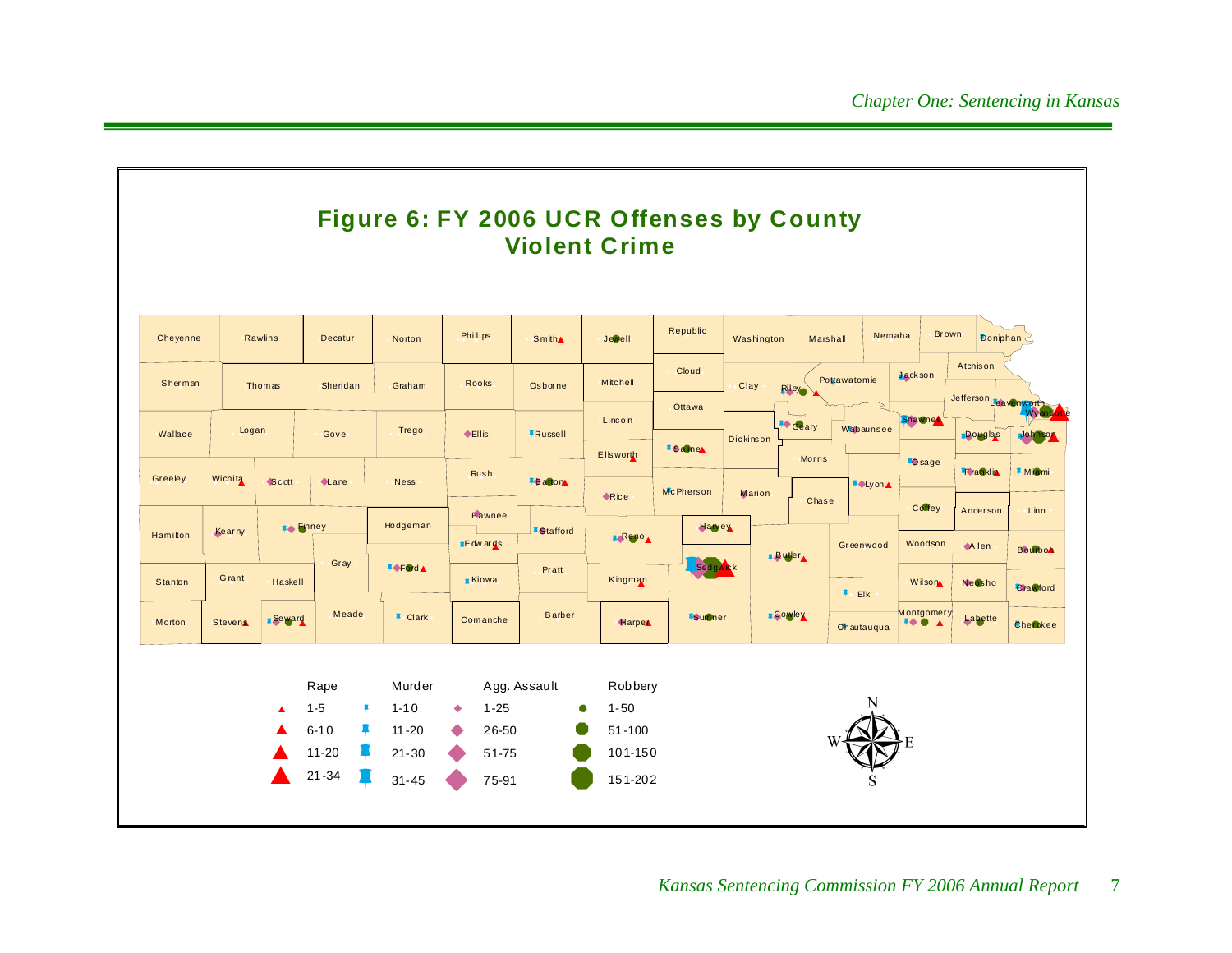|                          | <b>Number</b>          |                | Gender           |                  | Race                     |                             |                  | <b>Sentence Type</b> | <b>Offense Type</b> |                  |              |
|--------------------------|------------------------|----------------|------------------|------------------|--------------------------|-----------------------------|------------------|----------------------|---------------------|------------------|--------------|
| County                   | of<br><b>Sentences</b> | Male           | Female           | White            | <b>Black</b>             | Other                       | Prison           | Probation            | <b>Nondrug</b>      | <b>Drug</b>      | Mean<br>Age* |
| Allen                    | 63                     | $50\,$         | 13               | 54               | 6                        | $\mathfrak{Z}$              | 17               | 46                   | 34                  | 29               | 33.0         |
| Anderson                 | 37                     | 30             | $\tau$           | 36               | $\boldsymbol{0}$         | $\mathbf{1}$                | 14               | 23                   | 23                  | 14               | 33.4         |
| Atchison                 | 131                    | 104            | $27\,$           | 100              | $30\,$                   | $\mathbf{1}$                | 46               | 85                   | 73                  | 58               | 32.8         |
| <b>Barber</b>            | $\tau$                 | 6              | $\mathbf{1}$     | $\boldsymbol{7}$ | $\boldsymbol{0}$         | $\boldsymbol{0}$            | $\mathbf{1}$     | 6                    | 5                   | $\overline{c}$   | 41.4         |
| Barton                   | 130                    | 102            | 28               | 118              | 10                       | $\boldsymbol{2}$            | 49               | $81\,$               | 69                  | 61               | 31.3         |
| Bourbon                  | 87                     | 78             | 9                | 66               | 19                       | $\boldsymbol{2}$            | 30               | 57                   | 54                  | 33               | 31.9         |
| Brown                    | 59                     | 52             | $\tau$           | 43               | 5                        | 11                          | 13               | 46                   | 29                  | 30               | 31.3         |
| <b>Butler</b>            | 246                    | 197            | 49               | 227              | 16                       | $\ensuremath{\mathfrak{Z}}$ | 87               | 159                  | 148                 | 98               | 30.8         |
| Chase                    | 9                      | $\,$ 8 $\,$    | $\mathbf{1}$     | $\,8\,$          | $\boldsymbol{0}$         | $\mathbf{1}$                | $\boldsymbol{7}$ | $\boldsymbol{2}$     | 5                   | $\overline{4}$   | 41.5         |
| Chautauqua               | $\overline{c}$         | $\sqrt{2}$     | $\boldsymbol{0}$ | $\overline{2}$   | $\boldsymbol{0}$         | $\boldsymbol{0}$            | $\sqrt{2}$       | $\boldsymbol{0}$     | $\overline{2}$      | $\boldsymbol{0}$ | 30.7         |
| Cherokee                 | 31                     | 25             | 6                | 28               | 3                        | $\boldsymbol{0}$            | 12               | 19                   | 22                  | 9                | 37.3         |
| Cheyenne                 | 3                      | 3              | $\boldsymbol{0}$ | $\mathfrak z$    | $\boldsymbol{0}$         | $\boldsymbol{0}$            | $\mathfrak{Z}$   | $\boldsymbol{0}$     | $\mathbf{1}$        | $\overline{c}$   | 41.3         |
| Clark                    | $\mathfrak{2}$         | $\mathbf{1}$   | $\mathbf{1}$     | $\mathfrak{2}$   | $\boldsymbol{0}$         | $\boldsymbol{0}$            | $\overline{2}$   | $\boldsymbol{0}$     | $\mathbf{1}$        | $\mathbf{1}$     | 33.8         |
| Clay                     | 32                     | $27\,$         | 5                | $30\,$           | $\overline{c}$           | $\boldsymbol{0}$            | $\,$ 8 $\,$      | 24                   | 18                  | 14               | 29.6         |
| Cloud                    | 29                     | 25             | $\overline{4}$   | 29               | $\boldsymbol{0}$         | $\boldsymbol{0}$            | $\tau$           | $22\,$               | 19                  | 10               | 31.9         |
| Coffey                   | 49                     | 36             | 13               | 49               | $\boldsymbol{0}$         | $\boldsymbol{0}$            | $22\,$           | $27\,$               | $21\,$              | $28\,$           | 31.6         |
| Comanche                 | $\mathbf{1}$           | $\mathbf{1}$   | $\boldsymbol{0}$ | $\mathbf{1}$     | $\boldsymbol{0}$         | $\boldsymbol{0}$            | $\mathbf{1}$     | $\boldsymbol{0}$     | $\mathbf{1}$        | $\boldsymbol{0}$ | 46.0         |
| Cowley                   | 145                    | 111            | 34               | 107              | 31                       | 6                           | 75               | $70\,$               | 85                  | 60               | 34.1         |
| Crawford                 | 188                    | 156            | 31               | 162              | 24                       | $\mathbf{1}$                | 66               | 122                  | 116                 | 72               | 31.3         |
| Decatur                  | 3                      | $\sqrt{2}$     | $\mathbf{1}$     | $\mathfrak{Z}$   | $\boldsymbol{0}$         | $\boldsymbol{0}$            | $\mathbf{1}$     | $\boldsymbol{2}$     | 3                   | $\boldsymbol{0}$ | 34.5         |
| Dickinson                | 66                     | 57             | 9                | 61               | $\overline{\mathcal{L}}$ | $\mathbf{1}$                | 25               | 41                   | 38                  | $28\,$           | 31.9         |
| Doniphan                 | $13\,$                 | $11\,$         | $\overline{c}$   | $12\,$           | $\mathbf{1}$             | $\overline{0}$              | $\mathfrak{S}$   | $\,8\,$              | $8\,$               | $5\overline{)}$  | 37.2         |
| Douglas                  | 259                    | 223            | $36\,$           | 169              | $71\,$                   | 19                          | 95               | 164                  | 212                 | 47               | 30.9         |
| $\operatorname{Edwards}$ | $\sqrt{4}$             | $\mathfrak{Z}$ | $\,1\,$          | $\sqrt{4}$       | $\boldsymbol{0}$         | $\boldsymbol{0}$            | $\sqrt{3}$       | $\,1\,$              | $\mathfrak{Z}$      | $\,1\,$          | 39.0         |
| $\rm{Elk}$               | $10\,$                 | $\,8\,$        | $\sqrt{2}$       | $10\,$           | $\boldsymbol{0}$         | $\boldsymbol{0}$            | $\mathfrak s$    | $\mathfrak s$        | $\boldsymbol{7}$    | 3                | 34.3         |
| Ellis                    | $44\,$                 | 37             | $\boldsymbol{7}$ | $41\,$           | 3                        | $\boldsymbol{0}$            | $26\,$           | $18\,$               | $23\,$              | $21\,$           | 29.8         |
| Ellsworth                | $18\,$                 | $15\,$         | $\sqrt{3}$       | 14               | 3                        | $1\,$                       | $10\,$           | $\,8\,$              | $10\,$              | $\,8\,$          | 35.6         |
| Finney                   | 279                    | 235            | 44               | 253              | 19                       | $\boldsymbol{7}$            | $102\,$          | 177                  | 197                 | 82               | 29.9         |

#### **Table 1: FY 2006 Offender Characteristics by County - 1**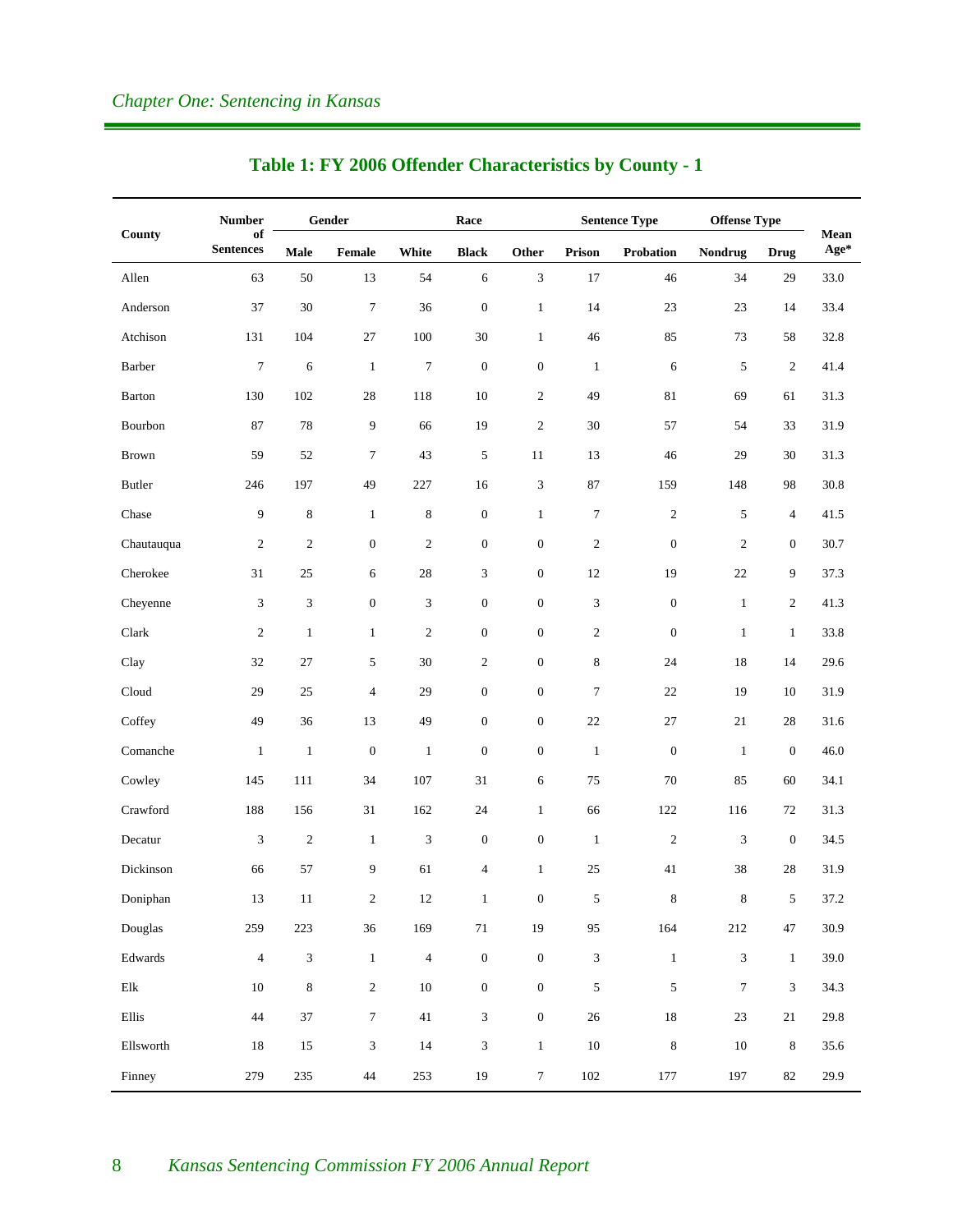|                              | <b>Number</b>          |                  | Gender           |                  | Race             |                  |                  | <b>Sentence Type</b>    | <b>Offense Type</b> |                  |              |
|------------------------------|------------------------|------------------|------------------|------------------|------------------|------------------|------------------|-------------------------|---------------------|------------------|--------------|
| County                       | of<br><b>Sentences</b> | Male             | Female           | White            | <b>Black</b>     | Other            | Prison           | Probation               | Nondrug             | <b>Drug</b>      | Mean<br>Age* |
| Ford                         | 249                    | 208              | $40\,$           | 235              | $\boldsymbol{7}$ | $\sqrt{6}$       | 62               | 187                     | 114                 | 135              | 30.9         |
| Franklin                     | 168                    | 132              | 33               | 162              | $\mathfrak{Z}$   | $\boldsymbol{0}$ | 54               | 114                     | 112                 | 56               | 30.7         |
| Geary                        | 310                    | 233              | 75               | 155              | 148              | 5                | 136              | 174                     | 160                 | 150              | 31.2         |
| Gove                         | $\sqrt{2}$             | $\sqrt{2}$       | $\boldsymbol{0}$ | $\boldsymbol{2}$ | $\boldsymbol{0}$ | $\boldsymbol{0}$ | $\sqrt{2}$       | $\boldsymbol{0}$        | $\boldsymbol{0}$    | $\sqrt{2}$       | 24.5         |
| Graham                       | 3                      | 3                | $\boldsymbol{0}$ | 3                | $\mathbf{0}$     | $\boldsymbol{0}$ | $\mathbf{1}$     | $\overline{c}$          | $\mathfrak{Z}$      | $\boldsymbol{0}$ | 25.1         |
| Grant                        | 17                     | 15               | $\sqrt{2}$       | 17               | $\boldsymbol{0}$ | $\boldsymbol{0}$ | 6                | 11                      | 12                  | 5                | 26.0         |
| Gray                         | 12                     | 11               | $\mathbf{1}$     | $12\,$           | $\boldsymbol{0}$ | $\boldsymbol{0}$ | $\mathfrak{Z}$   | 9                       | $\mathfrak{Z}$      | $\boldsymbol{9}$ | 31.1         |
| Greeley                      | $\sqrt{2}$             | $\mathfrak{2}$   | $\mathbf{0}$     | $\sqrt{2}$       | $\boldsymbol{0}$ | $\mathbf{0}$     | $\mathbf{1}$     | $\mathbf{1}$            | $\mathbf{1}$        | $\mathbf{1}$     | 40.1         |
| Greenwood                    | 56                     | $48\,$           | 8                | 56               | $\boldsymbol{0}$ | $\boldsymbol{0}$ | 14               | $42\,$                  | 33                  | 23               | 34.1         |
| Hamilton                     | $\mathbf{1}$           | $\mathbf{1}$     | $\boldsymbol{0}$ | $\mathbf{1}$     | $\mathbf{0}$     | $\boldsymbol{0}$ | $\mathbf{1}$     | $\boldsymbol{0}$        | $\mathbf{1}$        | $\boldsymbol{0}$ | 23.5         |
| Harper                       | 32                     | $27\,$           | $\sqrt{5}$       | 31               | $\boldsymbol{0}$ | $\mathbf{1}$     | $\overline{7}$   | $25\,$                  | 28                  | $\overline{4}$   | 28.9         |
| Harvey                       | 242                    | 198              | 44               | 208              | $28\,$           | 6                | 83               | 159                     | 122                 | 120              | 33.2         |
| Haskell                      | 5                      | 5                | $\boldsymbol{0}$ | 3                | $\boldsymbol{0}$ | $\sqrt{2}$       | 5                | $\boldsymbol{0}$        | $\overline{4}$      | $\mathbf{1}$     | 28.9         |
| Hodgeman                     | 11                     | 9                | $\sqrt{2}$       | $11\,$           | $\boldsymbol{0}$ | $\boldsymbol{0}$ | $\mathbf{1}$     | $10\,$                  | 9                   | $\sqrt{2}$       | 34.6         |
| Jackson                      | $88\,$                 | 69               | 19               | 74               | 5                | 9                | $20\,$           | 68                      | 54                  | 34               | 33.7         |
| Jefferson                    | 27                     | 25               | 2                | $21\,$           | 5                | $\mathbf{1}$     | 9                | 18                      | 14                  | 13               | 35.2         |
| Jewell                       | $\boldsymbol{7}$       | $\boldsymbol{7}$ | $\boldsymbol{0}$ | $\boldsymbol{7}$ | $\boldsymbol{0}$ | $\boldsymbol{0}$ | $\mathfrak{Z}$   | 4                       | 5                   | $\sqrt{2}$       | 31.7         |
| Johnson                      | 1,789                  | 1,446            | 342              | 1,345            | 415              | 27               | 749              | 1,040                   | 1,322               | 467              | 31.5         |
| Kearny                       | 38                     | 25               | 13               | 38               | $\boldsymbol{0}$ | $\boldsymbol{0}$ | 10               | 28                      | $28\,$              | 10               | 32.4         |
| Kingman                      | 35                     | 29               | 6                | 34               | $\mathbf{1}$     | $\boldsymbol{0}$ | $\boldsymbol{7}$ | $28\,$                  | 25                  | 10               | 36.5         |
| Kiowa                        | 8                      | $\boldsymbol{7}$ | $\mathbf{1}$     | 6                | $\overline{c}$   | $\boldsymbol{0}$ | $\,$ 8 $\,$      | $\boldsymbol{0}$        | 6                   | $\sqrt{2}$       | 30.7         |
| Labette                      | 94                     | 79               | 15               | 82               | 12               | 0                | 22               | 72                      | 53                  | 41               | 31.8         |
| Lane                         | $\boldsymbol{7}$       | $\boldsymbol{7}$ | $\boldsymbol{0}$ | $\boldsymbol{7}$ | $\boldsymbol{0}$ | $\boldsymbol{0}$ | $\sqrt{2}$       | 5                       | $\overline{4}$      | 3                | 40.4         |
| Leavenworth                  | 187                    | 159              | $27\,$           | $122\,$          | 61               | 3                | 92               | 95                      | 131                 | 56               | 32.2         |
| Lincoln                      | $\sqrt{2}$             | $\sqrt{2}$       | $\boldsymbol{0}$ | $\,1\,$          | $\,1\,$          | $\boldsymbol{0}$ | $\sqrt{2}$       | $\boldsymbol{0}$        | $\,1\,$             | $\,1\,$          | 39.1         |
| $\mathop{\rm Linn}\nolimits$ | $28\,$                 | $24\,$           | $\overline{4}$   | $28\,$           | $\boldsymbol{0}$ | $\boldsymbol{0}$ | $15\,$           | 13                      | $27\,$              | $\mathbf{1}$     | 34.9         |
| Logan                        | $\overline{4}$         | $\sqrt{2}$       | $\boldsymbol{0}$ | $\sqrt{2}$       | $\boldsymbol{0}$ | $\boldsymbol{0}$ | $\sqrt{2}$       | $\overline{\mathbf{c}}$ | $\mathfrak{Z}$      | $\mathbf 1$      | 28.1         |
| Lyon                         | 248                    | $201\,$          | $47\,$           | 201              | 43               | $\overline{4}$   | $77\,$           | $171\,$                 | $125\,$             | 123              | 29.8         |

### **Table 1: FY 2006 Offender Characteristics by County - 2**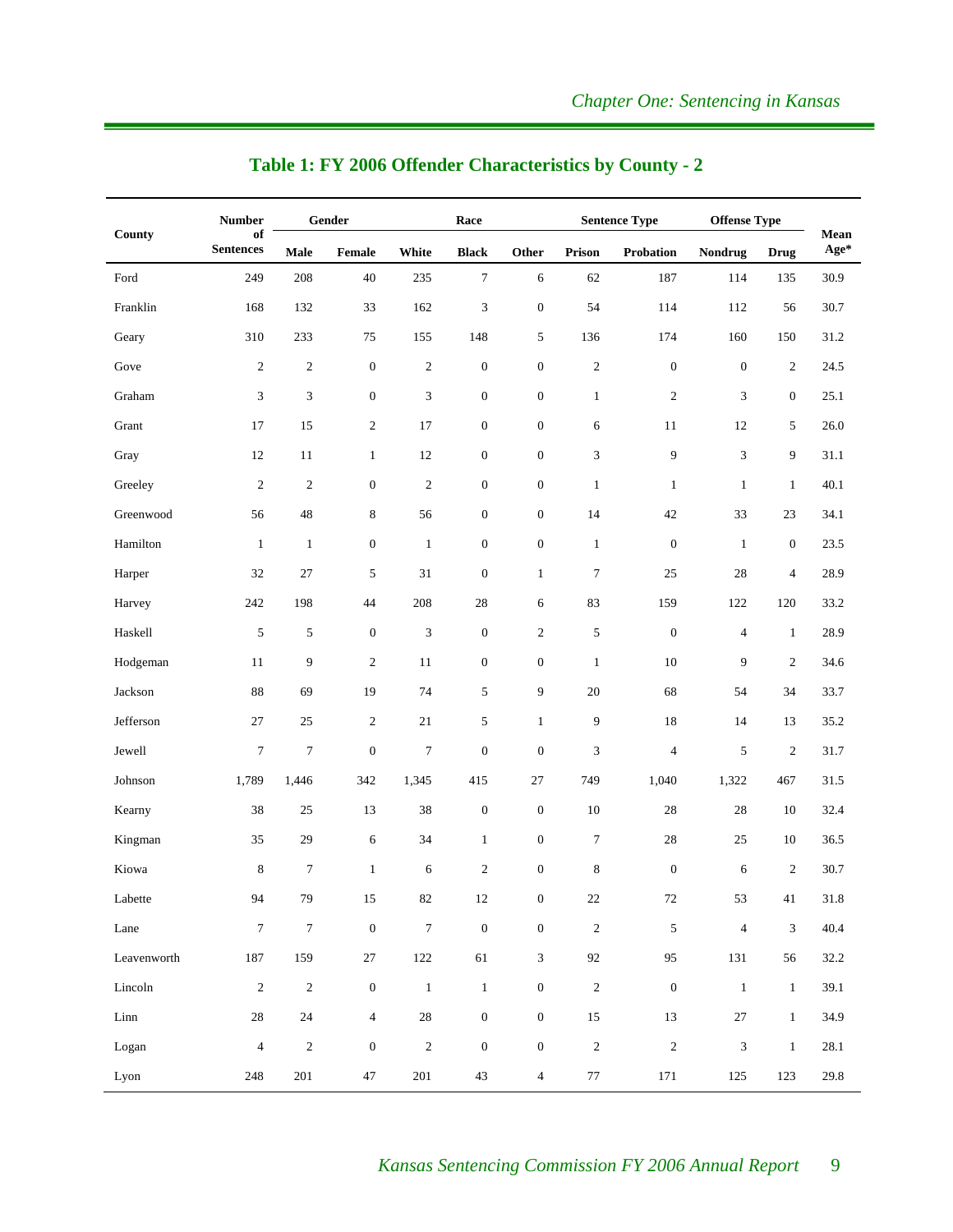|               | <b>Number</b>          |                             | Gender                      |                          | Race             |                  |                  | <b>Sentence Type</b> | <b>Offense Type</b> |                  |              |
|---------------|------------------------|-----------------------------|-----------------------------|--------------------------|------------------|------------------|------------------|----------------------|---------------------|------------------|--------------|
| County        | of<br><b>Sentences</b> | Male                        | Female                      | White                    | <b>Black</b>     | Other            | Prison           | Probation            | Nondrug             | <b>Drug</b>      | Mean<br>Age* |
| Marion        | 27                     | $22\,$                      | 5                           | $27\,$                   | $\boldsymbol{0}$ | $\boldsymbol{0}$ | 9                | $18\,$               | $21\,$              | 6                | 31.1         |
| Marshall      | 31                     | 29                          | $\sqrt{2}$                  | 30                       | $\boldsymbol{0}$ | $\mathbf{1}$     | 12               | 19                   | 18                  | 13               | 31.2         |
| McPherson     | 118                    | 90                          | $28\,$                      | 108                      | 9                | $\mathbf{1}$     | 42               | 76                   | 78                  | 40               | 32.7         |
| Meade         | 13                     | 12                          | $\mathbf{1}$                | 12                       | $\mathbf{1}$     | $\boldsymbol{0}$ | $\overline{4}$   | 9                    | 9                   | $\overline{4}$   | 38.4         |
| Miami         | 105                    | 88                          | $17\,$                      | 88                       | 13               | $\overline{4}$   | 42               | 63                   | 72                  | 33               | 31.5         |
| Mitchell      | 14                     | 12                          | $\sqrt{2}$                  | 12                       | $\sqrt{2}$       | $\mathbf{0}$     | 5                | 9                    | 10                  | $\overline{4}$   | 28.9         |
| Montgomery    | 244                    | 190                         | 54                          | 176                      | 64               | $\overline{4}$   | 117              | 127                  | 137                 | 107              | 31.2         |
| Morris        | 19                     | 16                          | $\mathfrak{Z}$              | 19                       | $\boldsymbol{0}$ | $\boldsymbol{0}$ | 9                | $10\,$               | $10\,$              | 9                | 33.0         |
| Morton        | 9                      | 9                           | $\boldsymbol{0}$            | $\,$ 8 $\,$              | $\mathbf{1}$     | $\boldsymbol{0}$ | $\,$ 8 $\,$      | $\mathbf{1}$         | 6                   | 3                | 33.1         |
| Nemaha        | 28                     | 24                          | $\overline{4}$              | $25\,$                   | $\mathbf{1}$     | $\mathfrak{2}$   | 11               | 17                   | 16                  | 12               | 31.3         |
| Neosho        | 77                     | 58                          | 19                          | 75                       | $\mathbf{1}$     | $\mathbf{1}$     | 33               | 44                   | $46\,$              | 31               | 31.5         |
| <b>Ness</b>   | $\sqrt{2}$             | $\sqrt{2}$                  | $\boldsymbol{0}$            | $\sqrt{2}$               | $\boldsymbol{0}$ | $\mathbf{0}$     | $\boldsymbol{0}$ | $\boldsymbol{2}$     | $\mathbf{1}$        | $\mathbf{1}$     | 36.8         |
| Norton        | 16                     | 15                          | $\mathbf{1}$                | 14                       | $\sqrt{2}$       | $\boldsymbol{0}$ | $\overline{4}$   | $12\,$               | 11                  | 5                | 27.5         |
| Osage         | $78\,$                 | 59                          | 19                          | 75                       | 3                | $\boldsymbol{0}$ | 30               | 48                   | $42\,$              | 36               | 31.9         |
| Osborne       | 10                     | 9                           | $\mathbf{1}$                | 9                        | $\boldsymbol{0}$ | $\mathbf{1}$     | $\mathbf{1}$     | 9                    | 6                   | $\overline{4}$   | 29.8         |
| Ottawa        | $\mathfrak{Z}$         | $\mathfrak{Z}$              | $\boldsymbol{0}$            | 3                        | $\boldsymbol{0}$ | $\boldsymbol{0}$ | 3                | $\boldsymbol{0}$     | $\mathfrak{2}$      | $\mathbf{1}$     | 33.1         |
| Pawnee        | 47                     | 39                          | 8                           | 40                       | 6                | $\mathbf{1}$     | 16               | 31                   | 30                  | 17               | 33.6         |
| Phillips      | 6                      | 5                           | $\mathbf{1}$                | 6                        | $\boldsymbol{0}$ | $\boldsymbol{0}$ | $\overline{4}$   | $\sqrt{2}$           | $\overline{4}$      | $\boldsymbol{2}$ | 31.6         |
| Pottawatomie  | 41                     | 32                          | 9                           | 38                       | 3                | $\boldsymbol{0}$ | 9                | 32                   | 33                  | $\,$ 8 $\,$      | 34.3         |
| Pratt         | 72                     | 56                          | 16                          | 70                       | $\boldsymbol{0}$ | $\mathfrak{2}$   | 17               | 55                   | 38                  | 34               | 31.5         |
| Rawlins       | $\overline{4}$         | $\ensuremath{\mathfrak{Z}}$ | $\mathbf{1}$                | $\overline{\mathcal{A}}$ | $\boldsymbol{0}$ | $\boldsymbol{0}$ | $\sqrt{2}$       | $\mathfrak{2}$       | $\overline{4}$      | $\boldsymbol{0}$ | 24.4         |
| $\mbox{Reno}$ | 420                    | $341\,$                     | $77\,$                      | 344                      | 69               | 5 <sup>5</sup>   | 164              | 256                  | 190                 | $230\,$          | 32.4         |
| Republic      | $\boldsymbol{9}$       | $\sqrt{6}$                  | $\ensuremath{\mathfrak{Z}}$ | $\,8\,$                  | $\boldsymbol{0}$ | $\,1$            | $\mathbf 1$      | $\,$ 8 $\,$          | $\,8\,$             | $\mathbf 1$      | 43.2         |
| Rice          | $42\,$                 | $36\,$                      | $\sqrt{6}$                  | $40\,$                   | $\,1\,$          | $\boldsymbol{0}$ | 19               | $23\,$               | 19                  | 23               | 31.6         |
| Riley         | 195                    | 157                         | $37\,$                      | 129                      | 62               | $\mathfrak{Z}$   | $52\,$           | 143                  | $127\,$             | 68               | $28.0\,$     |
| ${\rm Roots}$ | $18\,$                 | 13                          | $\sqrt{5}$                  | $17\,$                   | $\,1\,$          | $\boldsymbol{0}$ | $\sqrt{6}$       | $12\,$               | $14\,$              | $\overline{4}$   | 33.7         |
| Rush          | $11\,$                 | $11\,$                      | $\boldsymbol{0}$            | $10\,$                   | $\boldsymbol{0}$ | $\,1$            | $\,1\,$          | $10\,$               | $\overline{9}$      | $\sqrt{2}$       | 34.4         |
| Russell       | 35                     | $35\,$                      | $\boldsymbol{0}$            | 31                       | $\mathfrak{Z}$   | $\,1$            | $21\,$           | $14\,$               | $23\,$              | $12\,$           | $30.1\,$     |

#### **Table 1: FY 2006 Offender Characteristics by County – 3**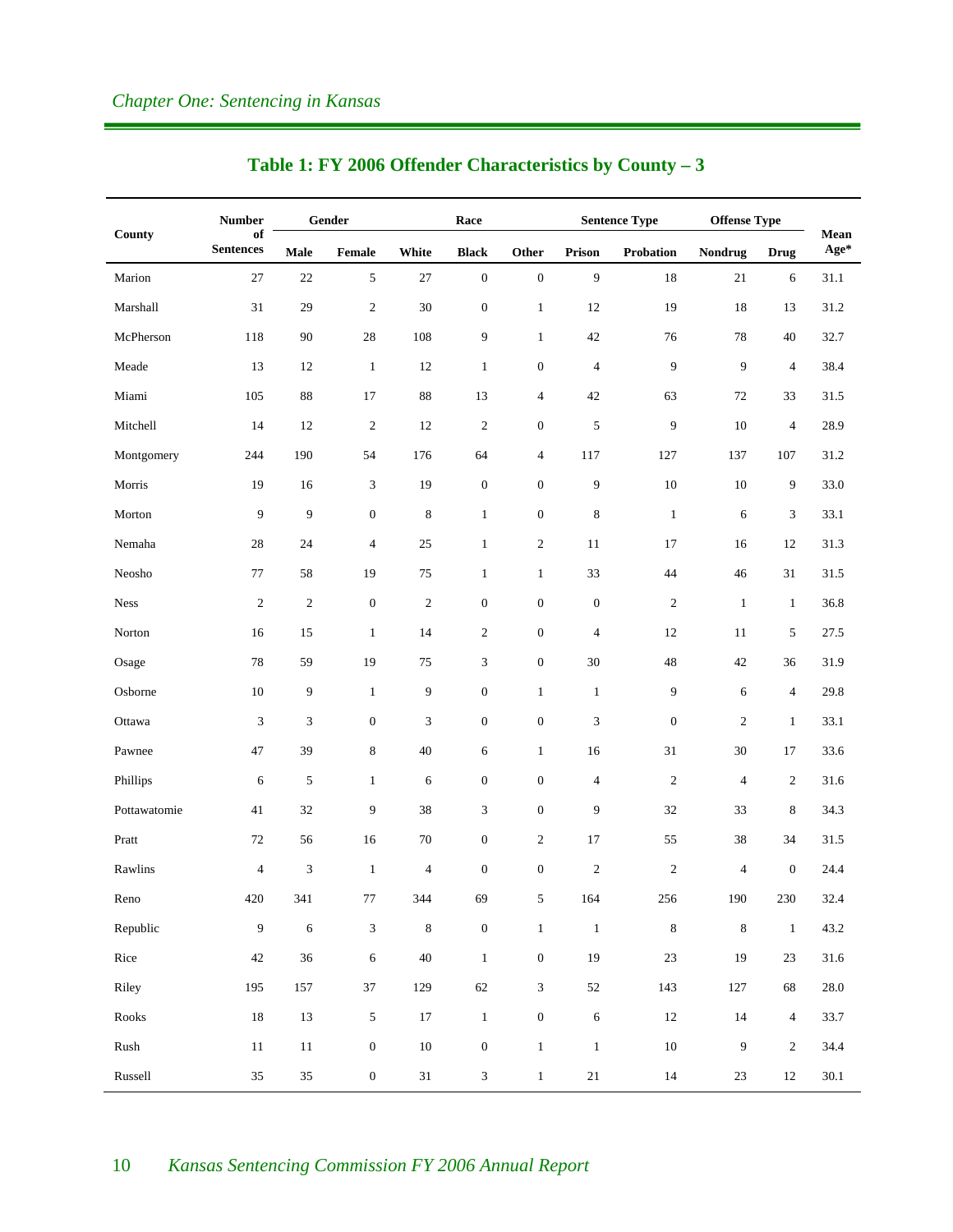|              | <b>Number</b>          | Gender       |                  | Race           |                  |                  | <b>Sentence Type</b> |                  | <b>Offense Type</b> |                  |                          |  |
|--------------|------------------------|--------------|------------------|----------------|------------------|------------------|----------------------|------------------|---------------------|------------------|--------------------------|--|
| County       | of<br><b>Sentences</b> | Male         | Female           | White          | <b>Black</b>     | Other            | <b>Prison</b>        | <b>Probation</b> | <b>Nondrug</b>      | <b>Drug</b>      | Mean<br>$\mathbf{Age}^*$ |  |
| Saline       | 630                    | 469          | 155              | 505            | 108              | $10\,$           | 205                  | 425              | 355                 | 275              | 31.1                     |  |
| Scott        | $\tau$                 | 6            | $\,1\,$          | $\tau$         | $\boldsymbol{0}$ | $\mathbf{0}$     | $\tau$               | $\boldsymbol{0}$ | $\overline{7}$      | $\boldsymbol{0}$ | 29.8                     |  |
| Sedgwick     | 2,952                  | 2,379        | 570              | 1,793          | 1,085            | 70               | 1,501                | 1,451            | 2,187               | 765              | 32.3                     |  |
| Seward       | 134                    | 112          | 22               | 112            | 22               | $\boldsymbol{0}$ | 71                   | 63               | 106                 | 28               | 30.3                     |  |
| Shawnee      | 832                    | 643          | 180              | 517            | 289              | 17               | 286                  | 546              | 587                 | 245              | 33.3                     |  |
| Sherman      | 20                     | 17           | $\sqrt{2}$       | 19             | $\boldsymbol{0}$ | $\mathbf{0}$     | $\boldsymbol{7}$     | 13               | 16                  | $\overline{4}$   | 32.7                     |  |
| Smith        | 3                      | 3            | $\boldsymbol{0}$ | 3              | $\boldsymbol{0}$ | $\boldsymbol{0}$ | $\overline{c}$       | $\mathbf{1}$     | $\overline{c}$      | $\mathbf{1}$     | 37.3                     |  |
| Stafford     | 15                     | 14           | $\mathbf{1}$     | 15             | $\mathbf{0}$     | $\mathbf{0}$     | 5                    | 10               | 8                   | $\boldsymbol{7}$ | 30.0                     |  |
| Stanton      | $\sqrt{2}$             | $\sqrt{2}$   | $\boldsymbol{0}$ | $\sqrt{2}$     | $\boldsymbol{0}$ | $\boldsymbol{0}$ | $\overline{c}$       | $\boldsymbol{0}$ | $\overline{c}$      | $\boldsymbol{0}$ | 22.1                     |  |
| Stevens      | 36                     | 28           | $\,$ 8 $\,$      | 33             | $\sqrt{2}$       | $\mathbf{1}$     | 13                   | 23               | 16                  | $20\,$           | 29.7                     |  |
| Sumner       | 123                    | 101          | $22\,$           | 110            | 10               | 3                | 49                   | 74               | 86                  | 37               | 31.3                     |  |
| Thomas       | 23                     | 19           | $\overline{4}$   | 21             | $\sqrt{2}$       | $\boldsymbol{0}$ | 5                    | 18               | 16                  | $\tau$           | 29.3                     |  |
| Trego        | 5                      | 5            | $\boldsymbol{0}$ | $\sqrt{5}$     | $\boldsymbol{0}$ | $\boldsymbol{0}$ | $\,1$                | $\overline{4}$   | $\mathbf{1}$        | $\overline{4}$   | 35.6                     |  |
| Wabaunsee    | 17                     | 15           | $\overline{c}$   | 16             | $\mathbf{1}$     | $\boldsymbol{0}$ | 6                    | 11               | 14                  | 3                | 36.8                     |  |
| Wallace      | 3                      | $\mathbf{1}$ | $\mathbf{1}$     | $\overline{c}$ | $\boldsymbol{0}$ | $\boldsymbol{0}$ | $\boldsymbol{0}$     | 3                | $\mathbf{1}$        | $\overline{c}$   | 36.4                     |  |
| Washington   | 17                     | 16           | $\mathbf{1}$     | 17             | $\mathbf{0}$     | $\boldsymbol{0}$ | 9                    | $\,8\,$          | 10                  | $\tau$           | 35.6                     |  |
| Wichita      | 6                      | $\sqrt{5}$   | $\mathbf{1}$     | 6              | $\boldsymbol{0}$ | $\boldsymbol{0}$ | $\mathbf 1$          | 5                | 5                   | $\mathbf{1}$     | 34.1                     |  |
| Wilson       | 36                     | 29           | $\tau$           | 34             | $\sqrt{2}$       | $\boldsymbol{0}$ | 17                   | 19               | 21                  | 15               | 31.3                     |  |
| Woodson      | 11                     | $\,$ 8 $\,$  | 3                | 11             | $\boldsymbol{0}$ | $\boldsymbol{0}$ | $\sqrt{2}$           | 9                | 10                  | $\mathbf{1}$     | 26.4                     |  |
| Wyandotte    | 1,256                  | 1,057        | 194              | 640            | 598              | 13               | 635                  | 621              | 892                 | 364              | 31.4                     |  |
| Unknown      | 15                     | 14           | $\,1$            | $11\,$         | $\overline{4}$   | $\boldsymbol{0}$ | 15                   | $\boldsymbol{0}$ | 14                  | $\mathbf{1}$     | 28.9                     |  |
| <b>TOTAL</b> | 13,456                 | 10,896       | 2,521            | 9.804          | 3.343            | 266              | 5,609                | 7,847            | 8.967               | 4,489            | 31.8                     |  |

#### **Table 1: FY 2006 Offender Characteristics by County – 4**

Note: Because of missing data, numbers in each category are based on the following: Gender, N=13,417; Race, N=13,413; Sentence Type, N=13,456; Offense Type, N=13,456; and Age, N=13,412. \* Average age at time of sentencing.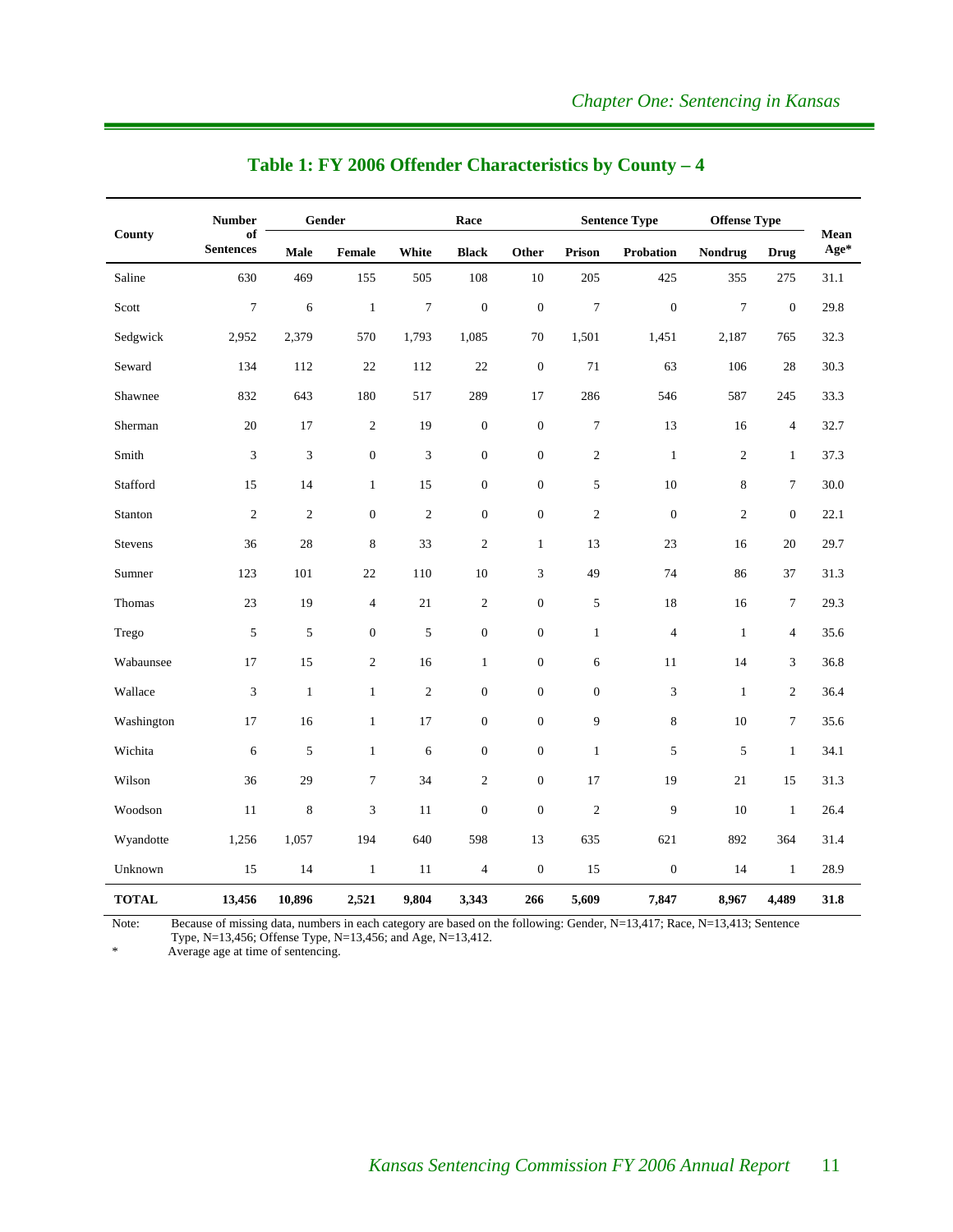#### **CHARACTERISTICS OF OFFENDERS AND OFFENSES**

The characteristics of the offenders who were sentenced during FY 2006 are presented in this section. The crime categories committed by the offenders are descriptively analyzed as well.

The distribution of offenders by gender, race, and age are exhibited in Figures 7, 8, 9 and 10 respectively. Table 2 illustrates the demographic information of offenders by offense types.

Male offenders accounted for 81.2% of all sentences in FY 2006 (Figure 7) and in excess of 90% of most aggravated crimes and violent crimes such as murder in the first degree, rape, sex offenses, burglary, kidnapping, firearms, weapons, fleeing or eluding LEO and criminal threat (Table 2).

Female offenders made up 18.8% of the sentences in FY 2006, increasing by 0.8% compared to that of FY 2005 (18%). The most frequently committed crimes by female offenders (over 40%) were forgery, identity theft, giving worthless checks, criminal use of financial card and computer crimes.

In FY 2006, white offenders accounted for 73% of the total sentences and 25% of the sentences were committed by black compared to that in FY 2005 (Figure 8).



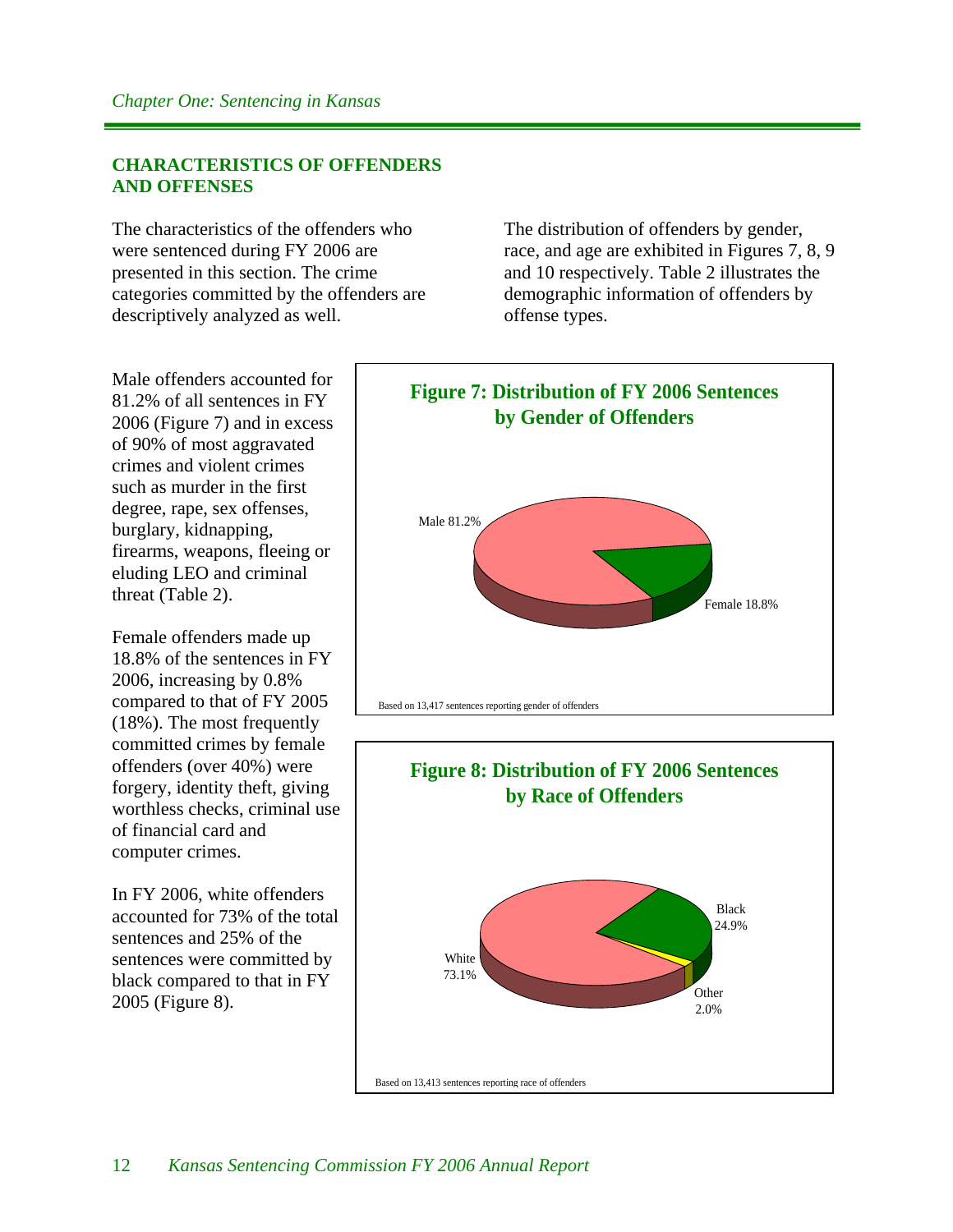The examination of ethnicity of offenders discloses that 90% of the offenders sentenced in FY 2006 were of Non-Hispanic origin, indicating no percentage change compared with that of FY 2005 (Figure 9). This distribution of ethnicity of offenders has been comparatively constant in the past five years.



When analyzing offenders by age at the time of committing the offense, the largest group of offenders was found in the age group ranging from 31 to 40, representing 24.2% of all offenders in FY 2006. This finding is consistent with those in the past five years (Figure 10).

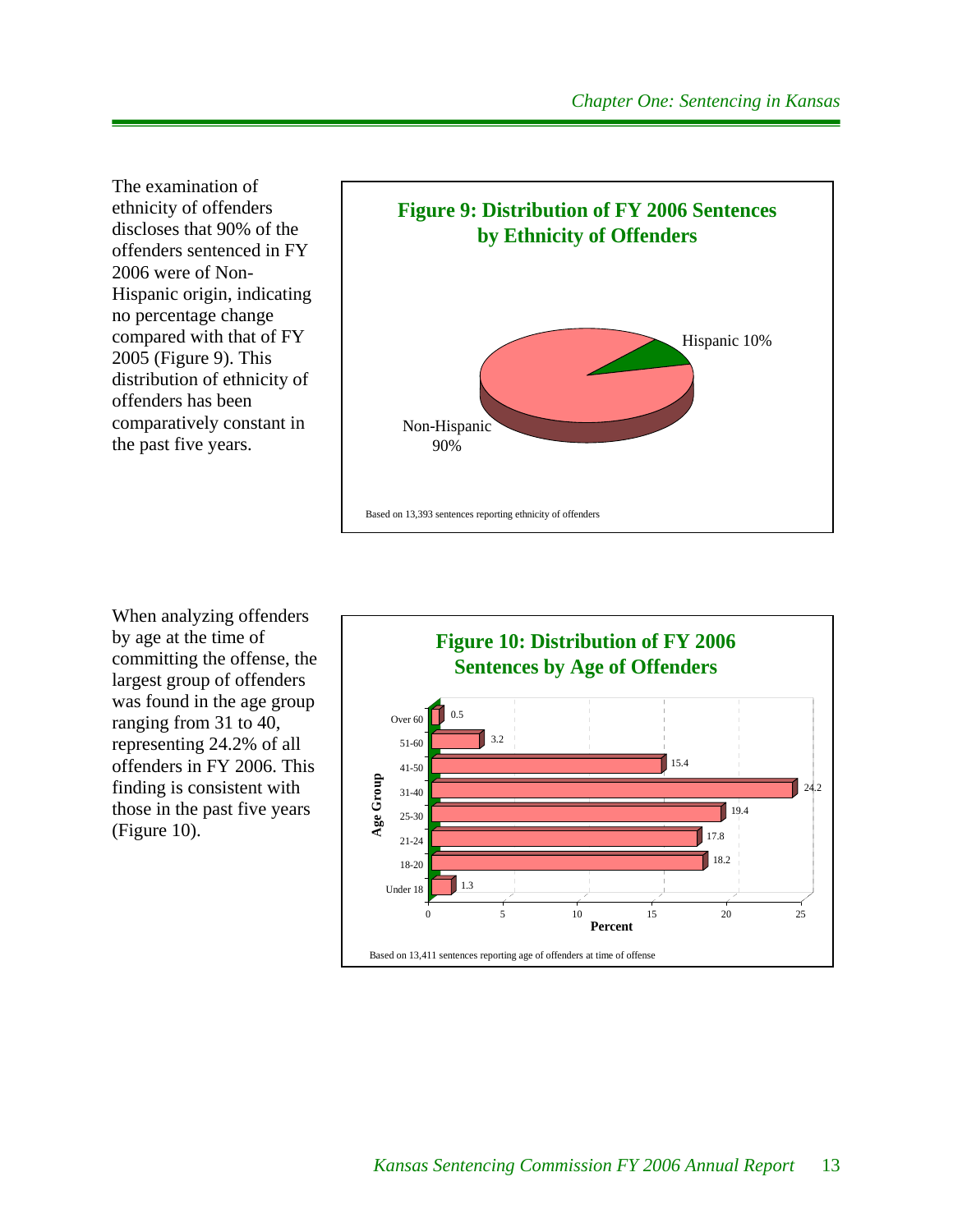| <b>Offense Type</b>            | <b>Number</b>      | Gender $(\% )$ |         | Race $(\% )$ | Mean         |         |      |
|--------------------------------|--------------------|----------------|---------|--------------|--------------|---------|------|
|                                | of<br><b>Cases</b> | Male           | Female  | White        | <b>Black</b> | Other   | Age* |
| Abuse of Child                 | 34                 | 76.5           | 23.5    | 64.7         | 29.4         | 5.9     | 27.0 |
| Agg Arson                      | 17                 | 88.2           | 11.8    | 58.8         | 29.4         | 11.8    | 26.1 |
| Agg Assault                    | 263                | 89.4           | 10.6    | 70.7         | 27.8         | 1.5     | 30.0 |
| Agg Assault on LEO             | 50                 | 94.0           | 6.0     | 78.0         | 22.0         | 0.0     | 31.0 |
| <b>Agg Battery</b>             | 709                | 88.2           | 11.8    | 63.0         | 33.0         | 4.0     | 30.1 |
| Agg Battery on LEO             | 22                 | 86.4           | 13.6    | 50.0         | 45.5         | 4.5     | 29.3 |
| Agg Burglary                   | 168                | 90.4           | 9.6     | 70.1         | 28.7         | 1.2     | 29.7 |
| Agg Criminal Sodomy w/Child    | 47                 | 95.7           | 4.3     | 74.5         | 25.5         | 0.0     | 32.8 |
| Agg Endangering a Child        | 8                  | 75.0           | 25.0    | 87.5         | 12.5         | 0.0     | 29.1 |
| Agg Escape from Custody        | 105                | 89.5           | 10.5    | 65.7         | 31.4         | 2.9     | 32.4 |
| Agg Failure to Appear          | 53                 | 76.9           | 23.1    | 61.5         | 36.5         | $2.0\,$ | 34.7 |
| Agg False Impersonation        | 12                 | 83.3           | 16.7    | 58.3         | 41.7         | 0.0     | 29.5 |
| Agg Robbery                    | 283                | 96.1           | 3.9     | 37.5         | 61.1         | 1.4     | 24.6 |
| Agg Incest                     | 9                  | 88.9           | 11.1    | 100.0        | 0.0          | 0.0     | 35.6 |
| Agg Indecent Liberties w/Child | 273                | 97.8           | 2.2     | 82.8         | 13.9         | 3.3     | 29.1 |
| Agg Indecent Solicit w/Child   | 75                 | 98.7           | 1.3     | 80.0         | 17.3         | 2.7     | 31.9 |
| Agg Inter w/Parental Custody   | 7                  | 42.9           | 57.1    | 57.1         | 28.6         | 14.3    | 33.4 |
| Agg Intimidation of a Victim   | 18                 | 94.4           | 5.6     | 77.8         | 16.7         | 5.6     | 28.2 |
| Agg Kidnapping                 | $10\,$             | 90.0           | 10.0    | 100.0        | 0.0          | 0.0     | 30.9 |
| <b>Agg Sexual Battery</b>      | 70                 | 100.0          | 0.0     | 62.9         | 37.1         | 0.0     | 30.8 |
| Agg Weapon Violation           | 8                  | 100.0          | $0.0\,$ | 50.0         | 50.0         | 0.0     | 27.7 |
| Aid Felon                      | 23                 | 78.3           | 21.7    | 56.5         | 43.5         | 0.0     | 26.8 |
| Arrange Sale/Purchase Drug     | 8                  | 62.5           | 37.5    | 37.5         | 62.5         | 0.0     | 38.3 |
| Arson                          | 53                 | 88.7           | 11.3    | 83.0         | 17.0         | 0.0     | 32.0 |
| Battery on LEO                 | 50                 | 86.0           | 14.0    | 56.0         | 42.0         | 2.0     | 29.4 |
| <b>Burglary</b>                | 1,168              | 92.5           | 7.5     | 81.0         | 17.0         | 2.0     | 26.6 |
| Contribute Child's Misconduct  | 18                 | 83.3           | 16.7    | 83.3         | 16.7         | 0.0     | 25.4 |
| Computer Crime                 | 11                 | 45.5           | 54.5    | 90.9         | 9.1          | 0.0     | 30.3 |
| Criminal Damage to Property    | 138                | 89.9           | 10.1    | 83.3         | 15.2         | 1.4     | 27.1 |
| Criminal Discharge of Firearm  | 26                 | 100.0          | $0.0\,$ | 46.2         | 50.0         | 3.8     | 22.1 |
| Criminal Sodomy w/Child        | 11                 | $100.0\,$      | $0.0\,$ | $81.8\,$     | 18.2         | $0.0\,$ | 27.9 |
| Criminal Threat                | 324                | 94.1           | 5.9     | 68.2         | 28.1         | 3.7     | 32.0 |
| Criminal Use of Financial Card | 51                 | 54.9           | 45.1    | 74.5         | 19.6         | 5.9     | 29.0 |
| <b>Domestic Battery</b>        | 37                 | 97.2           | 2.8     | 72.2         | 27.8         | $0.0\,$ | 33.9 |
| Drug                           | 4,489              | 78.0           | 22.0    | 76.6         | 21.7         | 1.7     | 31.6 |
| Drug without Tax Stamps        | 70                 | 91.3           | 8.7     | 71.0         | 24.6         | 4.3     | 28.4 |
| DUI                            | 904                | 84.7           | 15.3    | 89.7         | 8.4          | 1.9     | 38.8 |

#### **Table 2: FY 2006 Offender Characteristics by Type of Offense – 1**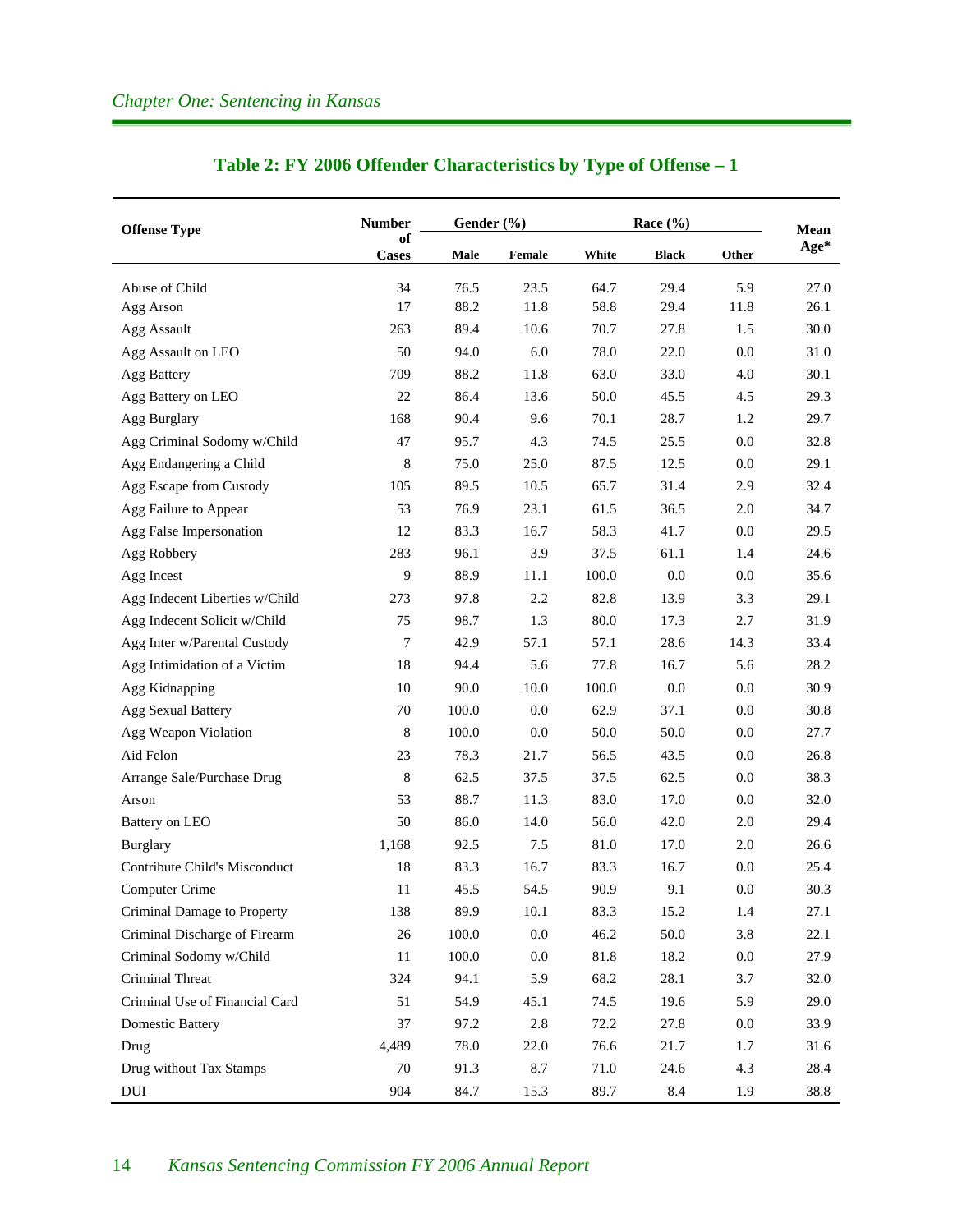| <b>Offense Type</b>                   | <b>Number</b>      | Gender $(\% )$ |               |       | Race $(\% )$ |         | <b>Mean</b> |
|---------------------------------------|--------------------|----------------|---------------|-------|--------------|---------|-------------|
|                                       | of<br><b>Cases</b> | <b>Male</b>    | <b>Female</b> | White | <b>Black</b> | Other   | Age*        |
|                                       |                    |                |               |       |              |         |             |
| Failure to Register                   | 44                 | 100.0          | 0.0           | 65.9  | 29.5         | 4.5     | 35.5        |
| Fleeing or Eluding LEO                | 276                | 93.5           | 6.5           | 63.8  | 33.3         | 2.9     | 29.1        |
| Forgery                               | 902                | 51.0           | 49.0          | 71.2  | 27.5         | 1.2     | 31.4        |
| <b>False Writing</b>                  | 103                | 58.3           | 41.7          | 61.2  | 36.9         | 1.9     | 30.5        |
| <b>Giving Worthless Checks</b>        | 76                 | 50.0           | 50.0          | 82.9  | 13.2         | 3.9     | 34.5        |
| <b>Identity Theft</b>                 | 134                | 43.3           | 56.7          | 74.6  | 24.6         | 0.8     | 32.6        |
| Indecent Liberties w/Child            | 87                 | 97.7           | 2.3           | 81.6  | 14.9         | 3.4     | 26.4        |
| <b>Indecent Solicitation of Child</b> | 39                 | 94.9           | 5.1           | 82.1  | 15.4         | 2.6     | 27.9        |
| <b>Involuntary Manslaughter</b>       | 39                 | 87.2           | 12.8          | 76.9  | 23.1         | 0.0     | 28.9        |
| Kidnapping                            | 58                 | 100.0          | 0.0           | 43.1  | 51.7         | 5.2     | 27.0        |
| Lewd and Lascivious Behavior          | 10                 | 100.0          | 0.0           | 90.0  | 0.0          | 10.0    | 36.8        |
| Medicaid Fraud                        | 6                  | 33.3           | 66.7          | 33.3  | 66.7         | 0.0     | 46.2        |
| Murder in the First Degree            | 52                 | 90.4           | 9.6           | 50.0  | 48.1         | 1.9     | 30.1        |
| Murder in the Second Degree           | 64                 | 89.1           | 10.9          | 53.1  | 45.3         | 1.6     | 25.9        |
| Nonsupport of Child or Spouse         | 58                 | 98.3           | 1.7           | 87.9  | 12.1         | 0.0     | 37.1        |
| <b>Obstructing Legal Process</b>      | 118                | 80.5           | 19.5          | 68.6  | 30.5         | 0.8     | 30.0        |
| <b>Obtain Prescription Drug</b>       | 10                 | 10.0           | 90.0          | 100.0 | 0.0          | 0.0     | 34.8        |
| Perjury                               | $\overline{7}$     | 42.9           | 57.1          | 71.4  | 28.6         | 0.0     | 28.3        |
| Possession of Firearm                 | 89                 | 98.9           | 1.1           | 56.2  | 42.7         | 1.1     | 28.5        |
| Rape                                  | 120                | 99.2           | 0.8           | 60.0  | 37.5         | 2.5     | 29.6        |
| Robbery                               | 237                | 86.9           | 13.1          | 45.6  | 52.7         | 1.7     | 26.9        |
| <b>Securities Crimes</b>              | 5                  | 40.0           | 60.0          | 100.0 | 0.0          | 0.0     | 35.8        |
| Sex Exploitation of a Child           | 27                 | 96.2           | 3.8           | 100.0 | 0.0          | $0.0\,$ | 33.6        |
| Stalking                              | 19                 | 100.0          | 0.0           | 89.5  | 10.5         | 0.0     | 36.8        |
| Theft                                 | 1,090              | 74.8           | 25.2          | 68.6  | 29.9         | 1.5     | 31.5        |
| Traffic in Contraband                 | 53                 | 67.9           | 32.1          | 83.0  | 15.1         | 1.9     | 31.3        |
| Unlawful Voluntary Sex Relation       | 35                 | 100.0          | 0.0           | 77.1  | 22.9         | 0.0     | 18.6        |
| Voluntary Manslaughter                | 15                 | 73.3           | 26.7          | 20.0  | 73.3         | 6.7     | 28.0        |
| Weapons                               | 8                  | 100.0          | 0.0           | 75.0  | 25.0         | 0.0     | 23.3        |
| Other                                 | 53                 | 75.5           | 24.5          | 77.4  | 18.9         | 3.8     | 35.6        |
| <b>TOTAL</b>                          | 13,456             | 81.2           | 18.8          | 73.1  | 24.9         | 2.0     | 30.9        |

#### **Table 2: FY 2006 Offender Characteristics by Type of Offense – 2**

Note: Offenses with number of cases smaller than 5 are included in the offense type of "Other".

 Due to missing data, percentages in each category are based on different numbers: Gender, N=13,417; Race, N=13,413; and Age, N=13,411.

\* Average age at time of offense.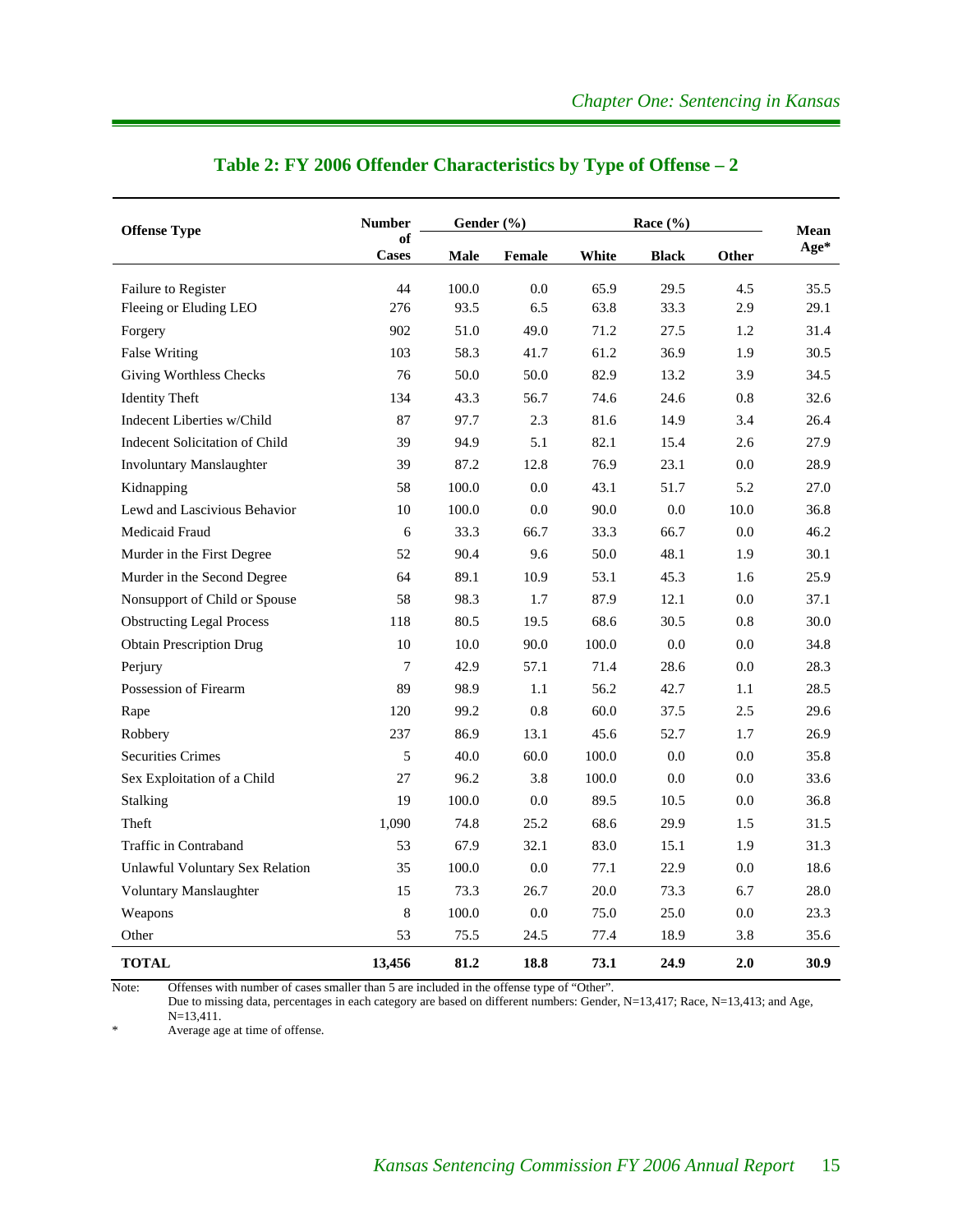#### **INCARCERATION SENTENCES**

#### **Characteristics of Offenders**

The characteristics of offenders admitted to the state correctional facilities during FY 2006 are illustrated in Figures 11, 12, 13, 14 and 15.

White males continued to be the predominant offender group admitted to prison in FY 2006 (Figures 11 and 12). Non-Hispanic offenders represented almost 91% of the offenders sentenced to prison (Figure 13). The overall distributions of the offenders by gender, race and ethnic origin are pretty constant compared with those of the past five years.

The largest number of incarcerated offenders were identified in their thirties (28.3%) at the time of admission to prison (Figure 14).

Approximately 50% of the incarcerated offenders had obtained a high school diploma or GED equivalent (Figures 15).



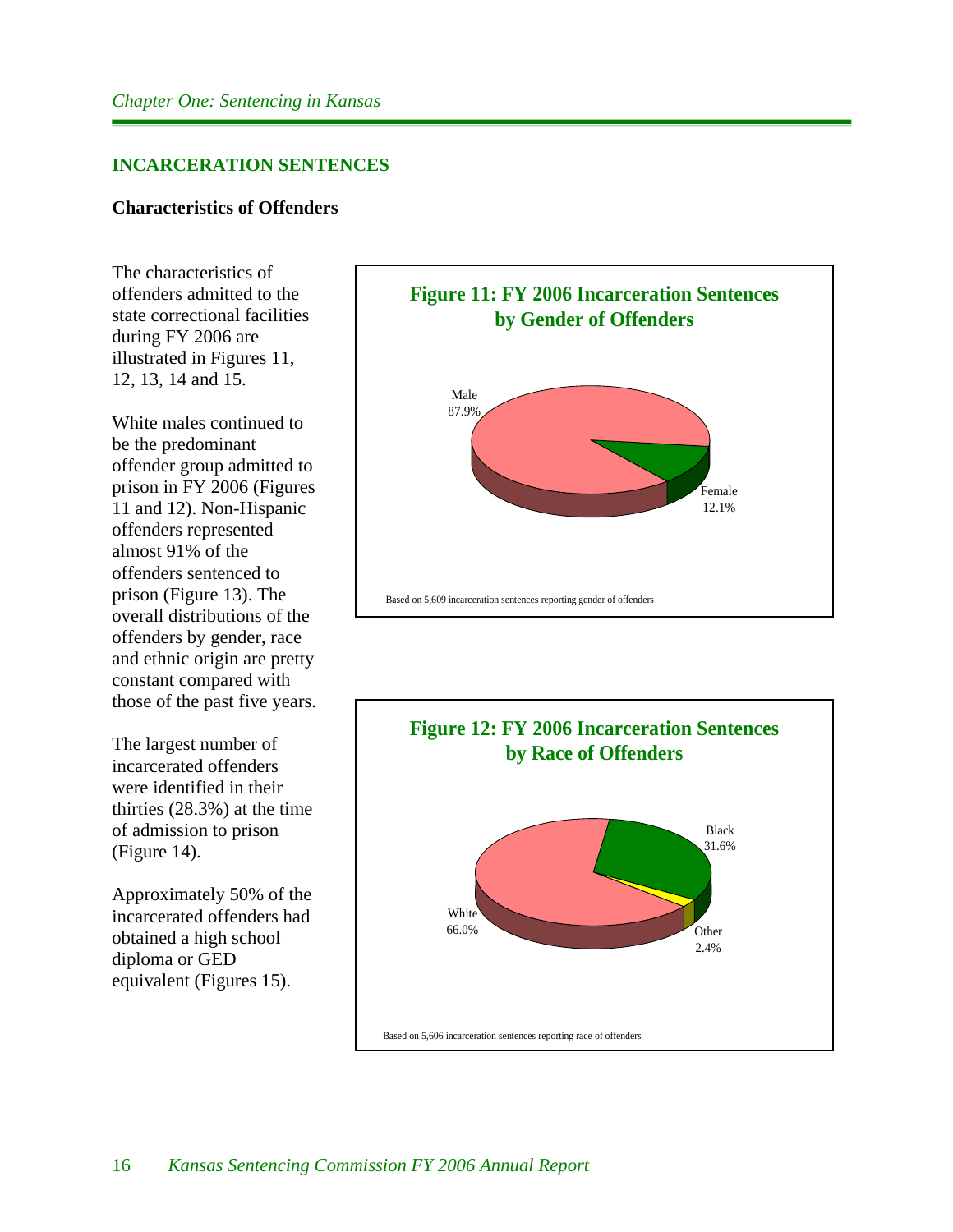

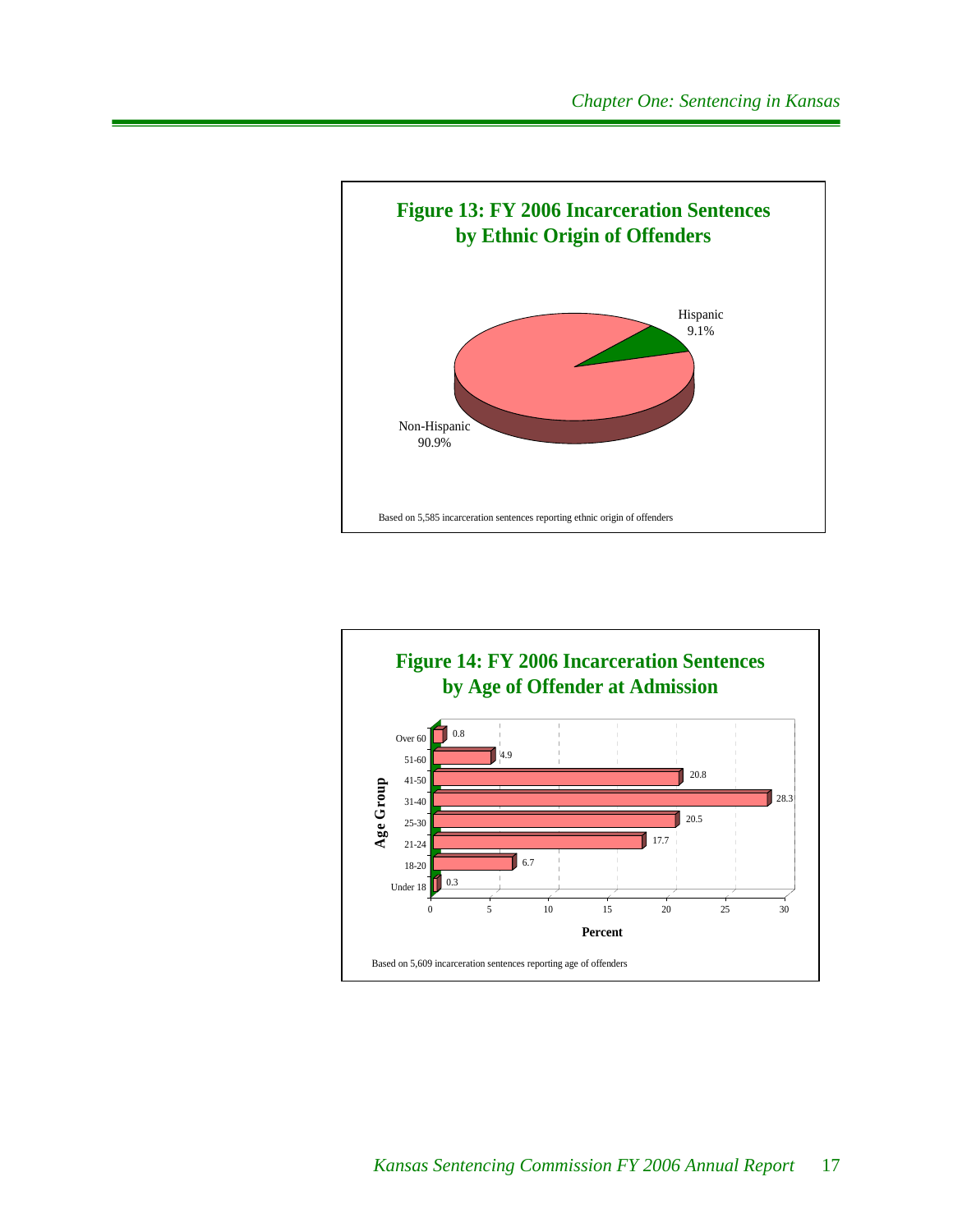

#### **Incarceration Nondrug Offenses**

In FY 2006, a total number of 3,967 offenders were admitted to prison with the convictions of nondrug offenses, representing approximately 71% of the total incarceration sentences (5,609) in FY 2006. The top ten nondrug offenses included burglary (459 sentences), theft (411 sentences), aggravated battery (339 sentences), forgery (292 sentences), aggravated robbery (255 sentences), aggravated indecent liberties with a child (230 sentences), robbery (179 sentences), DUI (134 sentences), aggravated assault (125 sentences), and criminal threat (122 sentences). These top ten offenses accounted for 64.2% of the total nondrug crimes committed by the offenders admitted to prison in FY 2006 (Table 3).

Male offenders were convicted of over 85% of the top ten crime categories, except forgery and theft. Most sex offenders were

males, indicating no change from the previous year. However, the

highest percentage of sentenced females (over 30%) were found in the offense categories of criminal use of financial card, forgery, identity theft and traffic in contraband (Table 3).

The racial analysis of nondrug offenders indicates that the highest incarceration rates for whites (over 70%) were discovered in the areas of sex offenses, burglary, aggravated assault on LEO, involuntary manslaughter, DUI, nonsupport of a child or spouse and traffic in contraband. Nevertheless, blacks were incarcerated more often (over 50%) for the crimes of aggravated robbery, robbery and kidnapping. The average age of the nondrug offenders was 33.5 years old at the time of admission to prison in FY 2006, which is the same as that of FY 2005 (Table 3).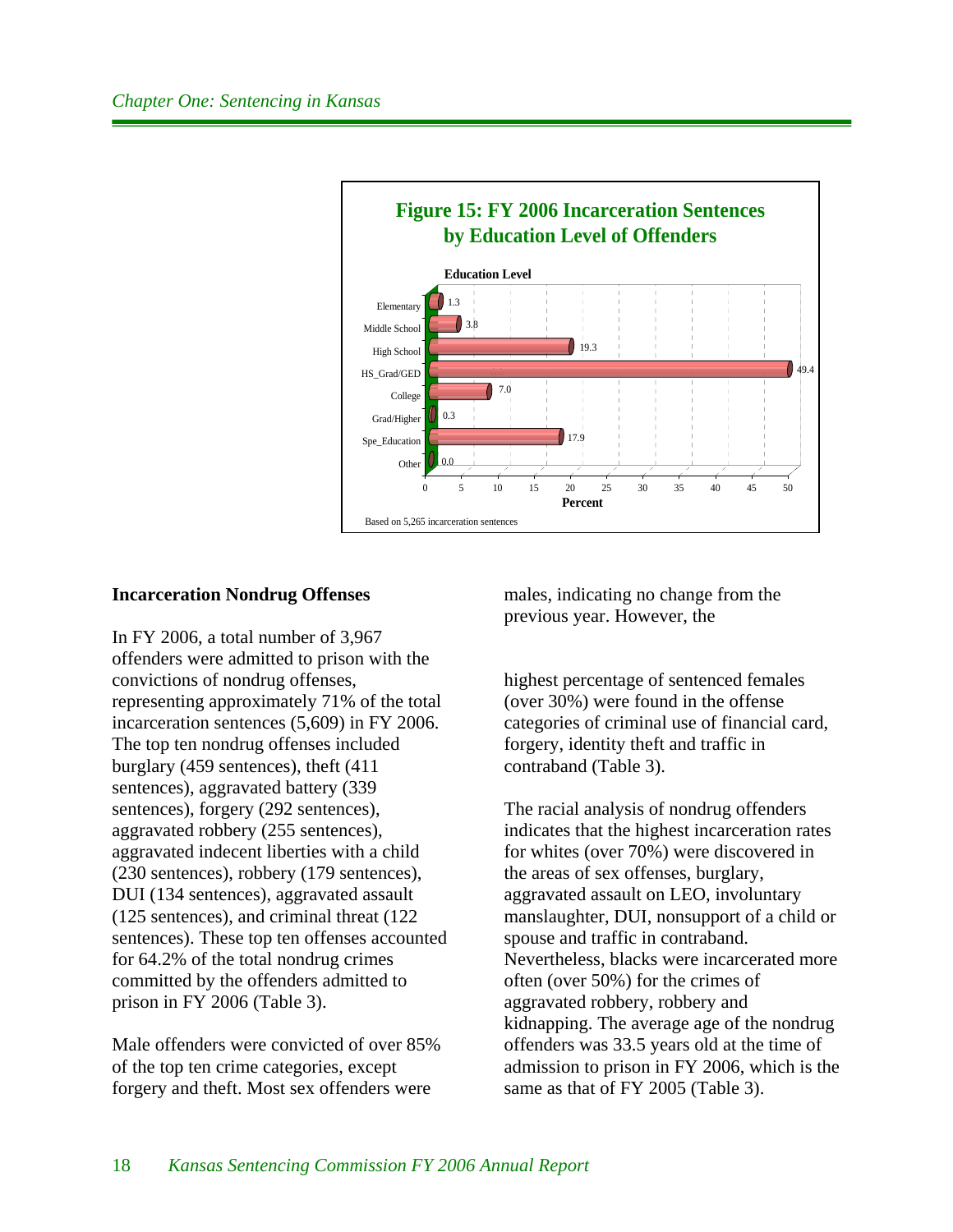|                                | <b>Number</b>      |             | Gender $(\% )$ |       | Race $(\% )$ |              | Average                    |
|--------------------------------|--------------------|-------------|----------------|-------|--------------|--------------|----------------------------|
| <b>Offense Type</b>            | of<br><b>Cases</b> | <b>Male</b> | Female         | White | <b>Black</b> | <b>Other</b> | Age at<br><b>Admission</b> |
| Abuse of Child                 | 17                 | 94.1        | 5.9            | 82.4  | 11.8         | 5.9          | 30.0                       |
| Agg Arson                      | 13                 | 84.6        | 15.4           | 53.8  | 30.8         | 15.4         | 29.8                       |
| Agg Assault                    | 125                | 94.4        | 5.6            | 67.2  | 32.0         | 0.8          | 30.0                       |
| Agg Assault on LEO             | 39                 | 94.9        | 5.1            | 76.9  | 23.1         | 0.0          | 33.1                       |
| Agg Battery                    | 339                | 91.4        | 8.6            | 57.2  | 38.1         | 4.7          | 32.5                       |
| Agg Battery on LEO             | 17                 | 82.4        | 17.6           | 47.1  | 47.1         | 5.9          | 34.0                       |
| Agg Burglary                   | 116                | 92.2        | 7.8            | 62.9  | 35.3         | 1.7          | 34.4                       |
| Agg Criminal Sodomy w/Child    | 45                 | 97.8        | 2.2            | 73.3  | 26.7         | 0.0          | 37.0                       |
| Agg Escape from Custody        | 73                 | 90.4        | 9.6            | 67.1  | 30.1         | 2.8          | 37.7                       |
| Agg Failure to Appear          | 5                  | 80.0        | 20.0           | 100.0 | 0.0          | 0.0          | 42.2                       |
| Agg False Impersonation        | 5                  | 80.0        | 20.0           | 20.0  | 80.0         | 0.0          | 29.5                       |
| Agg Incest                     | 5                  | 80.0        | 20.0           | 100.0 | 0.0          | 0.0          | 45.0                       |
| Agg Indecent Liberties w/Child | 230                | 98.7        | 1.3            | 83.0  | 13.0         | 3.9          | 33.5                       |
| Agg Indecent Solicit w/Child   | 40                 | 100.0       | 0.0            | 70.0  | 30.0         | 0.0          | 34.3                       |
| Agg Intimidation of a Victim   | 12                 | 100.0       | 0.0            | 75.0  | 16.7         | 8.3          | 30.7                       |
| Agg Kidnapping                 | 10                 | 90.0        | 10.0           | 100.0 | 0.0          | 0.0          | 37.2                       |
| Agg Robbery                    | 255                | 97.3        | 2.7            | 36.9  | 61.6         | 1.6          | 33.5                       |
| <b>Agg Sexual Battery</b>      | 47                 | 100.0       | 0.0            | 48.9  | 51.1         | 0.0          | 36.3                       |
| Agg Weapon Violation/Weapons   | 6                  | 100.0       | 0.0            | 50.0  | 50.0         | 0.0          | 28.5                       |
| Aid Felon                      | 9                  | 88.9        | 11.1           | 55.6  | 44.4         | 0.0          | 29.8                       |
| Arson                          | 17                 | 88.2        | 11.8           | 70.6  | 29.4         | 0.0          | 35.7                       |
| Battery on LEO                 | 37                 | 91.9        | 8.1            | 54.1  | 43.2         | 2.7          | 31.8                       |
| <b>Burglary</b>                | 459                | 93.0        | 7.0            | 75.3  | 22.5         | 2.2          | 30.1                       |
| Contribute Child's Misconduct  | 9                  | 88.9        | 11.1           | 88.9  | 11.1         | 0.0          | 25.4                       |
| Criminal Damage to Property    | 34                 | 91.2        | 8.8            | 82.4  | 14.7         | 2.9          | 29.4                       |
| Criminal Discharge of Firearm  | 12                 | 100.0       | 0.0            | 33.3  | 58.3         | 8.4          | 23.8                       |
| Criminal Sodomy w/Child        | 10                 | 100.0       | 0.0            | 80.0  | 20.0         | 0.0          | 33.3                       |
| Criminal Threat                | 122                | 97.5        | 2.5            | 67.2  | 25.4         | 7.4          | 33.3                       |
| Criminal Use Financial Card    | 11                 | 63.6        | 36.4           | 72.7  | $0.0\,$      | 27.3         | 34.2                       |
| Drug without Tax Stamps        | 18                 | 88.9        | 11.1           | 61.1  | 38.9         | 0.0          | 31.9                       |
| DUI                            | 134                | 87.3        | 12.7           | 90.3  | 8.2          | 1.5          | 43.9                       |
| Failure to Register            | 15                 | 100.0       | $0.0\,$        | 66.7  | 33.3         | 0.0          | 38.0                       |
| Fleeing or Eluding LEO         | 109                | 96.3        | $3.7$          | 56.9  | 38.5         | 4.6          | 31.6                       |
| Forgery                        | 292                | 58.2        | 41.8           | 64.3  | 33.3         | 2.4          | 34.9                       |
| <b>False Writing</b>           | $30\,$             | 76.7        | 23.3           | 53.3  | 46.7         | $0.0\,$      | 34.6                       |

# **Table 3: FY 2006 Incarceration Nondrug Offender Characteristics by Type of Offense – 1**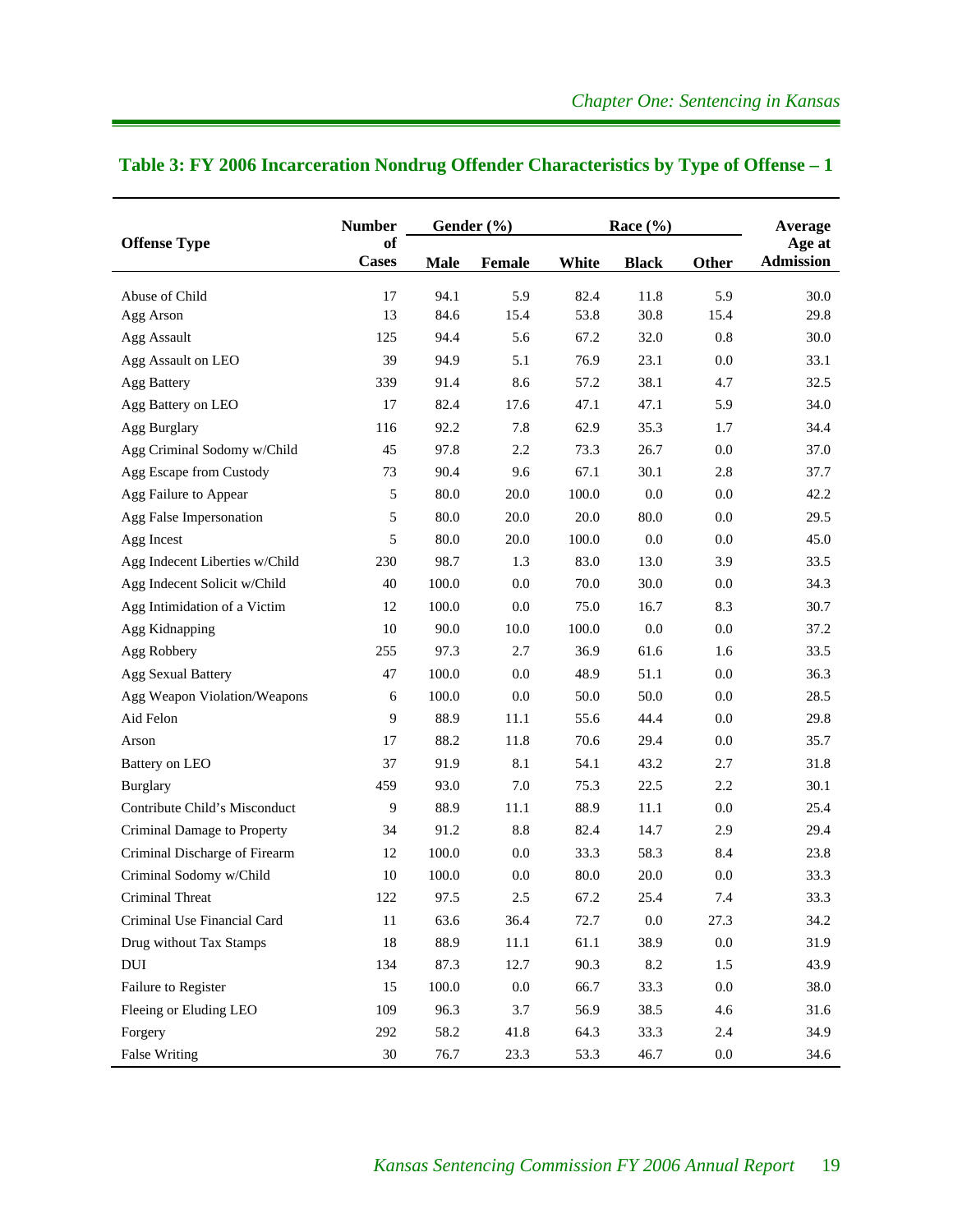|                                  | <b>Number</b>      |             | Gender $(\% )$ |       | Race $(\% )$ |       | Average                    |
|----------------------------------|--------------------|-------------|----------------|-------|--------------|-------|----------------------------|
| <b>Offense Type</b>              | of<br><b>Cases</b> | <b>Male</b> | <b>Female</b>  | White | <b>Black</b> | Other | Age at<br><b>Admission</b> |
| Giving Worthless Checks          | 12                 | 75.0        | 25.0           | 66.7  | 25.0         | 8.3   | 36.1                       |
| <b>Identity Theft</b>            | 47                 | 53.2        | 46.8           | 63.8  | 34.0         | 2.1   | 34.4                       |
| Indecent Liberties w/Child       | 58                 | 96.6        | 3.4            | 75.9  | 19.0         | 5.2   | 34.1                       |
| Indecent Solicitation of Child   | 19                 | 89.5        | 10.5           | 78.9  | 21.1         | 0.0   | 26.1                       |
| <b>Involuntary Manslaughter</b>  | 34                 | 88.2        | 11.8           | 73.5  | 26.5         | 0.0   | 31.7                       |
| Kidnapping                       | 52                 | 100.0       | 0.0            | 46.2  | 50.0         | 3.8   | 37.2                       |
| Murder in the First Degree       | 52                 | 90.4        | 9.6            | 50.0  | 48.1         | 1.9   | 35.5                       |
| Murder in the Second Degree      | 63                 | 88.9        | 11.1           | 54.0  | 44.4         | 1.6   | 32.2                       |
| Nonsupport of Child or Spouse    | 27                 | 100.0       | 0.0            | 85.2  | 14.8         | 0.0   | 41.7                       |
| <b>Obstructing Legal Process</b> | 33                 | 97.0        | 3.0            | 60.6  | 39.4         | 0.0   | 33.0                       |
| Possession of Firearm            | 37                 | 100.0       | 0.0            | 45.9  | 51.4         | 2.7   | 31.0                       |
| Rape                             | 115                | 99.1        | 0.9            | 59.1  | 38.3         | 2.6   | 38.0                       |
| Robbery                          | 179                | 89.4        | 10.6           | 42.5  | 55.9         | 1.7   | 31.4                       |
| Sex Exploitation of a Child      | 18                 | 100.0       | 0.0            | 100.0 | 0.0          | 0.0   | 35.3                       |
| Stalking                         | 8                  | 100.0       | 0.0            | 87.5  | 12.5         | 0.0   | 42.9                       |
| Theft                            | 411                | 84.7        | 15.3           | 65.7  | 33.1         | 1.2   | 33.6                       |
| Traffic in Contraband            | 23                 | 69.6        | 30.4           | 87.0  | 8.7          | 4.3   | 32.6                       |
| Unlawful Voluntary Sex Relation  | 7                  | 100.0       | 0.0            | 85.7  | 14.3         | 0.0   | 21.6                       |
| <b>Voluntary Manslaughter</b>    | 15                 | 73.3        | 26.7           | 20.0  | 73.3         | 6.7   | 35.1                       |
| Other                            | 40                 | 70.0        | 30.0           | 67.5  | 32.5         | 0.0   | 37.6                       |
| <b>TOTAL</b>                     | 3.967              | 89.2        | 10.8           | 64.3  | 33.2         | 2.5   | 33.5                       |

# **Table 3: FY 2006 Incarceration Nondrug Offender Characteristics by Type of Offense – 2**

Note: Offenses with number of cases smaller than 5 are included in the offense type of "Other".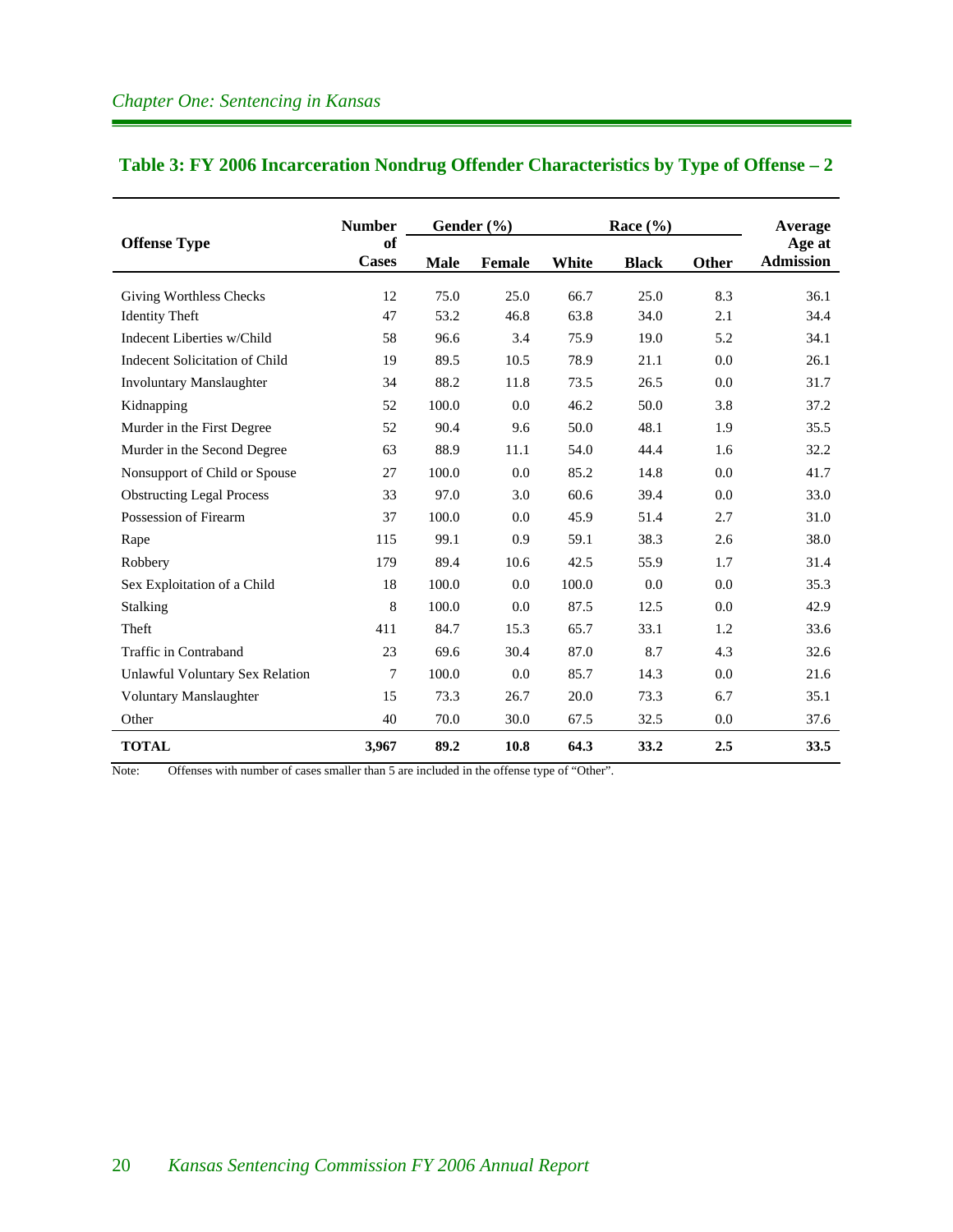#### **Incarceration Drug Offenses**

Drug offenders, totaling 1,642, represented 29.3% of the total admissions to the State Correctional Facilities during FY 2006. Of this total number, 51.3% were incarcerated for convictions of drug possession offenses, indicating an increase of 1.4% compared with that of FY 2005 (49.9%). Almost 92% of the drug possession sentences fell at drug severity level 4 (Figure 16).

Males made up almost 85% of the drug offenders. Female offenders represented the highest percent (over 19%) in the drug crimes of opiates or narcotics possession first offense, opiates or narcotics sale second offense and possession of precursor drugs. White offenders were convicted of over 80% of incarceration drug sentences in the drug crime areas of unlawfully manufacturing controlled substance, possession of depressants, stimulants and hallucinogenic for the second offense, possession of paraphernalia and possession of precursor drugs. Black offenders were incarcerated more frequently (over 40%) for convictions of drug crimes of opiate or narcotics possession for the second, third and

subsequent offenses, and opiate or narcotics sale for the second, third and the subsequent offenses, which remains constant to those of FY 2005. The average age of the drug offenders was nearly 35 years old at admission to prison (Table 4), indicating one year older than the age of the drug offenders observed in FY 2005 (34 years old).

The drug crime of possession of precursor drugs under K.S.A 65-7006 was created in the 1999 Legislation. The penalty for a violation of this section was a drug severity level 1 felony. In 2002, the severity level for the crime was reclassified to drug severity level 4 according to the Kansas Court of Appeals' ruling in *State vs. Frazier* and reconfirmed as a drug severity level 1 with length of sentence at drug level 4 in the Kansas Supreme Court's decision in *State vs. Campbell* in 2005. However, the crime has been amended to a felony drug severity level 2 by Senate Bill 366 passed during the 2006 Legislative Session. Figure 17 presents the conviction trend of the crime in the past seven years.

The drug possession sentences at drug severity level 4 included drug crimes under K.S.A. 65- 4160 and K.S.A. 65-4162. Drug possession offenses at drug severity levels 1 and 2 reflected the drug crimes committed before November 1, 2003 (before the implementation of Senate Bill 123).

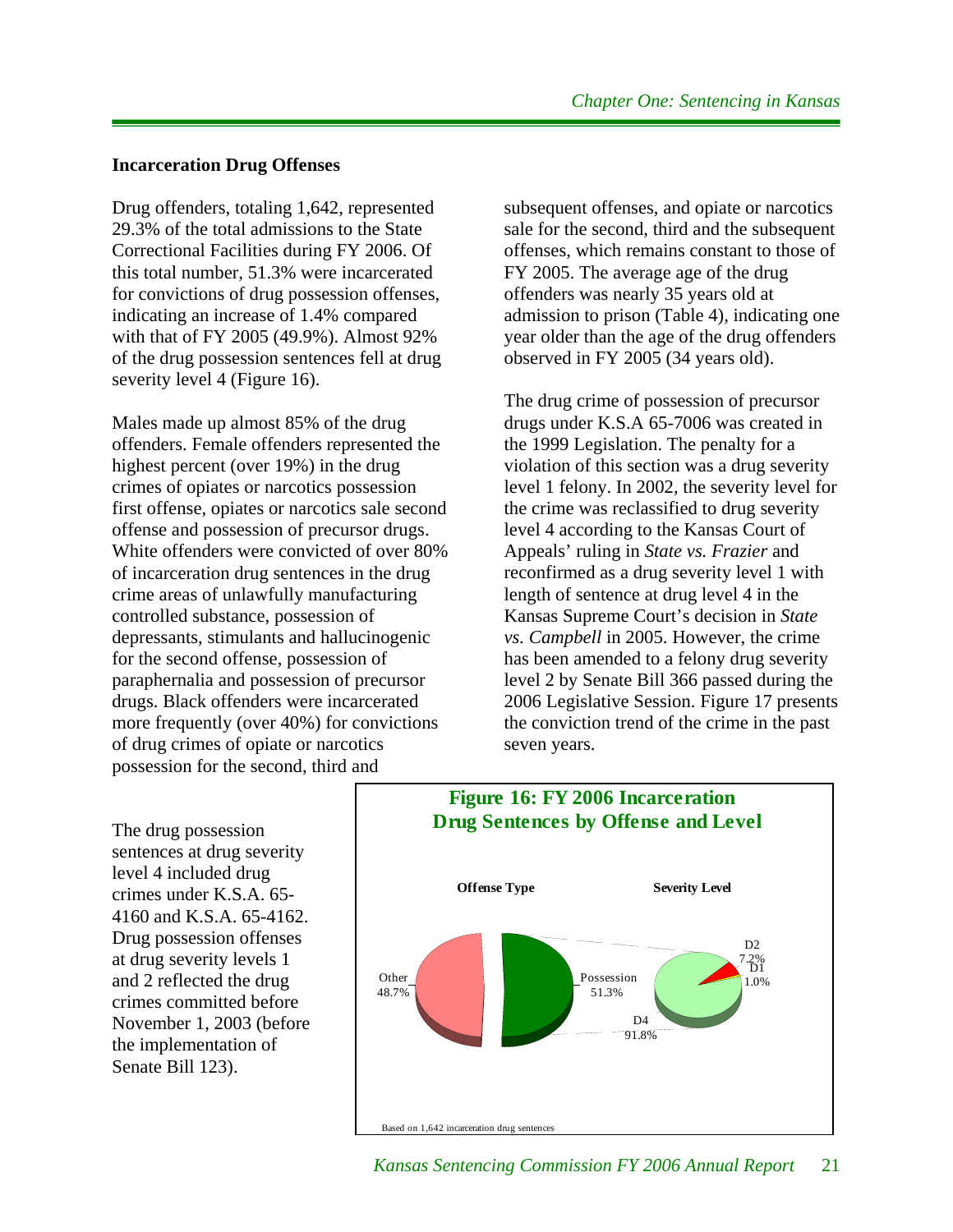|                                                                         | <b>Number</b>      |       | Gender $(\% )$ |       | Race $(\% )$ |              | Average                    |
|-------------------------------------------------------------------------|--------------------|-------|----------------|-------|--------------|--------------|----------------------------|
| <b>Offense Type</b>                                                     | of<br><b>Cases</b> | Male  | <b>Female</b>  | White | <b>Black</b> | <b>Other</b> | Age at<br><b>Admission</b> |
| Opiates or Narcotics; Poss 1                                            | 665                | 80.2  | 19.8           | 64.4  | 33.2         | 2.4          | 35.2                       |
| <b>Opiates or Narcotics</b> ; Poss 2                                    | 61                 | 90.2  | 9.8            | 52.5  | 44.3         | 3.3          | 38.8                       |
| Opiates or Narcotics; Poss 3                                            | 8                  | 87.5  | 12.5           | 12.5  | 87.5         | 0.0          | 42.6                       |
| Opiates or Narcotics; Sale 1                                            | 322                | 86.0  | 14.0           | 62.6  | 36.1         | 1.2          | 35.2                       |
| Opiates or Narcotics; Sale 2                                            | 25                 | 76.0  | 24.0           | 48.0  | 52.0         | 0.0          | 40.6                       |
| Opiates or Narcotics; Sale 3                                            | 5                  | 100.0 | 0.0            | 40.0  | 60.0         | 0.0          | 36.6                       |
| Opiates/Narcotics, Depress, Stim,<br>Hall; Sale w/in 1,000 ft of School | 39                 | 87.2  | 12.8           | 82.1  | 15.4         | 2.6          | 33.3                       |
| Depress, Stim, Hall; Poss 2                                             | 108                | 89.8  | 10.2           | 82.4  | 16.7         | 0.9          | 32.0                       |
| Depress, Stim, Hall, etc.; Sale, Poss<br>w/Intent to Sale               | 161                | 92.5  | 7.5            | 73.9  | 23.0         | 3.1          | 30.3                       |
| Unlawful Manufacture Controlled<br>Substance                            | 149                | 90.6  | 9.4            | 98.0  | 0.0          | 2.0          | 35.3                       |
| Possession of Paraphernalia                                             | 45                 | 84.4  | 15.6           | 84.4  | 11.1         | 4.4          | 33.6                       |
| Possession of Precursor Drugs                                           | 52                 | 80.8  | 19.2           | 96.2  | 1.9          | 1.9          | 37.0                       |
| Other                                                                   | 2                  | 100.0 | 0.0            | 100.0 | 0.0          | 0.0          | 33.5                       |
| <b>TOTAL</b>                                                            | 1,642              | 84.8  | 15.2           | 70.2  | 27.7         | 2.1          | 34.7                       |

#### **Table 4: FY 2006 Incarceration Drug Offender Characteristics by Type of Offense**

The drug crime of possession of precursor drugs under K.S.A. 65- 7006 kept increasing from FY 2000 through FY 2005. However the admissions to prison under this drug crime during FY 2006 dropped to 52 and the majority of the offenders were white males. The average age of the offenders was 37 years old at the time of admission to prison (Table 4).

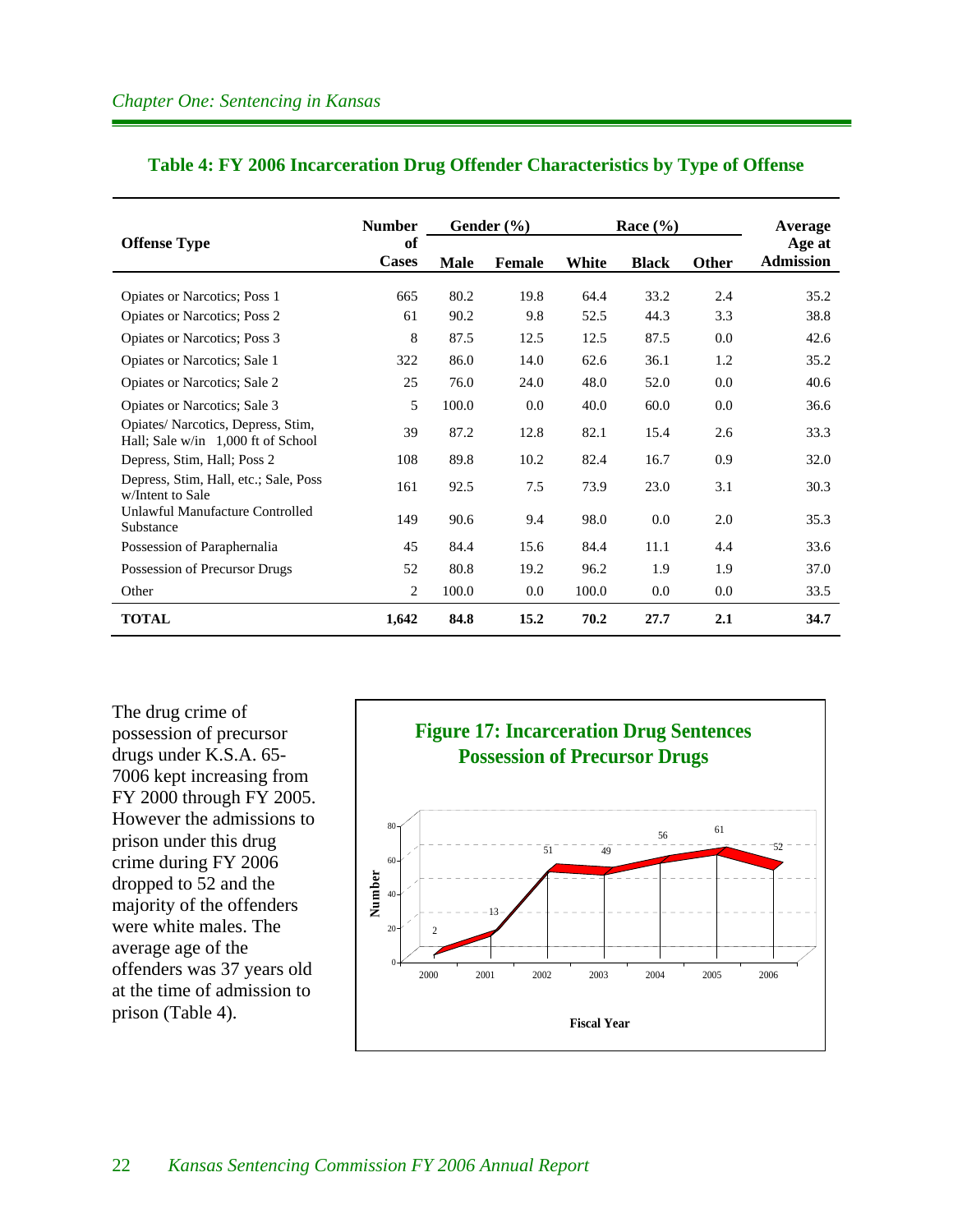#### **Types of Admission and Severity Levels**

Table 5 presents the distribution of offenders by types of admission to the Kansas Department of Corrections (KDOC) in FY 2006. Condition violators, including probation condition violators, parole/postrelease condition violators, and conditional release condition violators, comprised 65.6% of all offenders admitted to state correctional facilities during FY 2006. This represents a percentage decrease of 2.7% from FY 2005 (68.3%). As in the past years, condition violators admitted to prison had a

significant impact on the total admissions to the Department of Corrections in FY 2006.

New court commitments and violators with new sentences comprised another big proportion of prison admissions, increasing from 31% of total admissions in FY 2005 to 34.2% of the total admissions in FY 2006. This is the first time that new court commitments increased in both number and percentage in the past five years, when new court commitments revealed a declining tendency from FY 2002 through FY 2005.

| <b>Admission Type</b>                          | <b>Number of Cases</b> | <b>Percent</b> |
|------------------------------------------------|------------------------|----------------|
| New Court Commitment                           | 1,610                  | 28.7           |
| <b>Probation Condition Violator</b>            | 2,038                  | 36.3           |
| <b>Probation Violator With New Sentence</b>    | 142                    | 2.5            |
| Inmate Received on Interstate Compact          | $\overline{4}$         | 0.1            |
| Parole/Post-release Condition Violator         | 1,632                  | 29.1           |
| Parole/Post-release Violator With New Sentence | 168                    | 3.0            |
| Paroled to Detainer Returned With New Sentence | 6                      | 0.1            |
| <b>Conditional Release Condition Violator</b>  | 9                      | 0.2            |
| TOTAL                                          | 5,609                  | 100.0          |

#### **Table 5: Distribution of FY 2006 Incarceration Sentences by Admission Type**

Table 6 demonstrates the distribution of all incarcerated offenders admitted in FY 2006 by offense severity level and gender. The highest percentages (over 13%) of all nondrug offenders are found at severity levels 5, 7 and 9 (Figure 18). This severity level distribution of nondrug incarcerated offenders has remained constant in the past five years. The examination of drug offenders indicates that 49.9% of all drug

offenders fell at drug severity level 4 (Figure 19), which increased by 1.6% compared with that in FY 2005 (48.3%). Female offenders were convicted more often of drug offenses than of nondrug offenses (15.2% vs. 10.8%). The highest percentages of female offenders were found at drug severity level 4 (18.3%) and nondrug severity level 8 (29.7%).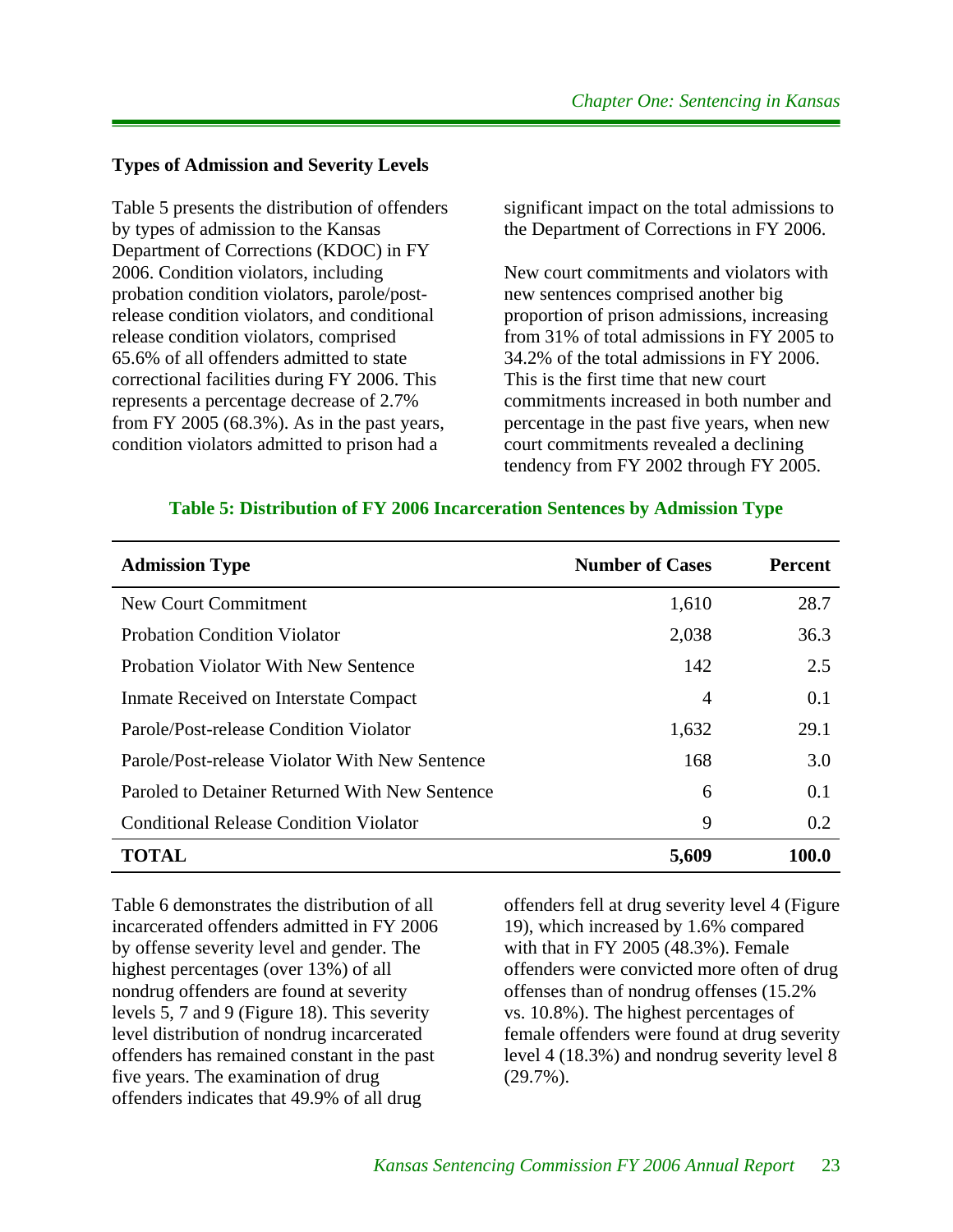|                       |                        | Gender (%)  |               |                  |
|-----------------------|------------------------|-------------|---------------|------------------|
| <b>Severity Level</b> | <b>Number of Cases</b> | <b>Male</b> | <b>Female</b> | Subtotal $(\% )$ |
| <b>Drug</b>           |                        |             |               |                  |
| $\mathbf{1}$          | 199                    | 87.9        | 12.1          | 12.1             |
| $\overline{2}$        | 136                    | 87.5        | 12.5          | 8.3              |
| 3                     | 487                    | 88.1        | 11.9          | 29.7             |
| $\overline{4}$        | 820                    | 81.7        | 18.3          | 49.9             |
| <b>Subtotal</b>       | 1,642                  | 84.8        | 15.2          | 100.0            |
| <b>Nondrug</b>        |                        |             |               |                  |
| $\mathbf{1}$          | 101                    | 95.0        | 5.0           | 2.6              |
| $\overline{2}$        | 84                     | 94.0        | 6.0           | 2.1              |
| 3                     | 503                    | 96.8        | 3.2           | 12.7             |
| $\overline{4}$        | 125                    | 95.2        | 4.8           | 3.2              |
| 5                     | 551                    | 92.7        | 7.3           | 13.9             |
| $\boldsymbol{6}$      | 147                    | 93.9        | 6.1           | 3.7              |
| $\tau$                | 792                    | 90.7        | 9.3           | 20.0             |
| 8                     | 445                    | 70.3        | 29.7          | 11.3             |
| 9                     | 804                    | 88.8        | 11.2          | 20.3             |
| 10                    | 228                    | 87.3        | 12.7          | 5.8              |
| Nongrid               | 134                    | 87.3        | 12.7          | 3.4              |
| Offgrid               | 38                     | 89.5        | 10.5          | 1.0              |
| <b>Subtotal</b>       | 3,952                  | 89.2        | 10.8          | 100.0            |
| TOTAL**               | 5,609                  | 87.9        | 12.1          | 100.0            |

# **Table 6: Distribution of FY 2006 Incarceration Sentences By Severity Level and Gender\***

\* Based on 1,642 drug offenders and 3,967 nondrug offenders.<br>\*\* Total number includes 15 offenders whose severity levels are

Total number includes 15 offenders whose severity levels are unknown.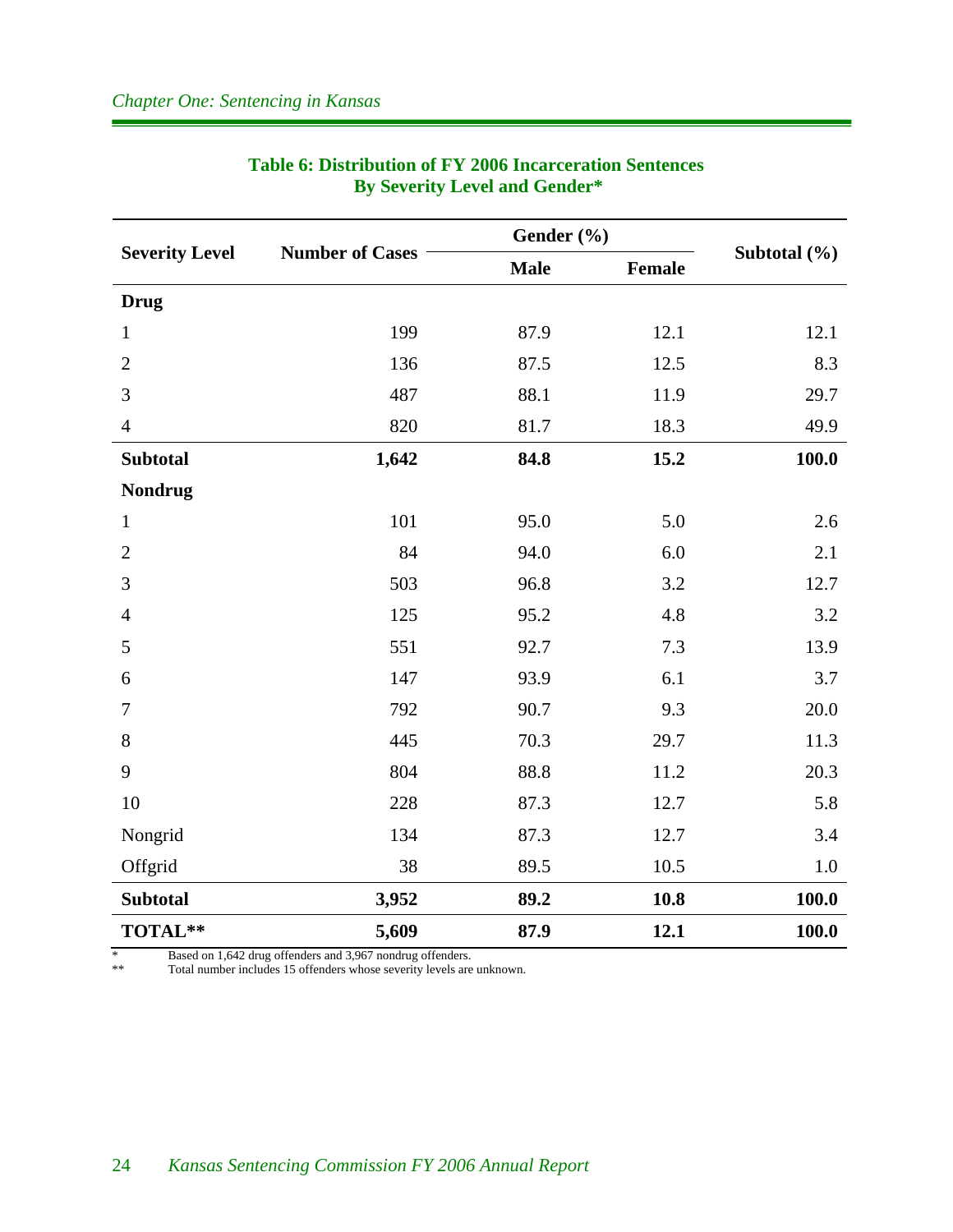

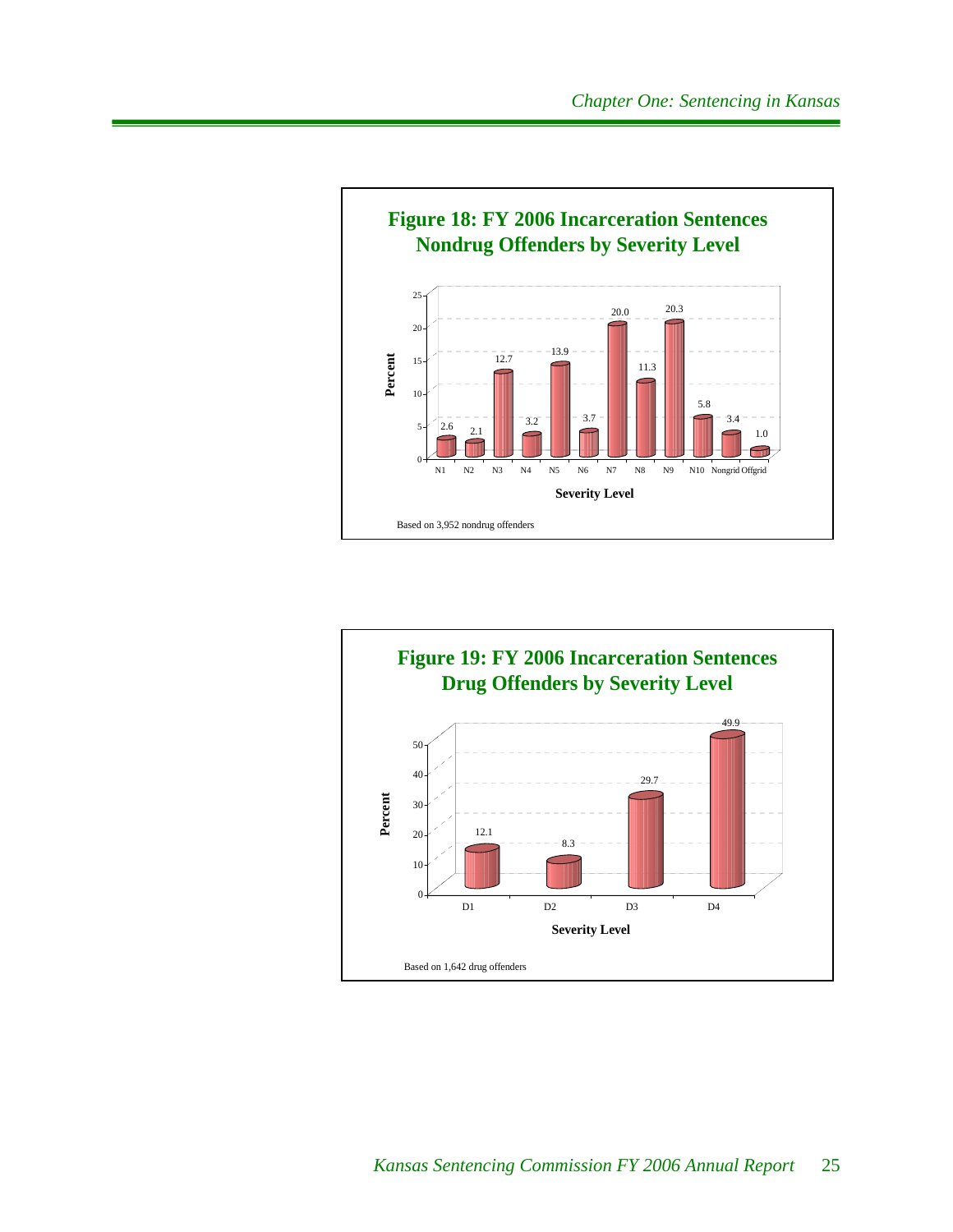#### **PROBATION SENTENCES**

A total number of 7,847 probation sentences were reported to the Kansas Sentencing Commission in FY 2006. Of this number, 5,000 were nondrug sentences and 2,847 were drug sentences; non-person offenses made up 79.2% and person offenses made up 20.8% (Figure 20). Figures 21, 22 and 23 describe the demographic information of this offender group.



Male offenders accounted for 76.4% of all probation sentences in FY 2006, indicating a decrease of 0.6% compared with that observed in FY 2005 (Figure 21).

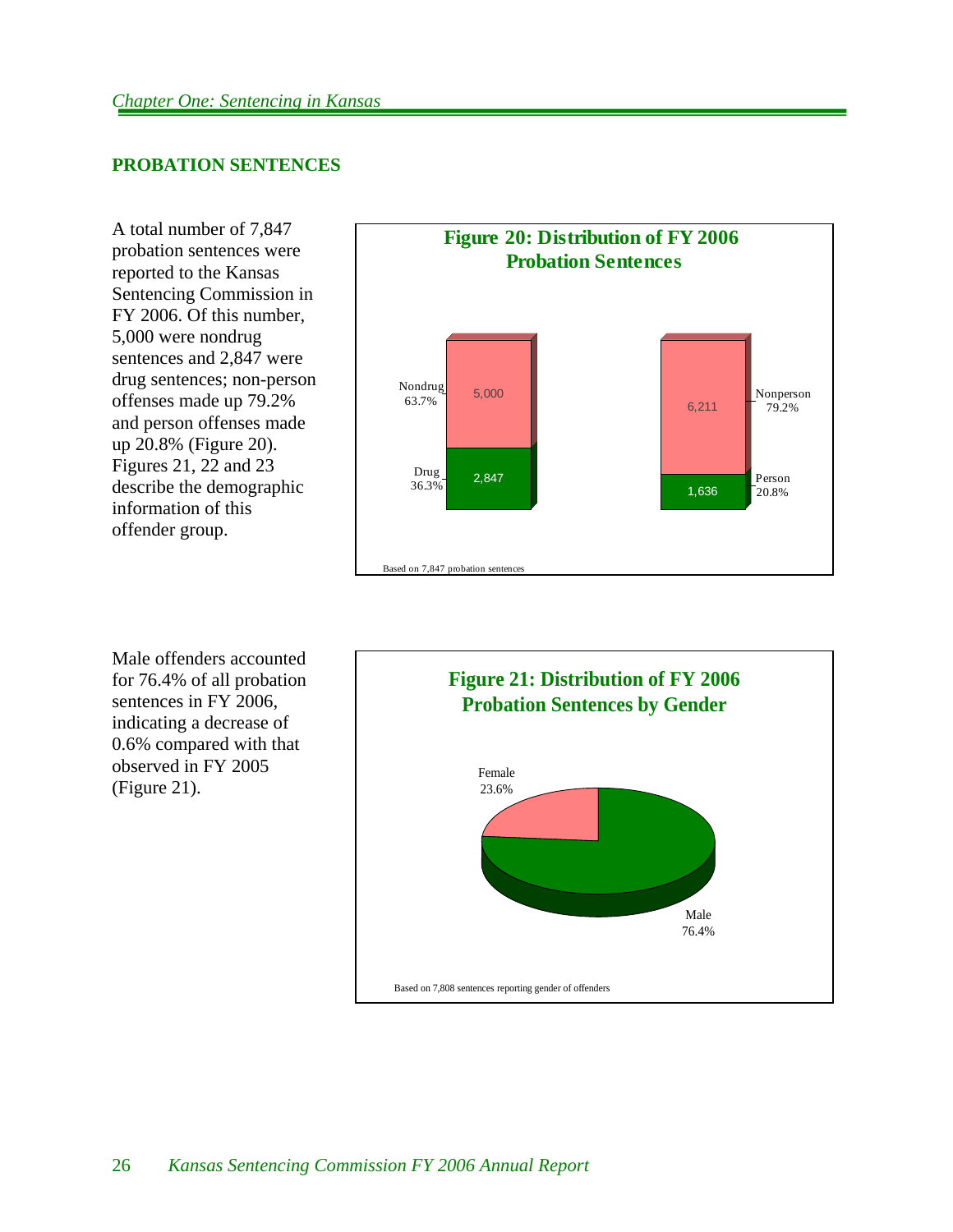White offenders made up 78.2% of the probation sentences imposed in FY 2006. The percentage change of the white offenders indicates a decrease of 1.8% compared with that of FY 2005 (80%) and a decrease of 0.9% from 79.1% observed in FY 2004 (Figure 22).



Most probation offenders were found to be in the age group ranging from 31 to 40 years old at the time of sentencing (23%), which demonstrates no change in the past five years (Figure 23).

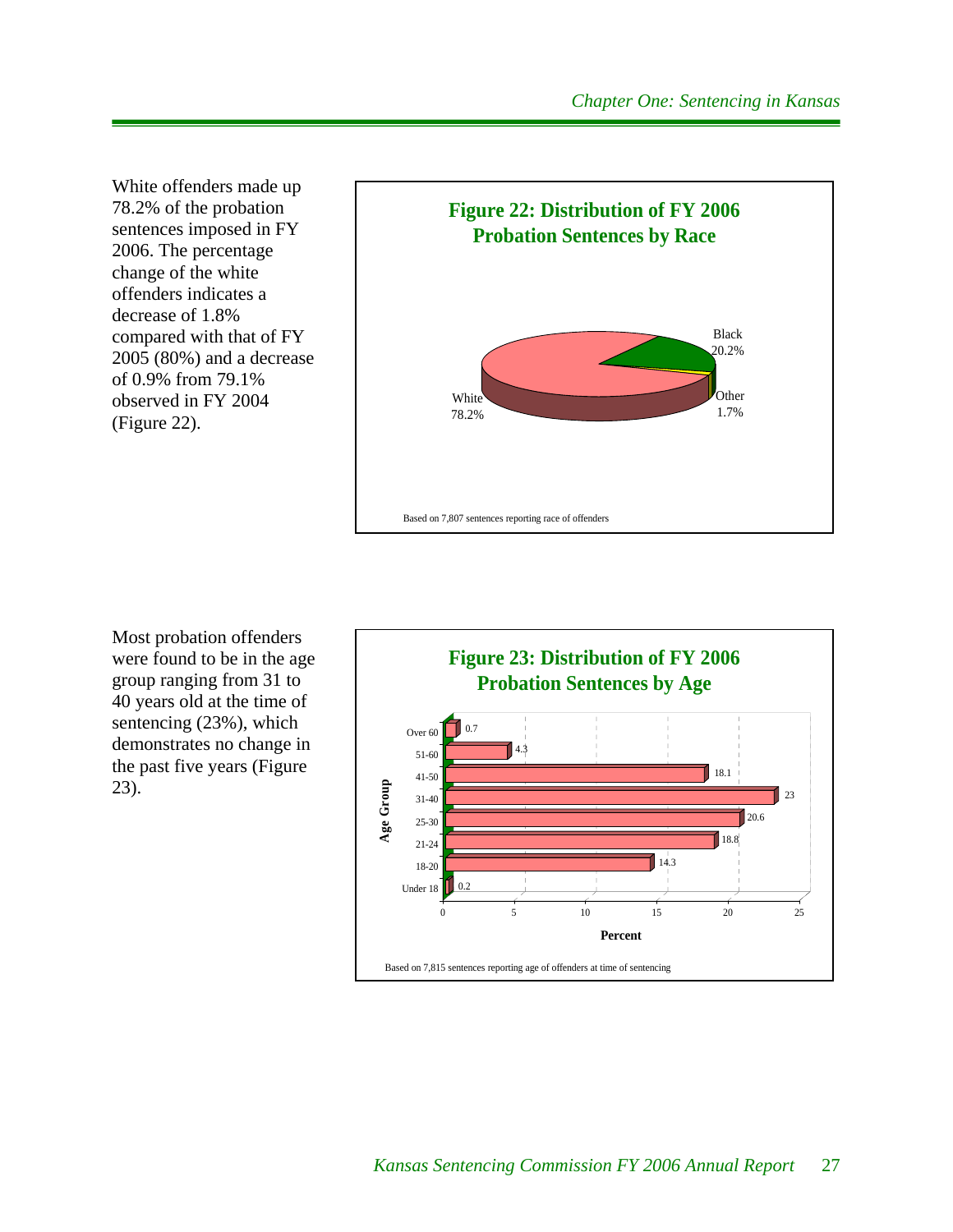#### **Type of Offense and Severity Level**

Tables 7 and 8 present the characteristics of offenders on probation in FY 2006 by offense type. The top ten offenses committed by nondrug probation offenders include aggravated assault, aggravated battery, burglary, criminal damage to property, criminal threat, DUI, fleeing LEO, forgery, identity theft and theft, accounting for 76.7% of the total nondrug probation sentences in FY 2006 (Figure 24), a decrease of 0.4% from that of the previous year (77.1%). In reviewing drug offenders on probation, the largest number of sentences was for possession of drugs, representing 72.6% of all probation drug offenses (Figure 25) and demonstrating an increase of 7.6% compared with that of FY 2005 (65%).

In FY 2006, male offenders committed over 90% of the sex offenses and violent crimes with probation sentences such as: burglary, criminal threat, domestic battery, fleeing or eluding LEO, and possession of firearms and weapons. The highest percentages of female probation nondrug offenses (over

45%) included forgery, giving worthless checks, identity theft, false writing and criminal use of financial card (Table 7).

Whites represented 77% of all nondrug probation sentences and 80.3% of all drug offenders on probation in FY 2006. Black offenders on probation had a higher conviction rate for nondrug offenses than drug crimes (21.3% versus 18.2%). The average age at the time of committing offense was 31.2 years old for nondrug offenders and 31.5 years old for drug offenders, which does not show much difference from those in FY 2005 (Table 7 & Table 8).

Tables 9 and 10 illustrate the characteristics of probation offenders by severity level. The largest number of probation nondrug sentences were found at nondrug grid severity level 9 (1,534 sentences or 30.7%) and the majority of probation drug sentences were identified at drug grid severity level 4 (2,196 sentences or 77.2%). These distributions are pretty consistent with those in the past five years.



# **Figure 24: FY 2006 Top Ten Offenses for Probation Nondrug Sentences**

Based on 5,000 probation nondrug sentences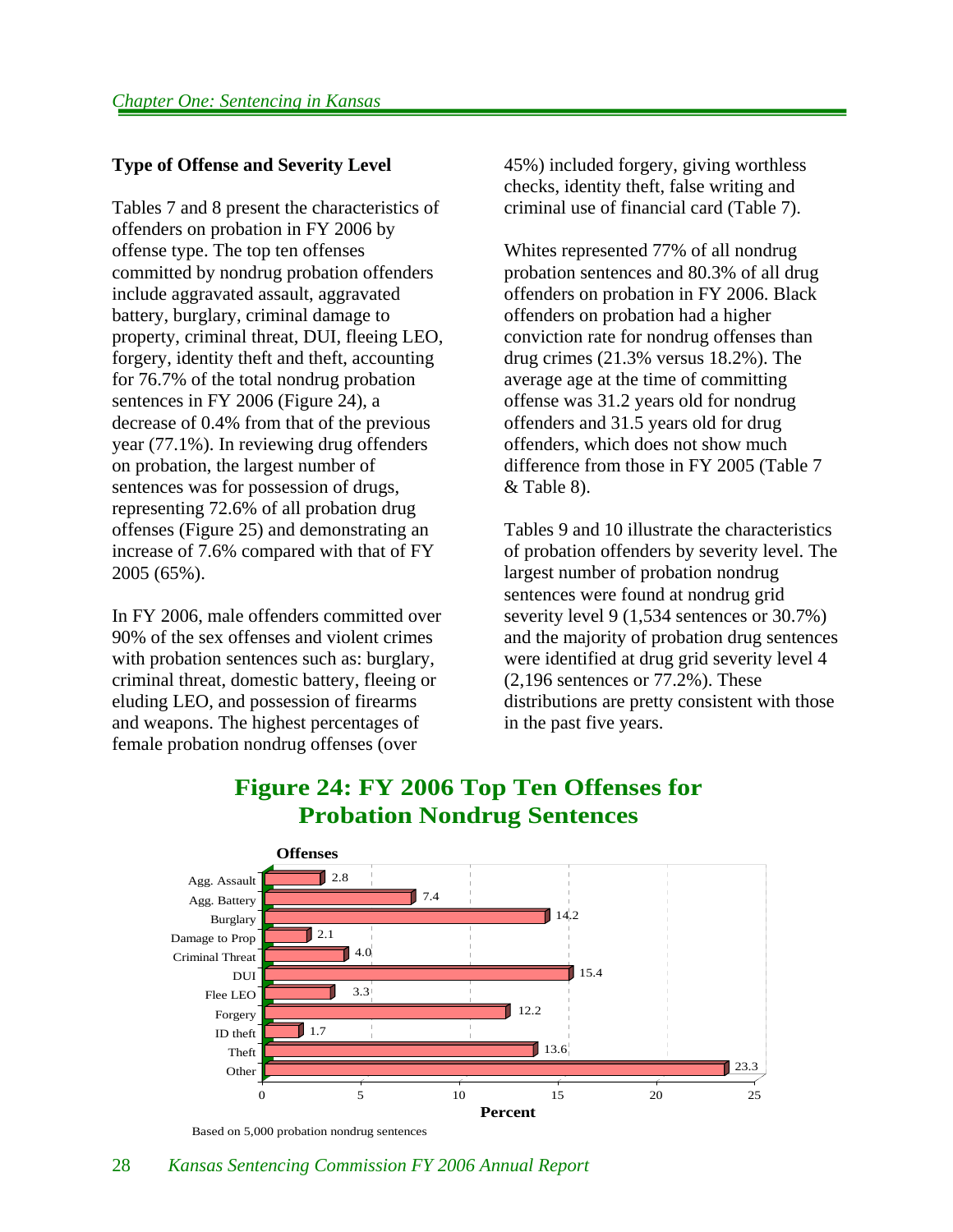Drug possession crimes included opiates or narcotics possession offenses under KSA 65- 4160, and depressants, stimulants, hallucinogenic, etc. possession  $2<sup>nd</sup>$  and subsequent offense under K.S.A. 65-4162. The conviction of opiates or narcotics possession offenses represented 61.6% of the total probation drug sentences in FY 2006 (Table 8).



#### **Table 7: Characteristics of Probation Nondrug Offenders by Type of Offense –1**

|                              |           |               |             | Gender (%)    |       | Race $(\% )$ |              | <b>Offense</b>     |
|------------------------------|-----------|---------------|-------------|---------------|-------|--------------|--------------|--------------------|
| <b>Offense Type</b>          | ${\bf N}$ | $\frac{0}{0}$ | <b>Male</b> | <b>Female</b> | White | <b>Black</b> | <b>Other</b> | Age<br><b>Mean</b> |
| Abuse of Child               | 17        | 0.3           | 58.8        | 41.2          | 47.1  | 47.1         | 5.8          | 27.1               |
| Agg Arson                    | 4         | 0.1           | 100.0       | $0.0\,$       | 75.0  | 25.0         | 0.0          | 31.4               |
| Agg Assault                  | 138       | 2.8           | 84.8        | 15.2          | 73.9  | 23.9         | 2.2          | 32.1               |
| Agg Assault on LEO           | 11        | 0.2           | 90.9        | 9.1           | 81.8  | 18.2         | 0.0          | 34.9               |
| <b>Agg Battery</b>           | 370       | 7.4           | 85.3        | 14.7          | 68.4  | 28.3         | 3.3          | 30.3               |
| Agg Battery on LEO           | 5         | 0.1           | 100.0       | 0.0           | 60.0  | 40.0         | 0.0          | 26.5               |
| Agg Burglary                 | 52        | 1.0           | 86.3        | 13.7          | 86.3  | 13.7         | 0.0          | 28.4               |
| Agg Endangering a Child      | 8         | 0.2           | 75.0        | 25.0          | 87.5  | 12.5         | 0.0          | 29.1               |
| Agg Escape from Custody      | 32        | 0.6           | 87.5        | 12.5          | 62.5  | 34.4         | 3.1          | 30.8               |
| Agg Fail to Appear           | 48        | 1.0           | 76.6        | 23.4          | 57.4  | 40.4         | 2.1          | 34.3               |
| Agg False Impersonation      | 7         | 0.1           | 85.7        | 14.3          | 85.7  | 14.3         | 0.0          | 30.7               |
| Agg Incest                   | 4         | 0.1           | 100.0       | 0.0           | 100.0 | 0.0          | 0.0          | 32.4               |
| Agg Ind Lib with a Child     | 43        | 0.9           | 93.0        | 7.0           | 81.4  | 18.6         | 0.0          | 27.3               |
| Agg Ind Solicit with a Child | 35        | 0.7           | 97.1        | 2.9           | 91.4  | 2.9          | 5.7          | 33.2               |
| Agg Inter w/Parental Custody | 6         | 0.1           | 50.0        | 50.0          | 66.7  | 16.7         | 16.7         | 34.7               |
| Agg Intimidation of a Victim | 6         | 0.1           | 83.3        | 16.7          | 83.3  | 16.7         | 0.0          | 28.8               |
| Agg Robbery                  | 28        | 0.6           | 85.7        | 14.3          | 42.9  | 57.1         | 0.0          | 22.7               |
| Agg Sex Battery with Child   | 23        | 0.5           | 100.0       | 0.0           | 91.3  | 8.7          | 0.0          | 30.3               |
| Agg Weapon Violation         | 4         | 0.1           | 100.0       | 0.0           | 75.0  | 25.0         | 0.0          | 25.4               |
| Aiding Felon                 | 14        | 0.3           | 71.4        | 28.6          | 57.1  | 42.9         | 0.0          | 26.0               |
| Arrange Sale/Purchase Drug   | 6         | 0.1           | 66.7        | 33.3          | 50.0  | 50.0         | 0.0          | 36.4               |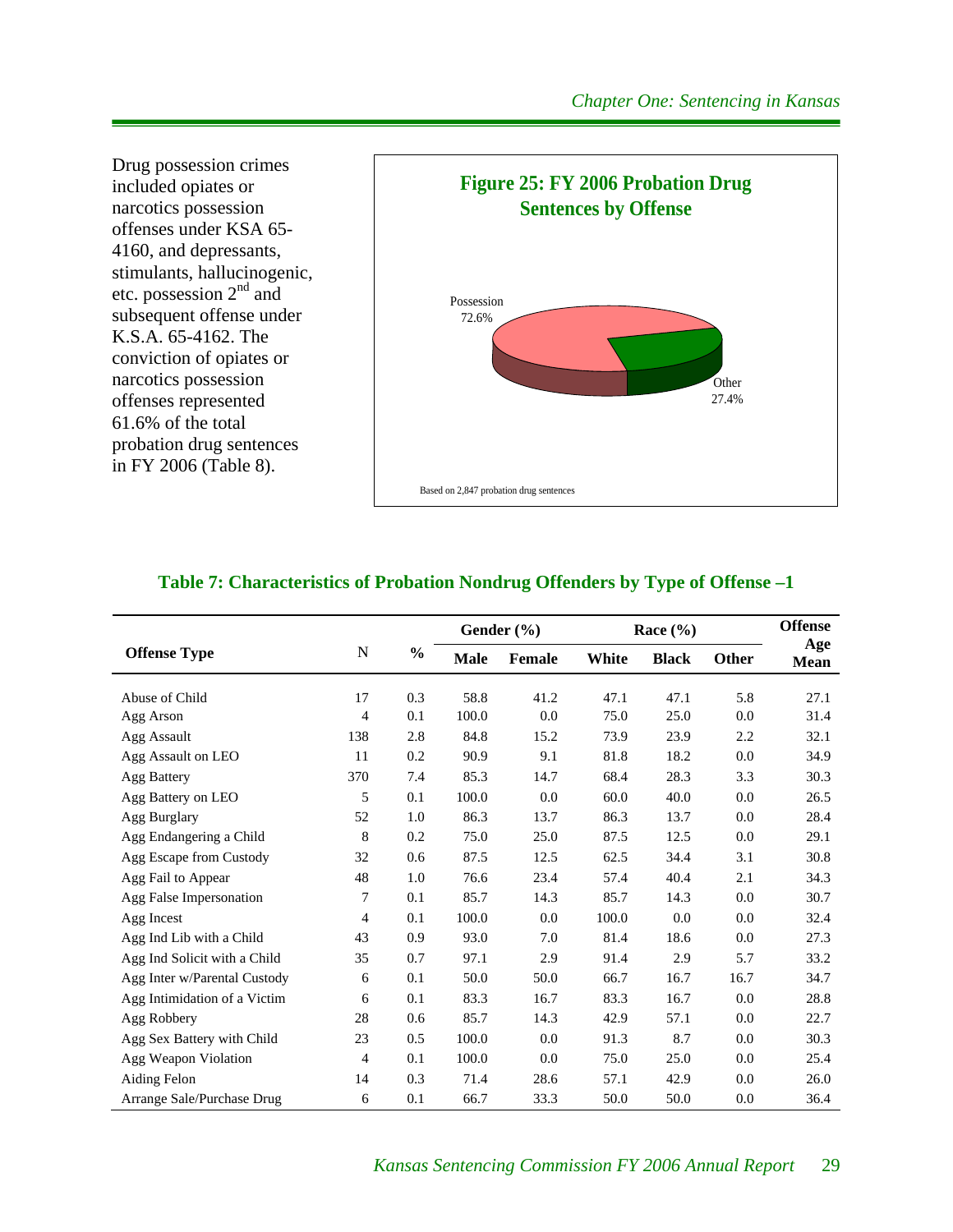|                                 |                |               |             | Gender (%) |       | Race $(\% )$ |              | <b>Offense</b> |
|---------------------------------|----------------|---------------|-------------|------------|-------|--------------|--------------|----------------|
| <b>Offense Type</b>             | ${\bf N}$      | $\frac{0}{0}$ | <b>Male</b> | Female     | White | <b>Black</b> | <b>Other</b> | Age<br>Mean    |
| Arson                           | 36             | 0.7           | 88.9        | 11.1       | 88.9  | 11.1         | 0.0          | 31.4           |
| Battery on LEO                  | 13             | 0.3           | 69.2        | 30.8       | 61.5  | 38.5         | 0.0          | 30.1           |
| <b>Burglary</b>                 | 709            | 14.2          | 92.1        | 7.9        | 84.6  | 13.6         | 1.8          | 25.8           |
| Computer Crime                  | 9              | $0.2\,$       | 33.3        | 66.7       | 100.0 | 0.0          | 0.0          | 31.9           |
| Contribute Child Misconduct     | $\overline{9}$ | $0.2\,$       | 77.8        | 22.2       | 77.8  | 22.2         | 0.0          | 27.9           |
| Crim Damage of Property         | 104            | 2.1           | 89.4        | 10.6       | 83.7  | 15.4         | 1.0          | 26.9           |
| Criminal Discharge of Firearm   | 14             | 0.3           | 100.0       | 0.0        | 57.1  | 42.9         | 0.0          | 23.3           |
| Criminal Threat                 | 202            | 4.0           | 92.1        | 7.9        | 68.8  | 29.7         | 1.5          | 32.4           |
| Criminal Use of Explosives      | $\overline{4}$ | 0.1           | 100.0       | 0.0        | 100.0 | 0.0          | 0.0          | 43.2           |
| Crim Use of Financial Card      | 40             | $0.8\,$       | 52.5        | 47.5       | 75.0  | 25.0         | 0.0          | 28.2           |
| <b>Domestic Battery</b>         | 36             | 0.7           | 97.1        | 2.9        | 74.3  | 25.7         | 0.0          | 34.1           |
| Drug without Tax Stamps         | 52             | 1.0           | 92.2        | 7.8        | 74.5  | 19.6         | 5.9          | 27.8           |
| DUI                             | 770            | 15.4          | 84.3        | 15.7       | 89.6  | 8.4          | 2.0          | 38.3           |
| Failure to Register             | 29             | 0.6           | 100.0       | 0.0        | 65.6  | 27.6         | 6.9          | 35.4           |
| <b>False Writing</b>            | 73             | 1.5           | 50.7        | 49.3       | 64.4  | 32.9         | 2.7          | 30.1           |
| Fleeing/Eluding LEO             | 167            | 3.3           | 91.6        | 8.4        | 68.3  | 29.9         | 1.8          | 28.6           |
| Forgery                         | 610            | 12.2          | 47.5        | 52.5       | 74.6  | 24.8         | 0.7          | 30.9           |
| Giving Worthless Check          | 64             | 1.3           | 45.3        | 54.7       | 85.9  | 10.9         | 3.1          | 34.6           |
| <b>Identity Theft</b>           | 87             | 1.7           | 37.9        | 62.1       | 80.5  | 19.5         | 0.0          | 32.6           |
| Ind Liberties with a Child      | 29             | 0.6           | 100.0       | 0.0        | 93.1  | 6.9          | 0.0          | 25.5           |
| Ind Solicitation with a Child   | $20\,$         | 0.4           | 100.0       | 0.0        | 85.0  | 10.0         | 5.0          | 32.7           |
| Involuntary Manslaughter        | 5              | 0.1           | 80.0        | 20.0       | 100.0 | 0.0          | 0.0          | 31.5           |
| Kidnapping                      | 6              | 0.1           | 100.0       | 0.0        | 16.7  | 66.7         | 16.7         | 26.6           |
| Lewd and Lascivious Behavior    | 6              | 0.1           | 100.0       | 0.0        | 83.3  | $0.0\,$      | 16.7         | 35.4           |
| Medicaid Fraud                  | 6              | 0.1           | 33.3        | 66.7       | 33.3  | 66.7         | 0.0          | 46.2           |
| Non-Support of a Child          | 31             | 0.6           | 96.8        | 3.2        | 90.3  | 9.7          | 0.0          | 36.5           |
| <b>Obstruct Legal Process</b>   | 85             | 1.7           | 74.1        | 25.9       | 71.8  | 27.1         | 1.2          | 29.4           |
| <b>Obtain Prescription Drug</b> | 7              | 0.1           | 14.3        | 85.7       | 100.0 | 0.0          | 0.0          | 34.8           |
| Perjury                         | 6              | 0.1           | 50.0        | 50.0       | 66.7  | 33.3         | 0.0          | 30.0           |
| Possession of Firearms          | 52             | 1.0           | 98.1        | 1.9        | 63.5  | 36.5         | 0.0          | 28.3           |
| Rape                            | 5              | 0.1           | 100.0       | 0.0        | 80.0  | 20.0         | 0.0          | 19.2           |
| Robbery                         | 58             | 1.2           | 79.3        | 20.7       | 55.2  | 43.1         | 1.7          | 26.9           |
| Sex Exploitation of a Child     | $\overline{9}$ | $0.2\,$       | 87.5        | 12.5       | 100.0 | $0.0\,$      | $0.0\,$      | 35.4           |
| Stalking                        | 11             | $0.2\,$       | $100.0\,$   | $0.0\,$    | 90.9  | 9.1          | $0.0\,$      | 33.7           |
| Theft                           | 679            | 13.6          | 68.8        | 31.2       | 70.4  | $28.0\,$     | 1.6          | 31.6           |
| Traffic in Contraband           | 30             | $0.6\,$       | 66.7        | 33.3       | 80.0  | 20.0         | $0.0\,$      | 31.9           |
| Unlawful Voluntary Sex Relation | $28\,$         | $0.6\,$       | 100.0       | $0.0\,$    | 75.0  | 25.0         | $0.0\,$      | 18.6           |
| Weapon                          | 6              | $0.1\,$       | 100.0       | $0.0\,$    | 66.7  | 33.3         | $0.0\,$      | 23.7           |
| Other                           | $32\,$         | $0.6\,$       | 65.6        | 34.4       | 84.4  | 9.4          | 6.3          | 34.7           |
| <b>TOTAL</b>                    | 5,000          | 100.0         | 77.7        | 22.3       | 77.0  | 21.3         | $1.8\,$      | 31.2           |

# **Table 7: Characteristics of Probation Nondrug Offenders by Type of Offense – 2**

Note: Offenses with number of cases smaller than 4 are included in the offense type of "Other".

Due to missing data, each category is based on different numbers: Gender, N=4,972; Race, N=4,971; and Age, N=4,977.

#### 30 *Kansas Sentencing Commission FY 2006 Annual Report*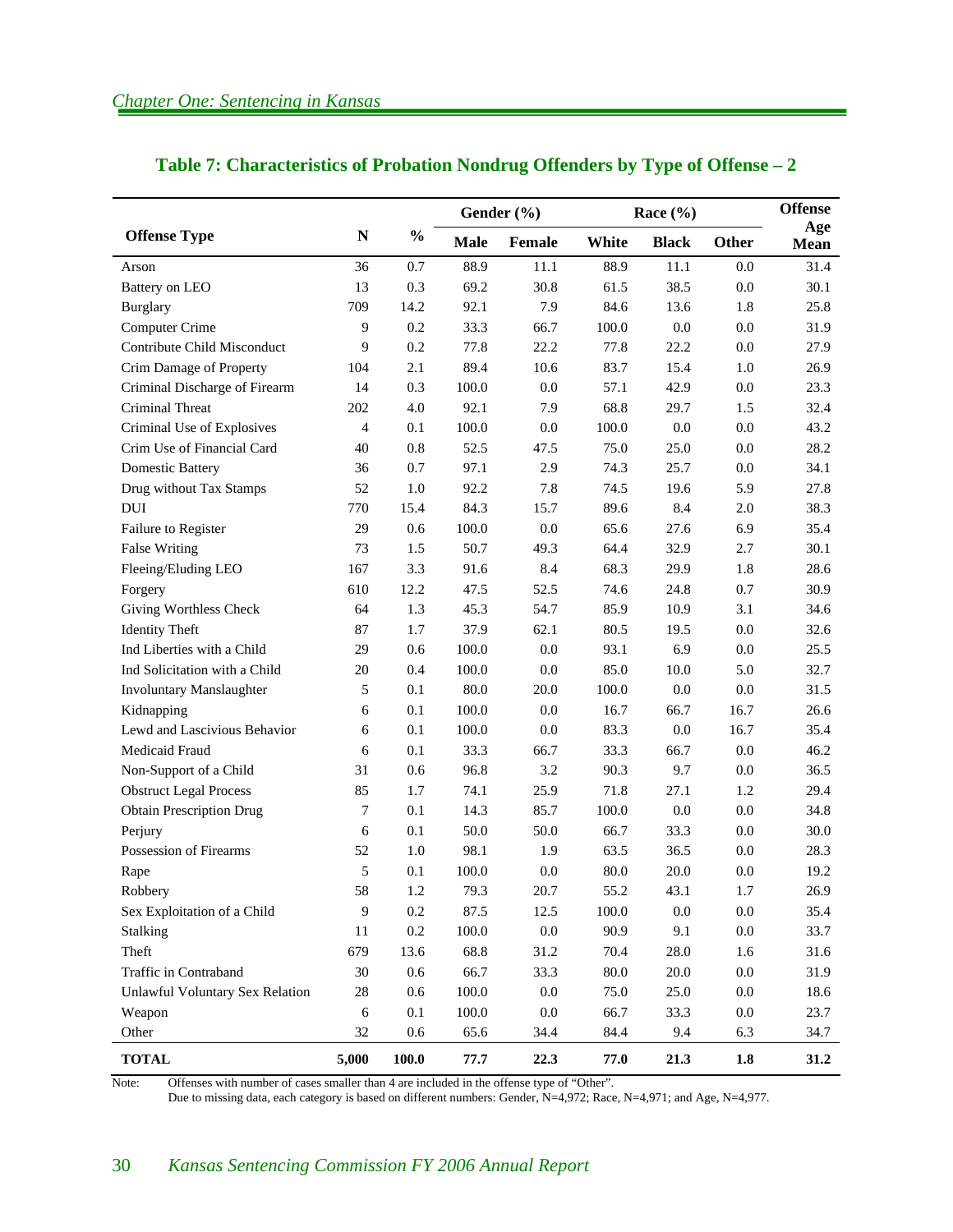|                                                                         |                |               |             | Gender $(\% )$ |       | Race $(\% )$ |              | <b>Offense</b>     |
|-------------------------------------------------------------------------|----------------|---------------|-------------|----------------|-------|--------------|--------------|--------------------|
| <b>Offense Type</b>                                                     | $\mathbf N$    | $\frac{0}{0}$ | <b>Male</b> | <b>Female</b>  | White | <b>Black</b> | <b>Other</b> | Age<br><b>Mean</b> |
| Opiates or Narcotics; Possession                                        | 1,753          | 61.6          | 69.7        | 30.3           | 78.8  | 19.5         | 1.7          | 32.5               |
| Opiates or Narcotics; Sale 1                                            | 297            | 10.4          | 70.9        | 29.1           | 73.0  | 26.0         | 1.0          | 31.1               |
| Opiates or Narcotics; Sale 2                                            | $\overline{4}$ | 0.1           | 50.0        | 50.0           | 100.0 | 0.0          | 0.0          | 46.8               |
| Opiates/Narcotics, Depress, Stim,<br>Hall; Sale w/in 1,000 ft of School | 12             | 0.4           | 83.3        | 16.7           | 91.7  | 8.3          | 0.0          | 25.3               |
| Depress, Stim, Hall, etc.; Sale, Poss<br>w/Intent to Sale               | 260            | 9.1           | 85.3        | 14.7           | 84.2  | 14.3         | 1.5          | 27.3               |
| Depress, Stim, Hall; Poss 2                                             | 313            | 11.0          | 89.7        | 10.3           | 83.9  | 15.8         | 0.3          | 30.0               |
| Possession of Paraphernalia                                             | 110            | 3.9           | 81.7        | 18.3           | 89.0  | 6.4          | 4.6          | 31.2               |
| Possession of Precursor Drugs                                           | 54             | 1.9           | 68.5        | 31.5           | 96.3  | 3.7          | 0.0          | 35.4               |
| Unlawful Manufacture Controlled<br>Substance                            | 40             | 1.4           | 75.0        | 25.0           | 100.0 | 0.0          | 0.0          | 33.2               |
| Other                                                                   | $\overline{4}$ | 0.1           | 75.0        | 25.0           | 50.0  | 50.0         | 0.0          | 21.2               |
| <b>TOTAL</b>                                                            | 2,847          | 100.0         | 74.0        | 26.0           | 80.3  | 18.2         | 1.5          | 31.5               |

# **Table 8: Characteristics of Probation Drug Offenders by Type of Offense**

Note: Due to missing data, each category is based on different numbers: Gender, N=2,836; Race, N=2,836; and Age, N=2,838.

|                       |                |               |             | Gender $(\% )$ |       | Race $(\% )$ |              | <b>Offense</b>     |
|-----------------------|----------------|---------------|-------------|----------------|-------|--------------|--------------|--------------------|
| <b>Severity Level</b> | N              | $\frac{0}{0}$ | <b>Male</b> | <b>Female</b>  | White | <b>Black</b> | <b>Other</b> | Age<br><b>Mean</b> |
| N1                    | 4              | 0.1           | 100.0       | 0.0            | 75.0  | 25.0         | 0.0          | 19.1               |
| N <sub>2</sub>        | $\overline{c}$ | 0.1           | 50.0        | 50.0           | 100.0 | 0.0          | 0.0          | 34.5               |
| N <sub>3</sub>        | 33             | 0.7           | 93.9        | 6.1            | 57.6  | 42.4         | 0.0          | 21.8               |
| N <sub>4</sub>        | 17             | 0.3           | 82.4        | 17.6           | 88.2  | 11.8         | 0.0          | 25.3               |
| N <sub>5</sub>        | 211            | 4.2           | 85.7        | 14.3           | 72.4  | 25.7         | 1.9          | 27.7               |
| N <sub>6</sub>        | 95             | 1.9           | 85.3        | 14.7           | 83.2  | 14.7         | 2.1          | 32.0               |
| N7                    | 997            | 19.9          | 84.8        | 15.2           | 78.8  | 19.3         | 1.9          | 29.1               |
| N <sub>8</sub>        | 879            | 17.6          | 56.6        | 43.4           | 73.7  | 25.4         | 0.9          | 30.6               |
| N <sub>9</sub>        | 1,534          | 30.7          | 78.3        | 21.7           | 73.0  | 25.0         | 2.0          | 30.2               |
| N10                   | 422            | 8.4           | 82.1        | 17.9           | 73.0  | 24.9         | 2.2          | 30.3               |
| Nongrid               | 806            | 16.1          | 84.6        | 15.2           | 89.0  | 9.2          | 1.9          | 38.2               |
| <b>TOTAL</b>          | 5,000          | 100.0         | 77.7        | 22.3           | 77.0  | 21.3         | 1.8          | 31.2               |

#### **Table 9: Characteristics of Probation Nondrug Offenders by Severity Level**

Note: Due to missing data, each category is based on different numbers: Gender, N=4,972; Race, N=4,971; and Age, N=4,977.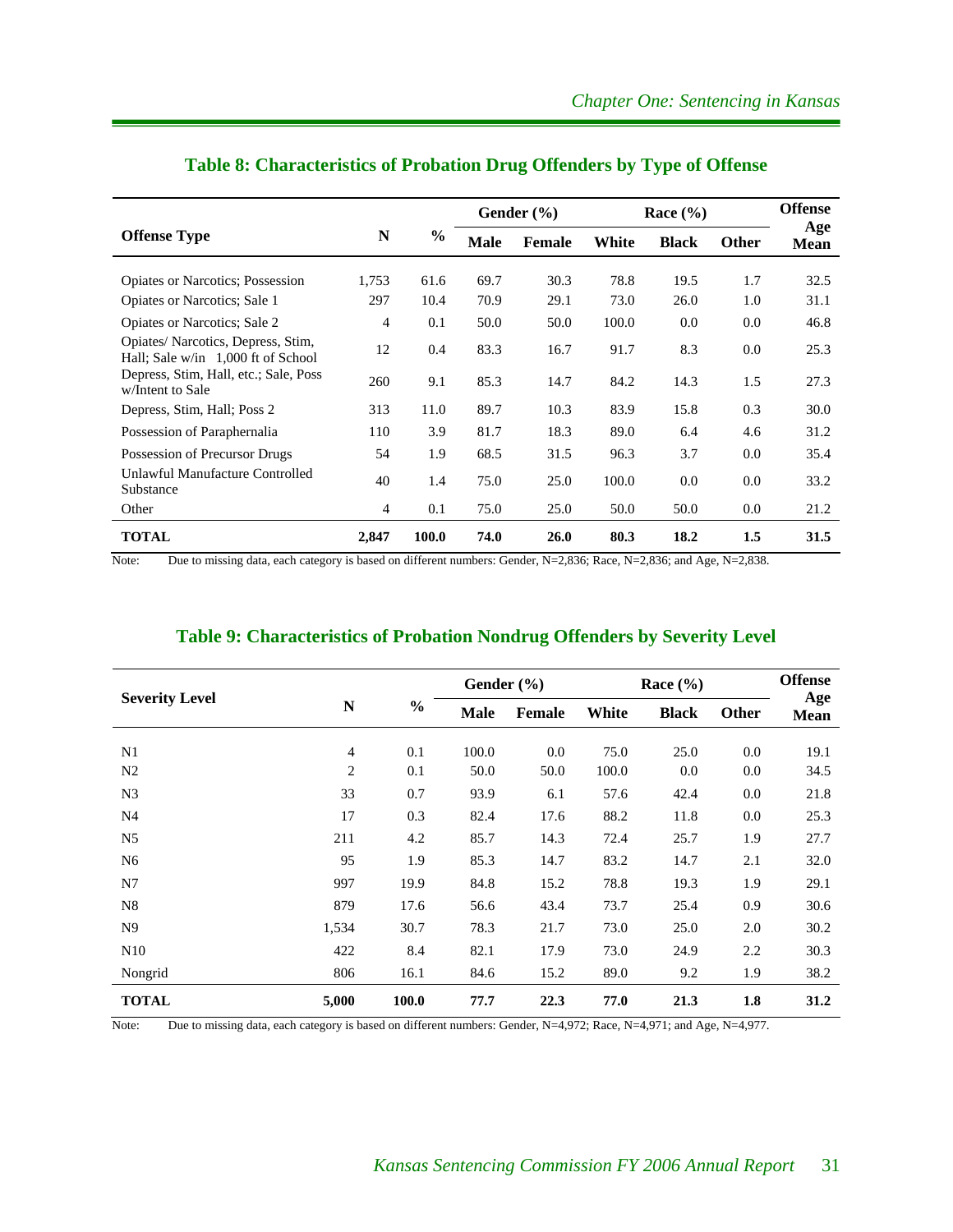|                       |       |               | Gender $(\% )$ |        | Race $(\% )$ | <b>Offense</b> |              |                    |
|-----------------------|-------|---------------|----------------|--------|--------------|----------------|--------------|--------------------|
| <b>Severity Level</b> | N     | $\frac{6}{9}$ | <b>Male</b>    | Female | White        | <b>Black</b>   | <b>Other</b> | Age<br><b>Mean</b> |
|                       |       |               |                |        |              |                |              |                    |
| D1                    | 63    | 2.2           | 73.0           | 27.0   | 96.8         | 3.2            | 0.0          | 33.1               |
| D <sub>2</sub>        | 18    | 0.6           | 66.7           | 33.3   | 94.4         | 5.6            | 0.0          | 31.7               |
| D <sub>3</sub>        | 570   | <b>20.0</b>   | 77.6           | 22.4   | 78.7         | 20.1           | 1.2          | 29.0               |
| D <sub>4</sub>        | 2,196 | 77.2          | 73.2           | 26.8   | 80.1         | 18.2           | 1.6          | 32.1               |
| <b>TOTAL</b>          | 2,847 | 100.0         | 74.0           | 26.0   | 80.3         | 18.2           | 1.5          | 31.5               |

#### **Table 10: Characteristics of Probation Drug Offenders by Severity Level**

Note: Due to missing data, each category is based on different numbers: Gender, N=2,836; Race, N=2,836 and Age, N=2,838.

#### **SB 123 Drug Treatment Offenders**

The implementation of Senate Bill 123 started on November 1, 2003. This law provides mandatory certified drug abuse treatment for a defined target population of nonviolent adult drug offenders who have been convicted of drug crimes under K.S.A. 65-4160 or 65-4162.

In FY 2006, a total number of 1,359 sentences were imposed to SB 123 drug treatment programs, representing almost 48% of the total drug probation sentences (2,847), an increase of 8% compared with that of FY 2005 (40%). Of these sentences, nearly 83% were convicted of the crime of drug possession under K.S.A. 65-4160 and 16.7% were convicted of the crime of drug possession under K.S.A. 65-4162. When reviewing the criminal history of the offenders, 94% of them were in the criminal history categories from E through I. This data implies that Senate Bill 123 is implemented very consistently in sentencing practice during FY 2006.

Figure 26 briefly presents information of the offenders sentenced to SB 123 treatment programs in FY 2006. The offenders at drug severity level 4 accounted for 99.7% and

0.3% of the offenders fell at other drug severity levels. White males were still the majority of the treatment offenders. The average age of the drug treatment offenders was 32 years old, which is consistent with that of FY 2005 and FY 2004.

The analysis of the SB 123 drug treatment sentences by county reveals that Sedgwick County imposed the most SB 123 sentences (185) followed by Johnson (139), Saline (112), Shawnee (86) and Wyandotte (85) counties. No SB 123 sentences were reported from 34 counties. The average number of SB 123 sentences imposed by the 71 counties is 19 (Figure 27).

In addition, 394 SB 123 drug treatment sentences were revoked during FY 2006. Of this number, 154 sentences were revoked to prison. The average period between original sentence and revocation hearing was 8.7 months and 4.5 months for the second revocation.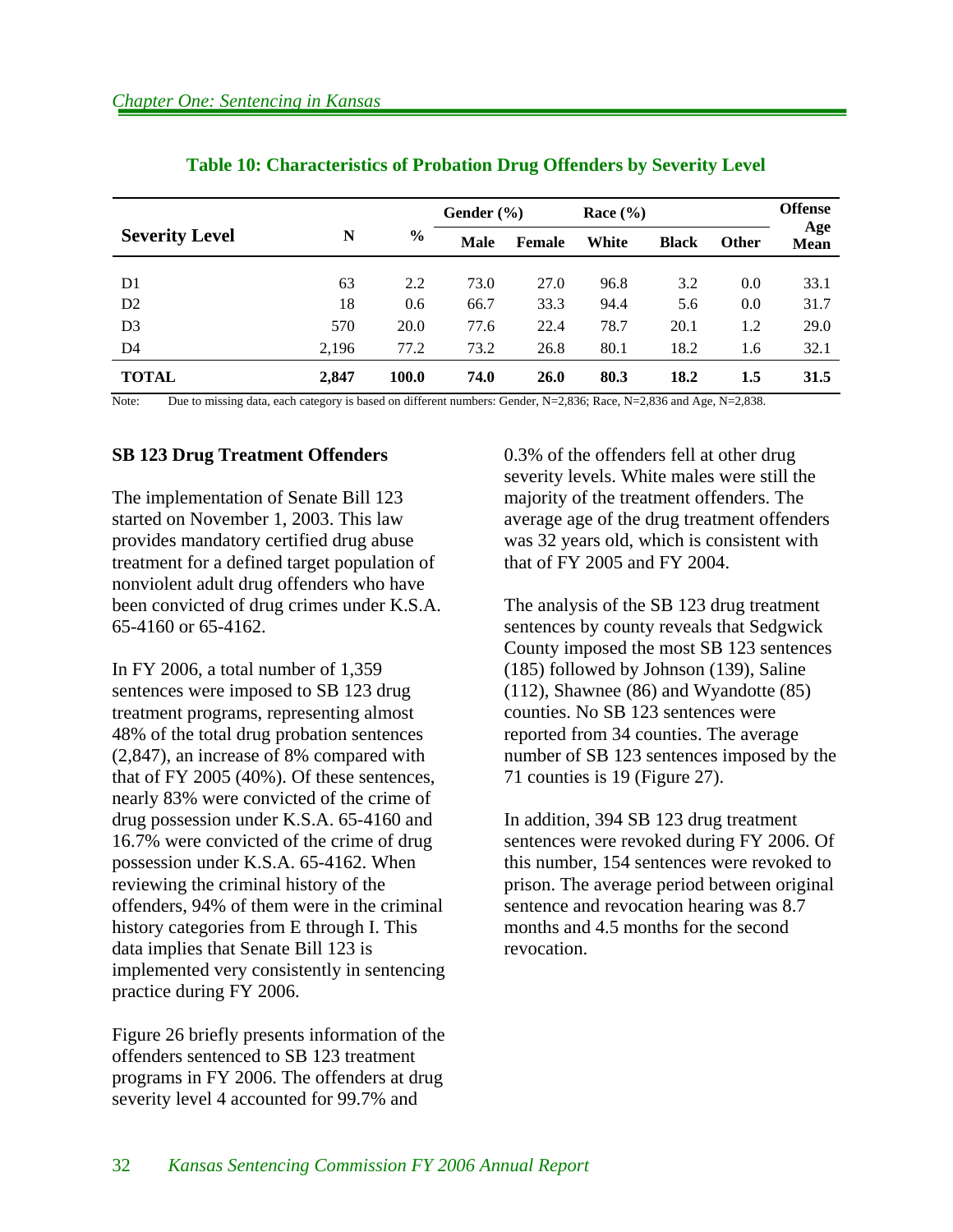# **Figure 26: Distribution of FY 2006 Senate Bill 123 Drug Treatment Sentences**



Note: Severity level, N=1,359; Gender, N=1,354; Race, N=1,354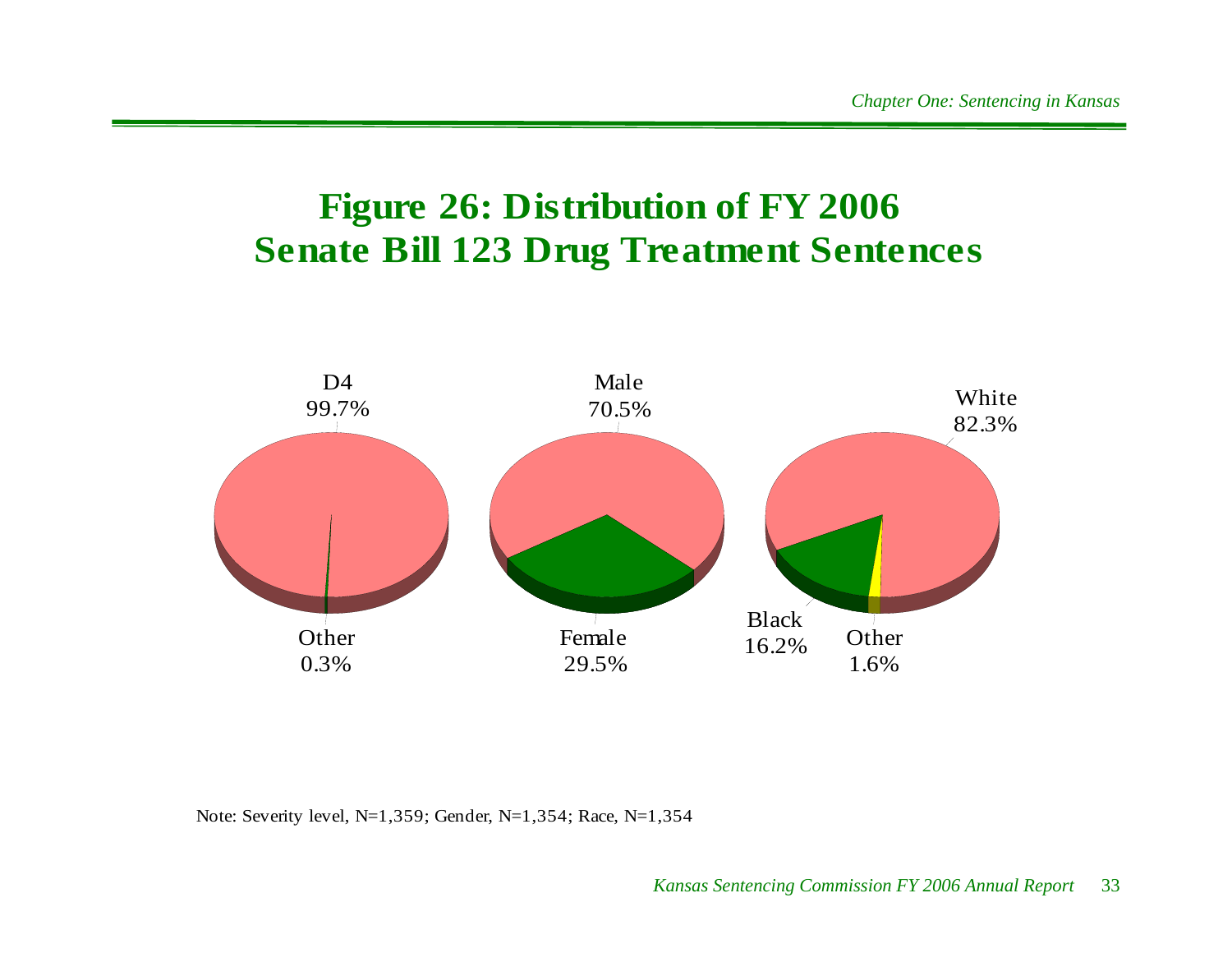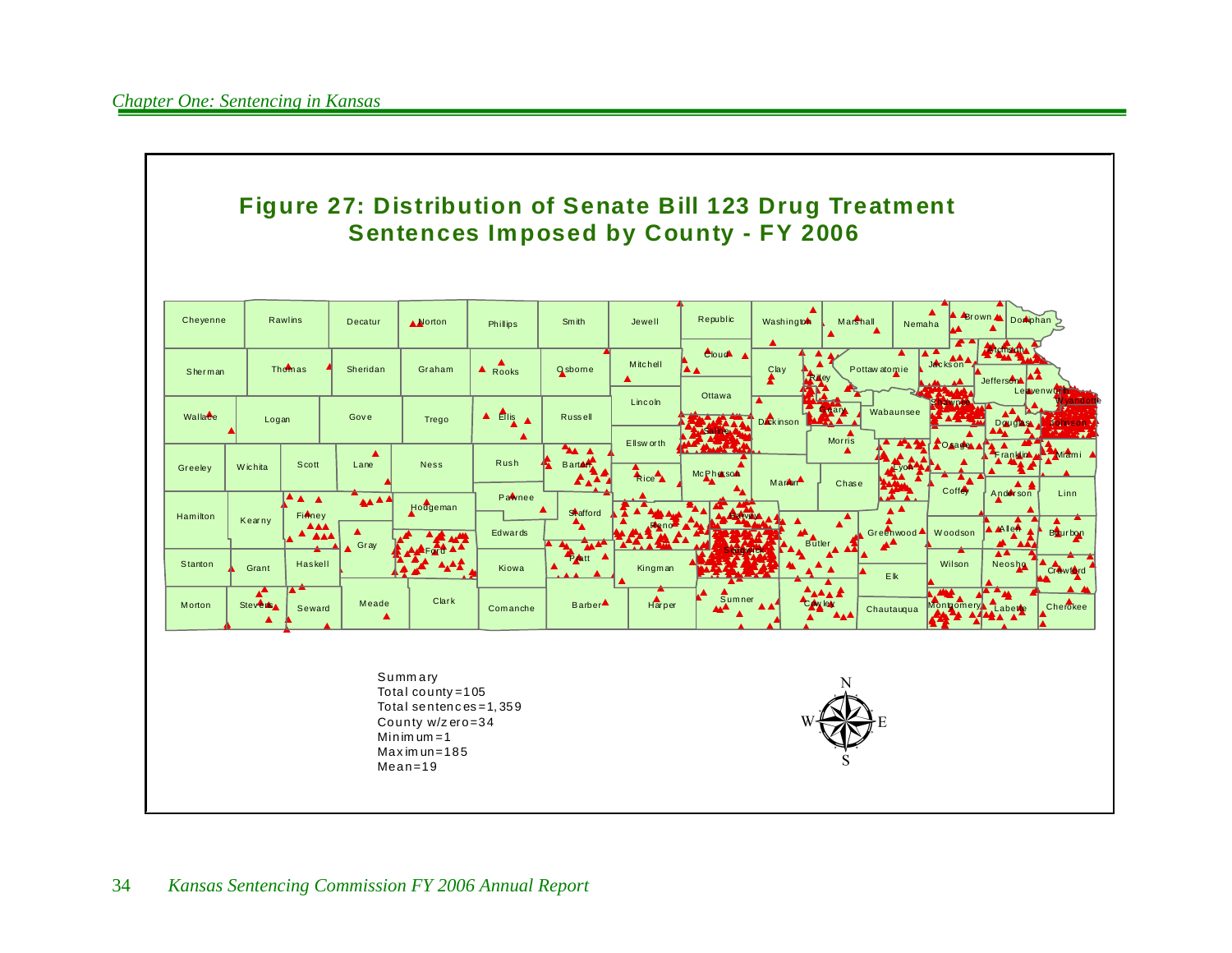#### **Criminal History and Length of Probation**

Offenders sentenced to probation with assigned criminal history categories represented 90.6% of all the probation sentences (7,847) reported to the Commission in FY 2006. The largest number of this group fell within criminal history category I (31% or 2,199 sentences), representing having no previous criminal history or one misdemeanor conviction (Figure 28). Further analysis of the offenders with criminal history category I reveals that they accounted for 30.2% of offenders on the nondrug grid and 32% of offenders on the drug grid.

Nondrug offenders who fell within the presumptive probation boxes accounted for 87% (Table 11), while 66.7% of probation drug offenders were sentenced within the presumptive probation boxes (Table 12). In reviewing border box sentences, only 4% of nondrug offenders were found to be at

severity level 5 with criminal history categories H and I and severity level 6 with criminal history category G, while 17.7% of drug probation sentences fell within severity level 3 with criminal history categories E to I, which are designated as border boxes (Tables 11 and 12).

Drug severity level 4 with criminal history categories E and F were reclassified as presumptive probation boxes, effective on November 1, 2003. The sentencing data in border boxes implies that drug offenders tend to be sentenced to probation more frequently than do nondrug offenders.

The probation terms of probation sentences by each severity level are presented in Tables 11 and 12. The average length of probation for nondrug offenders was 17.7 months, while the average length of probation for drug offenders was 16.3 months. This is consistent with the average probation lengths over the past five years.

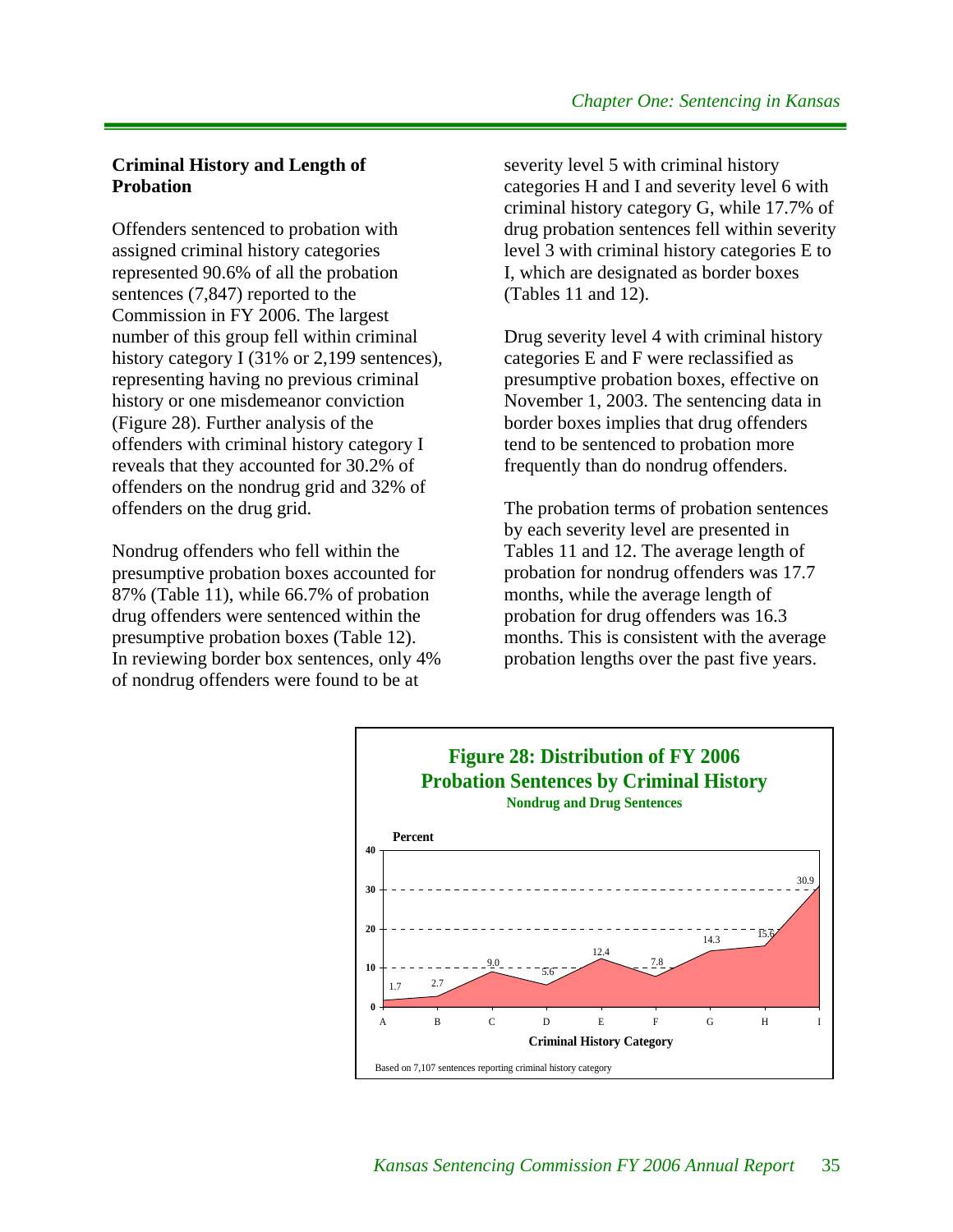| <b>Severity</b> | $\mathbf N$                                        | <b>Criminal History Class</b> |                |                |                  |                |                |                |              |                |                            |
|-----------------|----------------------------------------------------|-------------------------------|----------------|----------------|------------------|----------------|----------------|----------------|--------------|----------------|----------------------------|
| <b>Level</b>    |                                                    | $\mathbf A$                   | $\bf{B}$       | $\mathbf C$    | D                | ${\bf E}$      | $\mathbf F$    | G              | H            | $\mathbf I$    | Length in<br><b>Months</b> |
| N1              | 4                                                  | $\mathbf{0}$                  | $\overline{0}$ | $\mathbf{0}$   | 1                | $\overline{0}$ | $\overline{0}$ | $\mathbf{0}$   | $\mathbf{0}$ | 3              | 36.0                       |
| N2              | $\overline{c}$                                     | $\mathbf{0}$                  | $\overline{0}$ | $\overline{0}$ | $\overline{0}$   | $\overline{0}$ | $\overline{0}$ | $\overline{0}$ | $\mathbf{0}$ | $\overline{2}$ | 48.0                       |
| N <sub>3</sub>  | 33                                                 | $\mathbf{0}$                  | 1              | $\overline{2}$ | 5                | $\mathbf{0}$   |                | $\overline{4}$ | 3            | 17             | 37.8                       |
| N <sub>4</sub>  | 17                                                 | $\overline{0}$                | $\overline{0}$ | 3              | 3                | 1              |                | $\overline{2}$ | $\mathbf{0}$ | $\overline{7}$ | 38.1                       |
| N <sub>5</sub>  | 211                                                | $\overline{3}$                | 3              | 13             | 12               | 5              | 3              | 17             | 46           | 109            | 36.0                       |
| N <sub>6</sub>  | 95                                                 | $\overline{0}$                | 5              | $\overline{2}$ | $\overline{4}$   |                | 6              | 15             | 16           | 46             | 28.1                       |
| N7              | 997                                                | 17                            | 43             | 102            | 80               | 101            | 69             | 127            | 139          | 319            | 24.0                       |
| N8              | 879                                                | 13                            | 24             | 114            | 41               | 145            | 79             | 118            | 124          | 220            | 18.1                       |
| N9              | 1,534                                              | 25                            | 39             | 196            | 99               | 226            | 122            | 203            | 214          | 409            | 13.0                       |
| N10             | 422                                                | 15                            | 10             | 48             | 36               | 51             | 24             | 51             | 59           | 128            | 12.8                       |
| Nongrid         | 806                                                | $\overline{2}$                | 3              | 7              | $\overline{4}$   | $\overline{4}$ | 3              | 9              | $10\,$       | 27             | 13.8                       |
| <b>TOTAL</b>    | 5,000<br>$\sim$ $\sim$ $\sim$ $\sim$ $\sim$ $\sim$ | 75                            | 128            | 487            | 285<br>$\cdot$ . | 534            | 308            | 546            | 611          | 1,287          | 17.7                       |

# **Table 11: Criminal History and Probation Length by Severity Level – Nondrug Offenders**

Note: Criminal history classes are based on 4,261 cases reporting criminal history category.

Legend:

Presumptive Prison Border Boxes Presumptive Probation

# **Table 12: Criminal History and Probation Length by Severity Level – Drug Offenders**

| <b>Severity</b>           | N     |                     |    |                                                                                        |                              | <b>Criminal History Class</b> |     |     |                |     | Average<br><b>Probation</b> |
|---------------------------|-------|---------------------|----|----------------------------------------------------------------------------------------|------------------------------|-------------------------------|-----|-----|----------------|-----|-----------------------------|
| Level                     |       | A                   | B  | $\mathbf C$                                                                            | D                            | E                             | F   | G   | $\bf H$        | I   | Length in<br><b>Months</b>  |
| D <sub>1</sub>            | 63    | $\Omega$            |    | 5.                                                                                     | $\Omega$                     | $\overline{\mathcal{A}}$      | 10  | 11  | 9              | 23  | 20.4                        |
| D2                        | 18    | $\Omega$            |    |                                                                                        | $\theta$                     | $\mathbf{3}$                  |     | 5   | $\overline{2}$ | 5   | 36.8                        |
| D <sub>3</sub>            | 570   | 8                   | 12 | 22                                                                                     | 23                           | 47                            | 34  | 78  | 98             | 248 | 18.8                        |
| D4                        | 2,196 | 35                  | 47 | 125                                                                                    | 89                           | 297                           | 200 | 377 | 389            | 636 | 15.7                        |
| <b>TOTAL</b>              | 2.847 | 43                  | 61 | 153                                                                                    | 112                          | 351                           | 245 | 471 | 498            | 912 | 16.3                        |
| Note:<br>Legend:          |       |                     |    | Criminal history classes are based on 2,846 cases reporting criminal history category. |                              |                               |     |     |                |     |                             |
| <b>Presumptive Prison</b> |       | <b>Border Boxes</b> |    |                                                                                        | <b>Presumptive Probation</b> |                               |     |     |                |     |                             |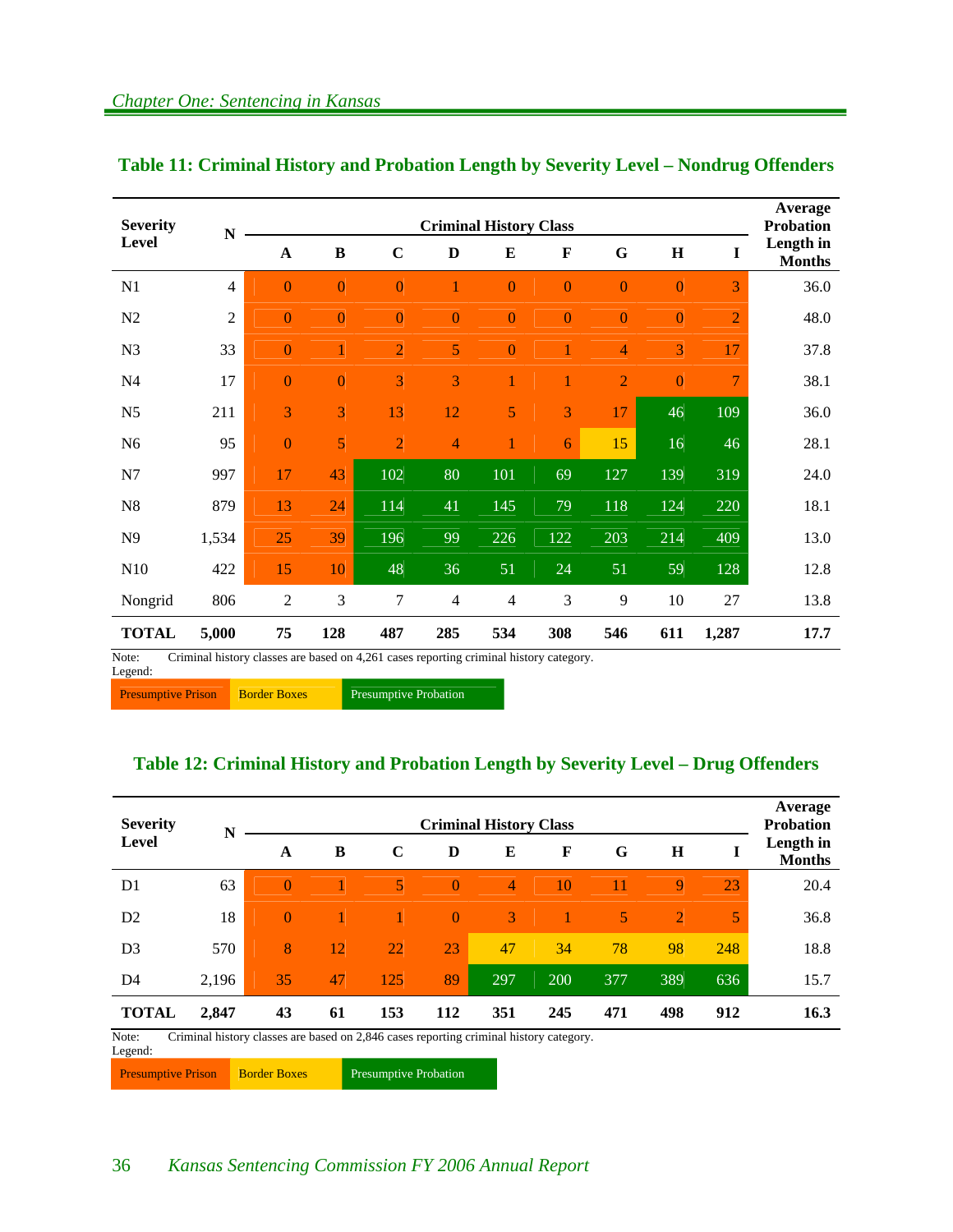# **CHAPTER TWO VIOLATORS**

#### **VIOLATIONS RESULTING IN INCARCERATION**

Violators are classified in two ways. Offenders on some form of supervision who commit an offense for which they receive a new sentence are defined as "violators with new sentences." Offenders who are on probation, parole/postrelease supervision and violate the conditions of their supervision but do not receive a new sentence are defined as "condition violators." Both types of violations can result in revocation and subsequently, incarceration. This section presents an overview of both types of violators whose revocations resulted in incarceration. Violators with or without new convictions who continue on probation will be discussed after this section.

#### **Overview of Condition Violators**

Violators analyzed in this section include offenders classified as probation, parole/postrelease supervision and conditional release condition violators. For the purpose of discussion, the term "condition violator" is defined as an offender who violates the conditions of his/her probation, parole, postrelease or conditional release that does not result in a conviction for a new criminal offense but results in a revocation and subsequent placement of the offender in a state correctional facility.

A total number of 3,679 condition violators were admitted to prison in FY 2006 for their violation of conditions, representing 2,038 probation violators, 1,632 parole or postrelease supervision violators, and 9 conditional release violators respectively.

Condition violators alone accounted for 65.6% of all admissions to prison in FY 2006, indicating a decrease of 2.7% when compared with FY 2005 (68.3%). Characteristics of condition violators by gender, race, and age are depicted in Figures 29, 30, and 31.

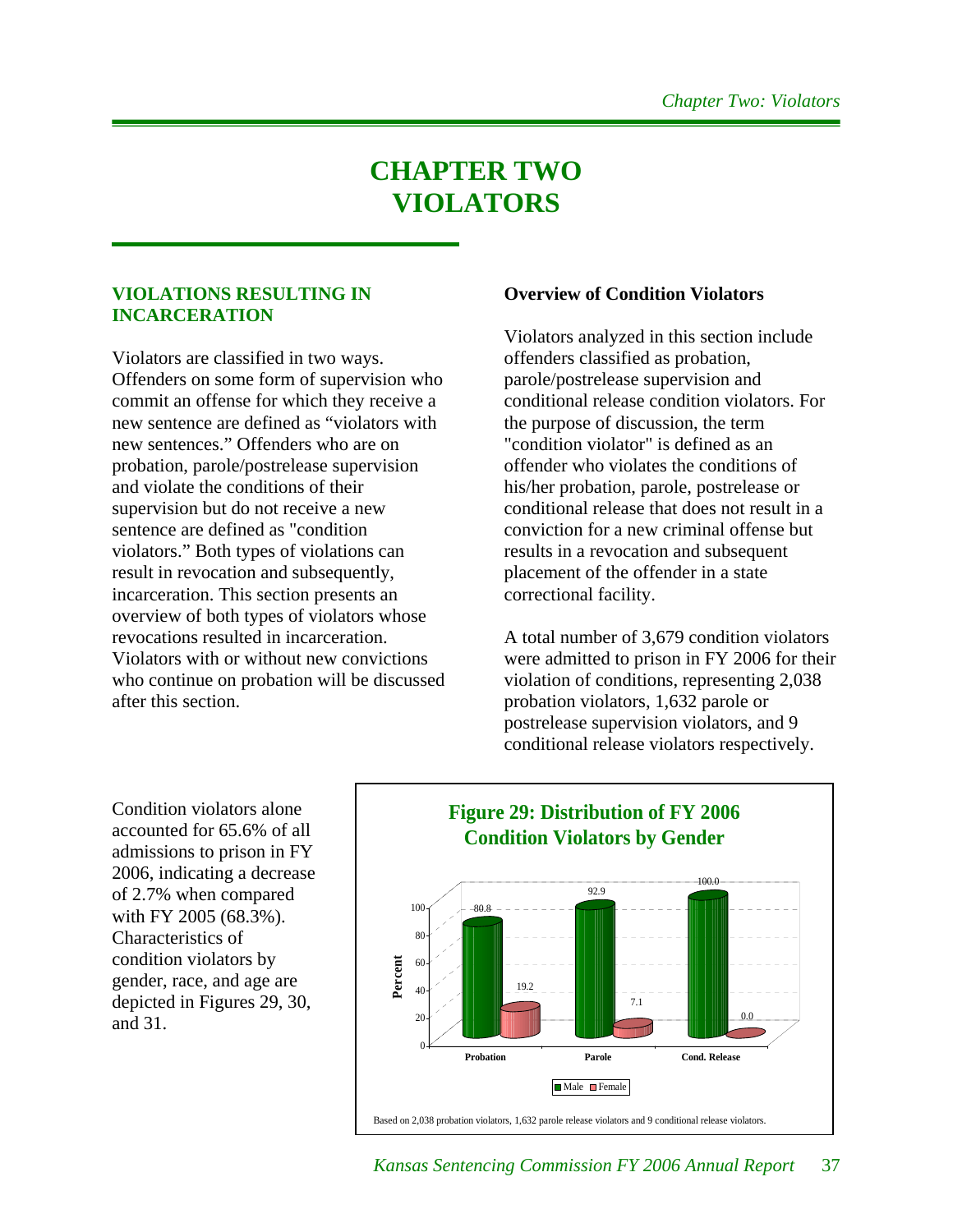White male offenders represented the highest percentages of all three types of violators as in previous years (Figures 29 and 30).



Most probation violators and parole violators were in the age group ranging from 31 to 40 (27.3% and 32.2% respectively). The conditional release violators in their forties accounted for the highest rate (66.7%) at the time of admission to prison (Figure 31).

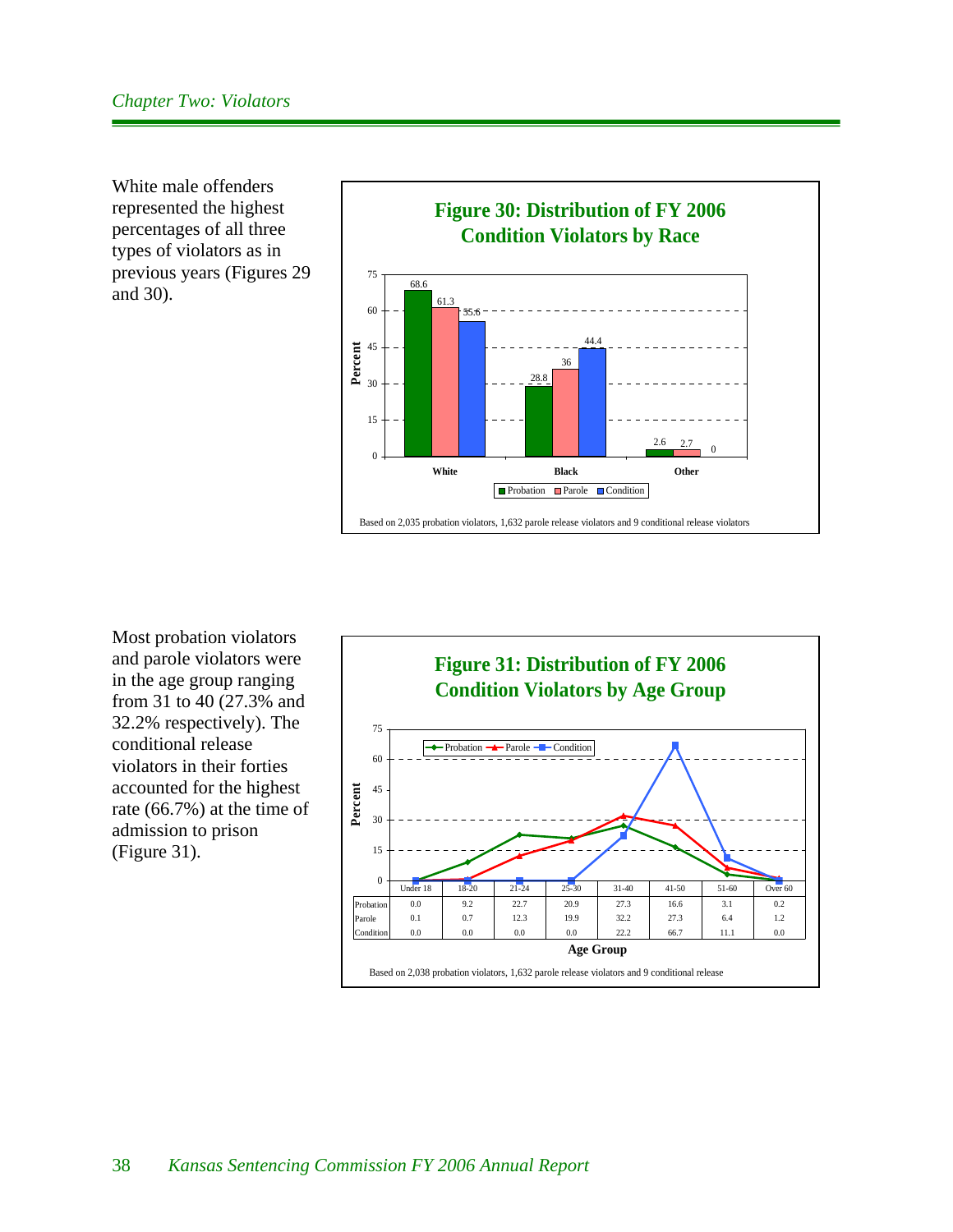Figures 32 and 33 present the characteristics of all violators by severity level. The largest proportion of drug probation violators was identified at drug severity level 4 (68.8%, 470 offenders) and the highest percentage of drug parole/postrelease violators fell on drug severity level 3 (36.5%, 159 offenders). No drug conditional release violators were admitted in FY 2006 (Figure 32).



Nondrug probation violators represented the highest percentage at nondrug severity level 9 (32.3%, 436 offenders), while the largest number of nondrug parole/postrelease violators were identified at nondrug severity level 3 (21.1%, 252 offenders). The conditional release violators, small in number, were at nondrug severity levels 2, 3, 5, 6 and 7 (Figure 33).

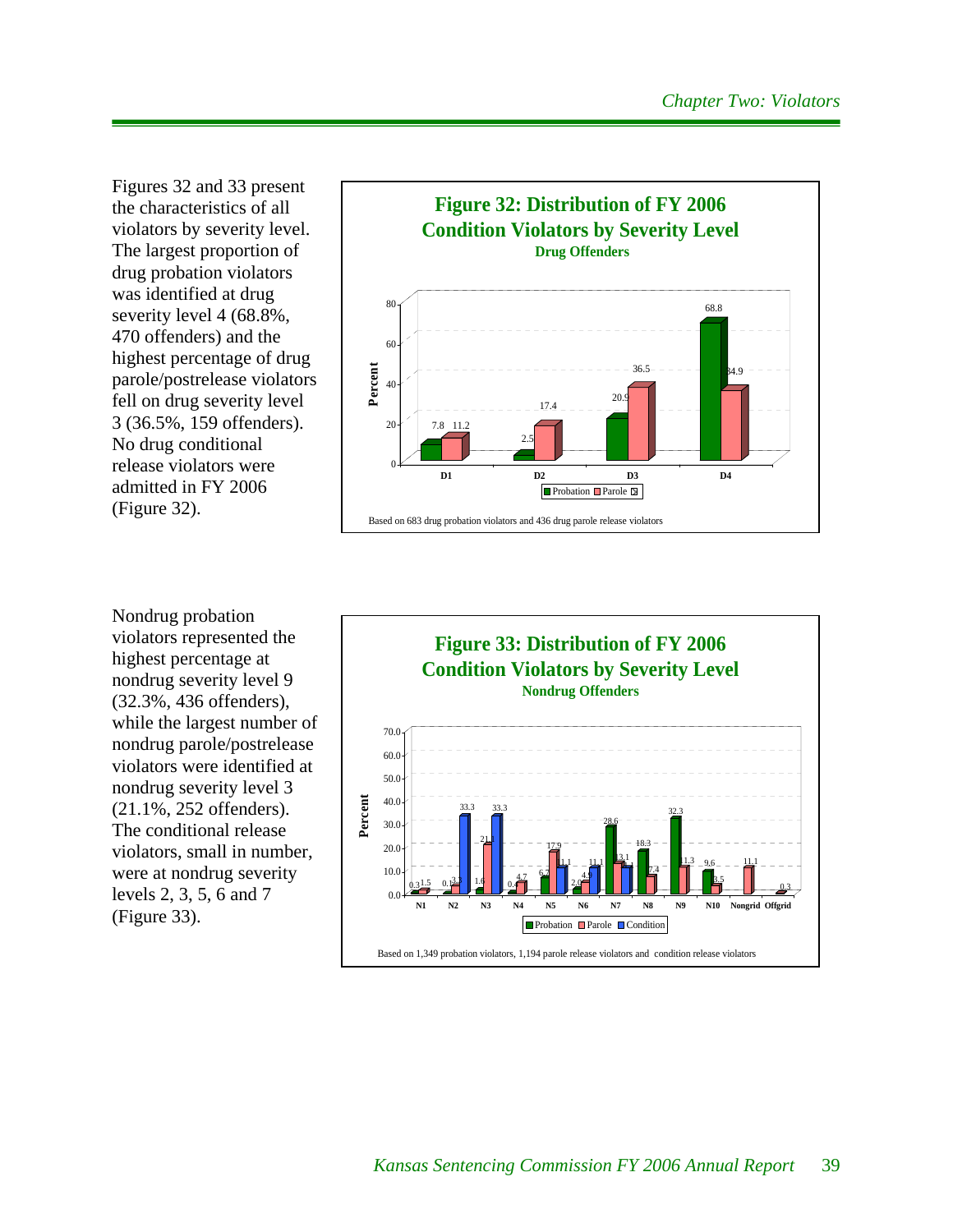The characteristics of all types of condition violators by severity level, gender and race are described in Table 13. The largest numbers for males were found at nondrug severity level 9 (503 sentences) and drug severity level 4 (491 sentences). However, the highest frequencies of females were at nondrug severity level 8 (111 sentences) and drug severity level 4 (131 sentences). The distribution by race demonstrates that drug level 4 represented the largest numbers of

violators for both whites and blacks, which is consistent with the distribution of FY 2005. White offenders accounted for 429 sentences and black offenders made up 178 sentences at drug level 4. As for nondrug sentences, most white violators were found at nondrug severity level 7 (387 sentences) and black offenders accounted for the largest number at nondrug severity level 9 (177 sentences). The average age of the violators was 34 years old at the time of admission.

|                       | <b>Number</b>      | Gender      |                  |                | Race             |                  | Average                    |  |
|-----------------------|--------------------|-------------|------------------|----------------|------------------|------------------|----------------------------|--|
| <b>Severity Level</b> | of<br><b>Cases</b> | <b>Male</b> | Female           | White          | <b>Black</b>     | Other            | Age at<br><b>Admission</b> |  |
| D1                    | 102                | 90          | 12               | 92             | $\boldsymbol{7}$ | 3                | 35.1                       |  |
| D2                    | 93                 | 81          | 12               | 56             | 34               | $\mathfrak{Z}$   | 38.0                       |  |
| D <sub>3</sub>        | 302                | 256         | 46               | 194            | 97               | 11               | 33.8                       |  |
| D4                    | 622                | 491         | 131              | 429            | 178              | 15               | 34.5                       |  |
| N1                    | 22                 | 22          | $\mathbf{0}$     | 9              | 13               | $\mathbf{0}$     | 41.8                       |  |
| N2                    | 43                 | 43          | $\boldsymbol{0}$ | 23             | 20               | $\boldsymbol{0}$ | 42.8                       |  |
| N <sub>3</sub>        | 277                | 270         | $\tau$           | 135            | 130              | 12               | 37.7                       |  |
| N <sub>4</sub>        | 62                 | 58          | $\overline{4}$   | 32             | 26               | $\overline{4}$   | 34.6                       |  |
| N <sub>5</sub>        | 306                | 287         | 19               | 166            | 134              | 6                | 32.6                       |  |
| N <sub>6</sub>        | 87                 | 81          | 6                | 57             | 29               | $\mathbf{1}$     | 34.2                       |  |
| N7                    | 543                | 492         | 51               | 387            | 144              | 12               | 30.6                       |  |
| N8                    | 335                | 224         | 111              | 208            | 118              | $\overline{9}$   | 34.4                       |  |
| N9                    | 571                | 503         | 68               | 374            | 177              | 20               | 31.9                       |  |
| N10                   | 171                | 148         | 23               | 116            | 53               | $\mathbf{2}$     | 34.1                       |  |
| Offgrid               | 3                  | 3           | $\boldsymbol{0}$ | $\mathbf{1}$   | $\overline{2}$   | $\boldsymbol{0}$ | 52.8                       |  |
| Nongrid               | 132                | 115         | 17               | 119            | 11               | $\sqrt{2}$       | 43.9                       |  |
| Unknown               | 8                  | $\,8\,$     | $\boldsymbol{0}$ | $\overline{4}$ | $\overline{4}$   | $\boldsymbol{0}$ | 42.4                       |  |
| <b>Total</b>          | 3,679              | 3,172       | 507              | 2,402          | 1,177            | 100              | 34.1                       |  |

# **Table 13: Characteristics of Overall Violators by Severity Level, Race and Gender**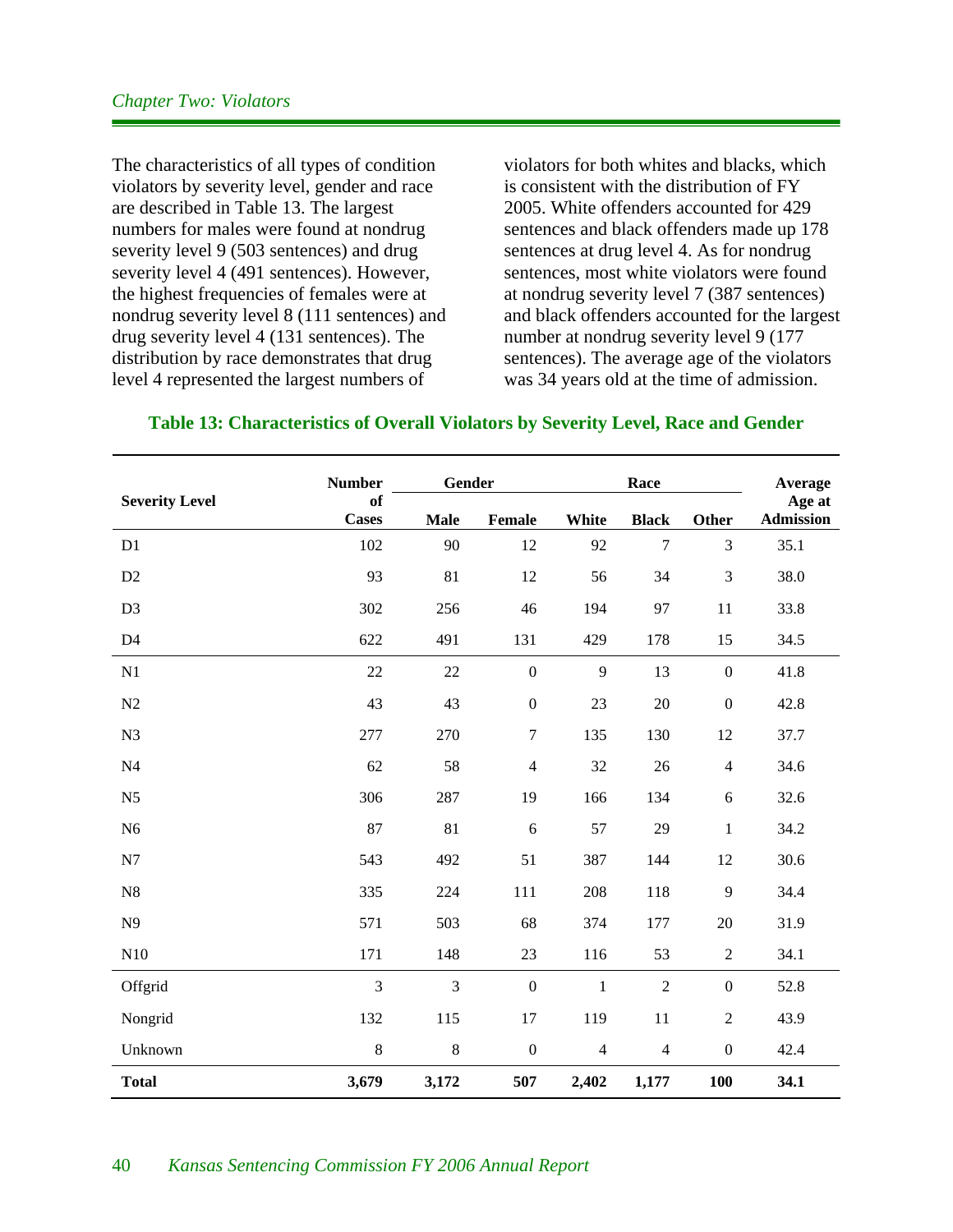#### **Condition Probation Violators**

A total number of 2,038 condition probation violators were admitted to prison during FY 2006. Of this number, 66.5% (1,355) were nondrug offenders and 33.5% (683) were drug offenders. Compared with FY 2005, the admissions of condition probation violators demonstrated a significant increase of 14.3%. The characteristics of this group of violators are presented in Tables 14 and 15.

The top ten nondrug offenses committed most frequently by probation violators in FY 2006 include aggravated assault, aggravated battery, aggravated burglary, aggravated indecent liberties with a child, burglary, criminal threat, fleeing or eluding LEO, forgery, robbery and theft. These ten offenses represented 77.4% of all nondrug convictions by probation violators. Burglary, theft and forgery were the three most

frequently committed offenses for which there were a large number of probation violators (Table 14).

The analysis of drug probation violators indicates that possession of drugs was the most frequently convicted offense type, accounting for 67.3% of all drug offenses, while the crime of opiates or narcotics  $1<sup>st</sup>$ possession represented 55.8% of the total drug offenses committed by the condition probation violators (Table 15).

The average length of lag time from the age of offense to the age of admission to prison was 2.3 years for nondrug probation violators and 2.2 years for drug probation violators, which remains very close with the length of lag time of the probation violators in FY 2005. The distribution of probation violators by severity level and criminal history is exhibited in Table 16.

|                                | <b>Number</b>      |             | Gender $(\% )$ |       | Race $(\% )$ |       | <b>Offense</b> | Admit         |
|--------------------------------|--------------------|-------------|----------------|-------|--------------|-------|----------------|---------------|
| <b>Offense Type</b>            | of<br><b>Cases</b> | <b>Male</b> | <b>Female</b>  | White | <b>Black</b> | Other | Age<br>Mean*   | Age<br>Mean** |
| <b>Aggravated Assault</b>      | 54                 | 96.3        | 3.7            | 72.2  | 25.9         | 1.9   | 28.0           | 30.6          |
| <b>Aggravated Battery</b>      | 128                | 84.4        | 15.6           | 62.5  | 35.2         | 2.3   | 28.8           | 31.1          |
| <b>Aggravated Burglary</b>     | 32                 | 84.4        | 15.6           | 53.1  | 43.8         | 3.1   | 29.1           | 30.7          |
| Agg Indecent Liberties w/Child | 26                 | 92.3        | 7.7            | 96.2  | 3.8          | 0.0   | 24.5           | 27.5          |
| <b>Burglary</b>                | 232                | 90.5        | 9.5            | 79.2  | 18.6         | 2.2   | 25.0           | 27.2          |
| Criminal Threat                | 70                 | 95.7        | 4.3            | 60.0  | 32.9         | 7.1   | 30.4           | 32.3          |
| Fleeing or Eluding LEO         | 57                 | 94.7        | 5.3            | 47.4  | 45.6         | 7.0   | 28.9           | 30.9          |
| Forgery                        | 190                | 49.5        | 50.5           | 59.8  | 37.0         | 3.2   | 32.0           | 34.5          |
| Robbery                        | 42                 | 81.0        | 19.0           | 45.2  | 54.8         | 0.0   | 26.3           | 28.3          |
| Theft                          | 218                | 82.6        | 17.4           | 67.0  | 31.7         | 1.4   | 29.8           | 32.0          |
| <b>Subtotal</b>                | 1,049              | 81.0        | 19.0           | 66.0  | 31.3         | 2.7   | 28.6           | 30.9          |
| Other                          | 306                | 85.3        | 14.7           | 69.9  | 28.1         | 2.0   | 29.9           | 32.3          |
| <b>TOTAL</b>                   | 1,355              | 82.0        | 18.0           | 66.9  | 30.6         | 2.5   | 28.9           | 31.2          |

#### **Table 14: Top 10 Offenses Committed by Nondrug Probation Violators**

Average age at time of offense.

Average age at time admitted to prison.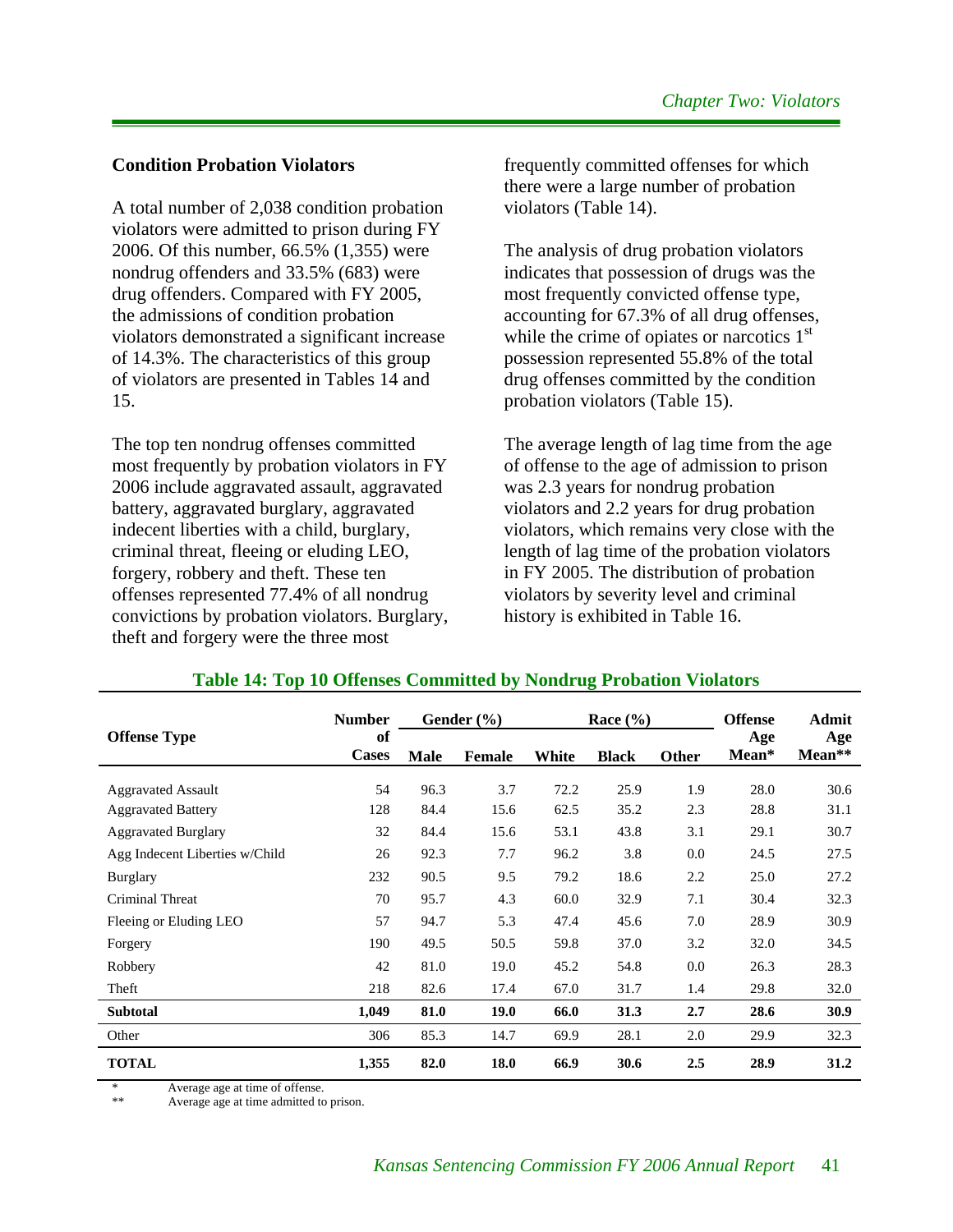|                                                                         | <b>Number</b><br>of | Gender (%)  |               |       | Race $(\% )$ |              | <b>Offense</b><br>Age | Admit<br>Age |
|-------------------------------------------------------------------------|---------------------|-------------|---------------|-------|--------------|--------------|-----------------------|--------------|
| <b>Offense Type</b>                                                     | <b>Cases</b>        | <b>Male</b> | <b>Female</b> | White | <b>Black</b> | <b>Other</b> | <b>Mean</b>           | <b>Mean</b>  |
| <b>Opiates or Narcotics</b> ; Poss 1                                    | 381                 | 76.1        | 23.9          | 66.4  | 31.0         | 2.6          | 32.6                  | 34.7         |
| <b>Opiates or Narcotics</b> ; Poss 2                                    | 11                  | 81.8        | 18.2          | 72.7  | 27.3         | 0.0          | 35.3                  | 38.4         |
| Opiates or Narcotics; Sale 1                                            | 86                  | 73.3        | 26.7          | 65.9  | 31.8         | 2.4          | 30.1                  | 32.8         |
| Opiates/Narcotics, Depress, Stim.<br>Hall; Sale w/in 1,000 ft of School | 6                   | 66.7        | 33.3          | 66.7  | 33.3         | 0.0          | 29.1                  | 32.5         |
| Depress, Stim, Hall; Poss 2nd                                           | 68                  | 85.3        | 14.7          | 85.3  | 13.2         | 1.5          | 28.5                  | 30.8         |
| Depress, Stim, Hall, etc.; Ssale, Poss<br>w/Intent to Sale              | 53                  | 92.5        | 7.5           | 79.2  | 17.0         | 3.8          | 24.1                  | 27.0         |
| Possession of Paraphernalia                                             | 20                  | 75.0        | 25.0          | 85.0  | 15.0         | 0.0          | 31.2                  | 33.1         |
| Possession of Precursor Drugs                                           | 25                  | 72.0        | 28.0          | 96.0  | 4.0          | 0.0          | 34.0                  | 36.0         |
| Unlawful Manufacture Controlled<br>Substance                            | 30                  | 90.0        | 10.0          | 93.3  | $0.0\,$      | 6.7          | 30.2                  | 32.4         |
| Other                                                                   | 3                   | 100.0       | 0.0           | 66.7  | 33.3         | 0.0          | 37.3                  | 39.7         |
| <b>TOTAL</b>                                                            | 683                 | 78.5        | 21.5          | 72.1  | 25.2         | 2.6          | 31.2                  | 33.4         |

# **Table 15: Characteristics of Drug Probation Violators by Type of Offense**

# **Table 16: Distribution of Probation Violators by Severity Level and Criminal History\***

|                       |                |                  |                | <b>Criminal History Category</b> |                |                  |                |                  |                |                 |
|-----------------------|----------------|------------------|----------------|----------------------------------|----------------|------------------|----------------|------------------|----------------|-----------------|
| <b>Severity Level</b> | A              | $\bf{B}$         | $\mathbf C$    | D                                | E              | $\mathbf F$      | G              | $\mathbf H$      | 1              | <b>Subtotal</b> |
| D1                    | $\overline{2}$ | $\mathbf{1}$     | $\overline{4}$ | $\mathbf{1}$                     | 9              | 6                | 4              | 11               | 15             | 53              |
| D <sub>2</sub>        | 1              | $\overline{0}$   | 6              | $\mathbf{1}$                     | 1              | $\mathbf{1}$     | 3              | 3                | 1              | 17              |
| D <sub>3</sub>        | $\mathbf{0}$   | 5                | 6              | 6                                | 19             | 12               | 28             | 23               | 44             | 143             |
| D <sub>4</sub>        | 9              | 19               | 32             | 22                               | 67             | 41               | 92             | 76               | 112            | 470             |
| N1                    |                | $\boldsymbol{0}$ | $\Omega$       | $\mathbf{0}$                     | $\Omega$       | $\mathbf{1}$     | $\overline{0}$ | $\mathbf{1}$     | $\mathbf{1}$   | $\overline{4}$  |
| N2                    | $\overline{0}$ | $\overline{0}$   | $\mathbf{0}$   | $\boldsymbol{0}$                 | $\overline{0}$ | $\boldsymbol{0}$ | $\mathbf{1}$   | $\boldsymbol{0}$ | $\theta$       | 1               |
| N <sub>3</sub>        | $\mathbf{0}$   | 1                | 3              | $\mathbf{1}$                     | 1              | $\overline{c}$   | $\overline{2}$ | 4                | 8              | 22              |
| N <sub>4</sub>        | $\Omega$       | $\Omega$         | $\Omega$       | 1                                | $\Omega$       | $\boldsymbol{0}$ | $\overline{c}$ | $\overline{0}$   | 3              | 6               |
| N5                    | 4              | $\theta$         | 9              | 5                                | $\overline{4}$ | 3                | 7              | 33               | 26             | 91              |
| N <sub>6</sub>        | $\theta$       | $\Omega$         | 2              | 1                                | 3              | 3                | $\overline{4}$ | 7                | $\overline{7}$ | 27              |
| N7                    | 9              | 15               | 48             | 39                               | 44             | 22               | 68             | 66               | 75             | 386             |
| $_{\rm N8}$           | $\overline{c}$ | 10               | 38             | 16                               | 46             | 25               | 33             | 30               | 45             | 245             |
| N <sub>9</sub>        | 12             | 15               | 62             | 36                               | 69             | 25               | 51             | 70               | 95             | 435             |
| N10                   | 5              | 5                | 13             | 10                               | 18             | 13               | 14             | 16               | 34             | 128             |
| <b>TOTAL</b>          | 45             | 71               | 223            | 139                              | 281            | 154              | 309            | 340              | 466            | 2,028           |

\* Due to missing data, criminal history categories are based on 2,028 probation violators reporting criminal history.

# 42 *Kansas Sentencing Commission FY 2006 Annual Report*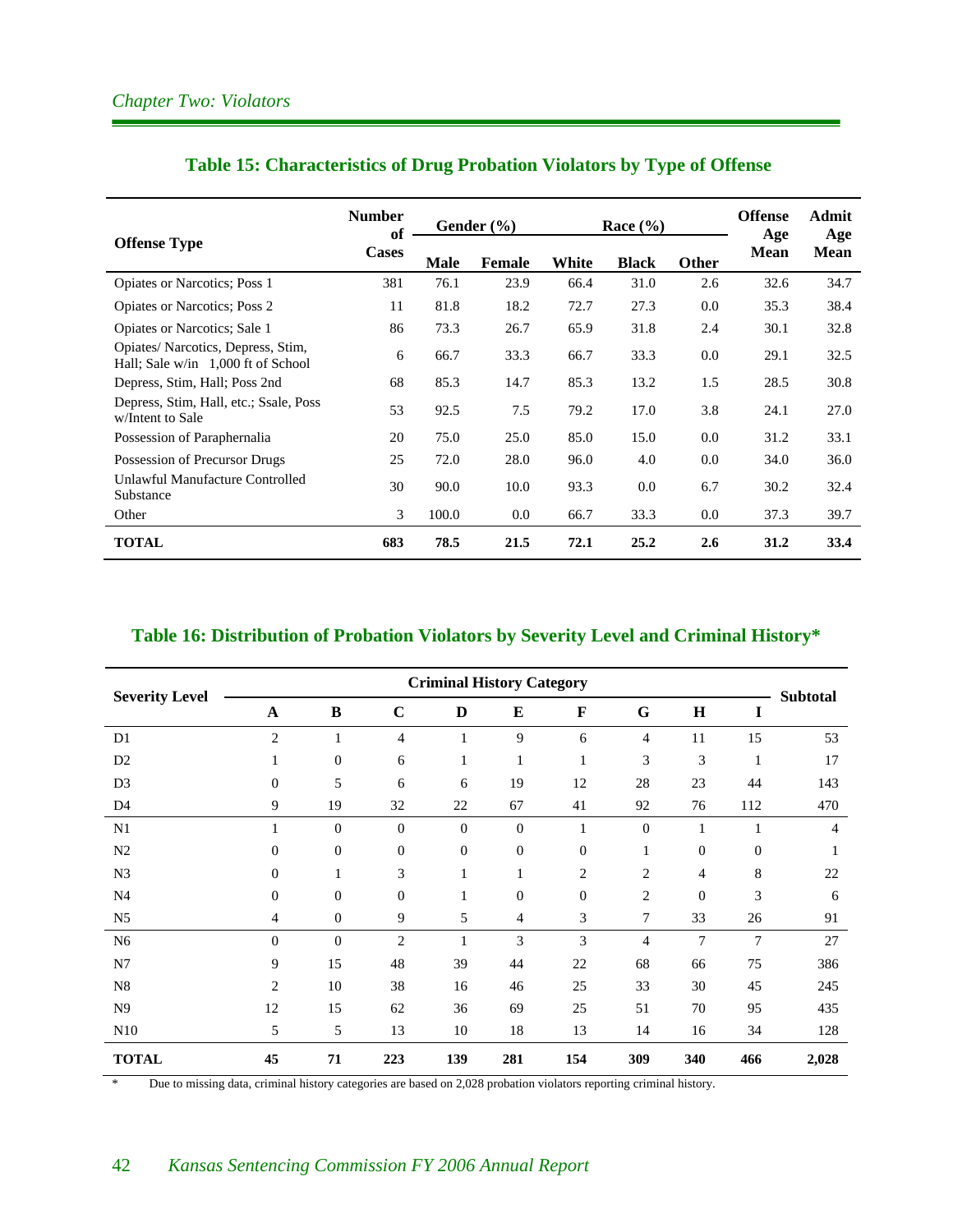#### **Condition Parole/Postrelease Supervision Violators**

In FY 2006, 1,632 condition parole/postrelease supervision violators were admitted to prison, indicating a significant decrease of 22.6% (477 violators) when compared with the data observed in FY 2005. The characteristics of this offender group are presented in Tables 17 and 18.

Parole/postrelease violators were convicted most frequently of the following ten offenses: aggravated escape from custody, aggravated battery, aggravated robbery, aggravated indecent liberties with a child, burglary, DUI, forgery, rape, robbery and theft, accounting for almost 67% of the total nondrug offenses. Approximately 95% of this group was males. Females represented the highest percentage (24.4%) for the crime of forgery. White offenders committed more than 70% of crimes of aggravated indecent liberties with a child, burglary and DUI,

whereas blacks indicated the highest representation in aggravated robbery and robbery (Table 17), which is consistent with the data observed in FY 2005. Table 18 demonstrates that drug parole/postrelease violators were convicted primarily of the crimes of possession of drugs (42.7%) and sale of opiates or narcotics (27%).

Postrelease violators for the crime of DUI are subject to imprisonment if the offenders committed the crime on or after July 1, 2001. In FY 2006, 132 DUI violators were admitted to prison, a decrease of 32.7% when compared with those in FY 2005 (Table 17).

The distribution of parole/postrelease supervision violators by severity level and criminal history is illustrated in Table 19. The largest numbers of parole/postrelease supervision violators were found at severity levels 3 and 4 of the drug grid and severity levels 3, 5, 7 and 9 of the nondrug grid.

|                                | <b>Number</b>      | Gender $(\% )$ |        |       | Race $(\% )$ |       | <b>Offense</b> | Admit       |
|--------------------------------|--------------------|----------------|--------|-------|--------------|-------|----------------|-------------|
| <b>Offense Type</b>            | of<br><b>Cases</b> | Male           | Female | White | <b>Black</b> | Other | Age<br>Mean    | Age<br>Mean |
| Agg Escape from Custody        | 42                 | 95.2           | 4.8    | 73.8  | 26.2         | 0.0   | 33.2           | 29.3        |
| Aggravated battery             | 75                 | 94.7           | 5.3    | 46.7  | 46.7         | 6.6   | 29.9           | 35.6        |
| Aggravated robbery             | 135                | 97.8           | 2.2    | 33.3  | 64.4         | 2.3   | 25.3           | 39.4        |
| Agg Indecent Liberties w/Child | 94                 | 98.9           | 1.1    | 73.4  | 19.1         | 7.4   | 26.7           | 33.8        |
| <b>Burglary</b>                | 98                 | 96.9           | 3.1    | 73.5  | 26.5         | 0.0   | 29.2           | 33.2        |
| DUI                            | 132                | 87.1           | 12.9   | 90.2  | 8.3          | 1.5   | 41.7           | 43.9        |
| Forgery                        | 41                 | 75.6           | 24.4   | 73.2  | 26.8         | 0.0   | 31.3           | 35.5        |
| Rape                           | 46                 | 100.0          | 0.0    | 50.0  | 45.7         | 4.3   | 28.0           | 42.9        |
| Robbery                        | 67                 | 95.5           | 4.5    | 40.3  | 58.2         | 1.5   | 25.8           | 34.8        |
| Theft                          | 70                 | 92.9           | 7.1    | 65.7  | 32.9         | 1.4   | 30.9           | 34.4        |
| Other                          | 396                | 96.5           | 3.5    | 56.6  | 40.7         | 2.8   | 27.9           | 35.5        |
| <b>TOTAL</b>                   | 1,196              | 94.8           | 5.2    | 60.3  | 37.0         | 2.7   | 29.6           | 36.9        |

# **Table 17: Top 10 Offenses Committed by Parole/Postrelease Supervision Nondrug Violators**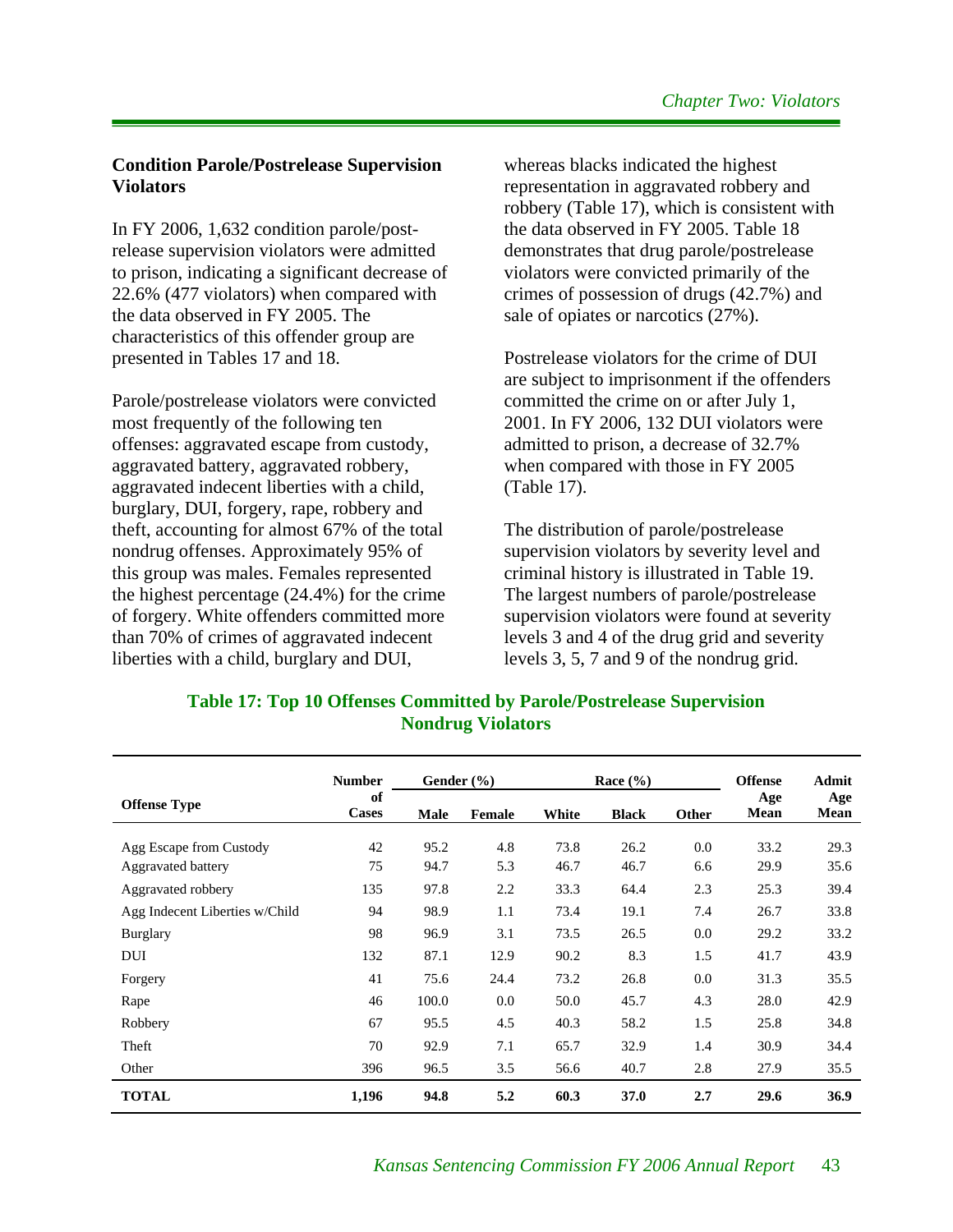|                                                                            | <b>Number</b> |       | Gender $(\% )$ |       | Race $(\% )$ |       | <b>Offense</b> | Admit       |  |
|----------------------------------------------------------------------------|---------------|-------|----------------|-------|--------------|-------|----------------|-------------|--|
| <b>Offense Type</b>                                                        | of<br>Cases   | Male  | Female         | White | <b>Black</b> | Other | Age<br>Mean    | Age<br>Mean |  |
| Opiates or Narcotics; Poss 1                                               | 118           | 79.7  | 20.3           | 61.0  | 37.3         | 1.7   | 31.9           | 35.9        |  |
| <b>Opiates or Narcotics</b> ; Poss 2                                       | 44            | 90.9  | 9.1            | 47.7  | 47.7         | 4.5   | 32.4           | 38.4        |  |
| Opiates or Narcotics; Poss 3                                               | 6             | 83.3  | 16.7           | 16.7  | 83.3         | 0.0   | 35.9           | 41.8        |  |
| Opiates or Narcotics; Sale 1                                               | 108           | 87.0  | 13.0           | 55.6  | 42.6         | 1.9   | 30.6           | 37.8        |  |
| Opiates or Narcotics; Sale 2                                               | 10            | 60.0  | 40.0           | 40.0  | 60.0         | 0.0   | 33.8           | 44.0        |  |
| Opiates/Narcotics, Depress,<br>Stim, Hall; Sale w/in 1,000 ft<br>of School | 14            | 100.0 | 0.0            | 78.6  | 14.3         | 7.1   | 25.4           | 32.8        |  |
| Depress, Stim, Hall; Poss 2                                                | 18            | 100.0 | 0.0            | 83.3  | 16.7         | 0.0   | 28.9           | 33.6        |  |
| Depress, Stim, Hall, etc.; Sale,<br>Poss w/Intent to Sale                  | 51            | 92.2  | 7.8            | 64.7  | 29.4         | 5.9   | 26.6           | 33.9        |  |
| Possession of Paraphernalia                                                | 15            | 93.3  | 6.7            | 80.0  | 6.7          | 13.3  | 31.7           | 35.4        |  |
| Possession of Precursor Drugs                                              | 11            | 90.9  | 9.1            | 100.0 | 0.0          | 0.0   | 31.8           | 35.2        |  |
| Unlawful Manufacture<br><b>Controlled Substance</b>                        | 39            | 97.4  | 2.6            | 97.4  | 0.0          | 2.6   | 31.5           | 36.4        |  |
| Other                                                                      | 2             | 100.0 | 0.0            | 50.0  | 50.0         | 0.0   | 32.5           | 35.0        |  |
| <b>TOTAL</b>                                                               | 436           | 87.6  | 12.4           | 64.0  | 33.0         | 3.0   | 30.7           | 36.5        |  |

# **Table 18: Characteristics of Parole/Postrelease Drug Violators by Type of Offense**

#### **Table 19: Distribution of Parole/Postrelease Supervision Violators by Severity Level and Criminal History\***

|                       |                |                |                |                  | <b>Criminal History Category</b> |                |                |              |                |                 |
|-----------------------|----------------|----------------|----------------|------------------|----------------------------------|----------------|----------------|--------------|----------------|-----------------|
| <b>Severity Level</b> | $\mathbf A$    | $\bf{B}$       | $\mathbf C$    | D                | E                                | $\mathbf F$    | G              | $\mathbf H$  | I              | <b>Subtotal</b> |
| D1                    | 3              | $\mathbf{2}$   | 8              | $\overline{2}$   | 7                                | $\,8\,$        | 10             | 3            | 6              | 49              |
| D2                    | $\overline{c}$ | 6              | 12             | $\,8\,$          | 11                               | 7              | 10             | 8            | 5              | 69              |
| D <sub>3</sub>        | 7              | 13             | 20             | 8                | 20                               | 7              | 17             | 10           | 22             | 124             |
| D <sub>4</sub>        | 7              | 23             | 38             | 13               | 34                               | 18             | 7              | 5            | 6              | 151             |
| N1                    | $\Omega$       | 1              | $\overline{0}$ | 1                | 1                                | $\mathbf{0}$   | 1              | $\mathbf{0}$ | $\overline{0}$ | $\overline{4}$  |
| N <sub>2</sub>        | 1              | $\overline{c}$ | 4              | $\boldsymbol{0}$ | $\theta$                         | $\mathbf{0}$   | 1              | 4            | $\overline{c}$ | 14              |
| N <sub>3</sub>        | 8              | 3              | 25             | 14               | 19                               | 6              | 23             | 8            | 37             | 143             |
| N <sub>4</sub>        |                | $\mathbf{0}$   | 8              | 5                | $\overline{4}$                   | 5              | 4              | 3            | 11             | 41              |
| N <sub>5</sub>        | 7              | 14             | 34             | 13               | 17                               | 9              | 20             | 30           | 36             | 180             |
| N <sub>6</sub>        | $\overline{2}$ | 8              | 12             | 7                | $\overline{4}$                   | $\overline{2}$ | 3              | 3            | 9              | 50              |
| N7                    | 30             | 33             | 17             | 13               | 14                               | 12             | $\overline{7}$ | 13           | 10             | 149             |
| N <sub>8</sub>        | 13             | 17             | 20             | 3                | 18                               | 4              | 3              | 5            | 2              | 85              |
| N <sub>9</sub>        | 31             | 25             | 23             | 1                | 27                               | 7              | 8              | 10           | 3              | 135             |
| N <sub>10</sub>       | 9              | 12             | 7              | 1                | 2                                | 1              | 2              | 5            | 3              | 42              |
| <b>TOTAL</b>          | 121            | 159            | 228            | 89               | 178                              | 86             | 116            | 107          | 152            | 1,236           |

\* Due to missing data, criminal history categories are based on 1,236 violators reporting criminal history.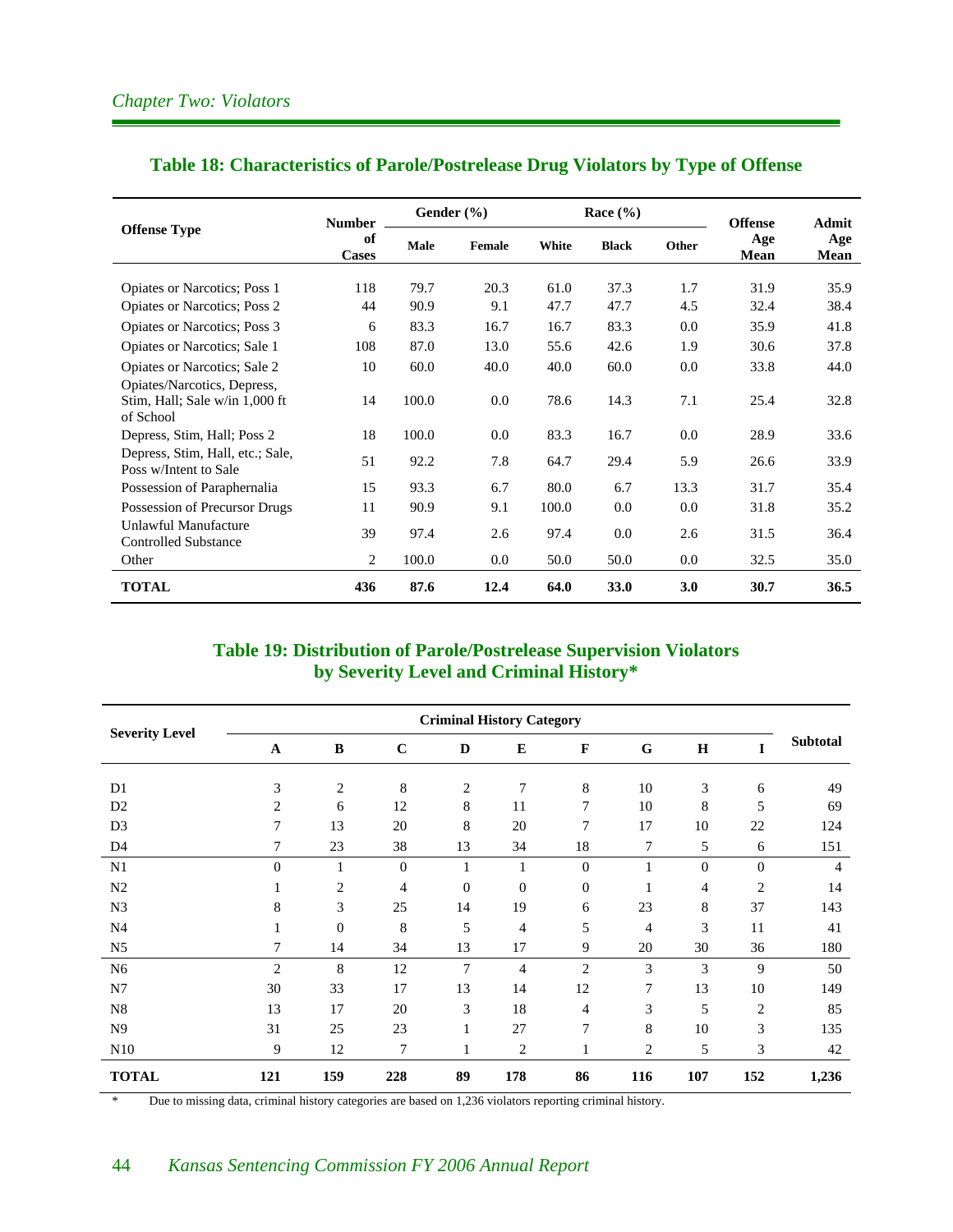#### **Conditional Release Violators**

Conditional release violators represented the smallest group of condition violators admitted to KDOC, accounting for only 0.2% (9 offenders) of the total admissions in FY 2006 (Figure 34). The crimes committed by this group of condition violators in FY 2006 included sex offenses, aggravated robbery, burglary, arson, aggravated escape

from custody and kidnapping. Table 20 presents the characteristics of conditional release violators. All violators were males in this group, which is the same as the sentencing data of FY 2005. Black offenders represented 44.4% and white offenders represented 55.6% of this type of violators. The average age of conditional release violators was 27 at the time of offense and 44.7 at the time of admission.

Conditional release violators decreased by 69% when compared with the number in FY 2005 (29 offenders) and decreased by 84% compared with the data in FY 2002 (57 offenders). Conditional release violators are governed by pre-guideline sentences, therefore, this group of violators will eventually be out of the prison system.



#### **Table 20: Offenses Committed by Conditional Release Violators Only Nondrug Offenders**

| <b>Offense Type</b>     | <b>Number</b>      |             | Gender $(\% )$ |       | Race $(\% )$ |              | <b>Offense</b><br>Age | Admit<br>Age |
|-------------------------|--------------------|-------------|----------------|-------|--------------|--------------|-----------------------|--------------|
|                         | of<br><b>Cases</b> | <b>Male</b> | Female         | White | <b>Black</b> | <b>Other</b> | Mean                  | <b>Mean</b>  |
| Agg Escape from Custody |                    | 100.0       |                |       | 100.0        |              | 26.8                  | 43.5         |
| Agg. Robbery            |                    | 100.0       |                | 100.0 |              |              | 26.5                  | 41.7         |
| Arson                   |                    | 100.0       |                | 100.0 |              |              | 43.4                  | 57.0         |
| <b>Burglary</b>         |                    | 100.0       |                | 100.0 |              |              | 35.6                  | 48.6         |
| Kidnapping              |                    | 100.0       |                |       | 100.0        |              | 26.2                  | 42.4         |
| Sex Offenses            | 4                  | 100.0       |                | 50.0  | 50.0         |              | 21.1                  | 42.3         |
| <b>TOTAL</b>            | 9                  | 100.0       |                | 55.6  | 44.4         | 0.0          | 27.0                  | 44.7         |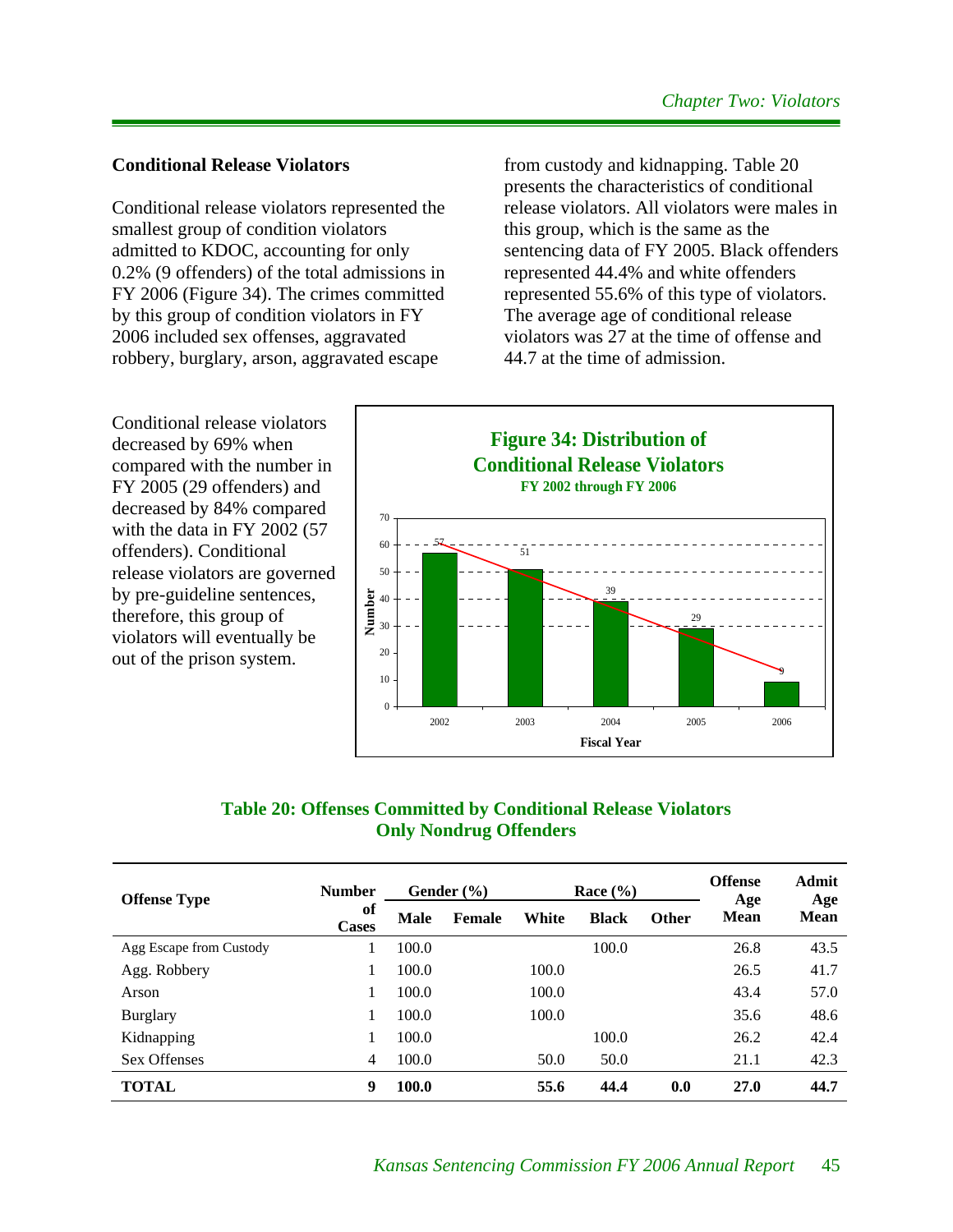#### **Violators with New Sentences**

This section reviews the violators with new sentences. Violators in this group include probation, parole/postrelease and conditional release violators convicted of an offense for which they received a new sentence. Violators with new sentences in FY 2006 represented 5.5% (310 violators) of the total prison admissions, increasing by 0.5% compared with the percentage of FY 2005. Characteristics of this group are depicted in Figures 35, 36 and 37. Drugs (24.6%), burglary (15.5%) and aggravated robbery/robbery (10.5%) were the major offense categories committed by probation violators with new convictions. Drugs

(25%), aggravated robbery/robbery (16%) and aggravated burglary/burglary (15.5%) represented the top offenses committed by parole/postrelease violators with new sentences. There was no conditional release violators with new sentences admitted to prison in FY 2006. Table 21 presents the distribution of the above offenders by severity levels. The largest numbers of probation violators with new sentences fell at nondrug severity level 7 (47 violators) and drug severity level 4 (18 violators), while nondrug severity level 5 (16.1%) and drug severity level 3 (9.5%) represented the highest percentages of parole/postrelease violators with new sentences.

Male offenders were the predominant gender of the two types of violators with new sentences, which is consistent with those of previous years (Figure 35).

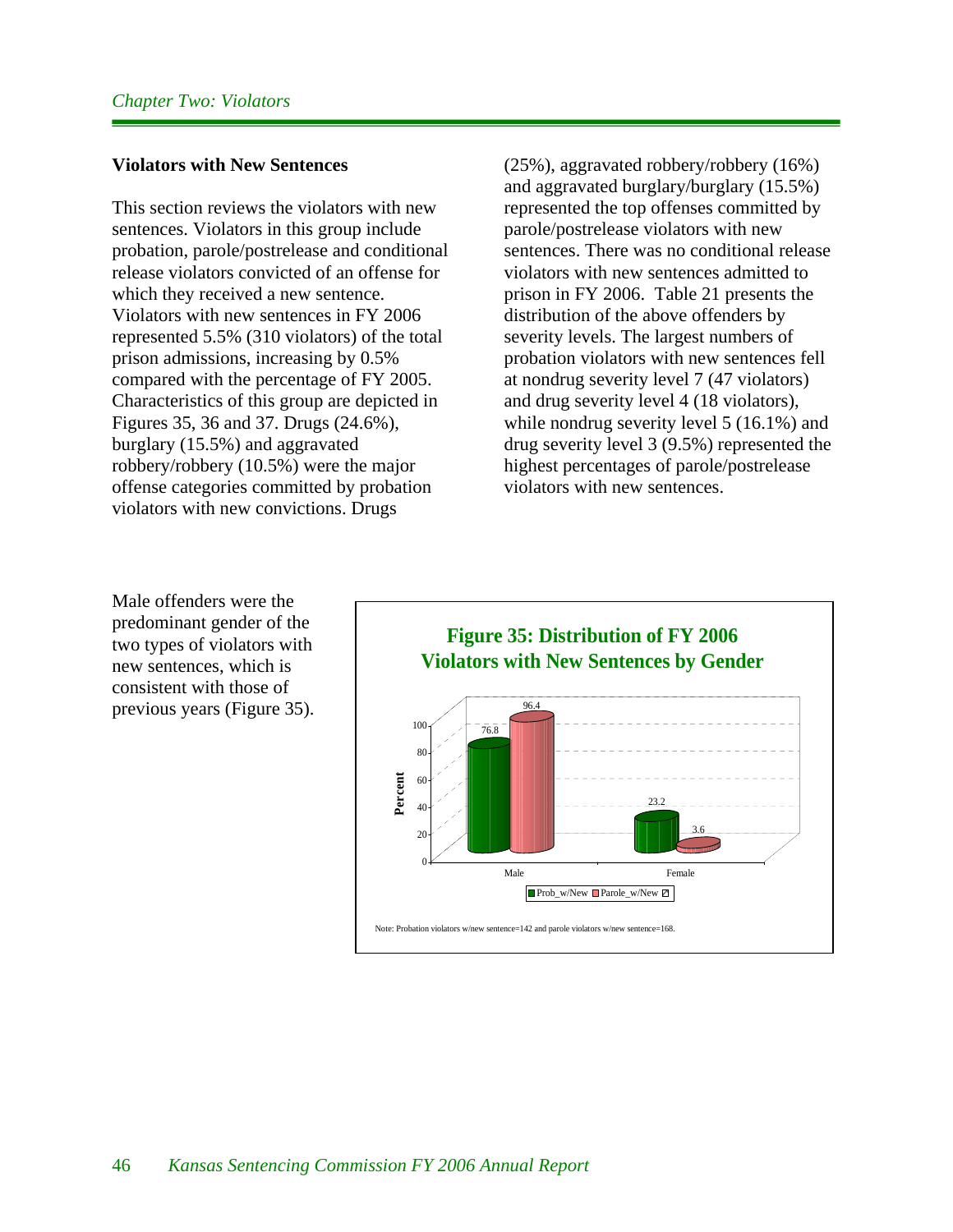White offenders accounted for the largest number of the two types of violators with new sentences, representing 69% of probation violators with new sentences and 60.7% of parole/postrelease violators with new sentences (Figure 36).



Figure 37 displays that the highest percentage of probation violators with new sentences were in the age group from 25 to 30 (28.9%) at the time of admission to prison, while parole/postrelease violators with new sentences represented the largest proportion in the age group between 31 and 40 (31.5%).

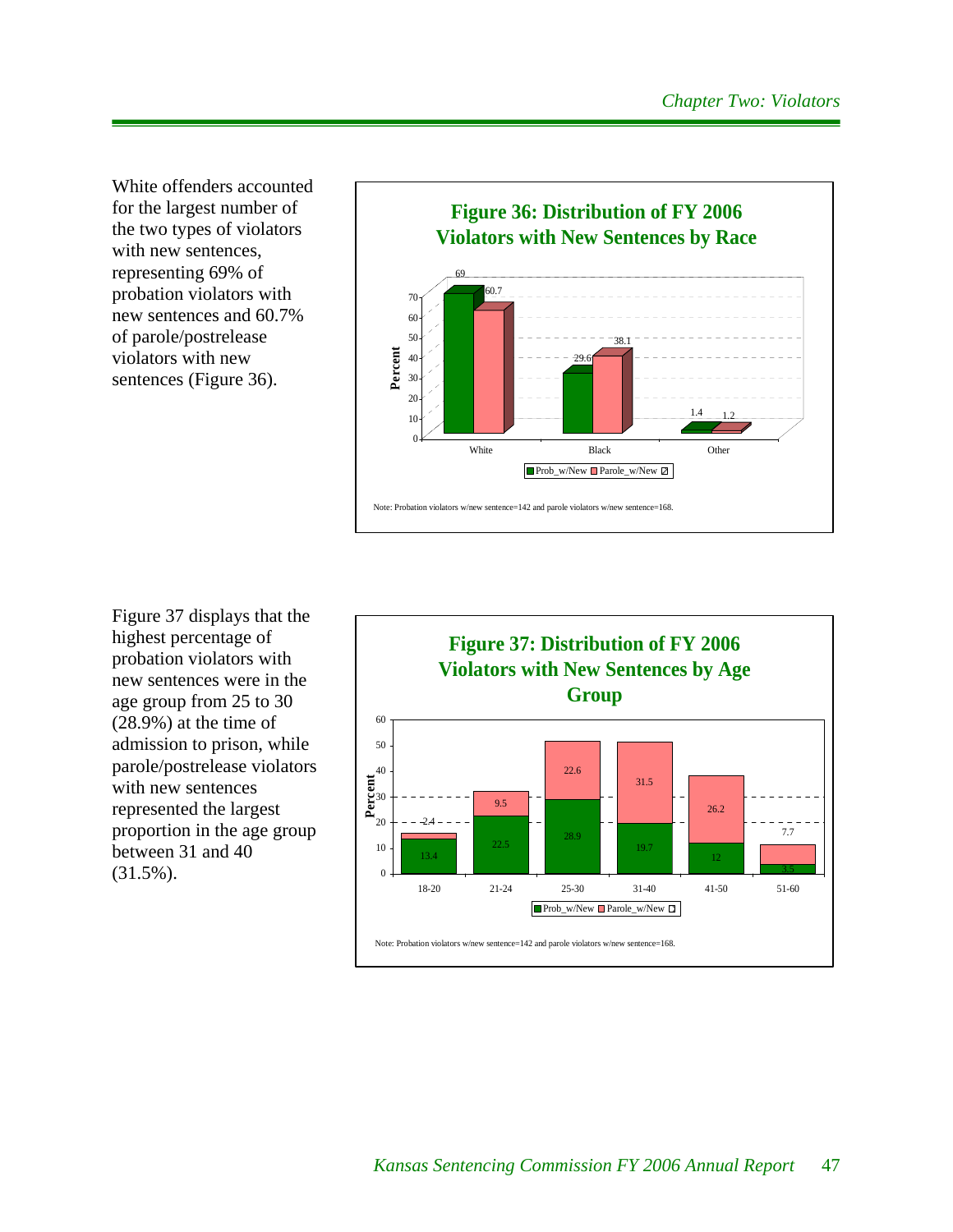# *Chapter Two: Violators*

|                       | Probation        |                                    |                | Parole/Postrelease |
|-----------------------|------------------|------------------------------------|----------------|--------------------|
| <b>Severity Level</b> | $\mathbf N$      | $\mathbf{0}_{\mathbf{0}}^{\prime}$ | $\mathbf N$    | $\frac{0}{0}$      |
| D1                    | $\overline{3}$   | 2.1                                | 5              | $3.0\,$            |
| $\mathbf{D}2$         | $\,1\,$          | $0.7\,$                            | $10\,$         | $6.0\,$            |
| D <sub>3</sub>        | 13               | 9.2                                | 16             | 9.5                |
| D4                    | $18\,$           | 12.7                               | $11\,$         | 6.5                |
| $\mathbf{N}1$         | 3                | 2.1                                | 5              | 3.0                |
| $\rm N2$              | $\mathbf 1$      | $0.7\,$                            | 6              | 3.6                |
| N3                    | 9                | 6.3                                | $17\,$         | $10.1\,$           |
| $\rm N4$              | $\boldsymbol{0}$ | $0.0\,$                            | $\overline{4}$ | $2.4\,$            |
| N <sub>5</sub>        | $\mathbf{9}$     | 6.3                                | $27\,$         | 16.1               |
| N6                    | 3                | $2.1\,$                            | 9              | 5.4                |
| ${\bf N7}$            | 47               | 33.1                               | $22\,$         | 13.1               |
| ${\bf N8}$            | $17\,$           | $12.0\,$                           | $11\,$         | $6.5\,$            |
| N9                    | $17\,$           | $12.0\,$                           | $17\,$         | $10.1\,$           |
| $\rm N10$             | $\boldsymbol{0}$ | $0.0\,$                            | $\sqrt{2}$     | $1.2\,$            |
| Offgrid               | $\mathbf 1$      | $0.7\,$                            | $\overline{4}$ | 2.4                |
| Nongrid               | $\boldsymbol{0}$ | $0.0\,$                            | $\sqrt{2}$     | 1.2                |
| <b>TOTAL</b>          | 142              | $\boldsymbol{100.0}$               | 168            | 100.0              |

# **Table 21: Distribution of FY 2006 Violators with New Sentences By Severity Level**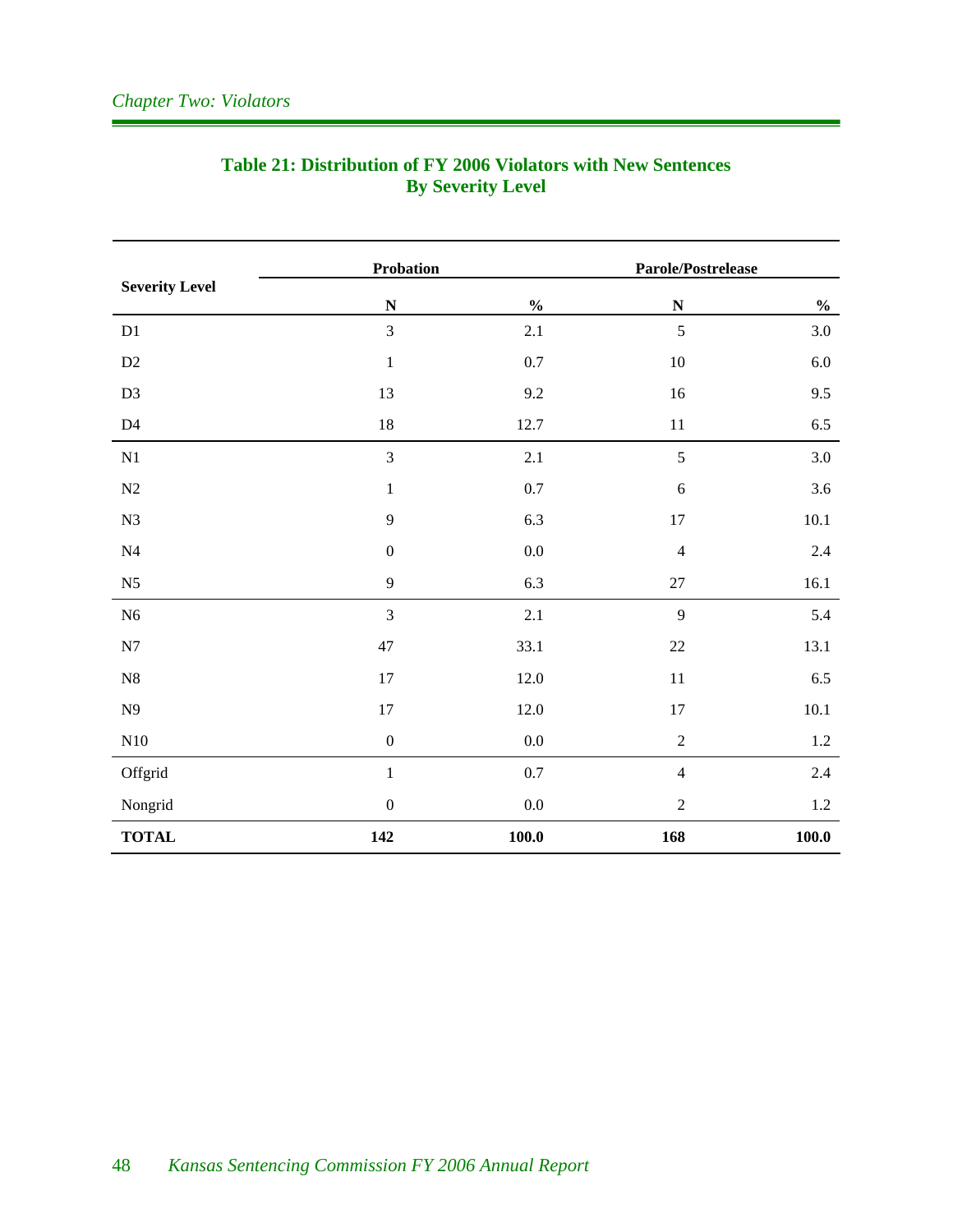#### **VIOLATORS CONTINUING AND EXTENDING ON PROBATION**

Violators continued or extended on probation refer to probation violators with or without new convictions, whose violations did not result in incarceration but rather a continuation or an extension of the probation. In FY 2006, there were 2,559 condition probation violators and 193 probation violators with new convictions who were continued or extended on probation, representing 51.3% of the total number of 4,990 condition probation violators and 33.9% of the total number of

569 probation violators with new offenses, respectively. Drugs (33.3%), burglary (12%), forgery (11%), theft (10.6%) and DUI (6.1%) were the top five offenses committed by the group of condition probation violators. Drugs (32.1%), burglary (20.2%) theft (13%) and forgery (11.9%) were the top four offenses committed by probation violators with new convictions. Most top offenses committed by both groups were the same when compared with those of FY 2005. Tables 22 and 23 display criminal history by severity levels of the two types of violators who were sentenced to continued or extended probation.

| <b>Severity Level</b> | <b>Number</b><br>of                                                                    |                  |                                                                                 |                |                | <b>Criminal History Class</b> |                |                |                |                |
|-----------------------|----------------------------------------------------------------------------------------|------------------|---------------------------------------------------------------------------------|----------------|----------------|-------------------------------|----------------|----------------|----------------|----------------|
|                       | <b>Cases</b>                                                                           | $\mathbf A$      | $\bf{B}$                                                                        | $\mathbf C$    | $\mathbf D$    | E                             | $\mathbf F$    | $\mathbf G$    | $\mathbf H$    | $\bf{I}$       |
| D1                    | 27                                                                                     | $\overline{0}$   | 1                                                                               | 1              | 1              | $\overline{4}$                | $\overline{2}$ | 3              | $\overline{2}$ | 13             |
| D <sub>2</sub>        | 10                                                                                     | $\boldsymbol{0}$ | $\boldsymbol{0}$                                                                | $\overline{2}$ | $\overline{0}$ | $\overline{2}$                | $\mathbf{0}$   | 1              | 1              | 4              |
| D <sub>3</sub>        | 172                                                                                    | $\mathbf{0}$     |                                                                                 | 3              | 6              | 11                            | 17             | 36             | 30             | 68             |
| D <sub>4</sub>        | 642                                                                                    | 1                | 16                                                                              | 47             | 20             | 71                            | 63             | 120            | 125            | 178            |
| N1                    | 3                                                                                      | $\overline{0}$   | $\overline{0}$                                                                  | $\overline{0}$ | $\overline{0}$ | $\overline{0}$                | $\overline{0}$ | $\overline{0}$ | 1              | $\overline{2}$ |
| N2                    | $\mathbf{0}$                                                                           | $\boldsymbol{0}$ | $\mathbf{0}$                                                                    | $\mathbf{0}$   | $\mathbf{0}$   | $\mathbf{0}$                  | $\mathbf{0}$   | $\mathbf{0}$   | $\mathbf{0}$   | $\mathbf{0}$   |
| N3                    | 16                                                                                     | $\overline{0}$   | $\overline{0}$                                                                  | $\mathbf{0}$   | 3              | $\overline{0}$                | 1              | 1              | 3              | 8              |
| N <sub>4</sub>        | $\overline{2}$                                                                         | $\overline{0}$   | $\overline{0}$                                                                  | $\overline{0}$ | $\overline{0}$ | $\overline{0}$                |                | $\overline{0}$ | 1              | $\overline{0}$ |
| N <sub>5</sub>        | 73                                                                                     |                  | $\overline{2}$                                                                  | $\overline{4}$ | 10             | 5                             | 1              | 6              | 19             | 25             |
| N <sub>6</sub>        | 23                                                                                     | $\overline{0}$   |                                                                                 | $\overline{0}$ | $\overline{2}$ | $\overline{0}$                | 1              | $\overline{2}$ | 6              | 11             |
| N7                    | 378                                                                                    | $\overline{4}$   | 6                                                                               | 40             | 28             | 36                            | 39             | 44             | 63             | 118            |
| N8                    | 337                                                                                    | 3                | $\mathbf{1}$                                                                    | 26             | 17             | 60                            | 22             | 55             | 62             | 91             |
| N <sub>9</sub>        | 558                                                                                    | 8                | 15                                                                              | 69             | 41             | 54                            | 47             | 78             | 95             | 151            |
| N10                   | 157                                                                                    | $\overline{2}$   | 5                                                                               | 12             | 12             | 14                            | 14             | 18             | 26             | 54             |
| Nongrid               | 161                                                                                    | $\mathbf{0}$     | $\mathbf{0}$                                                                    | $\overline{c}$ | $\overline{c}$ | 5                             | $\mathbf{1}$   | 5              | 6              | 10             |
| <b>TOTAL</b>          | 2,559                                                                                  | 19               | 48                                                                              | 206            | 142            | 262                           | 209            | 369            | 440            | 733            |
| Note:<br>Legend:      | Criminal history classes are based on 2,428 cases reporting criminal history category. |                  | the contract of the contract of the contract of the contract of the contract of |                |                |                               |                |                |                |                |

# **Table 22: Criminal History by Severity Levels of Condition Probation Violators Continuing and Extending on Probation**

Presumptive Prison Border Boxes Presumptive Probation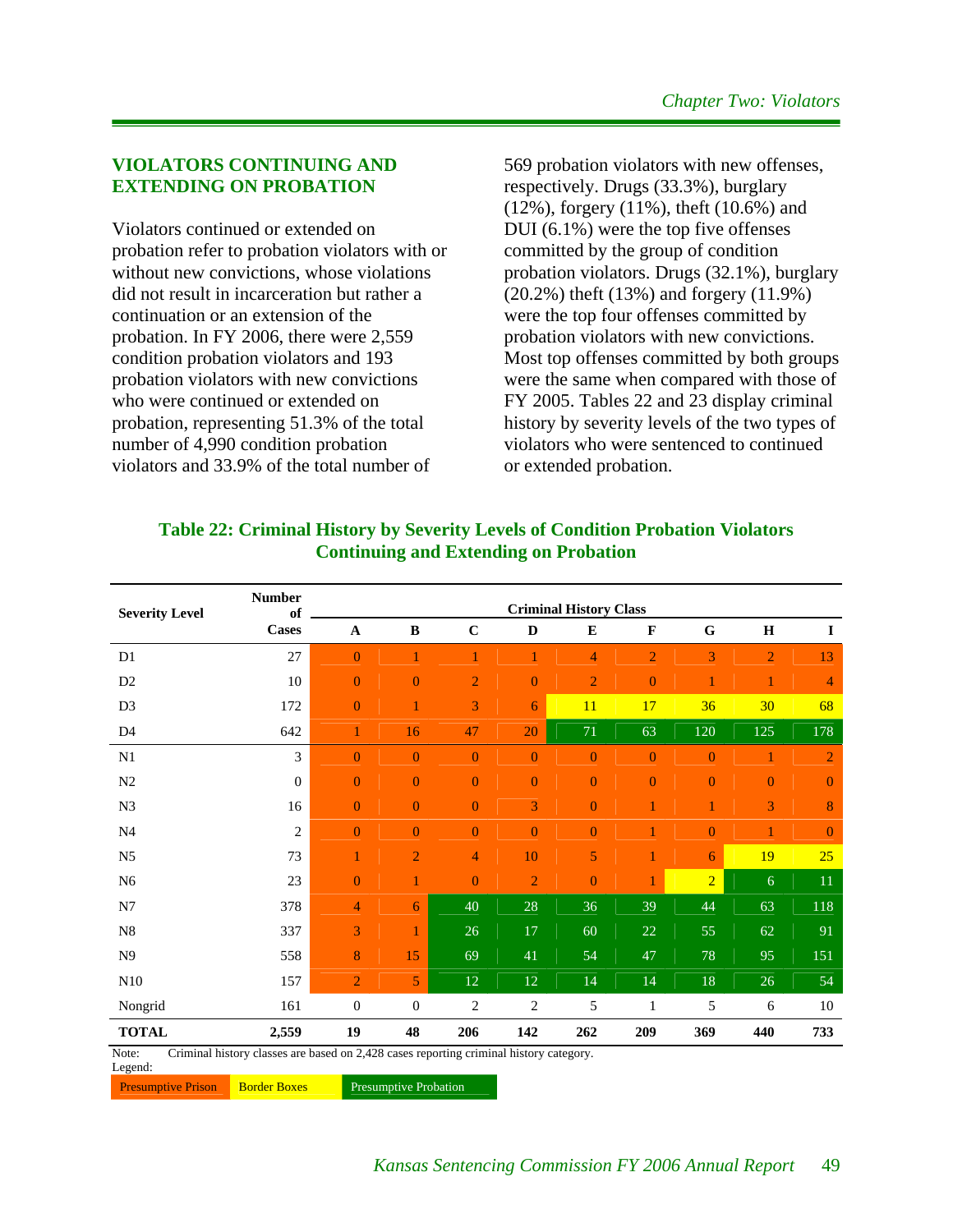| <b>Severity Level</b> | <b>Number</b><br>of                                                                  | <b>Criminal History Class</b> |                  |                  |                  |                  |                  |                  |                  |                  |
|-----------------------|--------------------------------------------------------------------------------------|-------------------------------|------------------|------------------|------------------|------------------|------------------|------------------|------------------|------------------|
|                       | <b>Cases</b>                                                                         | $\mathbf A$                   | $\, {\bf B}$     | $\mathbf C$      | $\mathbf D$      | ${\bf E}$        | $\mathbf F$      | ${\bf G}$        | $\bf H$          | $\mathbf I$      |
| D1                    | 5                                                                                    | $\overline{0}$                | $\mathbf{0}$     | $\mathbf{0}$     | $\mathbf{0}$     | $\overline{2}$   | $\mathbf{0}$     | $\overline{2}$   | $\mathbf{0}$     | 1                |
| D2                    | $\boldsymbol{0}$                                                                     | $\mathbf{0}$                  | $\mathbf{0}$     | $\mathbf{0}$     | $\mathbf{0}$     | $\overline{0}$   | $\mathbf{0}$     | $\mathbf{0}$     | $\mathbf{0}$     | $\boldsymbol{0}$ |
| D <sub>3</sub>        | 12                                                                                   | $\mathbf{0}$                  | $\mathbf{0}$     | $\mathbf{0}$     | $\mathbf{0}$     | $\overline{2}$   | $\overline{2}$   | $\overline{0}$   | $\overline{3}$   | $\overline{5}$   |
| D <sub>4</sub>        | 45                                                                                   | $\boldsymbol{0}$              | $\boldsymbol{0}$ | $\overline{1}$   | $\overline{4}$   | $\bf 8$          | $\overline{5}$   | $\overline{3}$   | 9                | 15               |
| $\mathbf{N}1$         | $\mathbf{0}$                                                                         | $\mathbf{0}$                  | $\boldsymbol{0}$ | $\mathbf{0}$     | $\boldsymbol{0}$ | $\boldsymbol{0}$ | $\boldsymbol{0}$ | $\boldsymbol{0}$ | $\boldsymbol{0}$ | $\boldsymbol{0}$ |
| N2                    | $\boldsymbol{0}$                                                                     | $\mathbf{0}$                  | $\mathbf{0}$     | $\mathbf{0}$     | $\mathbf{0}$     | $\overline{0}$   | $\mathbf{0}$     | $\mathbf{0}$     | $\mathbf{0}$     | $\mathbf{0}$     |
| N3                    | $\mathbf{1}$                                                                         | $\mathbf{0}$                  | $\mathbf{0}$     | $\mathbf{0}$     | $\mathbf{0}$     | $\overline{0}$   | $\mathbf{0}$     | $\mathbf{0}$     | $\mathbf{0}$     | $\mathbf{1}$     |
| N <sub>4</sub>        | $\boldsymbol{0}$                                                                     | $\mathbf{0}$                  | $\mathbf{0}$     | $\mathbf{0}$     | $\mathbf{0}$     | $\overline{0}$   | $\mathbf{0}$     | $\mathbf{0}$     | $\mathbf{0}$     | $\mathbf{0}$     |
| N <sub>5</sub>        | $\boldsymbol{7}$                                                                     | $\boldsymbol{0}$              | $\boldsymbol{0}$ | $\mathbf{1}$     | $\mathbf{1}$     | $\boldsymbol{0}$ | $\boldsymbol{0}$ | $\boldsymbol{0}$ | $\overline{3}$   | $\overline{2}$   |
| N <sub>6</sub>        | $\mathbf{1}$                                                                         | $\mathbf{0}$                  | $\mathbf{0}$     | $\mathbf{0}$     | $\mathbf{0}$     | $\overline{0}$   | $\boldsymbol{0}$ | $\overline{0}$   | $\overline{0}$   | $\mathbf{1}$     |
| ${\bf N7}$            | 41                                                                                   | $\mathbf{0}$                  | $\mathbf{0}$     | 6                | $\overline{2}$   | $\overline{2}$   | $\overline{3}$   | $\overline{7}$   | $\overline{7}$   | 14               |
| ${\bf N}8$            | 24                                                                                   | $\overline{0}$                | $\mathbf{0}$     | $\overline{2}$   | $1\vert$         | $\overline{1}$   | $\overline{3}$   | $\overline{6}$   | $\overline{5}$   | $\overline{5}$   |
| N9                    | 38                                                                                   | $\mathbf{0}$                  | $\mathbf{0}$     | $\overline{5}$   | $\overline{2}$   | $\overline{3}$   | $\overline{5}$   | $\bf 8$          | $\overline{5}$   | $10\,$           |
| N10                   | 11                                                                                   | $\mathbf{1}$                  | $\boldsymbol{0}$ | $\overline{2}$   | $\mathbf{1}$     | $\overline{1}$   | $\overline{2}$   | $\boldsymbol{0}$ | $\boldsymbol{0}$ | $\overline{4}$   |
| Nongrid               | $\,8\,$                                                                              | $\boldsymbol{0}$              | $\boldsymbol{0}$ | $\boldsymbol{0}$ | $\boldsymbol{0}$ | $\boldsymbol{0}$ | $\boldsymbol{0}$ | $\mathbf{1}$     | $\boldsymbol{0}$ | $\sqrt{2}$       |
| <b>TOTAL</b>          | 193                                                                                  | $\mathbf{1}$                  | $\pmb{0}$        | 17               | 11               | 19               | 20               | $\bf 27$         | 32               | 60               |
| Note:                 | Criminal history classes are based on 187 cases reporting criminal history category. |                               |                  |                  |                  |                  |                  |                  |                  |                  |

# **Table 23: Criminal History by Severity Levels of Probation Violators with New Convictions Continuing and Extending on Probation**

Note: Criminal history classes are based on 187 cases reporting criminal history category. Legend:

Presumptive Prison Border Boxes Presumptive Probation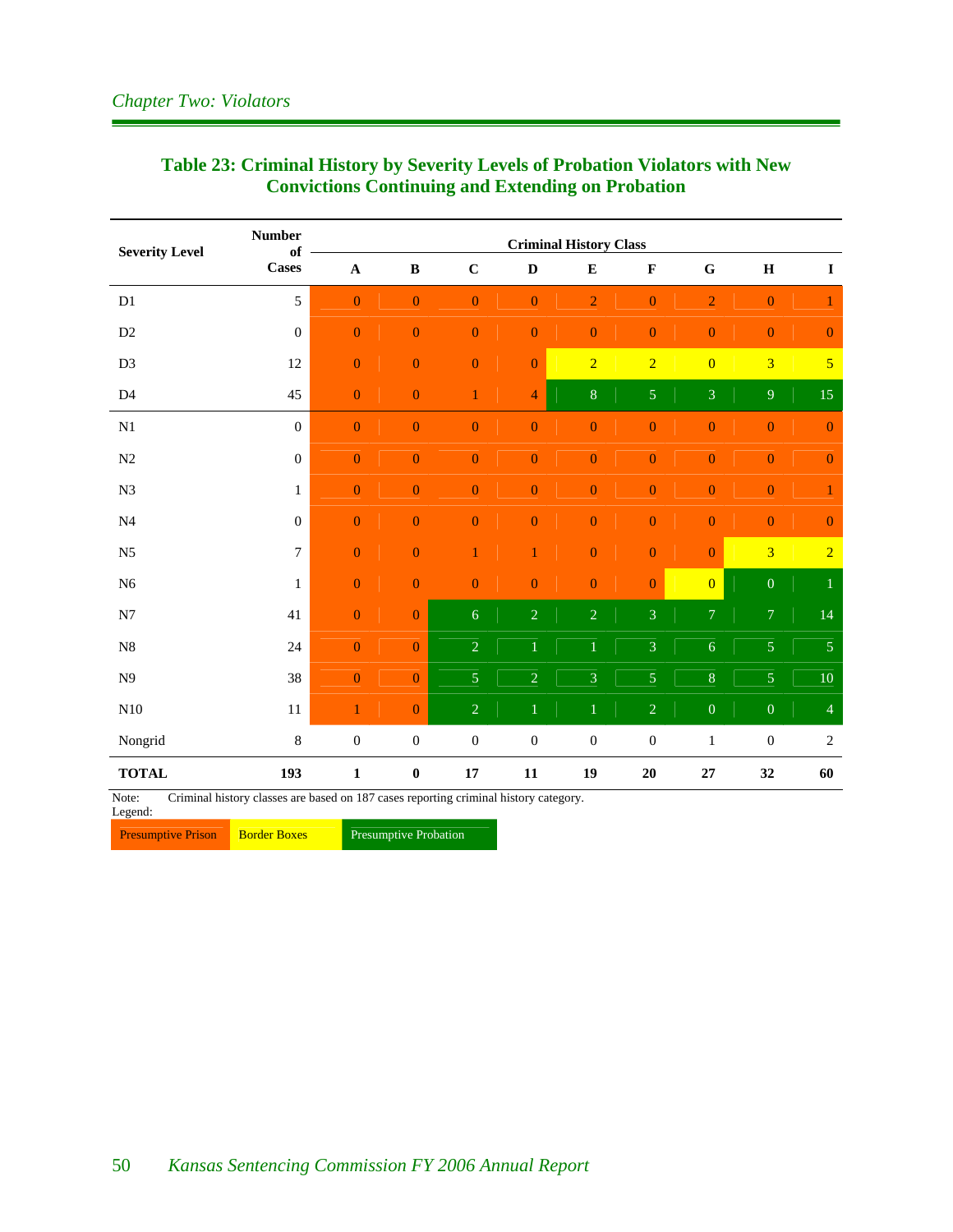# **CHAPTER THREE CONFORMITY TO THE SENTENCING GUIDELINES**

The analysis of conformity to the sentencing guidelines involves the comparison of the actual sentence imposed to the sentence identified under the Sentencing Guidelines Act. A sentence is considered to conform to the guidelines if it falls within the range of sentence lengths for a guideline grid box at a specific designated severity level and criminal history category. A sentence that falls at the mid-point of a relative grid box is regarded as standard. A sentence that falls at either the upper end or lower end of the relative grid box is considered as an aggravated or mitigated sentence, respectively. All other sentence lengths imposed are considered to be a departure from the guidelines unless the grid box is a designated border box. A sentence length above the aggravated level is defined as "departure upward" and a sentence length less than the mitigated level is defined as "departure downward."

Departures from the designated guideline sentence can be further categorized into two types: dispositional departures and durational departures. A dispositional departure occurs when the guidelines recommend a period of incarceration or probation but the reverse type of sentence is imposed. For example, the grid box indicates a period of incarceration, but a probation sentence is imposed. Sentences imposed in "border boxes" or violations resulting from a probation sentence are not considered departures. A durational departure occurs when a sentence is pronounced but the imposed length of incarceration is either greater or less than the number of months designated by the guidelines. Only pure guideline sentences were utilized for this specific analysis. A pure guideline sentence is defined as a guideline sentence that is not imposed to run concurrent or consecutive with a "preguideline" sentence. In addition, the analysis is based on computed variables regarding departures and the consecutive sentences are excluded from this analysis.

# **OVERALL CONFORMITY RATES**

In FY 2006, a total number of 7,384 pure guideline sentences were utilized for this analysis, including 1,448 incarceration guideline sentences and 5,936 probation sentences. Figure 38 demonstrates that 82.1% of the 7,384 guideline sentences fell within the presumptive guideline grids; 6.2% indicated durational departures, and 11.7% were dispositional departures. Of all the sentences within the presumptive guideline grids, 5,219 sentences (86.1%) fell within either the presumptive prison boxes or presumptive probation boxes, while 840 sentences (13.9%) were located on designated border boxes. Figure 39 indicates that 68.6% (595 sentences) of the 867 dispositional departures were downward departures and 31.4% (272 sentences) were upward dispositional departures. More than 78% of the 840 border box sentences resulted in probation sentences with only 21.8% of this group sentenced to prison. The analysis of durational departure sentences is only applicable to presumptive prison sentences.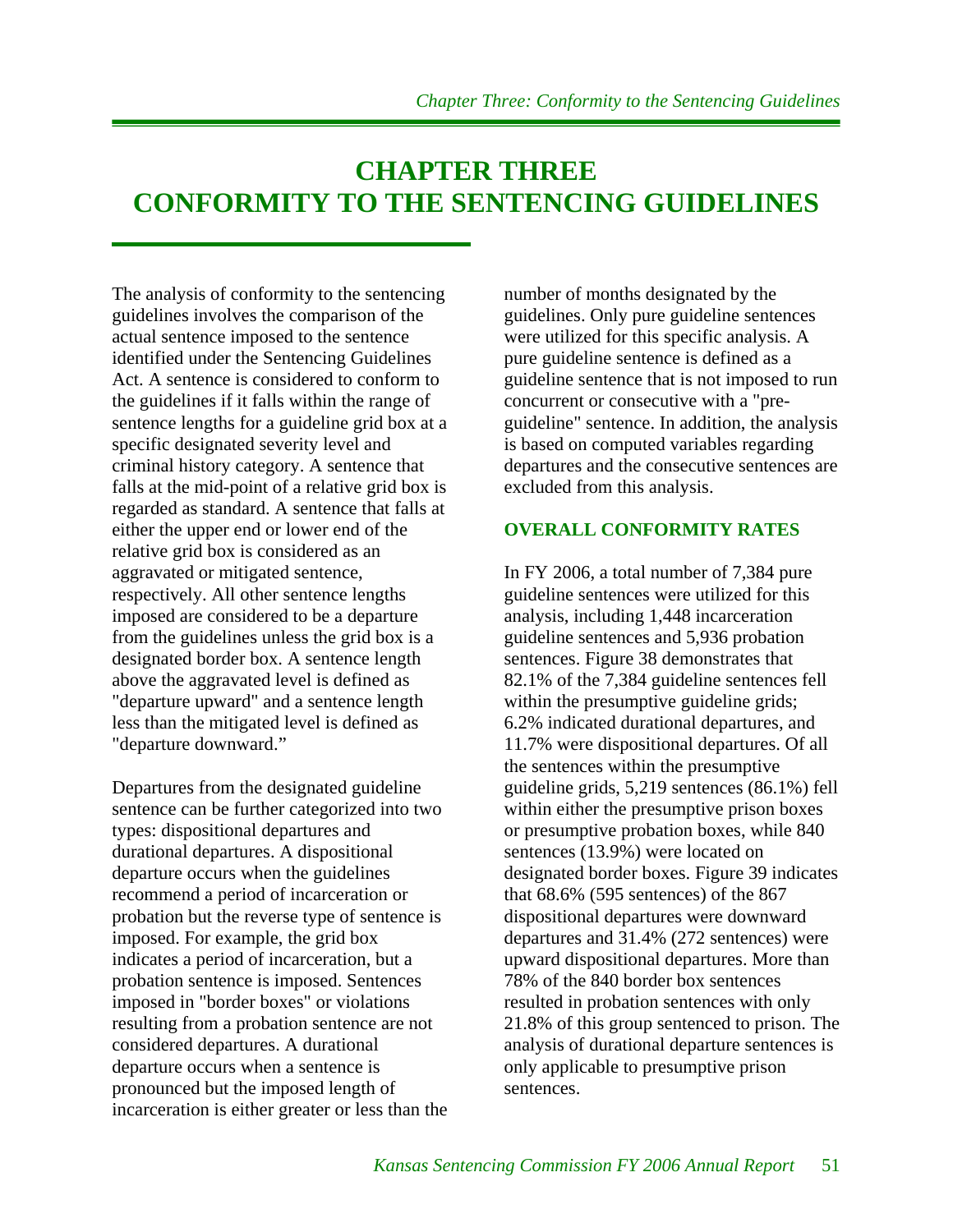

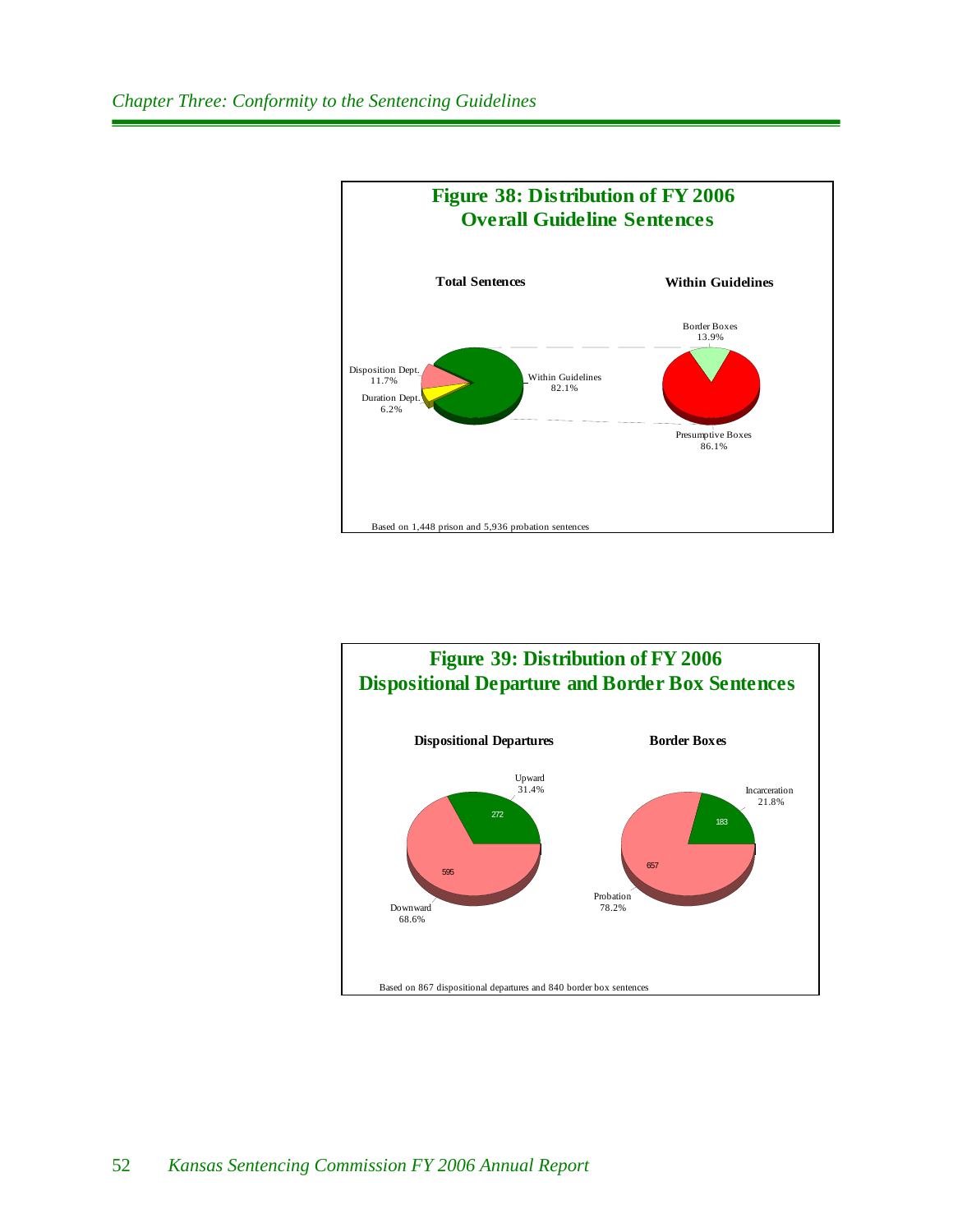#### **CONFORMITY OF PRESUMPTIVE PRISON GUIDELINE SENTENCES**

Presumptive prison guideline sentences refer to sentences that are designated above the incarceration line of the sentencing grids.

Revocations of probation conditions, either with or without new sentences, which result in prison sentences were excluded from this analysis. A total of 1,448 presumptive prison guideline sentences of FY 2006 were analyzed for this purpose.

Approximately 50% of total sentences fell within the presumptive incarceration range. Of these sentences within the guidelines, 41.1% were within the standard range, 11.1% were within the aggravated range, and 22.3% were within the mitigated range. Nearly 26% were located within designated border boxes (Figure 40).



The analysis on the durational departure sentences reveals that 70.3% of the sentences departed downward from the sentence lengths indicated on the presumptive range, while 29.7% departed upward from the presumptive guideline ranges. The percentage change of the upward durational departure sentences is a 2.5% decrease from that in FY 2005 (Figure 41).

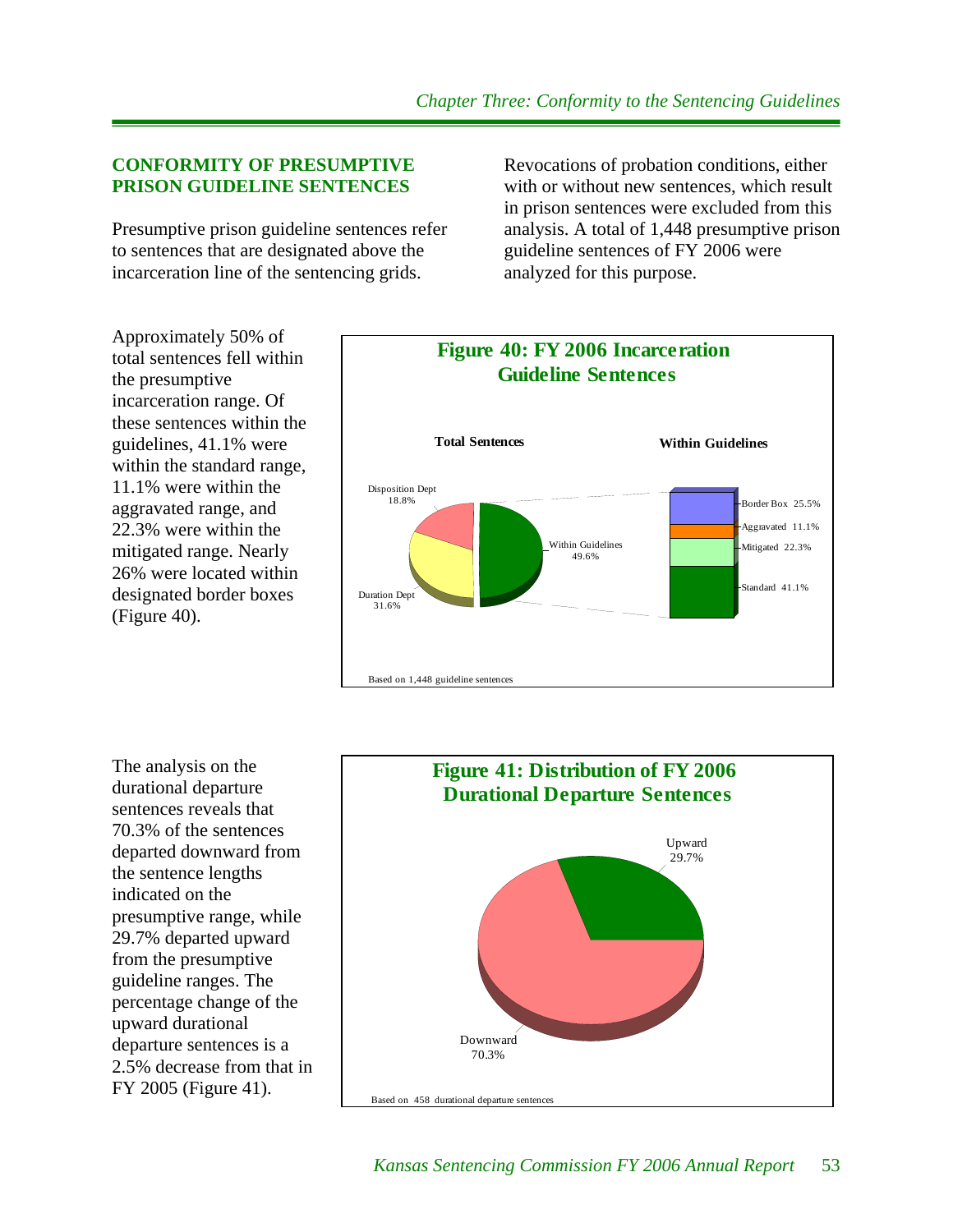#### **CONFORMITY OF PRESUMPTIVE PROBATION GUIDELINE SENTENCES**

Sentences that are designated below the incarceration line of the sentencing grids are presumptive probation guideline sentences. The analysis of probation guideline sentences demonstrates that as expected, the majority of probation guideline sentences (90% or 5,341 cases) fell within presumptive guideline range, among which 87.7% were within presumptive probation grids and 12.3% were within border boxes

(Figure 42). The sentences within presumptive guideline range (5,341) accounted for 68% of the total probation sentences in FY 2006 (7,847), which decreased by 2% compared to the percentage rate of FY 2005 (70%). Further analysis of the dispositional departures indicates that probation sentences reflected downward dispositional departures of 10% (Figure 42), which remains constant compared to the percentage rate of FY 2005. Upward dispositional departure sentences were reflected in presumptive incarceration sentences (See Figure 40).

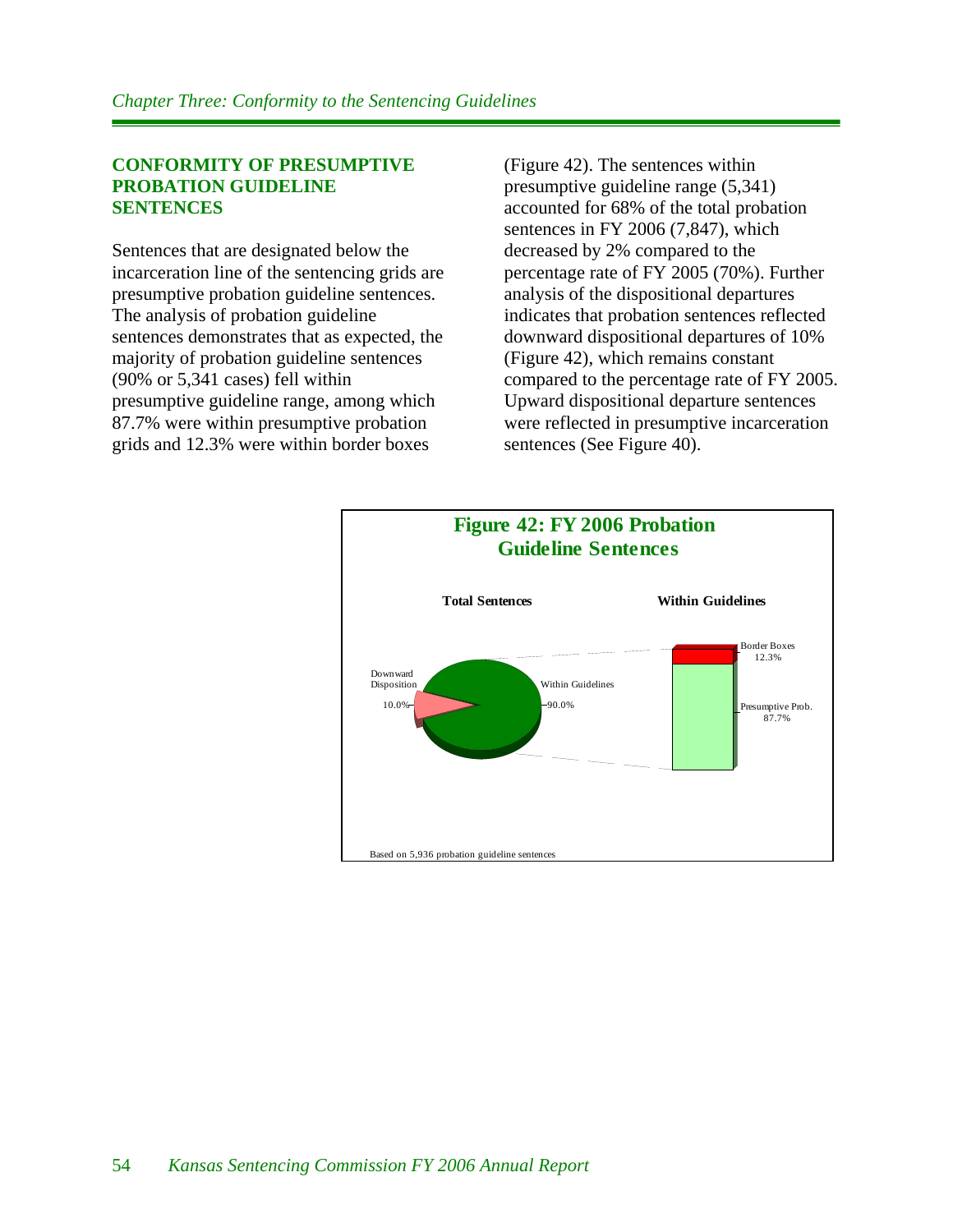#### **CONFORMITY OF NONDRUG AND DRUG GUIDELINE SENTENCES**

The comparative analysis of guideline incarceration sentences in terms of nondrug and drug sentences reveals that 24% of nondrug offenders showed upward dispositional departures, while only 6% of drug offenders indicated upward dispositional departures. Additionally, nondrug offenders represented 28.4% durational departures while drug offenders showed 39.5% durational departures (Figure 43).

When reviewing the durational departures, the data shows that downward departures represented 87.3% of the total durational departures on the drug grid. However, on the nondrug grid, 60.8% of durational departures were downward (in Figure 44). The majority of the upward departures were found at severity levels 1, 2, 3 and 6 of the nondrug grid, which include the most serious person offenses (Table 24).



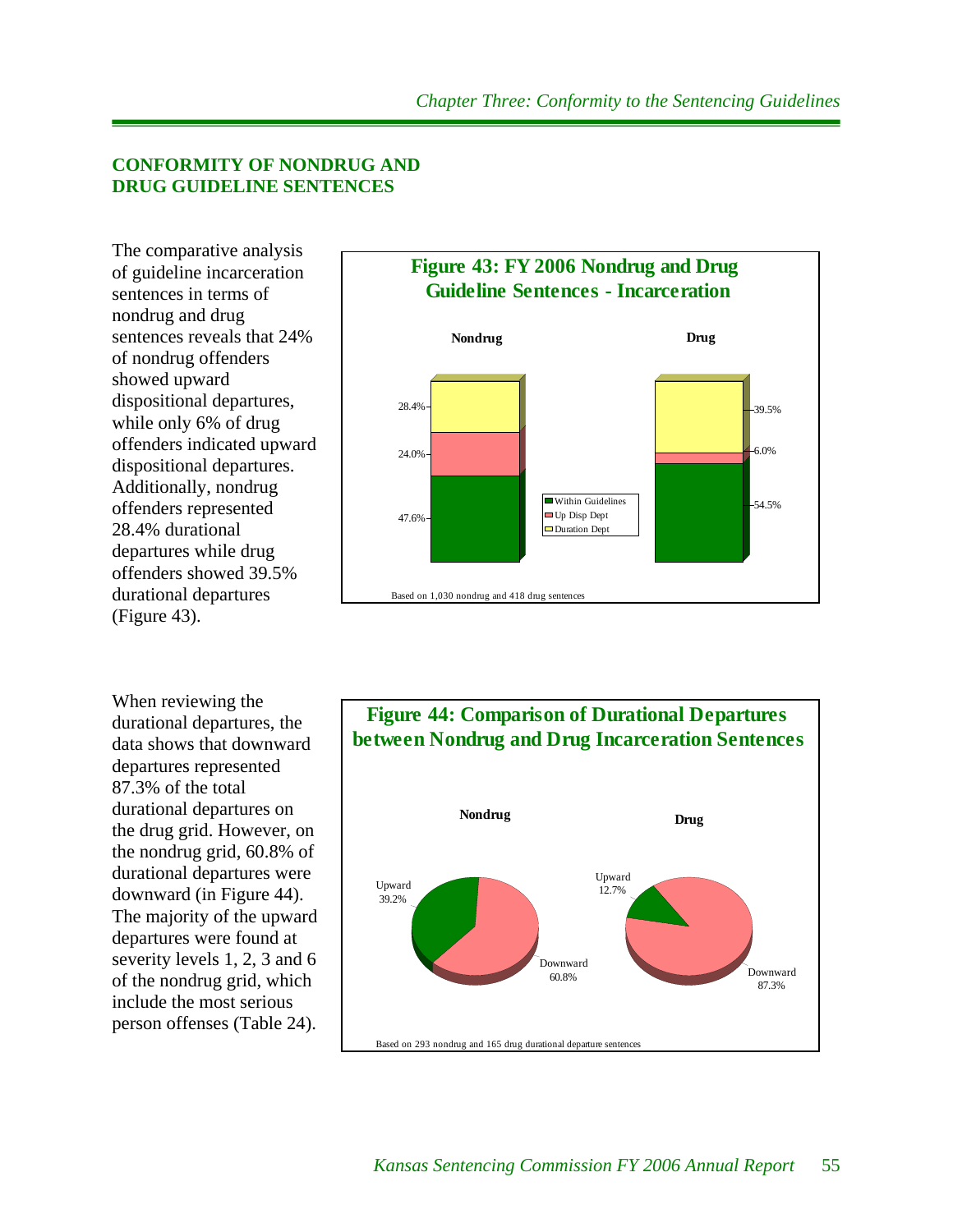Significant differences were also noticed between nondrug and drug offenders on probation (Figure 45). Drug sentences represented a higher percentage of downward dispositional departures than nondrug sentences (14.4% vs. 7%). The rate of drug probation sentences resulting from border boxes was much higher than that of nondrug probation sentences (20% vs. 4.7%).



The sentencing trend in Kansas seems to indicate that there is a tendency to depart downward more often with drug sentences than with nondrug sentences. The sentencing trend also indicates that drug offenders tend to be sentenced to probation sentences more frequently than do nondrug offenders when their offense types and criminal history categories fall within the border boxes (Figure 45).

## **CONFORMITY RATES TO THE GUIDELINES BY SEVERITY LEVEL**

Table 24 presents conformity rates of incarceration sentences to the guidelines at each severity level. Drug incarceration sentences, as a whole, indicated an 18.2% standard, 2.6% aggravated, 7.9% mitigated and 25.8% border box sentence distribution. Nondrug sentences revealed a 21.3% standard, 6.7% aggravated, 12.3% mitigated and 7.3% border box sentence distribution.

As for the departure sentences, drug sentences showed 5% upward durational departures and 34.4% downward durational departures, whereas nondrug sentences showed a 11.2% upward durational departure rate and a 17.3% downward durational departure rate. The highest rate of downward durational departures was identified at drug severity level 1 (85.9%) for drug incarceration sentences and nondrug severity level 1 (32.8%) for nondrug incarceration sentences. When examining dispositional departures, 24% of nondrug incarceration sentences were upward dispositional departures. By contrast, only 6% of drug incarceration sentences were upward dispositional departures. This would imply that judges are more likely to impose fewer upward dispositional sentences for drug offenders than for nondrug offenders. This finding has been supported by data over the past ten years.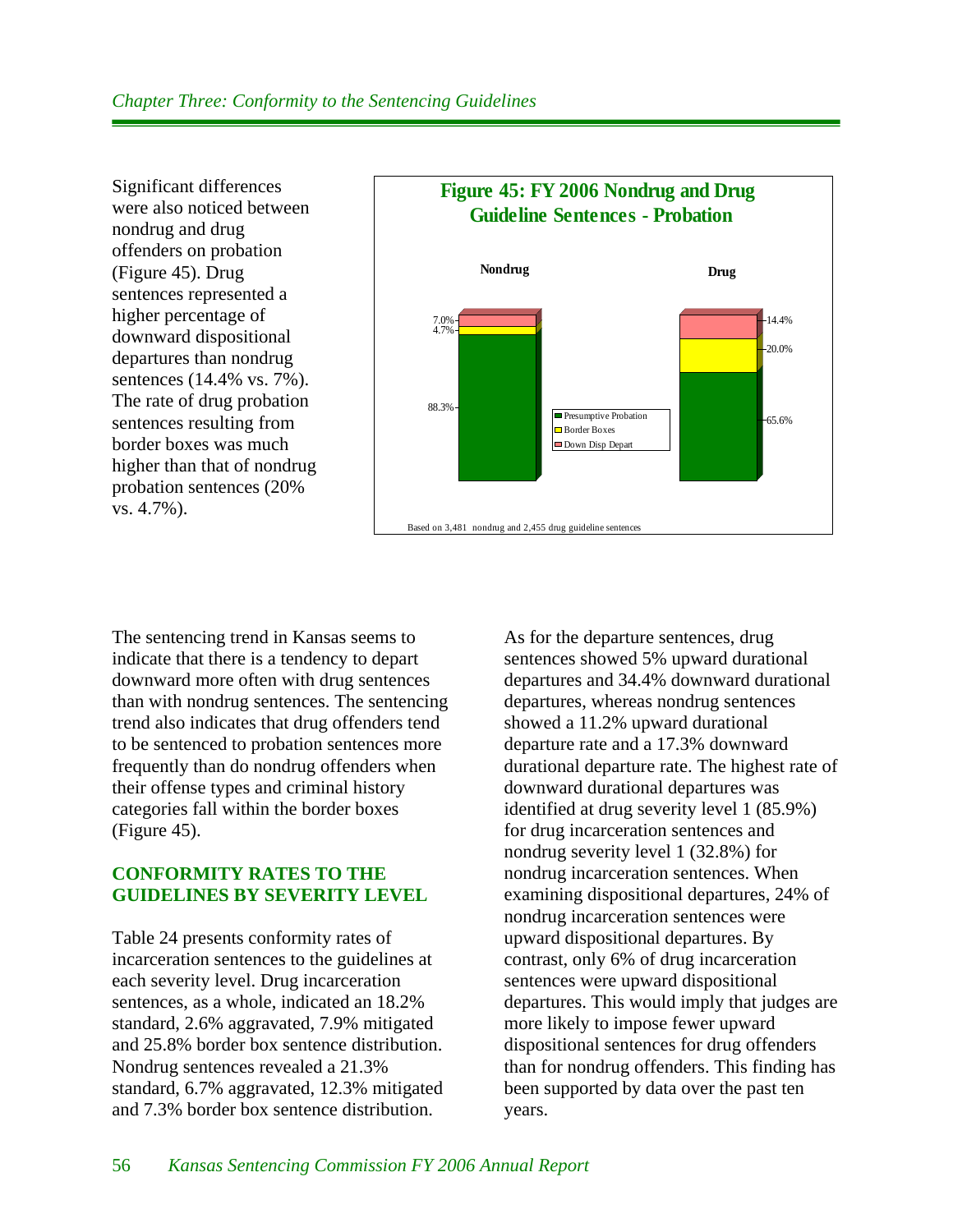|                          |       |      | Within Guidelines (%) |      |            |               | Departures $(\% )$ |                      |
|--------------------------|-------|------|-----------------------|------|------------|---------------|--------------------|----------------------|
| <b>Severity</b><br>Level | N     |      |                       |      |            |               | <b>Durational</b>  | <b>Dispositional</b> |
|                          |       | Agg. | <b>Standard</b>       | Mit. | <b>Box</b> | <b>Upward</b> | <b>Downward</b>    | <b>Upward</b>        |
| D1                       | 85    | 1.2  | 7.1                   | 5.9  |            |               | 85.9               |                      |
| D <sub>2</sub>           | 29    | 10.3 | 34.5                  | 3.4  |            | 13.8          | 37.9               |                      |
| D <sub>3</sub>           | 143   | 2.8  | 10.5                  | 6.3  | 60.8       | 4.9           | 14.7               |                      |
| D <sub>4</sub>           | 161   | 1.9  | 28.0                  | 11.2 | 13.0       | 6.2           | 24.2               | 15.5                 |
| <b>Subtotal</b>          | 418   | 2.6  | 18.2                  | 7.9  | 25.8       | 5.0           | 34.4               | 6.0                  |
| N1                       | 64    | 15.6 | 23.4                  | 6.3  |            | 21.9          | 32.8               |                      |
| N2                       | 31    | 9.7  | 25.8                  | 16.1 |            | 22.6          | 25.8               |                      |
| N <sub>3</sub>           | 181   | 9.4  | 24.3                  | 17.1 |            | 21.0          | 28.2               |                      |
| N <sub>4</sub>           | 46    | 6.5  | 32.6                  | 19.6 |            | 17.4          | 23.9               |                      |
| N <sub>5</sub>           | 195   | 4.6  | 17.9                  | 10.3 | 36.4       | 6.7           | 24.1               |                      |
| N <sub>6</sub>           | 41    | 7.3  | 29.3                  | 4.9  | 9.8        | 22.0          | 17.1               | 9.8                  |
| N7                       | 162   | 3.7  | 14.2                  | 8.0  |            | 9.9           | 9.3                | 54.9                 |
| ${\bf N8}$               | 73    | 1.4  | 12.3                  | 20.5 |            | 6.8           | 5.5                | 53.4                 |
| N9                       | 182   | 8.2  | 25.3                  | 11.5 |            | 2.7           | 5.5                | 46.7                 |
| N10                      | 55    | 3.6  | 21.8                  | 12.7 |            |               | 7.3                | 54.5                 |
| <b>Subtotal</b>          | 1,030 | 6.7  | 21.3                  | 12.3 | 7.3        | 11.2          | 17.3               | 24.0                 |
| <b>TOTAL</b>             | 1,448 | 5.5  | 20.4                  | 11.0 | 12.6       | 9.4           | 22.2               | 18.8                 |

# **Table 24: Conformity Rates by Severity Level - Incarceration Sentences**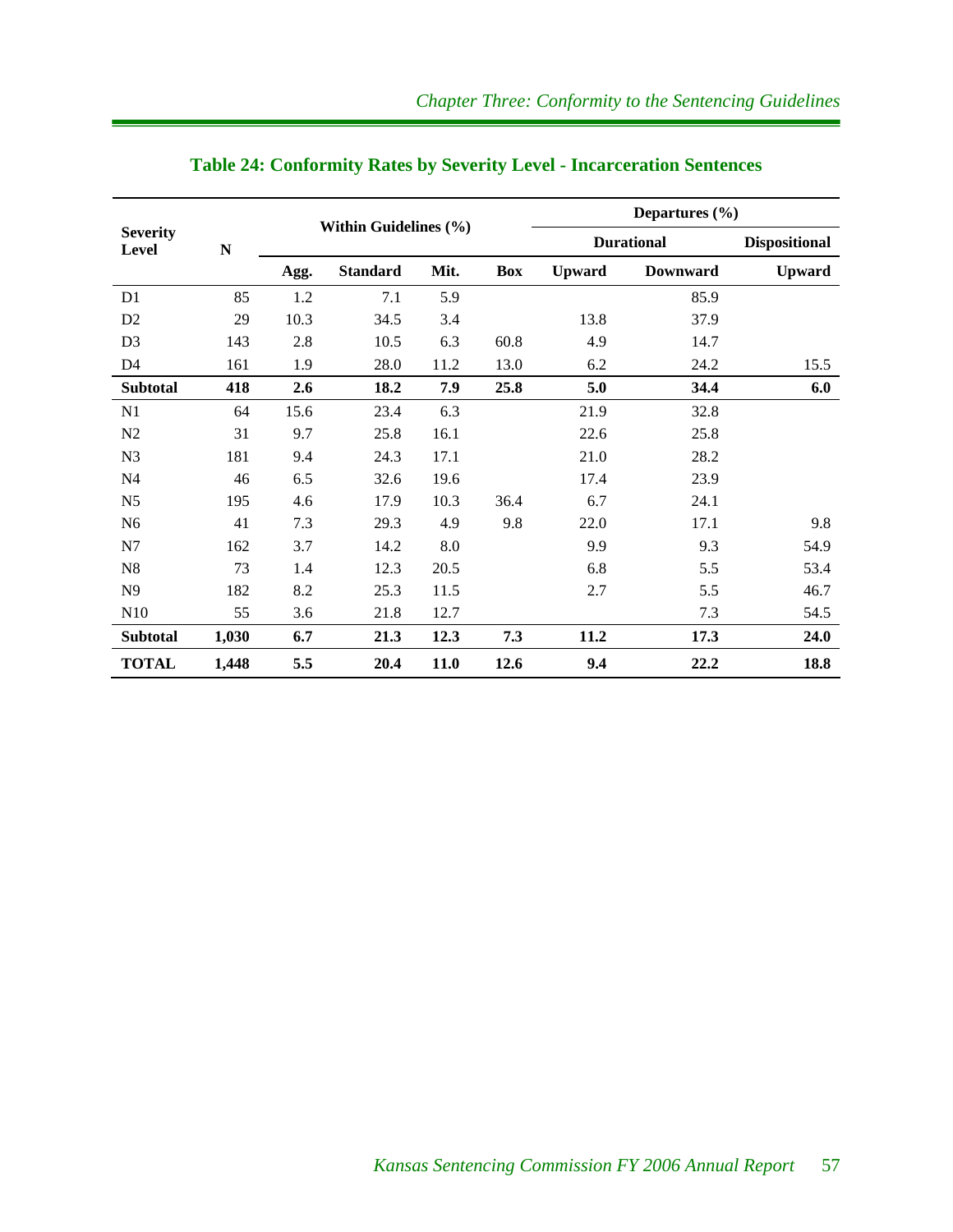The conformity rates of probation sentences to the guidelines by severity levels are displayed in Table 25. Probation drug sentences indicated 14.4% downward dispositional departures, which should have been presumptive incarceration, while only 7% of probation nondrug sentences experienced downward dispositional departures. The significant differences also occurred within the border boxes of the grids. Drug offenders received more

probation sentences than nondrug offenders did when their severity levels and criminal history categories fell within the border boxes (20% versus 4.7%). Comparison of probation drug and nondrug sentences reveals the same trend as indicated with incarceration sentences: the tendency is to impose more non-prison sentences for drug offenders than for nondrug offenders. This trend has been consistent for the past ten years.

| <b>Severity Level</b> | $\overline{\bf N}$ | <b>Presumptive</b><br>Probation $(\% )$ | <b>Border</b><br>Boxes $(\% )$ | <b>Downward</b><br>Disposition (%) |
|-----------------------|--------------------|-----------------------------------------|--------------------------------|------------------------------------|
| D1                    | 55                 |                                         |                                | 100.0                              |
| D <sub>2</sub>        | 14                 |                                         |                                | 100.0                              |
| D <sub>3</sub>        | 525                |                                         | 89.7                           | 10.3                               |
| D <sub>4</sub>        | 1,861              | 86.5                                    | 1.1                            | 12.4                               |
| <b>Subtotal</b>       | 2,455              | 65.6                                    | 20.0                           | 14.4                               |
| N1                    | $\overline{4}$     |                                         |                                | 100.0                              |
| N2                    | $\overline{c}$     |                                         |                                | 100.0                              |
| N <sub>3</sub>        | 30                 |                                         |                                | 100.0                              |
| N <sub>4</sub>        | 16                 |                                         |                                | 100.0                              |
| N <sub>5</sub>        | 195                |                                         | 78.5                           | 21.5                               |
| N <sub>6</sub>        | 86                 | 68.6                                    | 14.0                           | 17.4                               |
| N7                    | 858                | 94.6                                    |                                | 5.4                                |
| N8                    | 698                | 96.7                                    |                                | 3.3                                |
| N <sub>9</sub>        | 1,252              | 96.1                                    |                                | 3.9                                |
| N10                   | 340                | 95.6                                    |                                | 4.4                                |
| <b>Subtotal</b>       | 3,481              | 88.3                                    | 4.7                            | 7.0                                |
| <b>TOTAL</b>          | 5,936              | 78.9                                    | 11.1                           | 10.0                               |

#### **Table 25: Conformity Rates by Severity Level - Probation Sentences**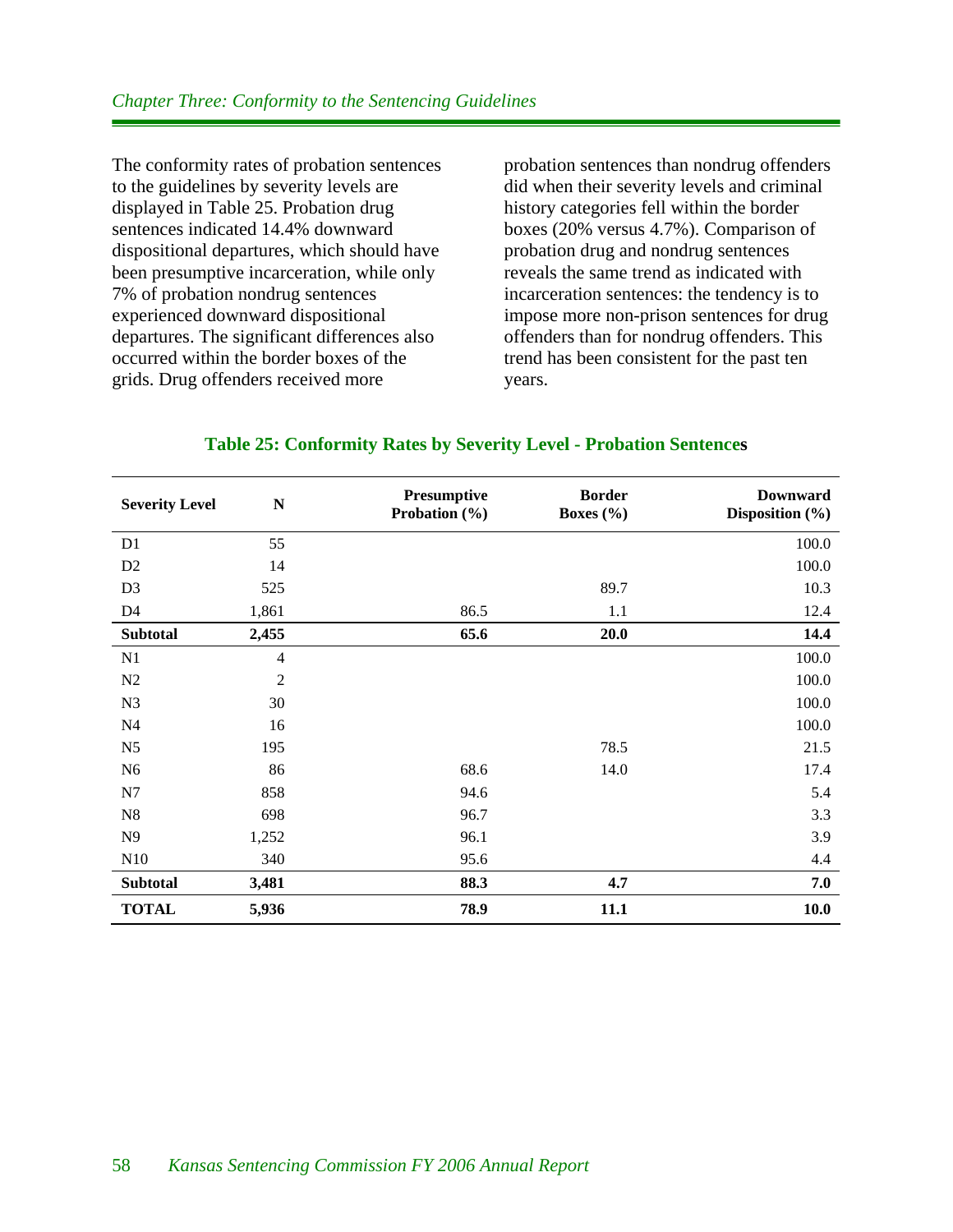#### **CONFORMITY RATES TO THE GUIDELINES BY RACE**

The conformity rates to the sentencing guidelines by race were analyzed respectively in Tables 26 and 27 for the drug and nondrug offenders admitted to prison in FY 2006. The examination of drug incarceration sentences within guidelines indicates that blacks received more standard sentences (21.5% vs. 16.6%) and mitigated sentences (15.9% vs. 5.2%) than whites. However, white offenders represented a higher percentage in aggravated sentences than black offenders (3.2% vs. 0.9%). No big percentage difference was identified between whites and blacks in border box sentences (26% vs. 26.2%).When reviewing sentence departures, whites indicated a much higher percentage of downward

durational departures (38.3% vs. 23.4%) and a lower percentage of upward dispositional departures (5.5% vs. 7.5%) than blacks, while black offenders received fewer upward durational departures than white offenders (4.7% vs. 5.2%), (Table 26).

No significant percentage differences were identified between white and black nondrug offenders in both upward and downward durational departures. Nevertheless, blacks received more aggravated sentences (8.3% vs. 6.2%) and mitigated sentences (16.8% vs. 10.1%) than whites, whereas whites represented higher percentages in standard sentences (22.1% vs. 19.9%), border box sentences (8.3% vs. 5.2%) and upward dispositional departures (25.6% vs. 20.8%) than blacks (Table 27).

|                 |              |                  | Within Guidelines (%) |                 |      |      | Departures $(\% )$ |                 |                      |  |
|-----------------|--------------|------------------|-----------------------|-----------------|------|------|--------------------|-----------------|----------------------|--|
| <b>Severity</b> | Race         | N                |                       |                 |      |      | <b>Durational</b>  |                 | <b>Dispositional</b> |  |
| Level           |              |                  | Agg.                  | <b>Standard</b> | Mit. | Box  | <b>Upward</b>      | <b>Downward</b> | <b>Upward</b>        |  |
| D1              | White        | 84               | 1.2                   | 7.1             | 6.0  |      |                    | 85.7            |                      |  |
|                 | <b>Black</b> | 1                |                       |                 |      |      |                    | 100.0           |                      |  |
|                 | Other        | $\boldsymbol{0}$ |                       |                 |      |      |                    |                 |                      |  |
| D2              | White        | 24               | 12.5                  | 37.5            |      |      | 16.7               | 33.3            |                      |  |
|                 | <b>Black</b> | 5                |                       | 20.0            | 20.0 |      |                    | 60.0            |                      |  |
|                 | Other        | $\boldsymbol{0}$ |                       |                 |      |      |                    |                 |                      |  |
| D <sub>3</sub>  | White        | 100              | 3.0                   | 8.0             | 4.0  | 66.0 | 5.0                | 14.0            |                      |  |
|                 | <b>Black</b> | 43               | 2.3                   | 16.3            | 11.6 | 48.8 | 4.7                | 16.3            |                      |  |
|                 | Other        | $\boldsymbol{0}$ |                       |                 |      |      |                    |                 |                      |  |
| D <sub>4</sub>  | White        | 100              | 3.0                   | 28.0            | 7.0  | 14.0 | 7.0                | 24.0            | 17.0                 |  |
|                 | <b>Black</b> | 58               |                       | 25.9            | 19.0 | 12.1 | 5.2                | 24.1            | 13.8                 |  |
|                 | Other        | 3                |                       | 66.7            |      |      |                    | 33.3            |                      |  |
| <b>Total</b>    | White        | 308              | 3.2                   | 16.6            | 5.2  | 26.0 | 5.2                | 38.3            | 5.5                  |  |
|                 | <b>Black</b> | 107              | 0.9                   | 21.5            | 15.9 | 26.2 | 4.7                | 23.4            | 7.5                  |  |
|                 | Other        | 3                |                       | 66.7            |      |      |                    | 33.3            |                      |  |

#### **Table 26: Conformity Rates by Race - Incarceration Sentences Drug Offenders**

Note: Based on 418 drug incarceration guideline sentences reporting race of offenders.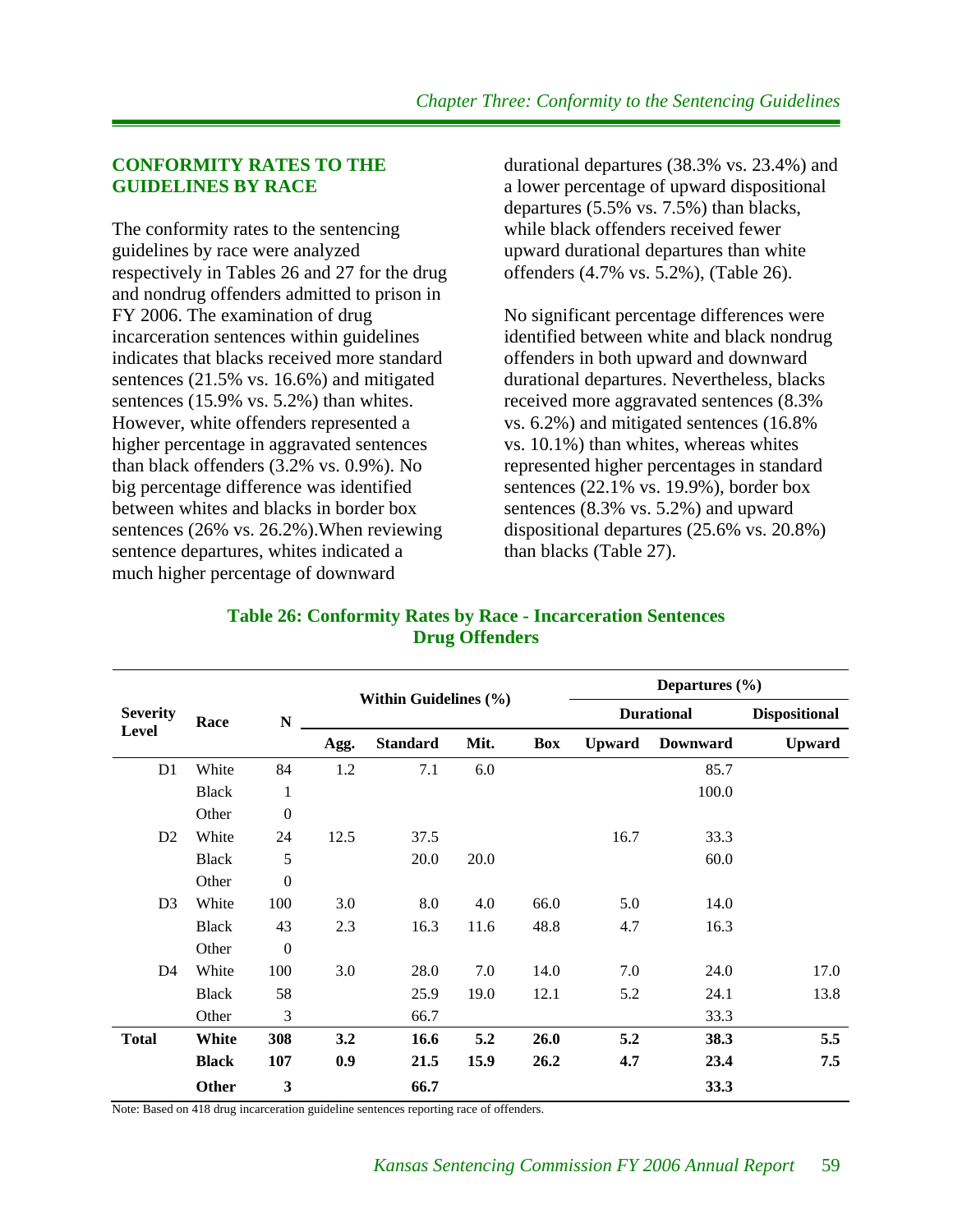|                 |              |                  | Within Guidelines (%) |                 |       |            | Departures $(\% )$ |                   |                      |  |
|-----------------|--------------|------------------|-----------------------|-----------------|-------|------------|--------------------|-------------------|----------------------|--|
| <b>Severity</b> | Race         | ${\bf N}$        |                       |                 |       |            |                    | <b>Durational</b> | <b>Dispositional</b> |  |
| Level           |              |                  | Agg.                  | <b>Standard</b> | Mit.  | <b>Box</b> | <b>Upward</b>      | <b>Downward</b>   | <b>Upward</b>        |  |
| N1              | White        | 49               | 16.3                  | 24.5            | 6.1   |            | 26.5               | 26.5              |                      |  |
|                 | <b>Black</b> | 14               | 14.3                  | 21.4            | 7.1   |            | 7.1                | 50.0              |                      |  |
|                 | Other        | $\mathbf{1}$     |                       |                 |       |            |                    | 100.0             |                      |  |
| N2              | White        | 21               |                       | 19.0            | 23.8  |            | 33.3               | 23.8              |                      |  |
|                 | <b>Black</b> | 10               | 30.0                  | 40.0            |       |            |                    | 30.0              |                      |  |
|                 | Other        | $\boldsymbol{0}$ |                       |                 |       |            |                    |                   |                      |  |
| N <sub>3</sub>  | White        | 108              | 9.3                   | 27.8            | 15.7  |            | 18.5               | 28.7              |                      |  |
|                 | <b>Black</b> | 68               | 10.3                  | 19.1            | 20.6  |            | 22.1               | 27.9              |                      |  |
|                 | Other        | $\mathfrak{S}$   |                       | 20.0            |       |            | 60.0               | 20.0              |                      |  |
| N <sub>4</sub>  | White        | 33               | 6.1                   | 36.4            | 21.2  |            | 12.1               | 24.2              |                      |  |
|                 | <b>Black</b> | 10               | 10.0                  | 20.0            | 20.0  |            | 30.0               | 20.0              |                      |  |
|                 | Other        | $\mathfrak{Z}$   |                       | 33.3            |       |            | 33.3               | 33.3              |                      |  |
| N <sub>5</sub>  | White        | 135              | 3.7                   | 17.8            | 8.9   | 39.3       | 8.1                | 22.2              |                      |  |
|                 | <b>Black</b> | 57               | 7.0                   | 19.3            | 14.0  | 29.8       | 3.5                | 26.3              |                      |  |
|                 | Other        | $\mathfrak{Z}$   |                       |                 |       | 33.3       |                    | 66.7              |                      |  |
| N <sub>6</sub>  | White        | 26               | 7.7                   | 23.1            |       | 11.5       | 19.2               | 26.9              | 11.5                 |  |
|                 | <b>Black</b> | 13               | 7.7                   | 38.5            | 15.4  |            | 30.8               |                   | 7.7                  |  |
|                 | Other        | $\overline{2}$   |                       | 50.0            |       | 50.0       |                    |                   |                      |  |
| N7              | White        | 103              | 1.9                   | 14.6            | 1.9   |            | 7.8                | 10.7              | 63.1                 |  |
|                 | <b>Black</b> | 53               | 7.5                   | 13.2            | 17.0  |            | 15.1               | 7.5               | 39.6                 |  |
|                 | Other        | 6                |                       | 16.7            | 33.3  |            |                    |                   | 50.0                 |  |
| N8              | White        | 49               | 2.0                   | 10.2            | 16.3  |            | 6.1                | 2.0               | 63.3                 |  |
|                 | <b>Black</b> | 22               |                       | 18.2            | 22.7  |            | 9.1                | 13.6              | 36.4                 |  |
|                 | Other        | $\overline{2}$   |                       |                 | 100.0 |            |                    |                   |                      |  |
| N9              | White        | 109              | 9.2                   | 31.2            | 8.3   |            | 2.8                | 2.8               | 45.9                 |  |
|                 | <b>Black</b> | 67               | 7.5                   | 16.4            | 17.9  |            | 3.0                | 7.5               | 47.8                 |  |
|                 | Other        | 6                |                       | 16.7            |       |            |                    | 33.3              | 50.0                 |  |
| N10             | White        | 42               | 4.8                   | 16.7            | 11.9  |            |                    | 9.5               | 57.1                 |  |
|                 | <b>Black</b> | 13               |                       | 38.5            | 15.4  |            |                    |                   | 46.2                 |  |
|                 | Other        | $\boldsymbol{0}$ |                       |                 |       |            |                    |                   |                      |  |
| <b>Total</b>    | White        | 675              | 6.2                   | 22.1            | 10.1  | 8.3        | 11.0               | 16.7              | 25.6                 |  |
|                 | <b>Black</b> | 327              | 8.3                   | 19.9            | 16.8  | 5.2        | 11.3               | 17.7              | 20.8                 |  |
|                 | Other        | 28               |                       | 17.9            | 14.3  | 7.1        | 14.3               | 25.0              | 21.4                 |  |

# **Table 27: Conformity Rates by Race - Incarceration Sentences Nondrug Offenders**

Note: Based on 1,030 nondrug incarceration guideline sentences reporting race of offenders.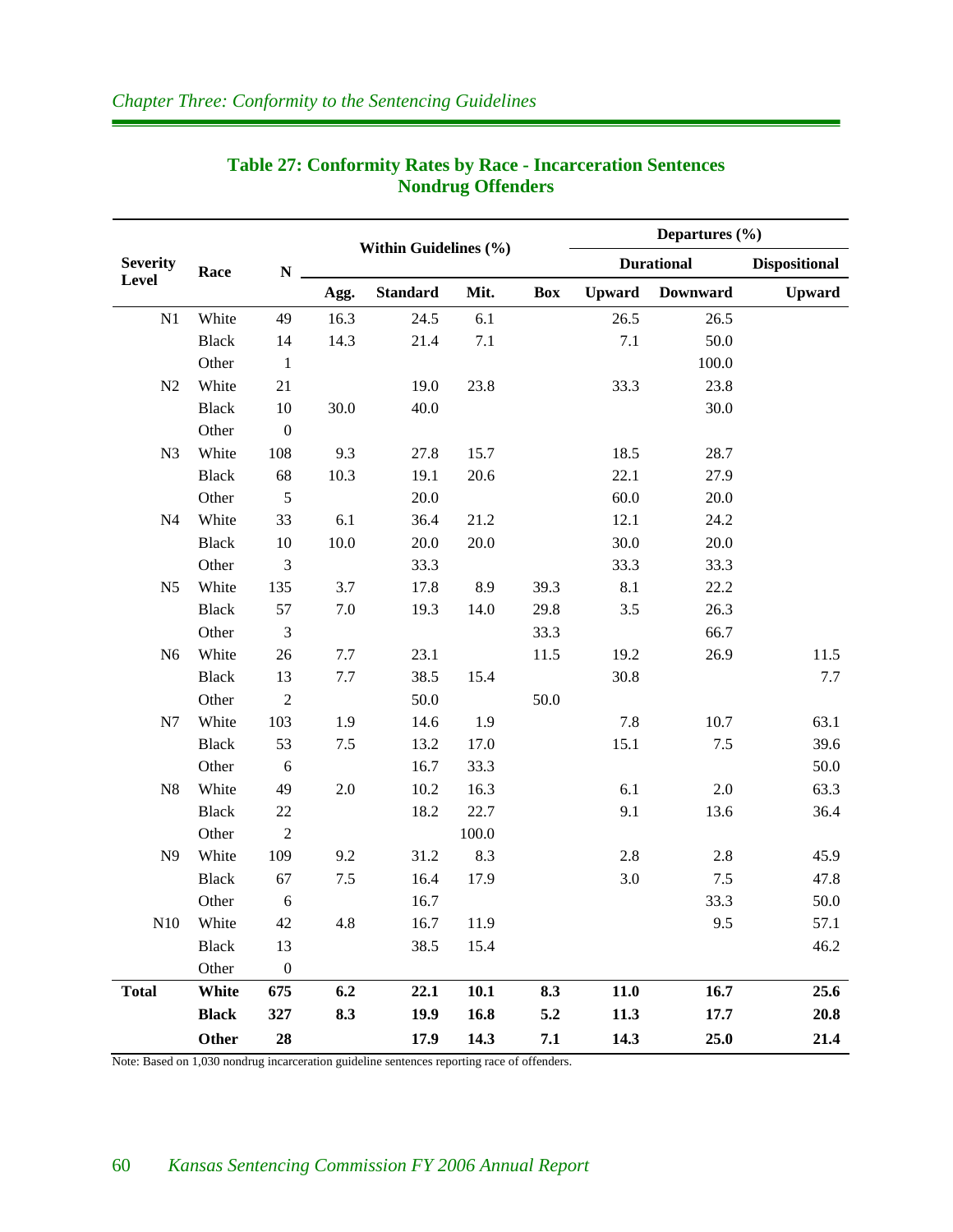Tables 28 and 29 present the conformity rates by race for offenders sentenced to probation during FY 2006. White offenders received more presumptive probation sentences for drug offenses than black offenders (66.7% vs. 59.3%) but black drug offenders indicated a higher rate of downward dispositional departures than white drug offenders (19.9% vs. 13.3%). Border box sentences remained pretty close in percentage rates between white and black drug offenders (20% vs. 20.8%).

The analysis of the probation sentences of the nondrug offenders reveals that similar to the drug sentence pattern, white nondrug offenders received more presumptive probation sentences than black nondrug offenders (89.3% vs. 84.7%), while black offenders represented a higher percentage of downward dispositional departures than white offenders for nondrug offenses (10.7% vs. 5.9%). No significant percentage difference was identified in border box sentences between white and black nondrug offenders (4.8% vs. 4.6%). This sentence distribution for nondrug offenders did not fluctuate much as compared with that of FY 2005.

| <b>Severity</b><br>Level | Race         | N                | Presumptive<br>Probation $(\% )$ | <b>Border</b><br>Boxes $(\% )$ | <b>Downward</b><br>Disposition $(\% )$ |
|--------------------------|--------------|------------------|----------------------------------|--------------------------------|----------------------------------------|
| D <sub>1</sub>           | White        | 53               |                                  |                                | 100.0                                  |
|                          | <b>Black</b> | $\overline{2}$   |                                  |                                | 100.0                                  |
|                          | Other        | $\boldsymbol{0}$ |                                  |                                | 100.0                                  |
| D <sub>2</sub>           | White        | 13               |                                  |                                | 100.0                                  |
|                          | <b>Black</b> | $\mathbf{1}$     |                                  |                                | 100.0                                  |
|                          | Other        | $\boldsymbol{0}$ |                                  |                                |                                        |
| D <sub>3</sub>           | White        | 412              |                                  | 91.3                           | 8.7                                    |
|                          | <b>Black</b> | 105              |                                  | 83.8                           | 16.2                                   |
|                          | Other        | 7                |                                  | 85.7                           | 14.3                                   |
| D <sub>4</sub>           | White        | 1,482            | 88.3                             | 1.1                            | 10.7                                   |
|                          | <b>Black</b> | 339              | 78.2                             | 1.5                            | 20.4                                   |
|                          | Other        | 35               | 94.3                             |                                | 5.7                                    |
| <b>Total</b>             | White        | 1,960            | 66.7                             | 20.0                           | 13.3                                   |
|                          | <b>Black</b> | 447              | 59.3                             | 20.8                           | 19.9                                   |
|                          | <b>Other</b> | 42               | 78.6                             | 14.3                           | 7.1                                    |

## **Table 28: Conformity Rates by Race - Probation Sentences Drug Offenders**

Note: Based on 2,449 drug probation sentences reporting race of offenders.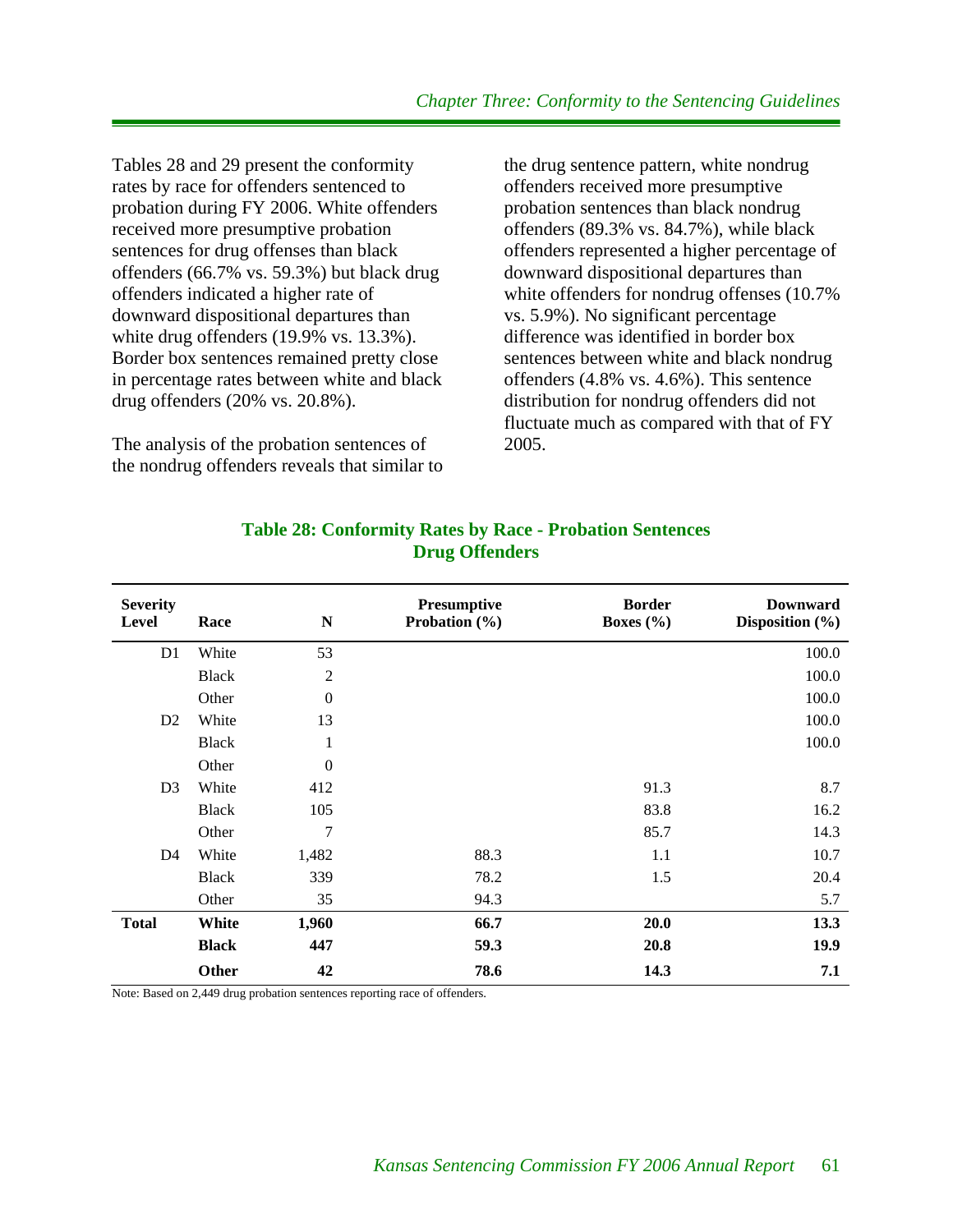| <b>Severity</b><br>Level | Race         | ${\bf N}$        | Presumptive<br>Probation (%) | <b>Border</b><br>Boxes $(\% )$ | <b>Downward</b><br>Disposition (%) |
|--------------------------|--------------|------------------|------------------------------|--------------------------------|------------------------------------|
| N1                       | White        | $\mathfrak{Z}$   |                              |                                | 100.0                              |
|                          | <b>Black</b> | $\mathbf{1}$     |                              |                                | 100.0                              |
| N <sub>2</sub>           | White        | $\overline{c}$   |                              |                                | 100.0                              |
|                          | <b>Black</b> | $\boldsymbol{0}$ |                              |                                |                                    |
| N <sub>3</sub>           | White        | 17               |                              |                                | 100.0                              |
|                          | <b>Black</b> | 13               |                              |                                | 100.0                              |
| N <sub>4</sub>           | White        | 14               |                              |                                | 100.0                              |
|                          | <b>Black</b> | $\overline{2}$   |                              |                                | 100.0                              |
| N <sub>5</sub>           | White        | 140              |                              | 81.4                           | 18.6                               |
|                          | <b>Black</b> | 51               |                              | 68.6                           | 31.4                               |
|                          | Other        | 3                |                              | 100.0                          |                                    |
| N <sub>6</sub>           | White        | 72               | 72.2                         | 13.9                           | 13.9                               |
|                          | <b>Black</b> | 12               | 41.7                         | 16.7                           | 41.7                               |
|                          | Other        | $\overline{c}$   | 100.0                        |                                |                                    |
| N7                       | White        | 673              | 95.4                         |                                | 4.6                                |
|                          | <b>Black</b> | 166              | 91.0                         |                                | 9.0                                |
|                          | Other        | 17               | 100.0                        |                                |                                    |
| N8                       | White        | 513              | 97.5                         |                                | 2.5                                |
|                          | <b>Black</b> | 173              | 94.2                         |                                | 5.8                                |
|                          | Other        | $\overline{7}$   | 100.0                        |                                |                                    |
| N <sub>9</sub>           | White        | 918              | 96.8                         |                                | 3.2                                |
|                          | <b>Black</b> | 311              | 94.2                         |                                | 5.8                                |
|                          | Other        | 20               | 95.0                         |                                | 5.0                                |
| N10                      | White        | 246              | 96.7                         |                                | 3.3                                |
|                          | <b>Black</b> | 83               | 91.6                         |                                | 8.4                                |
|                          | Other        | $\,8\,$          | 100.0                        |                                |                                    |
| <b>Total</b>             | White        | 2,598            | 89.3                         | 4.8                            | 5.9                                |
|                          | <b>Black</b> | 812              | 84.7                         | 4.6                            | 10.7                               |
|                          | Other        | 57               | 93.0                         | 5.3                            | 1.8                                |

# **Table 29: Conformity Rates by Race - Probation Sentences Nondrug Offenders**

Note: Based on 3,467 nondrug probation sentences reporting race of offenders.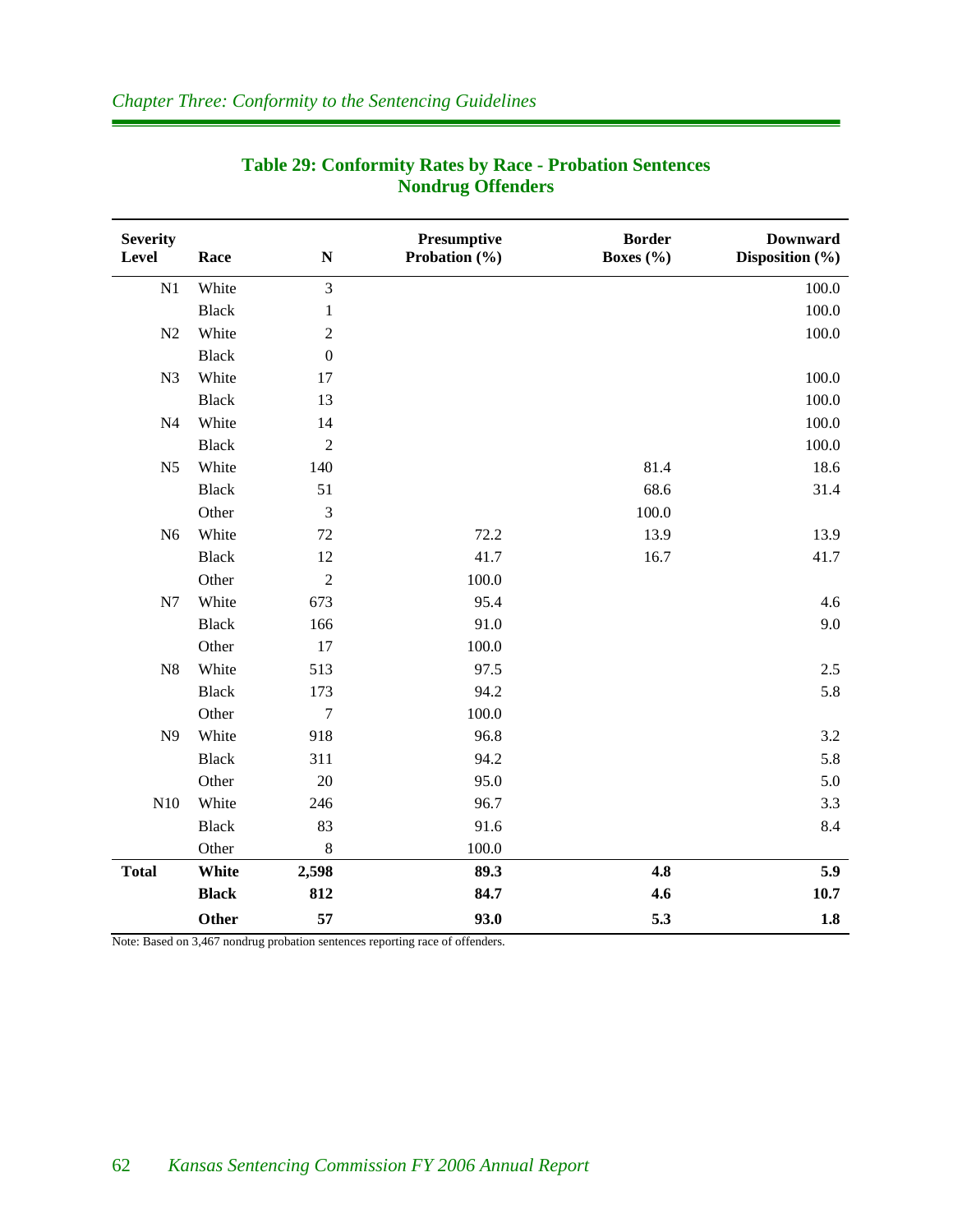#### **CONFORMITY RATES TO THE GUIDELINES BY GENDER**

This section discusses the conformity rates to the sentencing guidelines between male and female offenders sentenced or admitted to prison in FY 2006. For drug incarceration sentences, only males received aggravated sentences and mitigated sentences. In addition, male drug offenders represented higher rates in standard sentences (18.9% vs. 10.8%) and border box sentences (26.2% vs. 21.6%). The examination of departure sentences demonstrates that female drug offenders represented higher rates in downward durational departures (45.9% vs. 33.3%) and upward dispositional departures (18.9% vs. 4.7%) than their counterparts, while male drug offenders represented a higher rate in upward durational departures (5.2% vs. 2.7%) than female drug offenders (Table 30).

The analysis of nondrug incarceration sentences reveals that within guidelines, males represented higher percentages than females in aggravated sentences (7.2% vs. 1.3%), standard sentences (22.1% vs. 11.3%) and mitigated sentences (12.6% vs. 8.8%), which is pretty consistent with the data observed in FY 2005. Female nondrug offenders received more border box sentences than male nondrug offenders (10% vs. 7.1%). The evaluation of departure sentences demonstrates that female nondrug offenders stood for the lower rate of upward durational departure sentences (6.3% vs. 11.6%) and higher rate of downward durational departures (20% vs. 17.1%) than males. However, females represented a much higher percentage in upward dispositional departures (42.5% vs. 22.4%) than their counterparts (Table 31).

|                 |               |     |      | Within Guidelines (%) |      |            | Departures $(\% )$ |                   |               |
|-----------------|---------------|-----|------|-----------------------|------|------------|--------------------|-------------------|---------------|
| <b>Severity</b> | Gender        | N   |      |                       |      |            |                    | <b>Durational</b> |               |
| Level           |               |     | Agg  | <b>Standard</b>       | Mit. | <b>Box</b> | <b>Upward</b>      | <b>Downward</b>   | <b>Upward</b> |
| D <sub>1</sub>  | Male          | 73  | 1.4  | 6.8                   | 6.8  |            |                    | 84.9              |               |
|                 | Female        | 12  |      | 8.3                   |      |            |                    | 91.7              |               |
| D <sub>2</sub>  | Male          | 24  | 12.5 | 37.5                  | 4.2  |            | 12.5               | 33.3              |               |
|                 | Female        | 5   |      | 20.0                  |      |            | 20.0               | 60.0              |               |
| D <sub>3</sub>  | Male          | 135 | 3.0  | 11.1                  | 6.7  | 60.0       | 5.2                | 14.1              |               |
|                 | Female        | 8   |      |                       |      | 75.0       |                    | 25.0              |               |
| D <sub>4</sub>  | Male          | 149 | 2.0  | 28.9                  | 12.1 | 12.8       | 6.7                | 25.5              | 12.1          |
|                 | Female        | 12  |      | 16.7                  |      | 16.7       |                    | 8.3               | 58.3          |
| <b>Total</b>    | <b>Male</b>   | 381 | 2.9  | 18.9                  | 8.7  | 26.2       | 5.2                | 33.3              | 4.7           |
|                 | <b>Female</b> | 37  |      | 10.8                  |      | 21.6       | 2.7                | 45.9              | 18.9          |

**Table 30: Conformity Rates by Gender - Incarceration Sentences Drug Offenders** 

Note: Based on 418 drug incarceration guideline sentences.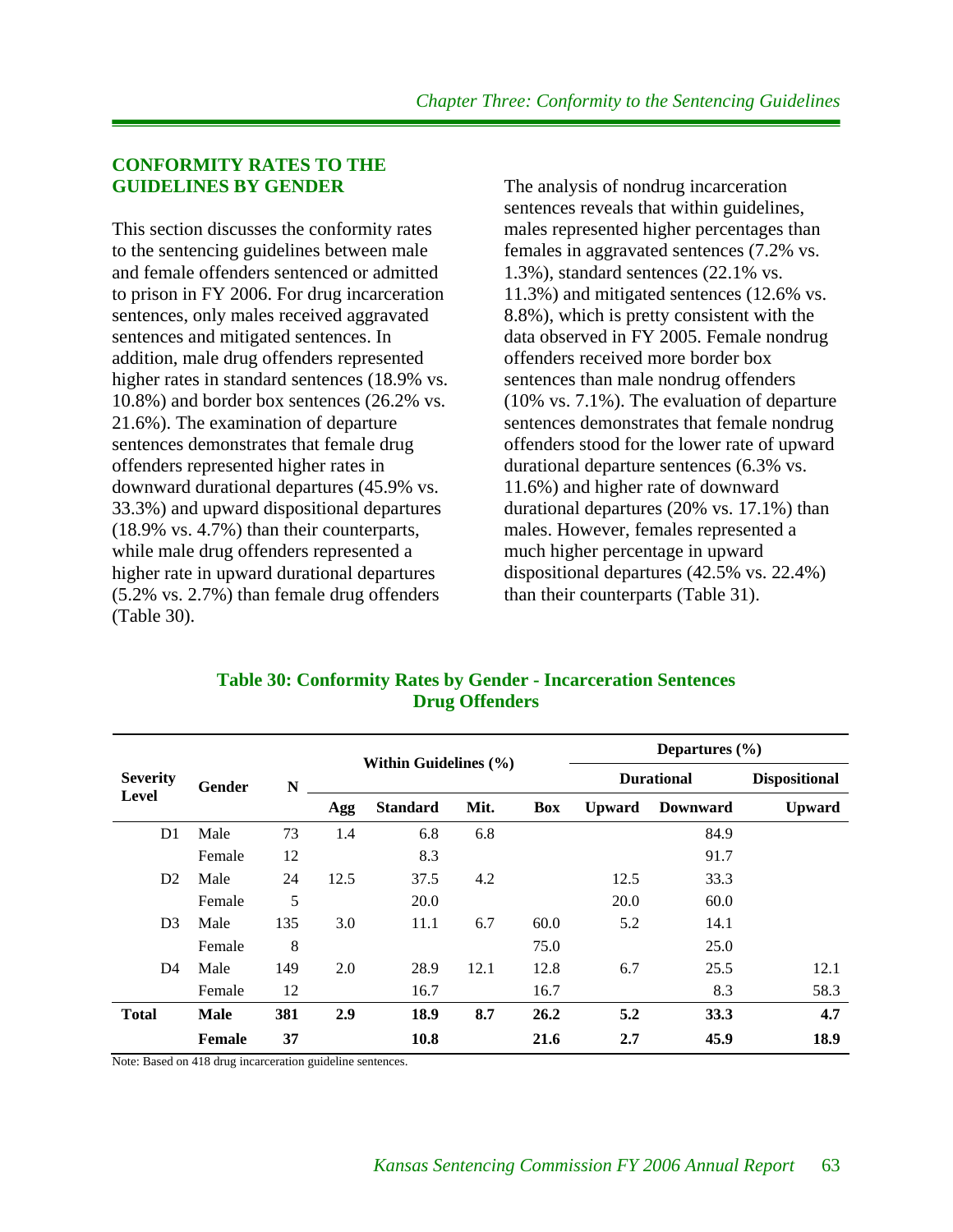|                 |             |                | Within Guidelines (%) |                 |      |           | Departures $(\% )$ |                   |                      |  |
|-----------------|-------------|----------------|-----------------------|-----------------|------|-----------|--------------------|-------------------|----------------------|--|
| <b>Severity</b> | Gender      | ${\bf N}$      |                       |                 |      |           |                    | <b>Durational</b> | <b>Dispositional</b> |  |
| Level           |             |                | Agg.                  | <b>Standard</b> | Mit. | Box       | <b>Upward</b>      | <b>Downward</b>   | <b>Upward</b>        |  |
| N1              | Male        | 61             | 16.4                  | 21.3            | 6.6  |           | 23.0               | 32.8              |                      |  |
|                 | Female      | 3              |                       | 66.7            |      |           |                    | 33.3              |                      |  |
| N2              | Male        | 26             | 11.5                  | 26.9            | 15.4 |           | 26.9               | 19.2              |                      |  |
|                 | Female      | 5              |                       | 20.0            | 20.0 |           |                    | 60.0              |                      |  |
| N <sub>3</sub>  | Male        | 174            | 9.8                   | 24.7            | 17.8 |           | 20.7               | 27.0              |                      |  |
|                 | Female      | 7              |                       | 14.3            |      |           | 28.6               | 57.1              |                      |  |
| N <sub>4</sub>  | Male        | 44             | 6.8                   | 31.8            | 20.5 |           | 18.2               | 22.7              |                      |  |
|                 | Female      | $\overline{2}$ |                       | 50.0            |      |           |                    | 50.0              |                      |  |
| N <sub>5</sub>  | Male        | 177            | 5.1                   | 18.1            | 10.7 | 35.6      | 6.8                | 23.7              |                      |  |
|                 | Female      | 18             |                       | 16.7            | 5.6  | 44.4      | 5.6                | 27.8              |                      |  |
| N <sub>6</sub>  | Male        | 39             | 7.7                   | 30.8            | 5.1  | 10.3      | 20.5               | 15.4              | 10.3                 |  |
|                 | Female      | $\overline{2}$ |                       |                 |      |           | 50.0               | 50.0              |                      |  |
| N7              | Male        | 150            | 4.0                   | 15.3            | 6.7  |           | 10.7               | 9.3               | 54.0                 |  |
|                 | Female      | 12             |                       |                 | 25.0 |           |                    | 8.3               | 66.7                 |  |
| N <sub>8</sub>  | Male        | 63             | 1.6                   | 12.7            | 20.6 |           | 7.9                | 6.3               | 50.8                 |  |
|                 | Female      | 10             |                       | 10.0            | 20.0 |           |                    |                   | 70.0                 |  |
| N <sub>9</sub>  | Male        | 167            | 8.4                   | 27.5            | 12.6 |           | 2.4                | 6.0               | 43.1                 |  |
|                 | Female      | 15             | 6.7                   |                 |      |           | 6.7                |                   | 86.7                 |  |
| N10             | Male        | 49             | 4.1                   | 24.5            | 14.3 |           |                    | 8.2               | 49.0                 |  |
|                 | Female      | 6              |                       |                 |      |           |                    |                   | 100.0                |  |
| <b>Total</b>    | <b>Male</b> | 950            | 7.2                   | 22.1            | 12.6 | $\bf 7.1$ | 11.6               | 17.1              | 22.4                 |  |
|                 | Female      | 80             | 1.3                   | 11.3            | 8.8  | 10.0      | 6.3                | 20.0              | 42.5                 |  |

| <b>Table 31: Conformity Rates by Gender - Incarceration Sentences</b> |
|-----------------------------------------------------------------------|
| <b>Nondrug Offenders</b>                                              |

Note: Based on 1,030 nondrug incarceration guideline sentences.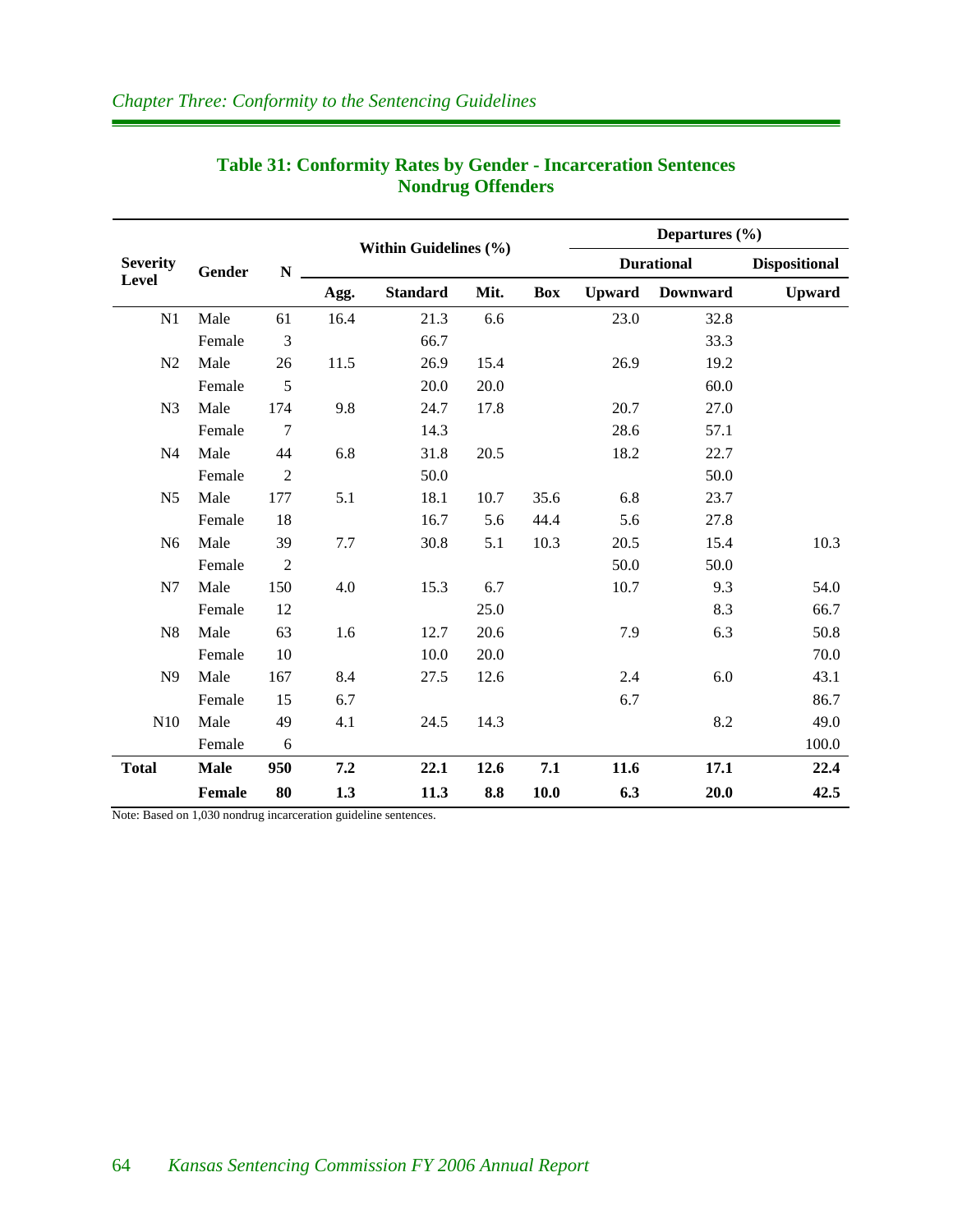Tables 32 and 33 demonstrate the conformity rates of the probation sentences by gender. The analyses of the offenders on probation show that females on both drug and nondrug grids received less downward dispositional departures than males (8.3% vs. 16.5%), (Table 32); (3.1% vs. 8.2%), (Table 33). This finding indicates that except for incarceration drug sentences in FY 2003, females were more likely to be incarcerated than males when both upward and downward dispositional departures are compared for incarceration and probation

sentences. Females had a higher likelihood of an upward dispositional departure to prison even when their offenses fell within the presumptive probation portion of the grid (Tables 30 and 31). Females were less likely to receive a downward dispositional departure to probation if their sentences fell within a presumptive prison box (Tables 32 and 33). The above findings continue the trend that was present in the past ten years (Annual Reports of FY 1996, FY 1997, FY 1998, FY 1999, FY 2000, FY 2001, FY 2002 FY 2003, FY 2004 and FY 2005).

|                       |  |  |  |  | <b>Table 32: Conformity Rates by Gender - Probation Sentences</b> |  |
|-----------------------|--|--|--|--|-------------------------------------------------------------------|--|
| <b>Drug Offenders</b> |  |  |  |  |                                                                   |  |

| <b>Severity</b><br>Level | Gender        | N     | Presumptive<br>Probation $(\% )$ | <b>Border</b><br>Boxes $(\% )$ | <b>Downward</b><br>Disposition $(\% )$ |
|--------------------------|---------------|-------|----------------------------------|--------------------------------|----------------------------------------|
| D1                       | Male          | 38    |                                  |                                | 100.0                                  |
|                          | Female        | 17    |                                  |                                | 100.0                                  |
| D <sub>2</sub>           | Male          | 11    |                                  |                                | 100.0                                  |
|                          | Female        | 3     |                                  |                                | 100.0                                  |
| D <sub>3</sub>           | Male          | 408   |                                  | 88.5                           | 11.5                                   |
|                          | Female        | 116   |                                  | 94.0                           | 6.0                                    |
| D4                       | Male          | 1,350 | 83.8                             | 1.2                            | 15.0                                   |
|                          | Female        | 506   | 93.9                             | 1.0                            | 5.1                                    |
| <b>Total</b>             | <b>Male</b>   | 1,807 | 62.6                             | 20.9                           | 16.5                                   |
|                          | <b>Female</b> | 642   | 74.0                             | 17.8                           | 8.3                                    |

Note: Based on 2,449 drug probation sentences reporting gender of offenders.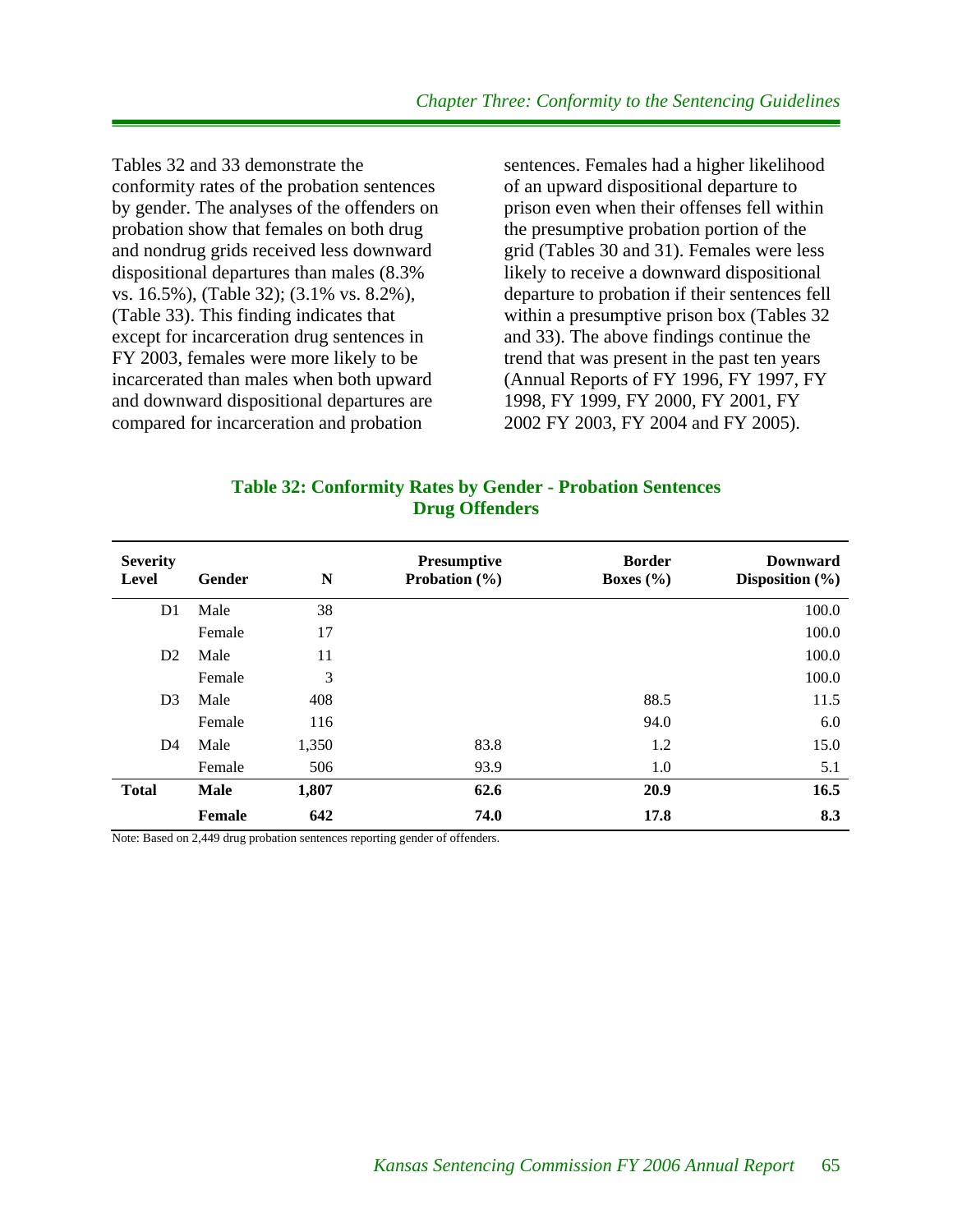| <b>Severity</b><br>Level | Gender      | $\mathbf N$    | Presumptive<br>Probation $(\% )$ | <b>Border</b><br>Boxes (%) | <b>Downward</b><br>Disposition (%) |
|--------------------------|-------------|----------------|----------------------------------|----------------------------|------------------------------------|
| N1                       | Male        | $\overline{4}$ |                                  |                            | 100.0                              |
| N2                       | Male        | $\mathbf{1}$   |                                  |                            | 100.0                              |
|                          | Female      | $\mathbf{1}$   |                                  |                            | 100.0                              |
| N <sub>3</sub>           | Male        | 28             |                                  |                            | 100.0                              |
|                          | Female      | $\overline{c}$ |                                  |                            | 100.0                              |
| N <sub>4</sub>           | Male        | 13             |                                  |                            | 100.0                              |
|                          | Female      | 3              |                                  |                            | 100.0                              |
| N <sub>5</sub>           | Male        | 166            |                                  | 78.3                       | 21.7                               |
|                          | Female      | 28             |                                  | 78.6                       | 21.4                               |
| N <sub>6</sub>           | Male        | 74             | 73.0                             | 9.5                        | 17.6                               |
|                          | Female      | 12             | 41.7                             | 41.7                       | 16.6                               |
| N7                       | Male        | 726            | 94.1                             |                            | 5.9                                |
|                          | Female      | 130            | 97.7                             |                            | 2.3                                |
| N8                       | Male        | 378            | 94.4                             |                            | 5.6                                |
|                          | Female      | 315            | 99.4                             |                            | 0.6                                |
| N9                       | Male        | 966            | 95.7                             |                            | 4.3                                |
|                          | Female      | 283            | 97.9                             |                            | 2.1                                |
| N10                      | Male        | 268            | 94.8                             |                            | 5.2                                |
|                          | Female      | 70             | 98.6                             |                            | 1.4                                |
| <b>Total</b>             | <b>Male</b> | 2,624          | 86.6                             | 5.2                        | 8.2                                |
|                          | Female      | 844            | 93.7                             | 3.2                        | 3.1                                |

# **Table 33: Conformity Rates by Gender - Probation Sentences Nondrug Offenders**

Note: Based on 3,468 nondrug probation sentences reporting gender of offenders.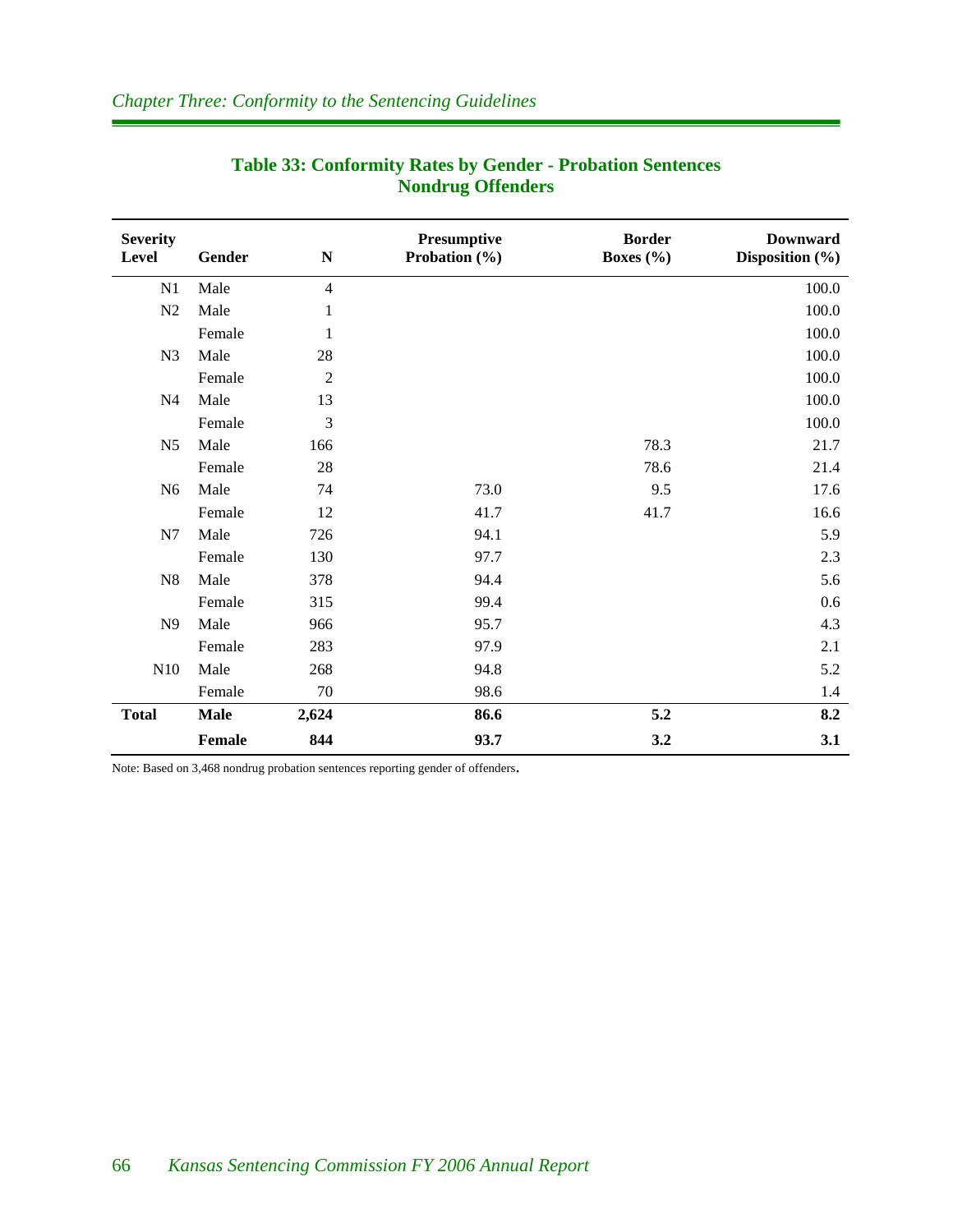# **CHAPTER FOUR SENTENCING TRENDS AND FORECAST**

#### **INCARCERATION SENTENCES**

Prison admissions in the past five years exhibit a very obvious declining tendency. The number of admissions in FY 2006 decreased by 132 or 2.3% when compared with that of FY 2005 and 6.5% compared with that of FY 2002 (Figure 46). Table 34 displays the prison admission patterns by month in the past five years.



#### **Table 34: Prison Admissions by Month**

| <b>Month by Fiscal Year</b> | <b>FY 2002</b> | <b>FY 2003</b> | <b>FY 2004</b> | <b>FY 2005</b> | <b>FY 2006</b> |
|-----------------------------|----------------|----------------|----------------|----------------|----------------|
| July                        | 489            | 523            | 525            | 439            | 407            |
| August                      | 517            | 569            | 441            | 497            | 570            |
| September                   | 339            | 521            | 460            | 501            | 534            |
| October                     | 462            | 577            | 500            | 413            | 473            |
| November                    | 558            | 479            | 418            | 466            | 473            |
| December                    | 533            | 475            | 550            | 441            | 459            |
| January                     | 501            | 472            | 445            | 407            | 461            |
| February                    | 487            | 440            | 435            | 471            | 443            |
| March                       | 542            | 460            | 560            | 575            | 472            |
| April                       | 531            | 520            | 491            | 491            | 409            |
| May                         | 490            | 466            | 469            | 486            | 492            |
| June                        | 550            | 512            | 547            | 554            | 416            |
| <b>Total</b>                | 5,999          | 6014           | 5,841          | 5,741          | 5,609          |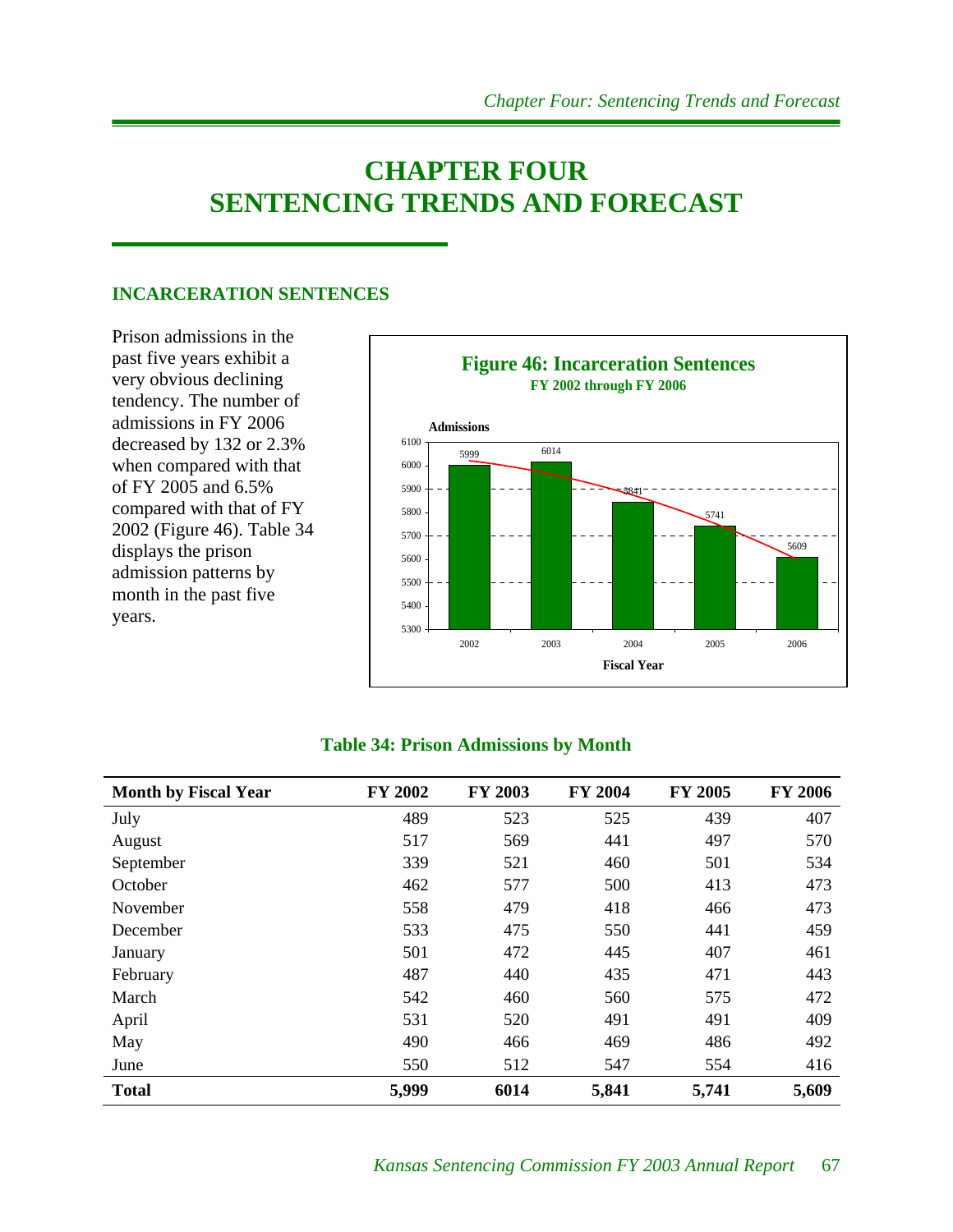The trend analysis on the types of admissions to prison in the past five years is presented in Table 35. The admissions of new court commitments in FY 2006 increased by 8.1% compared with FY 2005 but decreased by 5.4% compared with FY 2002. The number of probation condition violators admitted to prison continued growing in FY 2006, increasing by 40.2% over that of FY 2002 and representing the highest in the past five years. Probation violators with new sentences admitted to prison in FY 2006 increased by 12.7% compared with FY 2005 but decreased by 35.7% compared with FY 2002. Parole/postrelease supervision condition violators admitted to prison in FY 2006 represented

the lowest admission rate from FY 2002 through FY 2006, indicating a decrease of 22.6% and 31.9%, respectively, compared with those in FY 2005 and FY 2002. The number of parole/post-release violators with new sentences in FY 2006 increased by 3.1% over that of FY 2005 and 23.5% over that of FY 2002. The largest percentage decrease is identified in the number of conditional release violators, which decreased by 84.2% in the past five years. There was no admission of conditional release violators with new sentences during FY 2006. As pre-guideline sentences are reducing, these two types of conditional release violators will be eventually out of the prison system.

| <b>Admission Type</b>                      | <b>FY 2002</b> | <b>FY 2003</b> | <b>FY 2004</b> | <b>FY 2005</b> | <b>FY 2006</b> | FY 2006-2002<br>% Difference |
|--------------------------------------------|----------------|----------------|----------------|----------------|----------------|------------------------------|
| New Court Commitment                       | 1.702          | 1,649          | 1,512          | 1,489          | 1,610          | $-5.4\%$                     |
| Probation Violator                         | 1.454          | 1,497          | 1.709          | 1,783          | 2,038          | 40.2%                        |
| Probation Violator with New Sentence       | 221            | 205            | 148            | 126            | 142            | $-35.7\%$                    |
| Parole/Postrelease Violator                | 2.396          | 2.406          | 2,253          | 2,109          | 1,632          | $-31.9%$                     |
| Parole/Postrelease Violator with New Sent  | 136            | 144            | 146            | 163            | 168            | 23.5%                        |
| Conditional Release Violator               | 57             | 51             | 39             | 29             | 9              | $-84.2\%$                    |
| Conditional Release Violator with New Sent | 3              | 4              | 3              | 3              | $\mathbf{0}$   | $-100.0\%$                   |
| Other Types*                               | 30             | 58             | 31             | 39             | 10             | $-66.7\%$                    |
| <b>Total</b>                               | 5,999          | 6.014          | 5.841          | 5.741          | 5,609          | $-6.5\%$                     |

#### **Table 35: Comparison of Prison Admissions by Type**

\* Other admissions include inter-jurisdictional transfers, pre-sentence evaluations, return from court appearances, and returned escapees.

Table 36 reveals the admission trend of incarceration drug sentences by severity level in the past five years. In FY 2006, admissions at all drug levels indicated an increase over those of the previous year, with the exception of admissions at drug level 3, but demonstrated a decrease from those of FY 2002 except for drug severity level 4 with an increase of 21.3%. The overall admissions of drug offenders in FY 2006 indicated a decrease of 4.4% compared with FY 2002.

Further analysis of the drug incarceration sentences indicates that the number of drug severity level 4 continued increasing in the past five years with an increase of 21.3% compared with that of FY 2002. The largest decrease was found at drug severity level 2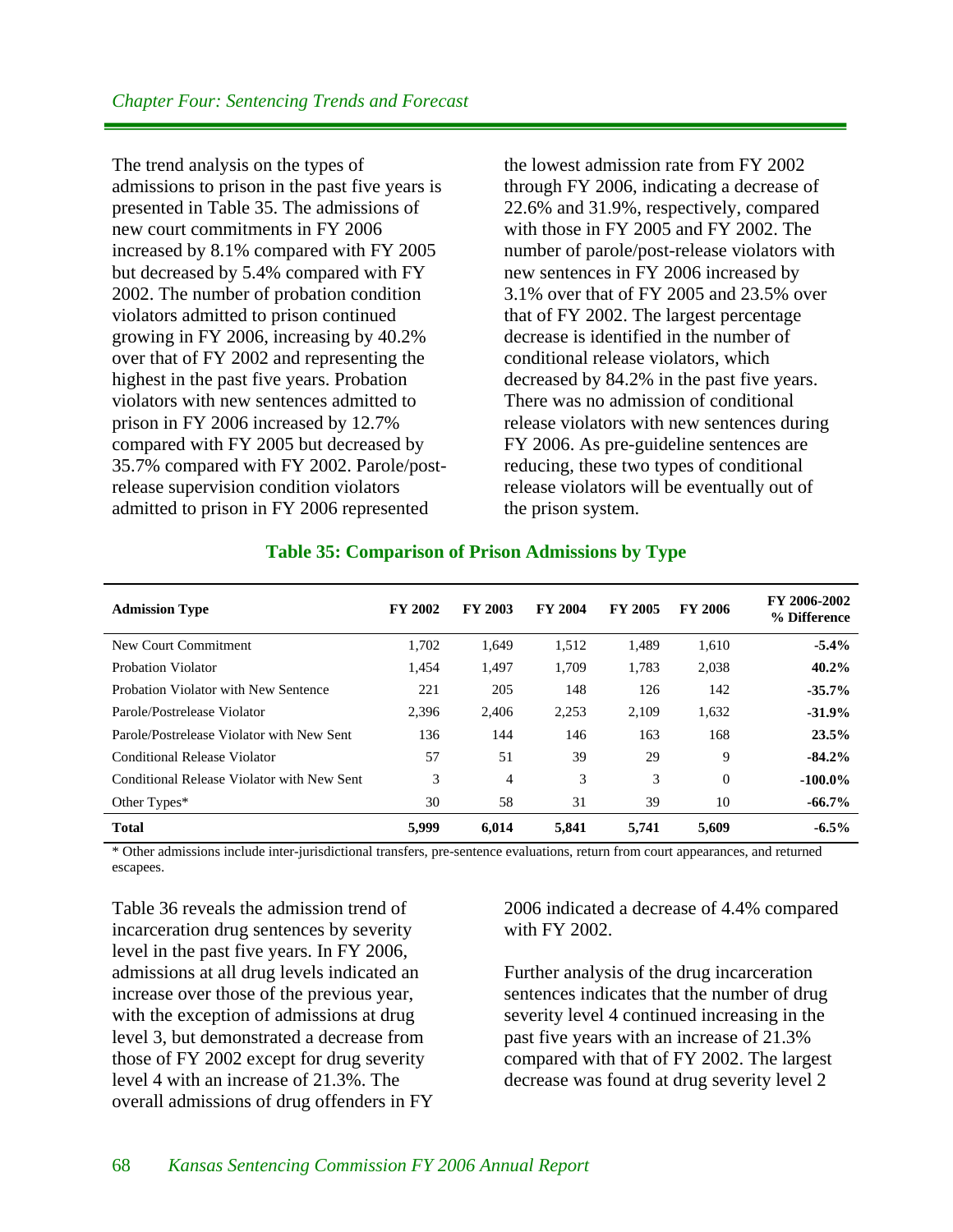during FY 2006, which decreased by 26.9% from that of FY 2002 (Table 36).

Table 37 demonstrates that the total nondrug admissions to prison kept dropping in the past five years, decreased by 3.8% from that of FY 2005 and by 7.4% from that of FY 2002. The most notable decrease of nondrug sentences in the past five years were identified at the severity levels containing offenders with the most serous crimes: level 2 with a decrease of 30.6%, level 3 with a decrease of 22%, level 4 with a decrease of 22.8% and level 6 with a decrease of 24.6%. No significant fluctuations were identified in

the numbers of admissions at lower nondrug severity levels 8, 9 and 10 from FY 2002 to FY 2006.

Offgrid sentences remained comparatively stable in the past five years. Nevertheless a significant increase should occur in the future resulting from Jessica's Law passed in the 2006 Legislative Session. Nongrid offenders admitted to prison in FY 2006 were all violators under the crime of DUI (134 offenders), demonstrating the largest increase in percentage during the past five years (an increase of 2,580%).

| <b>Table 36: Comparison of Drug Prison Admissions by Severity Level</b> |  |  |  |
|-------------------------------------------------------------------------|--|--|--|

| <b>Severity</b><br>Level | <b>FY 2002</b> | <b>FY 2003</b> | <b>FY 2004</b> | <b>FY 2005</b> | <b>FY 2006</b> | FY 2006-2005<br>% Difference | FY 2006-2002<br>% Difference |
|--------------------------|----------------|----------------|----------------|----------------|----------------|------------------------------|------------------------------|
| D1                       | 227            | 235            | 229            | 187            | 199            | 6.4%                         | $-12.3%$                     |
| D2                       | 186            | 204            | 179            | 132            | 136            | 3.0%                         | $-26.9%$                     |
| D <sub>3</sub>           | 628            | 617            | 567            | 516            | 487            | $-5.6\%$                     | $-22.5%$                     |
| D <sub>4</sub>           | 676            | 768            | 728            | 781            | 820            | $5.0\%$                      | 21.3%                        |
| <b>Total</b>             | 1.717          | 1.824          | 1,703          | 1,616          | 1,642          | $1.6\%$                      | $-4.4%$                      |

#### **Table 37: Comparison of Nondrug Prison Admissions by Severity Level**

| <b>Severity</b><br><b>Level</b> | <b>FY 2002</b> | FY 2003 | FY 2004 | <b>FY2005</b> | <b>FY 2006</b> | FY 2006-2005<br>% Difference | FY 2006-2002<br>% Difference |
|---------------------------------|----------------|---------|---------|---------------|----------------|------------------------------|------------------------------|
| N1                              | 92             | 113     | 108     | 96            | 101            | 5.2%                         | 9.8%                         |
| N <sub>2</sub>                  | 121            | 121     | 99      | 112           | 84             | $-25.0%$                     | $-30.6%$                     |
| N <sub>3</sub>                  | 645            | 604     | 559     | 562           | 503            | $-10.5%$                     | $-22.0%$                     |
| N <sub>4</sub>                  | 162            | 155     | 151     | 123           | 125            | $1.6\%$                      | $-22.8%$                     |
| N <sub>5</sub>                  | 671            | 718     | 586     | 584           | 551            | $-5.7\%$                     | $-17.9%$                     |
| N <sub>6</sub>                  | 195            | 208     | 171     | 158           | 147            | $-7.0%$                      | $-24.6%$                     |
| N7                              | 890            | 864     | 825     | 809           | 792            | $-2.1%$                      | $-11.0\%$                    |
| N8                              | 449            | 424     | 458     | 462           | 445            | $-3.7%$                      | $-0.9\%$                     |
| N <sub>9</sub>                  | 773            | 703     | 728     | 737           | 804            | 9.1%                         | $4.0\%$                      |
| N10                             | 227            | 206     | 261     | 235           | 228            | $-3.0\%$                     | $0.4\%$                      |
| Offgrid                         | 38             | 49      | 37      | 33            | 38             | 15.2%                        | $0.0\%$                      |
| Nongrid                         | 5              | 5       | 148     | 206           | 134            | $-35.0%$                     | 2580.0%                      |
| Unknown                         | 14             | 20      | 7       | 8             | 15             | 87.5%                        | 7.1%                         |
| <b>Total</b>                    | 4,282          | 4,190   | 4,138   | 4,125         | 3,967          | $-3.8%$                      | $-7.4%$                      |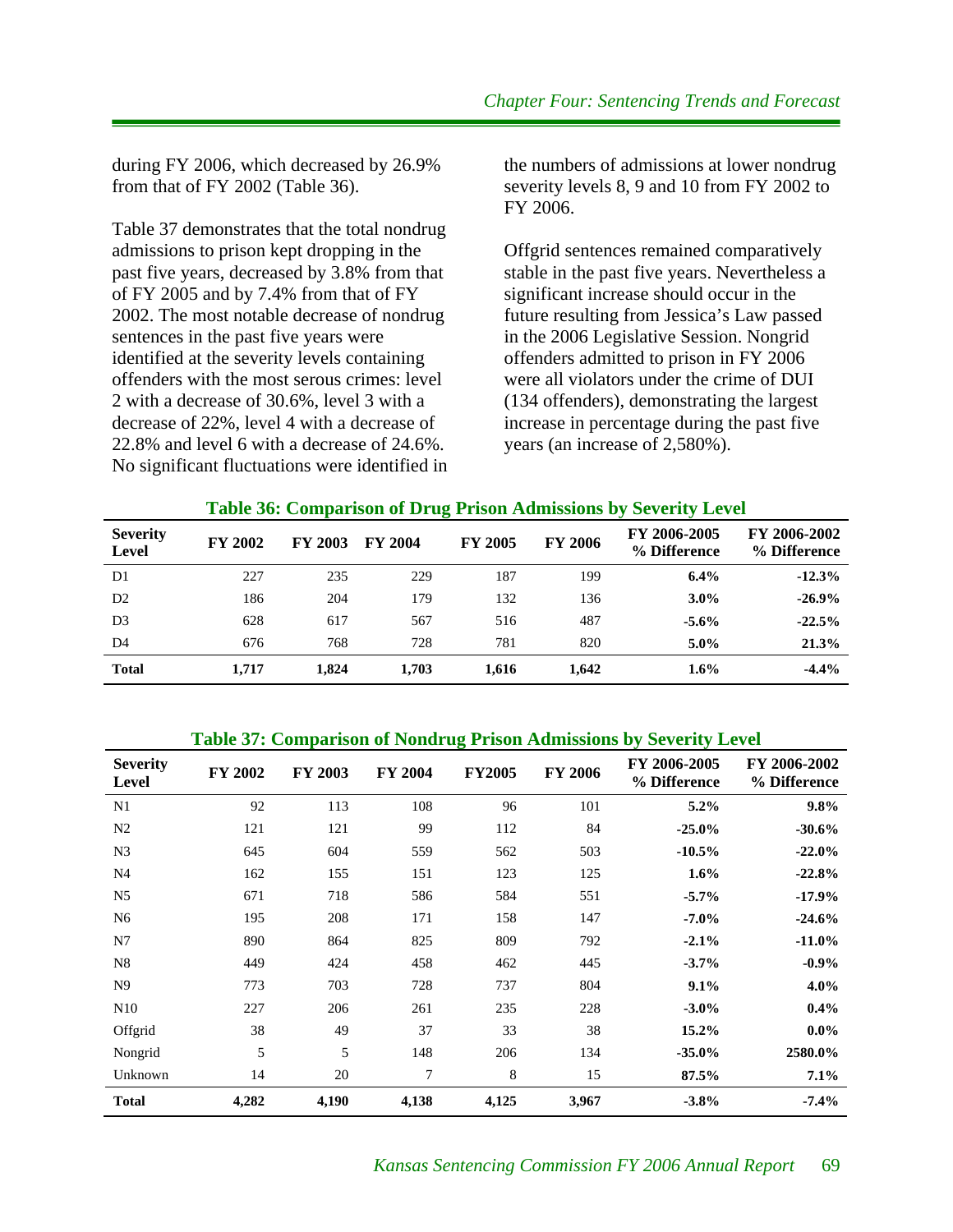#### **PROBATION SENTENCES**

Figure 47 exhibits the total sentencing trend of probation sentences in the past five years. In FY 2006, the number of probation sentences indicated an increase of 0.9% compared with that of FY 2005 and an increase of 16.9% (1,137 sentences) compared with that of FY 2002, representing the largest number of probation sentences in the past five years.



Table 38 presents the sentencing trend of the probation sentences by severity levels for drug offenses during the past five years. The analysis shows that drug probation sentences at all levels in FY 2006 increased except sentences at drug severity level 2 with a decrease of 10% compared with FY 2005 and 59.1% compared with FY 2002. The largest increase of probation sentences for drug offenses fell on drug severity level 4, an increase of 10.7% and 46.6%, compared to those of FY 2005 and FY 2002 respectively. This significant increase at drug severity level 4 reflects the implementation of Senate Bill 123 effective on November 1, 2003, wherein convictions under K.S.A. 65-4160 are all sentenced at drug severity level 4, no matter if the conviction is the first or second offense. Consequently, the numbers of probation sentences at drug severity levels 1 and 2

decreased by 47.9% and 10%, respectively, compared with those of FY 2005. The total number of drug probation sentences presents a growing tendency with an increase of 2.5% over that of FY 2005 and an increase of 32.7% over that of FY 2002.

The total number of nondrug probation sentences in FY 2006 remained stable compared with that of FY 2005 but indicated an increase of 9.6% compared with that of FY 2002. The largest increase of nondrug probation sentences in the past five years were found at nongrid (an increase of 65.2%, 318 sentences) followed by nondrug severity level 6 (an increase of 25%, 19 sentences) and nondrug severity level 8 (an increase of 16.3%, 123 sentences) compared with the data observed in FY 2002 (Table 39).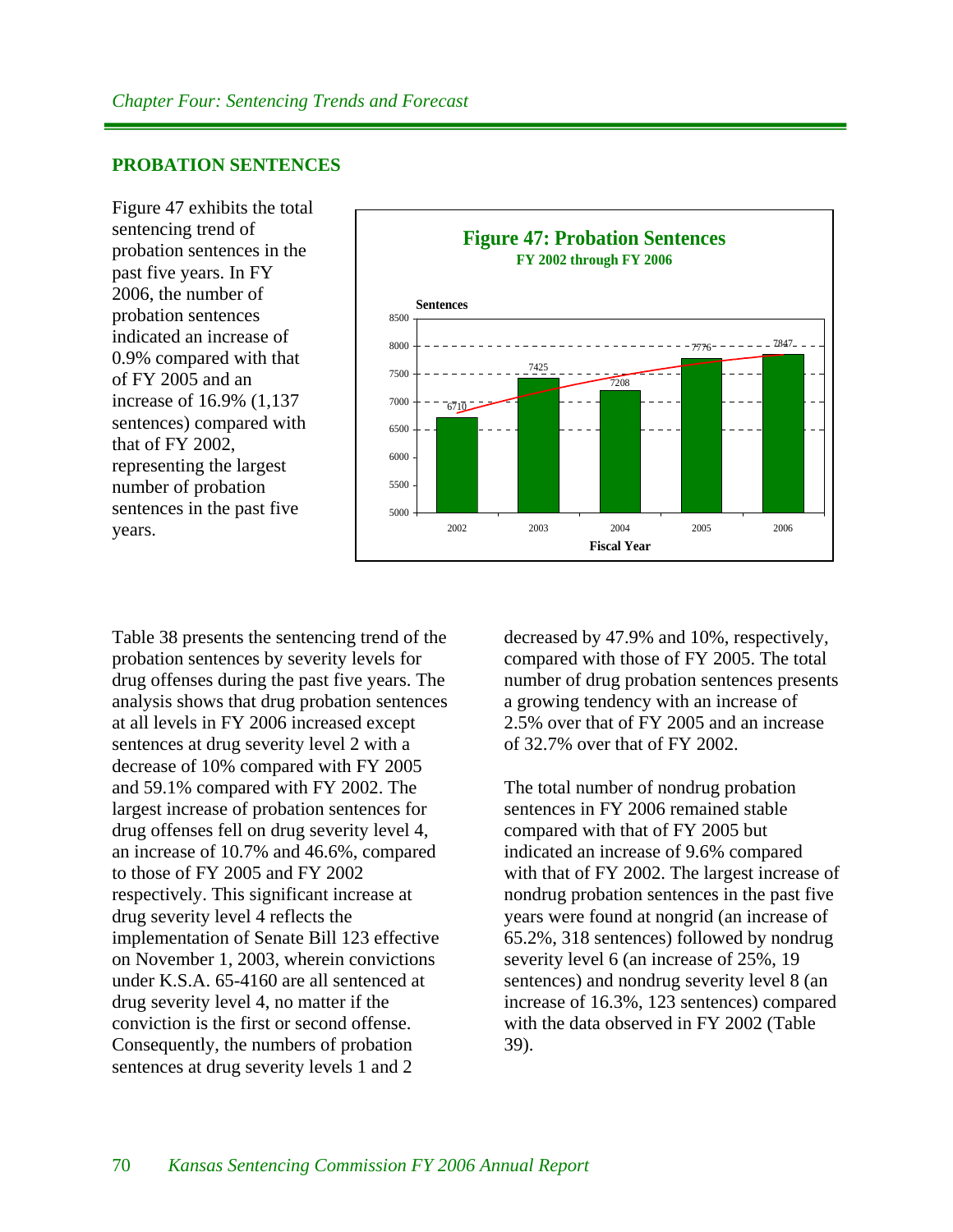| <b>Severity</b><br><b>Level</b> | <b>FY 2002</b> | <b>FY 2003</b> | <b>FY 2004</b> | <b>FY 2005</b> | <b>FY 2006</b> | FY 2006-2005<br>% Difference | FY 2006-2002<br>% Difference |
|---------------------------------|----------------|----------------|----------------|----------------|----------------|------------------------------|------------------------------|
| D <sub>1</sub>                  | 49             | 44             | 36             | 121            | 63             | $-47.9%$                     | 28.6%                        |
| D <sub>2</sub>                  | 44             | 71             | 44             | 20             | 18             | $-10.0\%$                    | $-59.1%$                     |
| D3                              | 555            | 566            | 633            | 653            | 570            | $-12.7%$                     | 2.7%                         |
| D4                              | 1.498          | 1.767          | 1.728          | 1.983          | 2.196          | 10.7%                        | 46.6%                        |
| <b>Total</b>                    | 2,146          | 2,448          | 2,441          | 2,777          | 2,847          | 2.5%                         | 32.7%                        |

# **Table 38: Comparison of Probation Drug Sentences by Severity Level FY 2002 through FY 2006**

#### **Table 39: Comparison of Probation Nondrug Sentences by Severity Level FY 2002 through FY 2006**

| <b>Severity</b><br><b>Level</b> | <b>FY 2002</b> | <b>FY 2003</b> | <b>FY 2004</b> | <b>FY 2005</b> | <b>FY 2006</b> | FY 2006-2005<br>% Difference | FY 2006-2002<br>% Difference |
|---------------------------------|----------------|----------------|----------------|----------------|----------------|------------------------------|------------------------------|
| N1                              | 5              | 5              | $\overline{7}$ | $\overline{4}$ | $\overline{4}$ | $0.0\%$                      | $-20.0\%$                    |
| N <sub>2</sub>                  | 2              | $\overline{4}$ | $\Omega$       | $\mathbf{0}$   | 2              | N/A                          | $0.0\%$                      |
| N <sub>3</sub>                  | 37             | 61             | 48             | 46             | 33             | $-28.3%$                     | $-10.8%$                     |
| N <sub>4</sub>                  | 16             | 17             | 13             | $\overline{4}$ | 17             | 325.0%                       | 6.3%                         |
| N <sub>5</sub>                  | 225            | 202            | 212            | 223            | 211            | $-5.4%$                      | $-6.2%$                      |
| N <sub>6</sub>                  | 76             | 91             | 62             | 61             | 95             | 55.7%                        | 25.0%                        |
| N7                              | 962            | 1,024          | 934            | 1,053          | 997            | $-5.3%$                      | 3.6%                         |
| N <sub>8</sub>                  | 756            | 825            | 781            | 793            | 879            | 10.8%                        | 16.3%                        |
| N <sub>9</sub>                  | 1,451          | 1,521          | 1,430          | 1,539          | 1,534          | $-0.3%$                      | 5.7%                         |
| N10                             | 546            | 538            | 557            | 454            | 422            | $-7.0\%$                     | $-22.7%$                     |
| Nongrid                         | 488            | 689            | 723            | 822            | 806            | $-1.9%$                      | 65.2%                        |
| <b>Total</b>                    | 4,564          | 4,977          | 4,767          | 4,999          | 5,000          | $0.0\%$                      | 9.6%                         |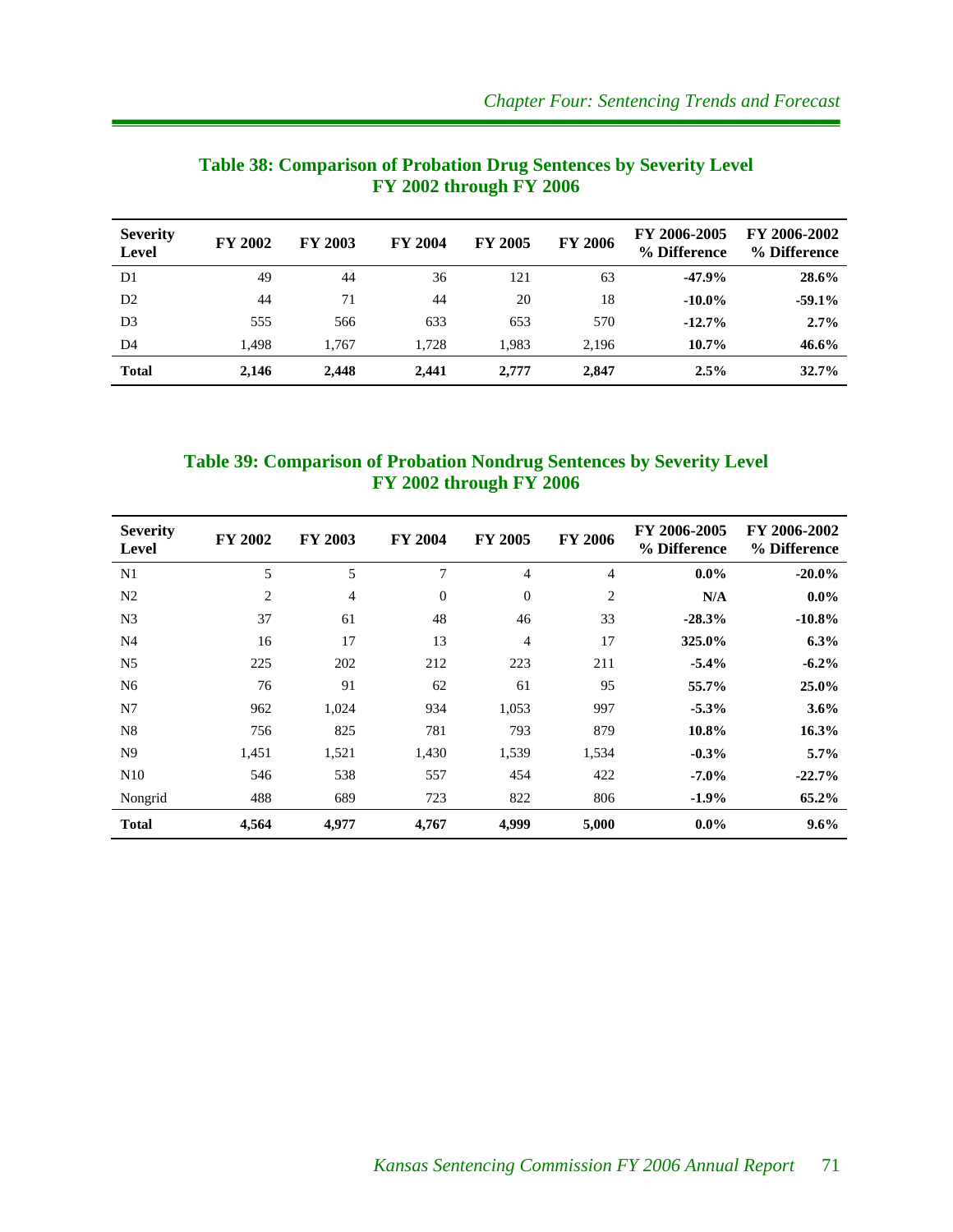#### **PRISON POPULATION FORECASTS**

The prison population forecasts are based on historical sentencing data, primarily on the data of FY 2006, and the input assumptions formulated by the experts from various criminal justice agencies, who are the members of the Prison Population Consensus Group. The prison population projections predict that the offenders incarcerated in state prisons will reach 11,231 by June 30, 2016, which indicates an increase of 2,298 inmates or 25.7% over the actual prison population on the same date of year 2006. Although the total number of admissions has dropped compared with those of the past five years, a combination of developing admission trends with the impact of the pronounced stacking effect and new sentencing policies has resulted in a continual growth in the state's prison population (Figure 48).

Table 40 provides prison inmate population projections by severity levels. The most significant increase in both number and percentage of incarcerated populations in the next ten years is identified in the group of offgrid offenders, an increase of 1,629 offenders or 229.1%. This significant growth results from the implementation of Jessica's Law (House Bill 2567) passed in the 2006 Legislative Session. According to this law, aggravated habitual sex offenders shall be sentenced to life imprisonment without possibility of parole (K.S.A. 2006 Supp. 21-4642); child sex offenses, where the offender is 18 years of age or older and the victim is less than 14 years of age, shall be sentenced to mandatory minimum of Hard 25 years for the first offense, mandatory minimum of Hard 40 years for the second offense and life imprisonment without parole for the third offense (K.S.A. 2006 Supp. 21-4643).

The second largest increase in number falls at nondrug severity level 1, an increase of 186 offenders over the ten-year forecast period. This is due to the "stacking effect" of long sentence length of most serious offenses. The numbers of offenders at nondrug severity level 9 and drug severity level 4 will increase by 151 offenders respectively in ten years, who are primary condition probation violators.

The largest decrease is found in the group of condition parole/postrelease violators (a decrease of 105 offenders or 13.4%) over the ten-year forecast period, which mirrors the effect of Senate Bill 323, wherein conditional probation violators would not be placed on a period of postrelease supervision upon their release from prison. The prison population at nondrug severity levels 2 and 3 will be reduced by 8% and 7.2% respectively, which reflects the implementation of House Bill 2576, which reclassifies certain sexual offenses as offgrid felonies.

The number of drug offenders demonstrates a declining trend at drug severity level 1 with a growing tendency at drug severity level 2 in the ten-year forecast period. These tendencies may result from Senate Bill 366 passed in the 2006 Legislative Session. This Bill has amended the severity level for a violation of possession of precursors under K.S.A. 65-7006(e) from a drug severity level 1 to a drug severity level 2. Figure 48 depicts the trend of the actual and projected prison population from FY 1996 through FY 2016.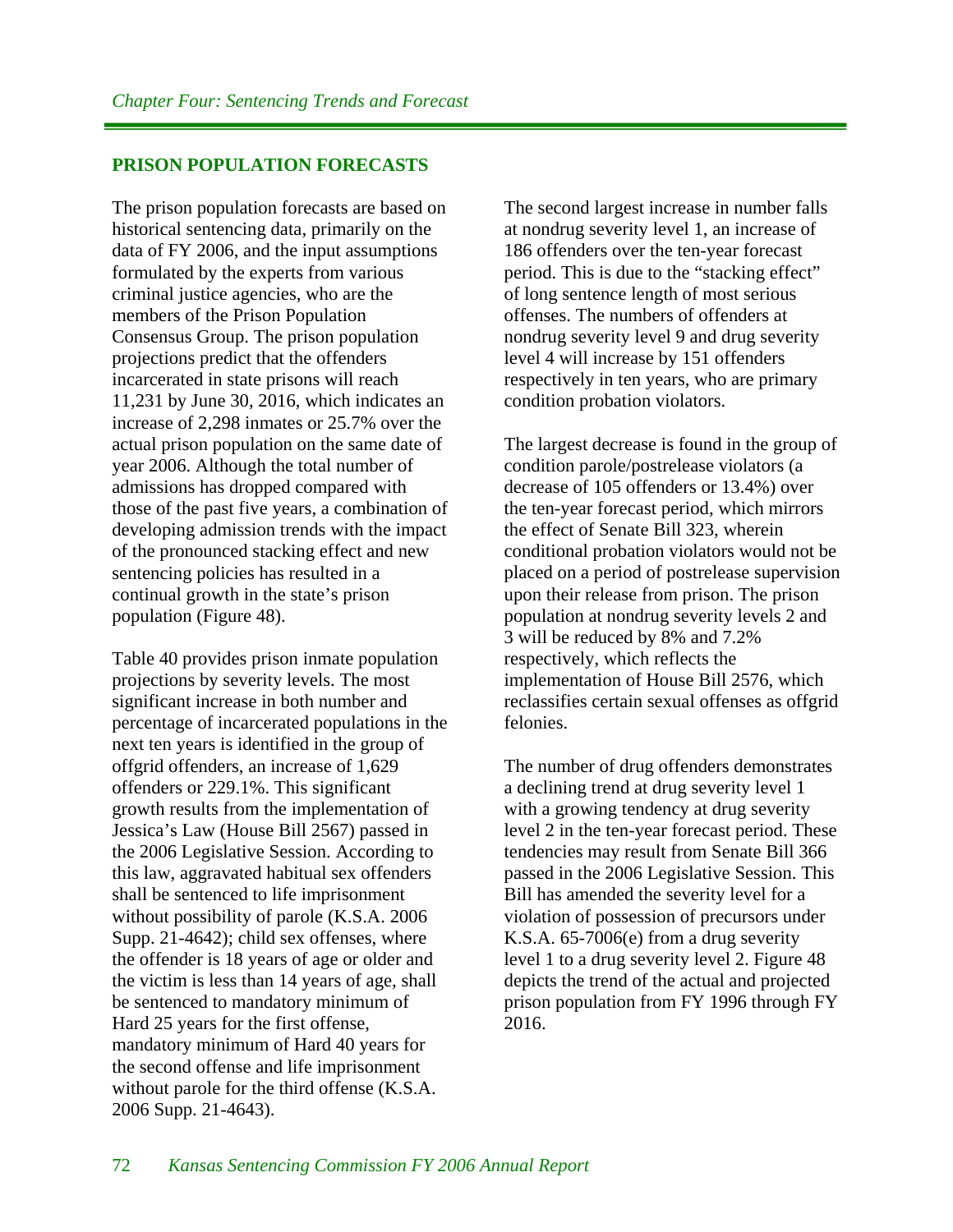# **Figure 48: Prison Population Actual and Projected**

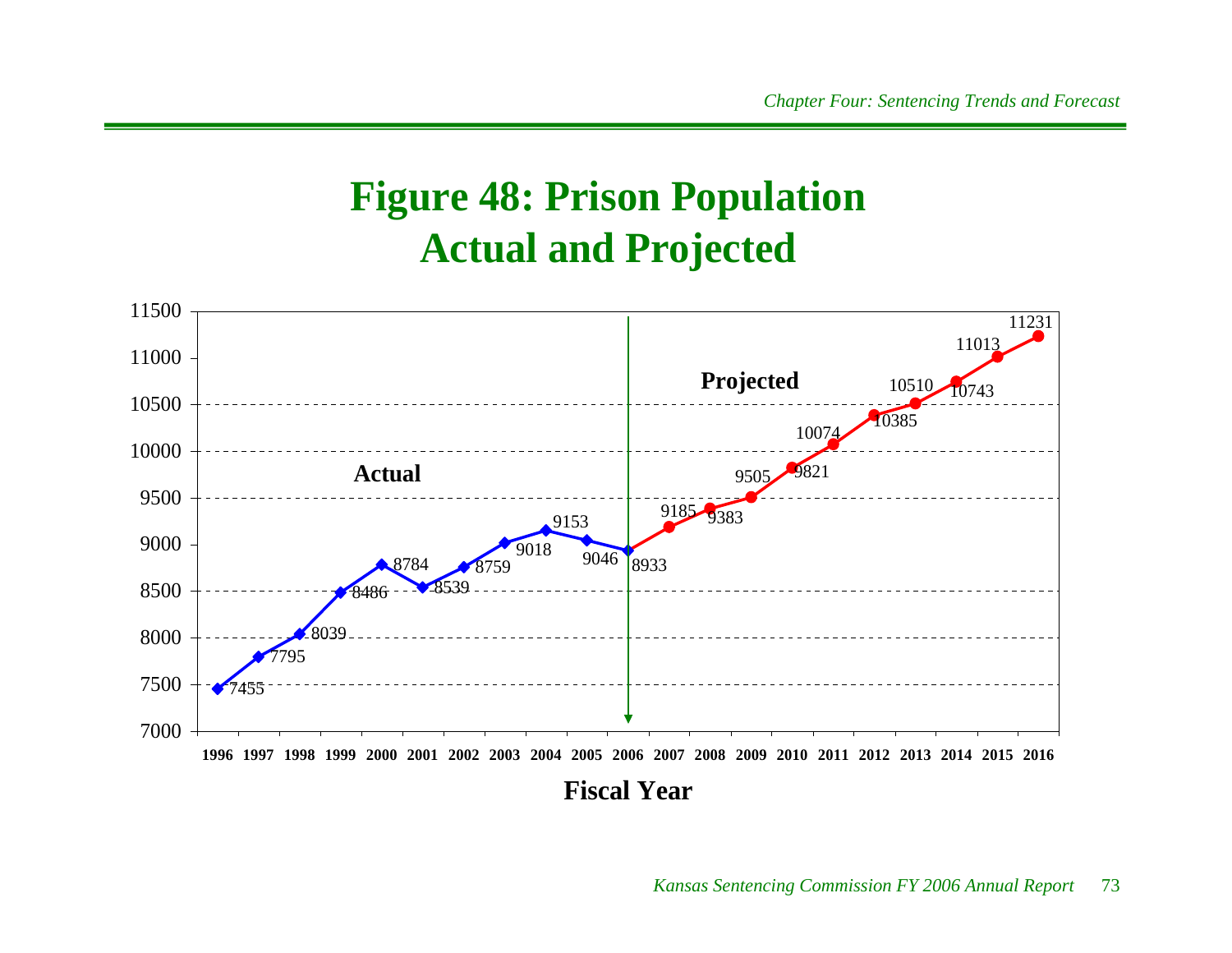| <b>Severity Level</b>                           | June 30<br>2006* | June 30<br>2007 | June 30<br>2008 | June 30<br>2009 | June 30<br>2010 | June 30<br>2011 | June 30<br>2012 | June 30<br>2013 | June 30<br>2014 | June 30<br>2015 | June 30<br>2016 | Total #<br><b>Increase</b> | Percent<br><b>Increase</b> |
|-------------------------------------------------|------------------|-----------------|-----------------|-----------------|-----------------|-----------------|-----------------|-----------------|-----------------|-----------------|-----------------|----------------------------|----------------------------|
| D1                                              | 581              | 524             | 510             | 486             | 491             | 511             | 510             | 508             | 509             | 522             | 525             | $-56$                      | $-9.6%$                    |
| D2                                              | 244              | 261             | 283             | 298             | 327             | 355             | 379             | 376             | 368             | 377             | 380             | 136                        | 55.7%                      |
| D3                                              | 484              | 529             | 522             | 552             | 555             | 568             | 589             | 578             | 585             | 591             | 605             | 121                        | 25.0%                      |
| D4                                              | 641              | 695             | 728             | 731             | 768             | 789             | 788             | 772             | 822             | 840             | 792             | 151                        | 23.6%                      |
| N1                                              | 806              | 843             | 869             | 890             | 917             | 929             | 939             | 960             | 960             | 982             | 992             | 186                        | 23.1%                      |
| N2                                              | 449              | 457             | 442             | 434             | 440             | 430             | 428             | 434             | 434             | 423             | 413             | $-36$                      | $-8.0\%$                   |
| N3                                              | 1352             | 1349            | 1338            | 1310            | 1307            | 1289            | 1285            | 1258            | 1233            | 1233            | 1255            | $-97$                      | $-7.2%$                    |
| N <sub>4</sub>                                  | 269              | 263             | 271             | 264             | 269             | 276             | 284             | 293             | 303             | 304             | 306             | 37                         | 13.8%                      |
| N5                                              | 1050             | 1036            | 1046            | 1030            | 1014            | 1034            | 1053            | 1037            | 1031            | 1039            | 1062            | 12                         | $1.1\%$                    |
| N <sub>6</sub>                                  | 156              | 167             | 172             | 192             | 212             | 203             | 200             | 193             | 202             | 214             | 222             | 66                         | 42.3%                      |
| N7                                              | 854              | 887             | 902             | 888             | 876             | 877             | 890             | 891             | 890             | 906             | 881             | 27                         | $3.2\%$                    |
| <b>N8</b>                                       | 239              | 279             | 257             | 253             | 256             | 266             | 273             | 280             | 262             | 298             | 290             | 51                         | 21.3%                      |
| N9                                              | 268              | 348             | 348             | 357             | 371             | 376             | 379             | 387             | 404             | 386             | 419             | 151                        | 56.3%                      |
| N10                                             | 43               | 62              | 63              | 56              | 63              | 71              | 69              | 67              | 76              | 63              | 68              | 25                         | 58.1%                      |
| <b>OFF GRID</b>                                 | 711              | 729             | 900             | 1080            | 1269            | 1444            | 1621            | <b>1800</b>     | 1980            | 2156            | 2340            | 1629                       | 229.1%                     |
| <b>Condition Parole/PIS</b><br><b>Violators</b> | 786              | 756             | 732             | 684             | 686             | 656             | 698             | 676             | 684             | 679             | 681             | $-105$                     | $-13.4%$                   |
| <b>Total</b>                                    | 8933             | 9185            | 9383            | 9505            | 9821            | 10074           | 10385           | 10510           | 10743           | 11013           | 11231           | 2298                       | 25.7%                      |

# **Table 40: FY 2007 Adult Inmate Prison Population Projections**

\*. Based on the actual prison population on that date (for the purpose of forecasting, nongrid and missing are analyzed and assigned to each level).

# 74 *Kansas Sentencing Commission FY 2006 Annual Report*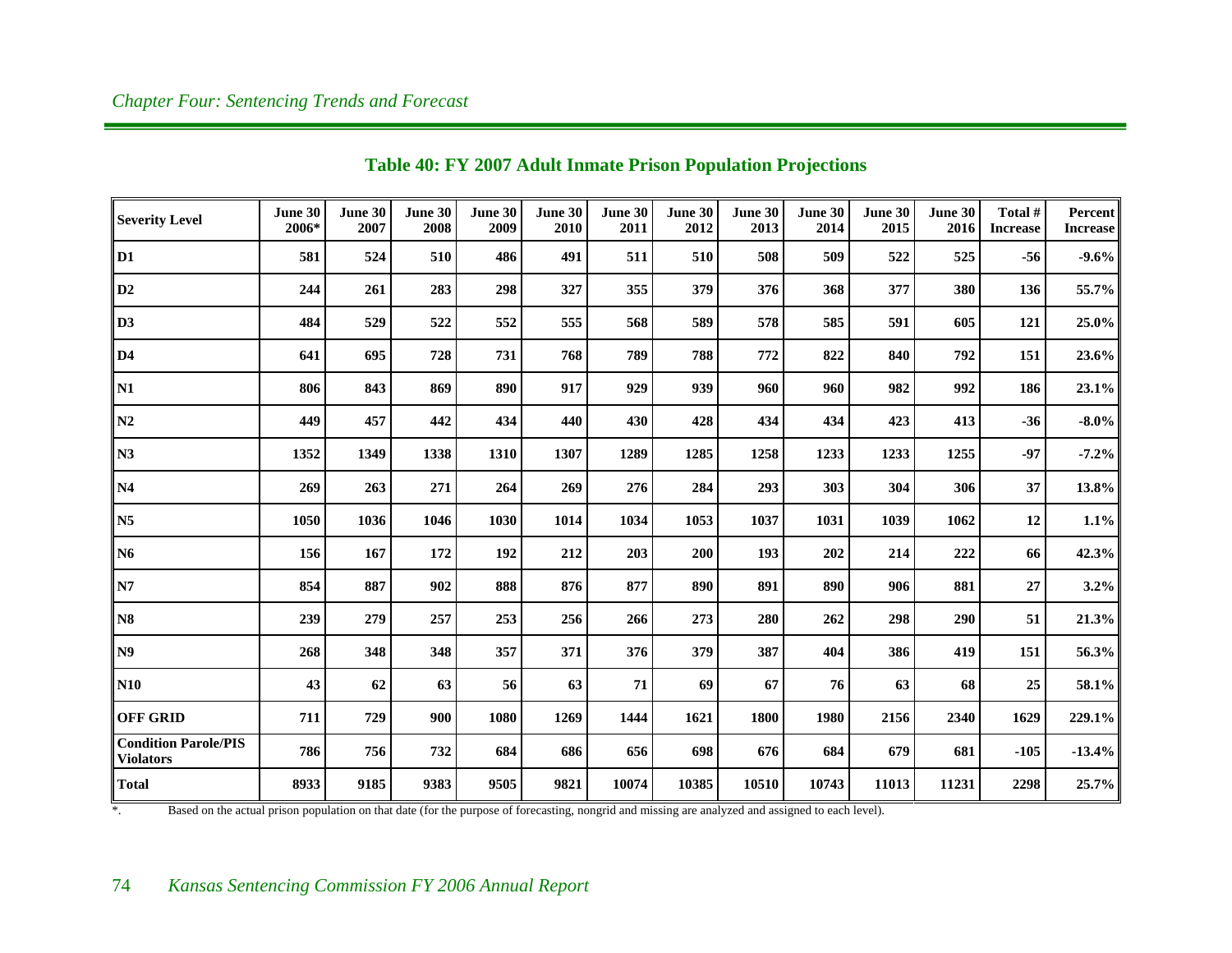# **APPENDIX I SENTENCES FROM THE TOP FOUR COUNTIES**

Based on the sentences reported to the Commission in FY 2006, Sedgwick, Johnson, Wyandotte and Shawnee counties remained the top four counties, whose sentences imposed accounted for 50.7% of the total state sentences. This percentage is very close to that of FY 2005. Sedgwick remained the top-committing county followed by Johnson, Wyandotte and Shawnee counties, which is consistent with the distributions of previous years. In

comparison with the sentencing data of FY 2005, no significant changes were identified in the percentages of sentences from the four counties. Sedgwick County and Shawnee County increased by 0.9% and 0.1% respectively, while Wyandotte County decreased by 1.1%. Johnson County remained constant. The following figures and tables display the characteristics of offenses and offenders from the four counties in FY 2006.

Sedgwick, Johnson, Wyandotte and Shawnee Counties were the top four committing counties with sentencing events accounting for 50.7% of the total state sentences in FY 2006.

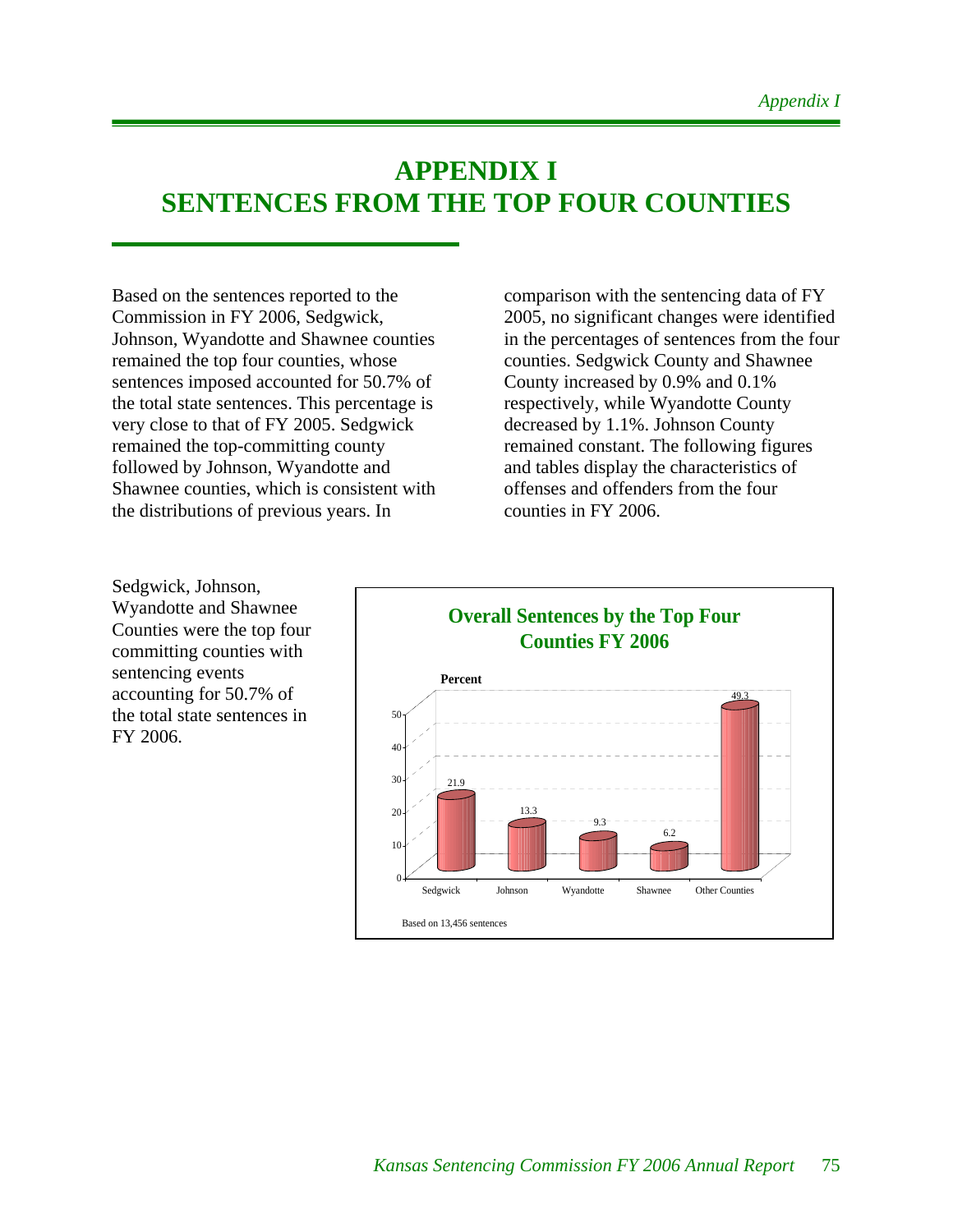# *Appendix I*

The highest percentage of prison sentences imposed was found in Sedgwick County (50.8%), while Shawnee County imposed higher rates of probation sentences (55.3%) and Senate Bill 123 drug treatment sentences (10.3%) than the other three counties.



Shawnee County represented the highest percentage of drug sentences (29.4%), while Sedgwick County imposed the largest proportion of nondrug sentences (74.1%) among the four counties.

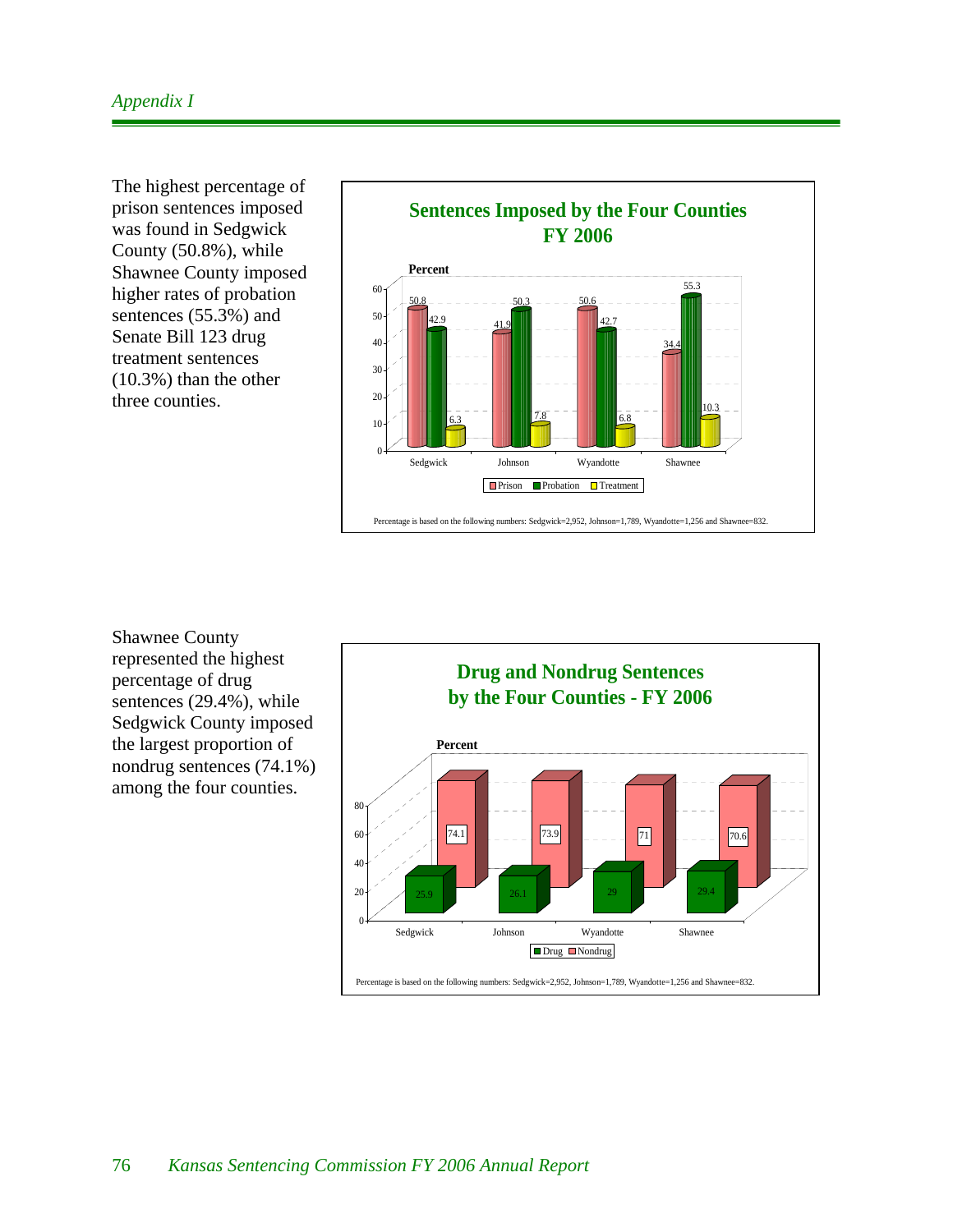Shawnee County indicated the highest percentage of female offenders (21.9%), while Wyandotte County represented the highest rate of male offenders (84.5%).



Johnson County reported more white offenders (75.3%), while Wyandotte County reported more black offenders (47.8%), which remained constant as compared to FY 2005.

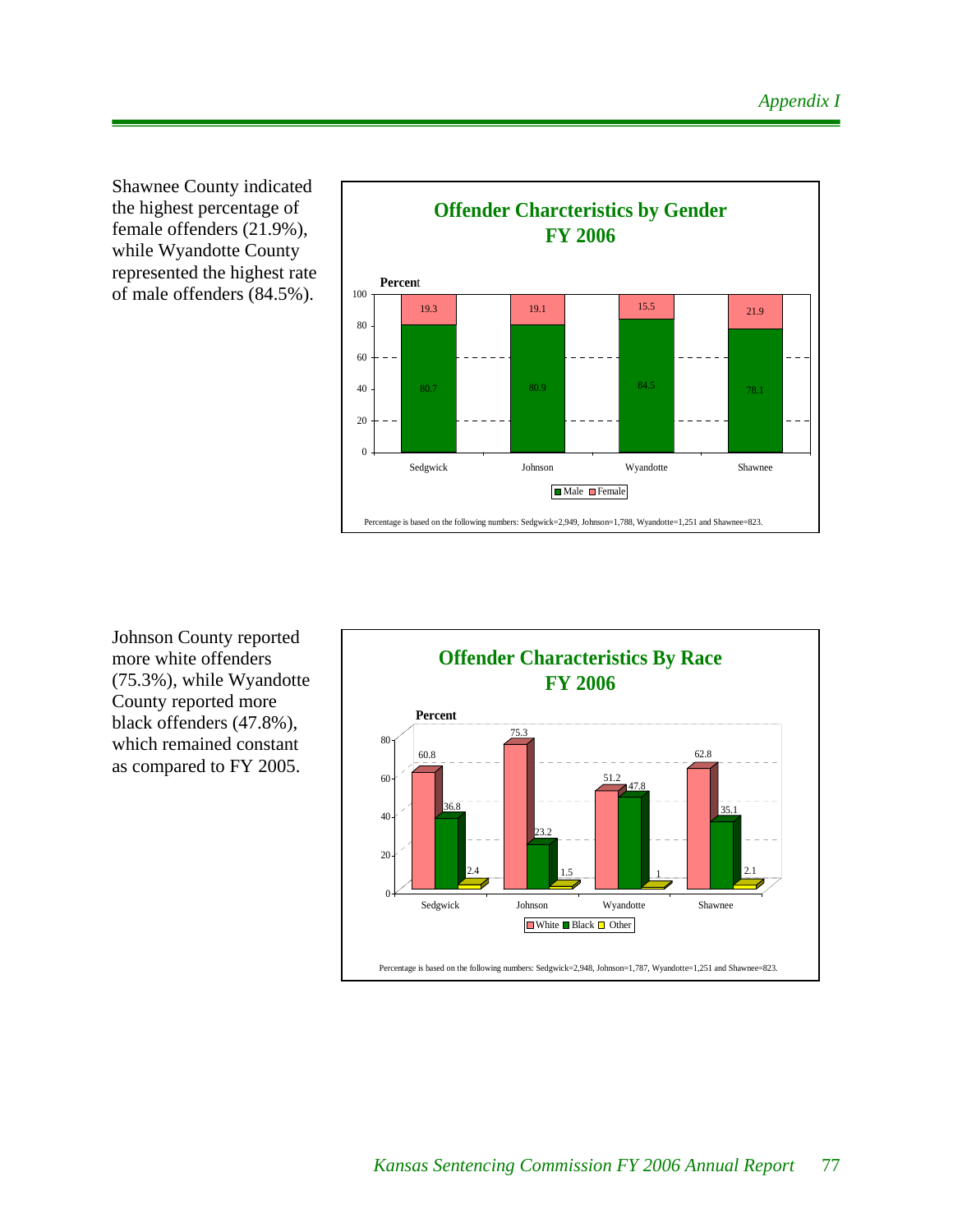|                       | <b>Sedgwick</b> |               |                  | <b>Johnson</b> |                  | Wyandotte     | <b>Shawnee</b>   |               |
|-----------------------|-----------------|---------------|------------------|----------------|------------------|---------------|------------------|---------------|
| <b>Severity Level</b> | ${\bf N}$       | $\frac{0}{0}$ | N                | $\frac{0}{0}$  | $\mathbf N$      | $\frac{0}{0}$ | $\mathbf N$      | $\frac{0}{0}$ |
| D1                    | 68              | 2.3           | 5                | 0.3            | 5                | 0.4           | $\overline{7}$   | 0.8           |
| D2                    | 42              | 1.4           | 5                | 0.3            | 8                | 0.6           | 5                | 0.6           |
| D <sub>3</sub>        | 173             | 5.9           | 141              | 7.9            | 50               | 4.0           | 72               | 8.7           |
| D <sub>4</sub>        | 482             | 16.3          | 316              | 17.7           | 301              | 24.0          | 161              | 19.4          |
| N1                    | 26              | 0.9           | 6                | 0.3            | 24               | 1.9           | 9                | 1.1           |
| N2                    | 25              | 0.8           | 6                | 0.3            | 14               | 1.1           | $\overline{7}$   | 0.8           |
| N <sub>3</sub>        | 203             | 6.9           | 41               | 2.3            | 88               | 7.0           | 34               | 4.1           |
| N <sub>4</sub>        | 42              | 1.4           | 23               | 1.3            | 18               | 1.4           | 10               | 1.2           |
| N <sub>5</sub>        | 262             | 8.9           | 88               | 4.9            | 95               | 7.6           | 43               | 5.2           |
| N <sub>6</sub>        | 50              | 1.7           | 22               | 1.2            | 29               | 2.3           | 9                | 1.1           |
| N7                    | 464             | 15.7          | 199              | 11.1           | 146              | 11.6          | 103              | 12.4          |
| N8                    | 385             | 13.0          | 154              | 8.6            | 88               | 7.0           | 86               | 10.3          |
| N <sub>9</sub>        | 505             | 17.1          | 401              | 22.4           | 201              | 16.0          | 171              | 20.6          |
| N10                   | 61              | 2.1           | 216              | 12.1           | 130              | 10.4          | 24               | 2.9           |
| Nongrid               | 154             | 5.2           | 166              | 9.3            | 47               | 3.7           | 89               | 10.7          |
| Offgrid               | $8\,$           | 0.3           | $\boldsymbol{0}$ | $0.0\,$        | 12               | 1.0           | $\overline{2}$   | 0.2           |
| Unknown               | $\overline{2}$  | 0.1           | $\boldsymbol{0}$ | 0.0            | $\boldsymbol{0}$ | 0.0           | $\boldsymbol{0}$ | 0.0           |
| <b>Total</b>          | 2,952           | 100.0         | 1,789            | 100.0          | 1,256            | 100.0         | 832              | 100.0         |

# **FY 2006 Sentences from the Four Counties by Severity Level**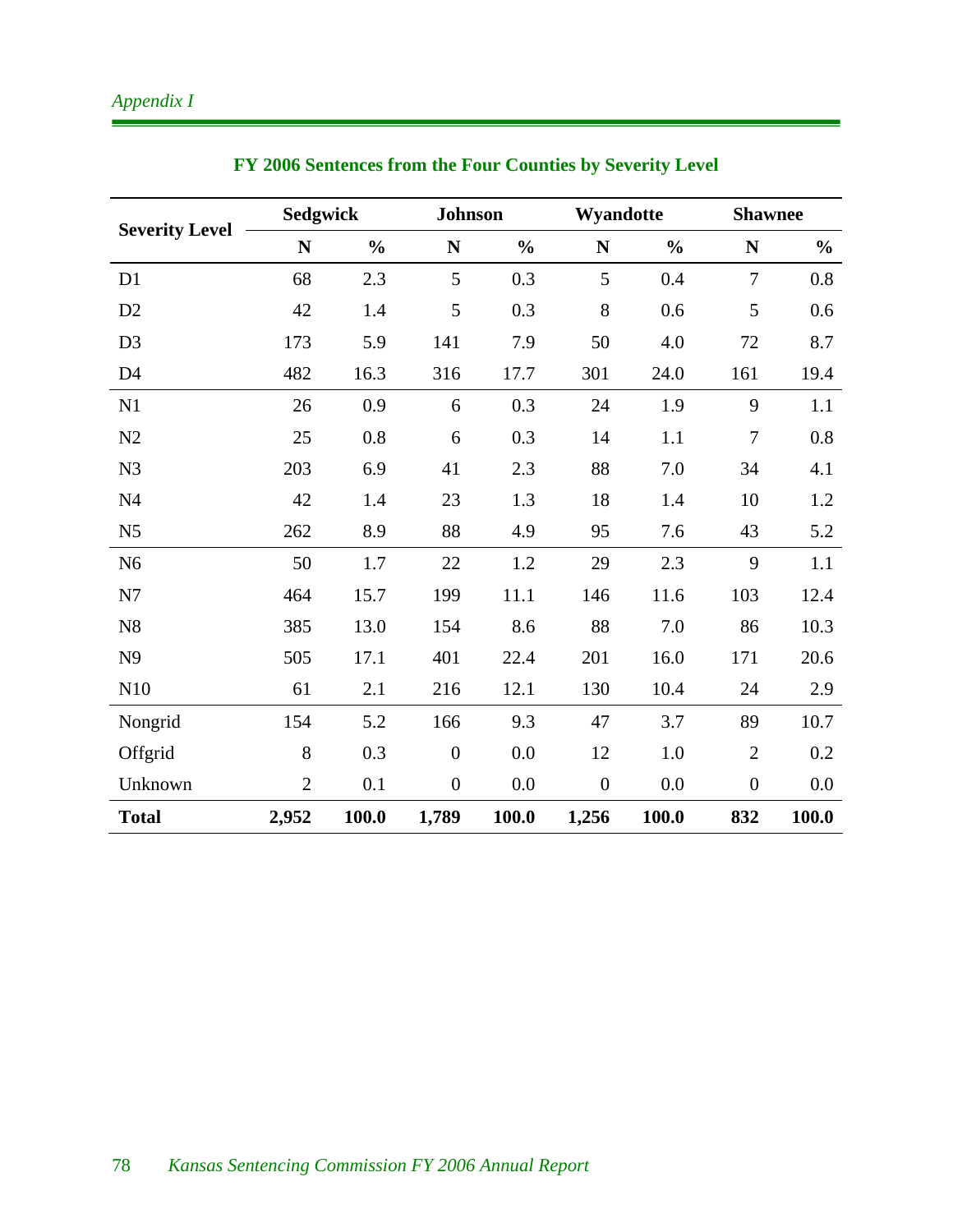|                           | <b>Sedgwick County</b> |               |                               | <b>Johnson County</b> |               |  |
|---------------------------|------------------------|---------------|-------------------------------|-----------------------|---------------|--|
| <b>Offense Type</b>       | N                      | $\frac{0}{0}$ | <b>Offense Type</b>           | N                     | $\frac{0}{0}$ |  |
| Drugs                     | 765                    | 25.9          | Drugs                         | 467                   | 26.1          |  |
| Forgery                   | 250                    | 8.5           | Theft                         | 273                   | 15.3          |  |
| <b>Aggravated Battery</b> | 246                    | 8.3           | <b>DUI</b>                    | 157                   | 8.8           |  |
| Theft                     | 240                    | 8.1           | <b>Burglary</b>               | 112                   | 6.3           |  |
| <b>Burglary</b>           | 233                    | 7.9           | Forgery                       | 97                    | 5.4           |  |
| <b>DUI</b>                | 146                    | 4.9           | <b>Aggravated Battery</b>     | 95                    | 5.3           |  |
| <b>Aggravated Robbery</b> | 120                    | 4.1           | Criminal Threat               | 70                    | 3.9           |  |
| Robbery                   | 82                     | 2.8           | <b>Identity Theft</b>         | 57                    | 3.2           |  |
| <b>Aggravated Assault</b> | 77                     | 2.6           | <b>Aggravated Assault</b>     | 41                    | 2.3           |  |
| Criminal Threat           | 68                     | 2.3           | Nonsupport of Child or Spouse | 37                    | 2.1           |  |
| <b>Total</b>              | 2,227                  | 75.4          | <b>Total</b>                  | 1,406                 | 78.7          |  |

# **FY 2006 Top Ten Offenses Committed by Offenders in the Four Counties – 1**

# **FY 2006 Top Ten Offenses Committed by Offenders in the Four Counties – 2**

|                                | <b>Wyandotte County</b> |               |                           | <b>Shawnee County</b> |               |
|--------------------------------|-------------------------|---------------|---------------------------|-----------------------|---------------|
| <b>Offense Type</b>            | N                       | $\frac{0}{0}$ | <b>Offense Type</b>       | N                     | $\frac{6}{9}$ |
| Drugs                          | 364                     | 29.0          | Drugs                     | 245                   | 29.4          |
| Theft                          | 97                      | 7.7           | <b>DUI</b>                | 85                    | 10.2          |
| <b>Burglary</b>                | 94                      | 7.5           | <b>Burglary</b>           | 81                    | 9.7           |
| Forgery                        | 82                      | 6.5           | Theft                     | 75                    | 9.0           |
| Fleeing or Eluding LEO         | 71                      | 5.7           | Forgery                   | 64                    | 7.7           |
| <b>Aggravated Battery</b>      | 66                      | 5.3           | <b>Aggravated Battery</b> | 35                    | 4.2           |
| Robbery                        | 54                      | 4.3           | Fleeing or Eluding LEO    | 27                    | 3.2           |
| DUI                            | 47                      | 3.7           | <b>Aggravated Robbery</b> | 22                    | 2.6           |
| <b>Aggravated Robbery</b>      | 45                      | 3.6           | <b>Aggravated Assault</b> | 21                    | 2.5           |
| Agg Indecent Liberties w/Child | 42                      | 3.3           | Robbery                   | 20                    | 2.4           |
| <b>Total</b>                   | 962                     | 76.6          | <b>Total</b>              | 675                   | 80.9          |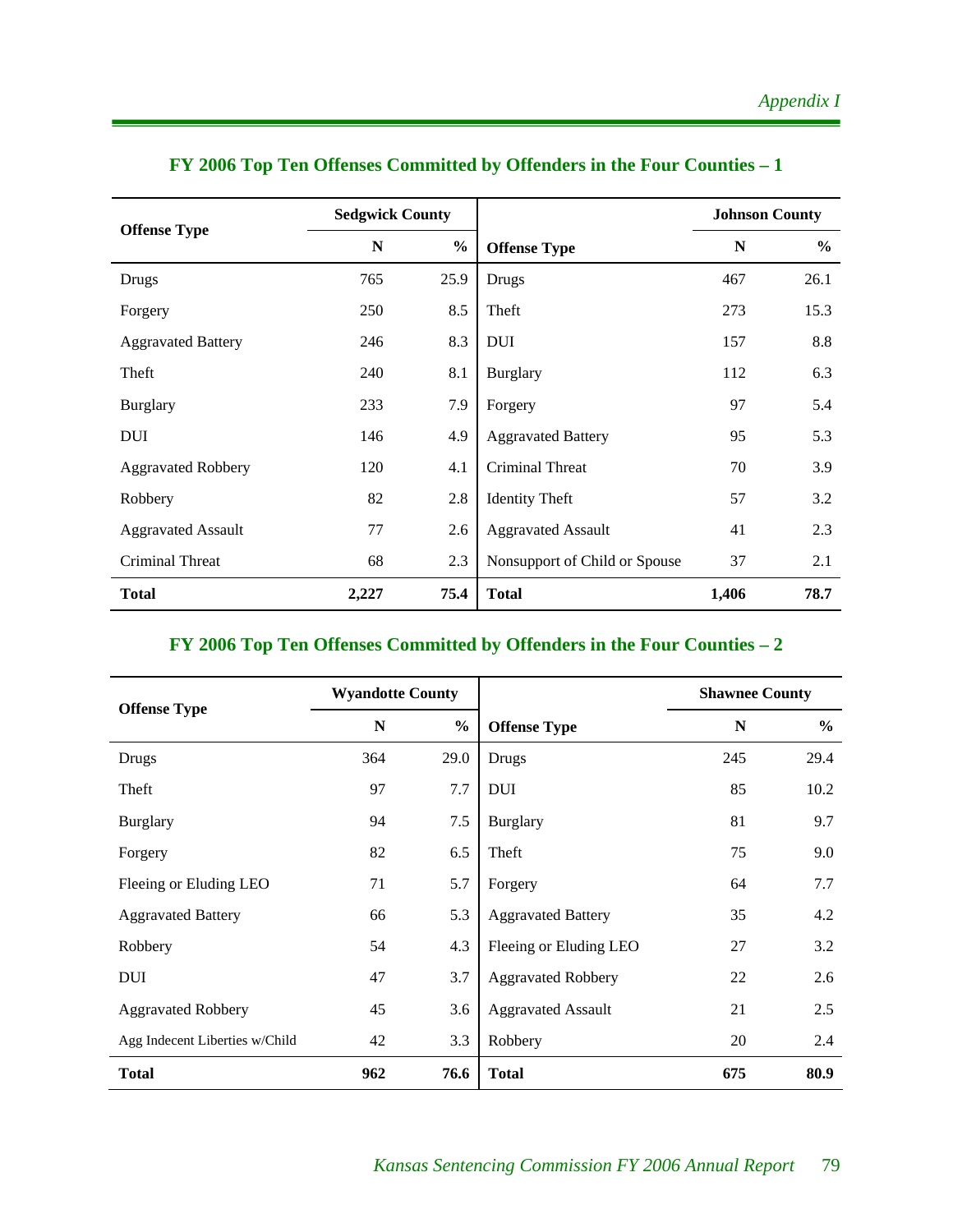# **APPENDIX II TRENDS OF SELECTED OFFENSES**

#### **TOP FIVE MOST FREQUENT OFFENSES**

The crimes of drugs, burglary, theft, forgery and aggravated battery were the top five most frequently convicted offenses in the past five years. Of the total offenses including both incarceration and probation sentences, these top five offenses accounted for 61.9% in FY 2002, 61% in FY 2003,

62% in FY 2004, 62.3% in FY 2005 and 63.5% in FY 2006. The trends of the top five offenses from FY 2002 to FY 2006 are presented in the following figures and table. The sentence number of the top five offenses increased along with the increase of the total number of incarceration and probation sentences in the past five years.



#### **Top Five Most Frequent Offenses: Incarceration and Probation Sentences FY 2002 through FY 2006**

| <b>Top Five Offenses</b>  | <b>FY 2002</b> | <b>FY 2003</b> | <b>FY 2004</b> | <b>FY 2005</b> | <b>FY 2006*</b> |
|---------------------------|----------------|----------------|----------------|----------------|-----------------|
| Drugs                     | 3,863          | 4,272          | 4,143          | 4,393          | 4,489           |
| <b>Burglary</b>           | 1,336          | 1,370          | 1,390          | 1,391          | 1,336           |
| Theft                     | 1,030          | 959            | 987            | 1,082          | 1,090           |
| Forgery                   | 850            | 832            | 881            | 870            | 902             |
| <b>Aggravated Battery</b> | 786            | 765            | 688            | 681            | 731             |
| <b>Subtotal</b>           | 7,865          | 8,198          | 8,089          | 8,417          | 8,548           |
| <b>Total Offenses</b>     | 12,709         | 13,439         | 13,049         | 13,517         | 13,456          |

**\*** The offense of DUI (904 sentences) is included in the top five offenses in FY 2006, but not in trend analysis.

#### 80 *Kansas Sentencing Commission FY 2006 Annual Report*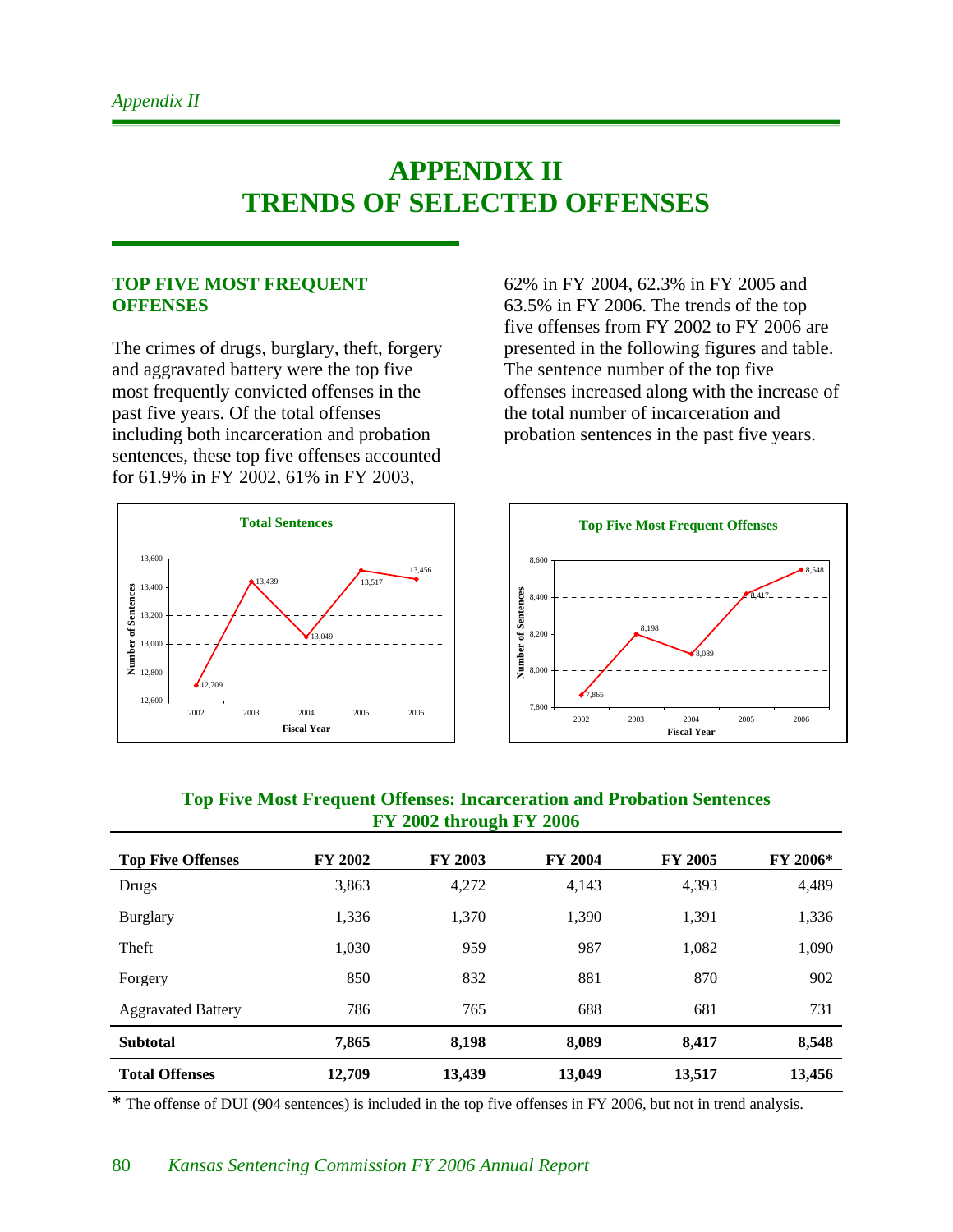#### **UNIFORM CRIME REPORTING (UCR) OFFENSES**

The UCR offenses include murder, rape, robbery, aggravated assault, burglary, larceny-theft/motor vehicle theft and arson. These are serious crimes by nature and/or volume, which are most likely to be reported and most likely to occur with sufficient frequency to provide an adequate basis for comparison (UCR Handbook). Murder, rape, robbery and aggravated assault are classified as violent crimes, while burglary, theft and arson are classified as property

Compared with FY 2005, the numbers of all violent crimes dropped in FY 2006. The crime of robbery displays a significant declining trend in the past five years, with a decrease of 12.5% compared with FY 2005 and 27.3% compared with FY 2002.

crimes. In the following trend analyses on the UCR offenses from FY 2002 to FY 2006, murder includes capital murder, murder in the first degree, murder in the second degree, voluntary manslaughter and involuntary manslaughter; robbery includes aggravated robbery; aggravated assault includes aggravated assault on LEO; burglary includes aggravated burglary, residential, non-residential and motor vehicle burglaries; theft includes motor vehicle theft; and arson includes aggravated arson.



The analysis on property crimes discloses that the crime of burglary in FY 2006 reduced in number by 4%, which is the lowest in the past five years. However, the crimes of theft and arson in FY 2006 increased compared to those of FY 2005 though the increase is not significant.

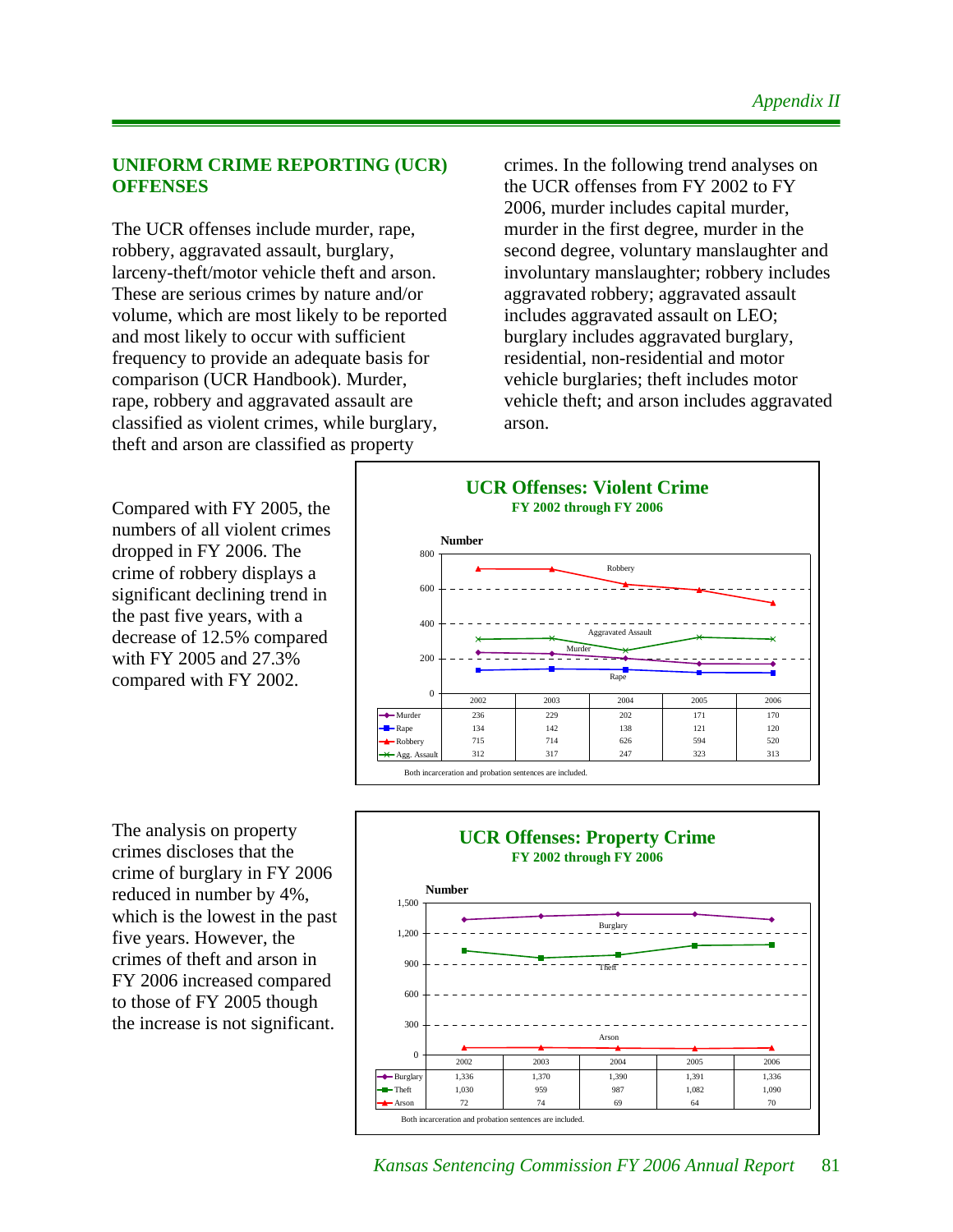#### **OFFGRID AND NONGRID CRIMES**

Offgrid crimes are crimes that carry "life" sentences, meaning the length of imprisonment is life. The crimes of capital murder (K.S.A. 21-3439), murder in the first degree (K.S.A. 21-3401) and treason (K.S.A. 21-3801) are designated as offgrid crimes. Persons convicted of offgrid crimes will be eligible for parole after serving 25 years in confinement for premeditated firstdegree murder, or 40 or 50 years in certain premeditated first-degree murder cases, in which aggravating circumstances are found by the sentencing court. Offenders convicted of intentional second-degree murder for crimes committed prior to July 1, 1999, will be eligible for parole after serving 10 years of confinement. The Kansas law also provides for the imposition of a death penalty, under specified circumstances, for a conviction of capital murder. Felony murder and treason carry a term of life

imprisonment with a 20-year parole eligibility date.

Nongrid crimes are not assigned severity levels on either sentencing guideline grid under the Kansas Sentencing Guidelines Act (K.S.A. 21-4701, *et seq.*). The crimes of felony "driving under the influence of alcohol or drugs" (K.S.A. 8-1567), felony "domestic battery" (K.S.A. 21-3412a) and felony "cruelty to animals" (K.S.A. 2006 Supp. 21-4310 and 21-4318) are categorized as nongrid crimes. The applicable sentence of each of the nongrid crimes is specified within the individual criminal statute defining the crime. For example, the "sentence" for the crime of felony domestic battery specifies that the offender "shall be sentenced to no less than 90 days nor more than one year's imprisonment." Further, a felony domestic battery offender must serve at least 48 consecutive hours imprisonment before being eligible for any type of release program.

The nongrid sentences in FY 2006 decreased by 88 in number or 8.6% compared with FY 2005, which is the first time decrease in the past five years. The number of offgrid crimes did not fluctuate greatly in the past five years, but should increase significantly in future due to Jessica's Law passed in the 2006 Legislation.